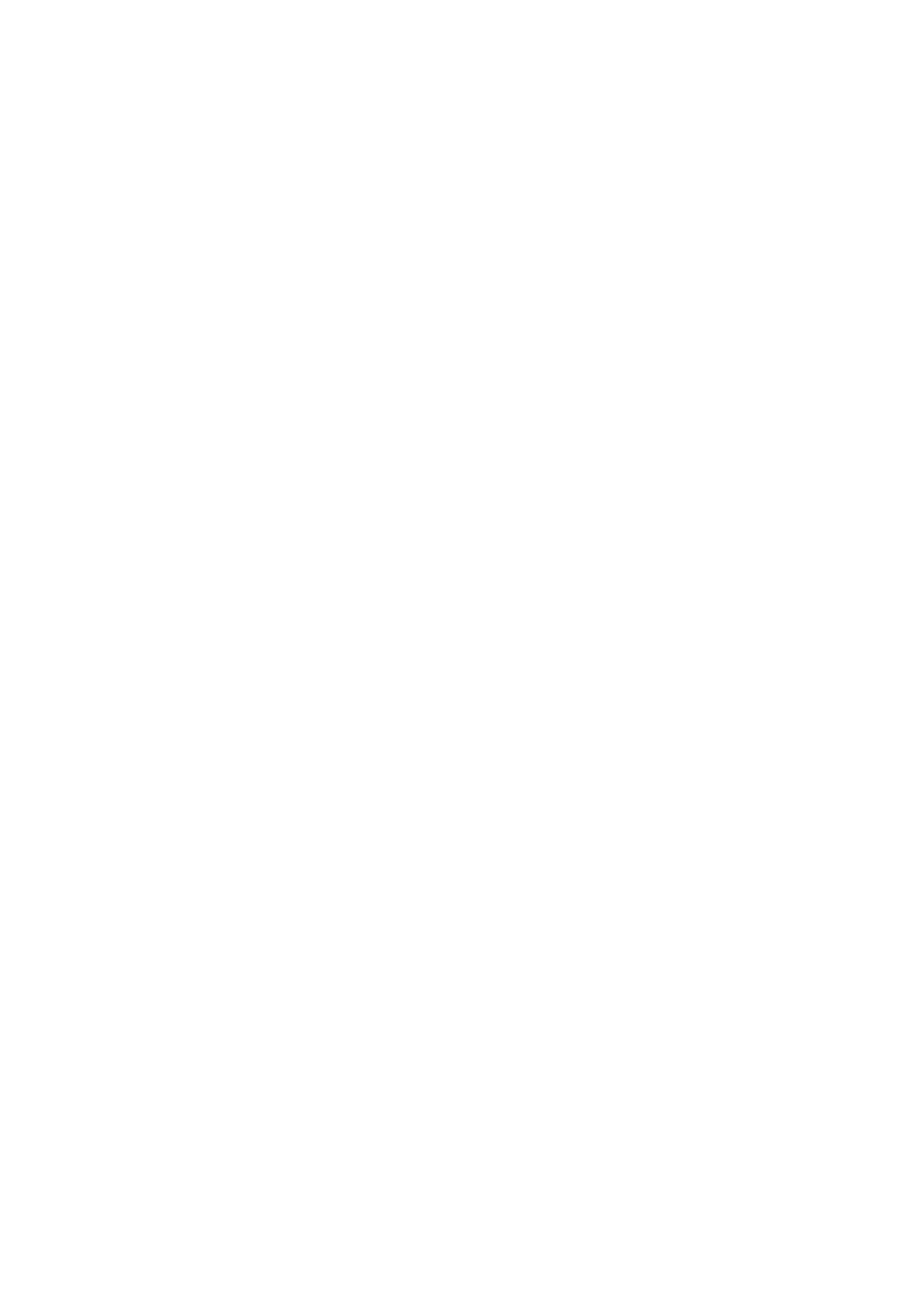## **Contents**

| Policy SD1 - The presumption in favour of Sustainable Development  15  |  |
|------------------------------------------------------------------------|--|
|                                                                        |  |
|                                                                        |  |
|                                                                        |  |
|                                                                        |  |
|                                                                        |  |
|                                                                        |  |
| Policy HS7 - Housing for older people and those in need of support  44 |  |
| Policy HS8 - Essential dwelling for workers in the countryside  46     |  |
| Policy HS9 - Self build housing and Community Land Trusts  47          |  |
|                                                                        |  |
|                                                                        |  |
|                                                                        |  |
|                                                                        |  |
|                                                                        |  |
|                                                                        |  |
|                                                                        |  |
|                                                                        |  |
|                                                                        |  |
|                                                                        |  |
| $\sim$ 54                                                              |  |
|                                                                        |  |
|                                                                        |  |
|                                                                        |  |
|                                                                        |  |
|                                                                        |  |
|                                                                        |  |
|                                                                        |  |
|                                                                        |  |
|                                                                        |  |
|                                                                        |  |
|                                                                        |  |
|                                                                        |  |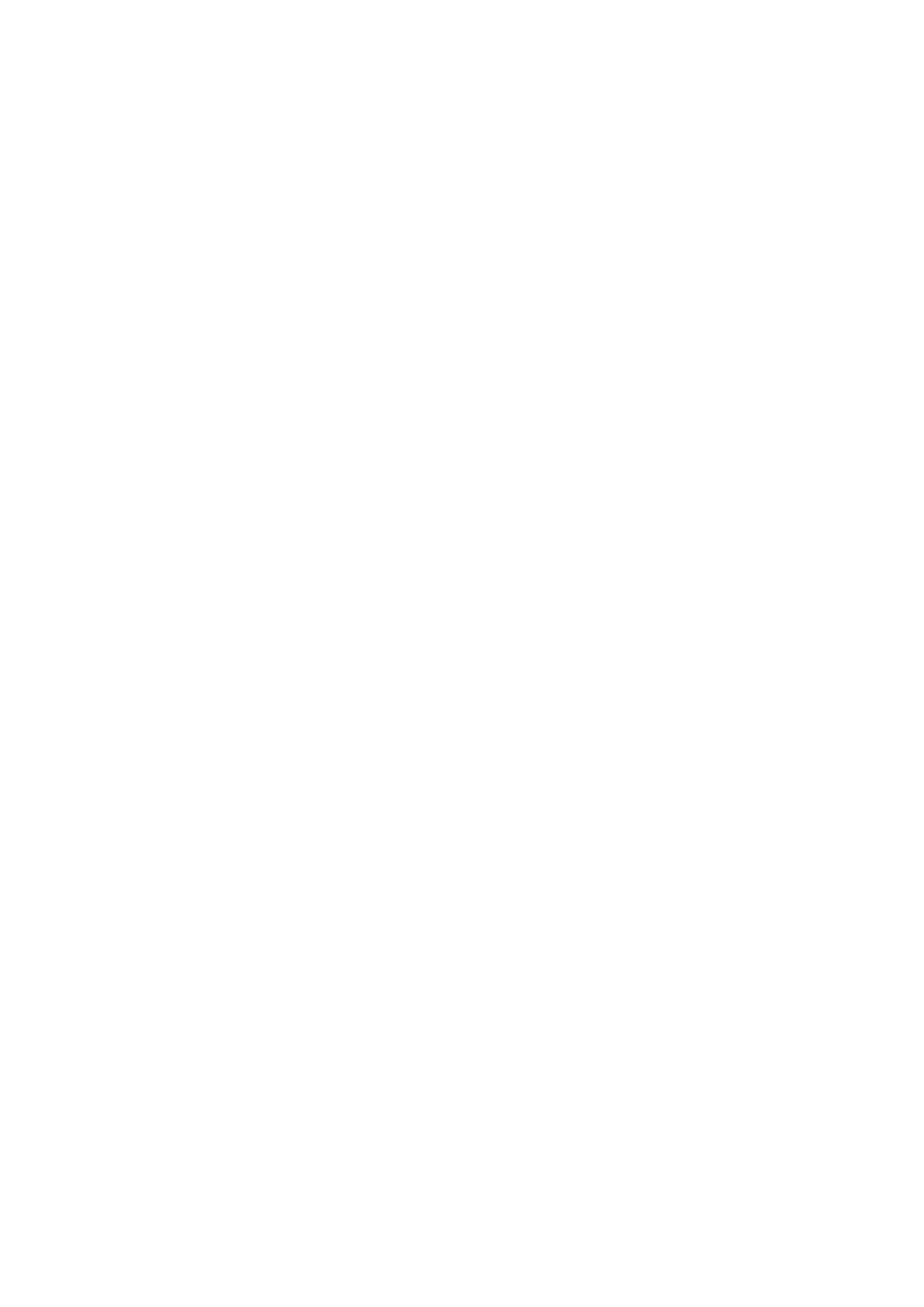#### **Introduction**

The following document summarises the responses received in relation to both the Housing: Preferred Sites and Policies Consultation Document which was consulted upon between 22 February and 22 April 2013 and the Employment: Preferred Sites and Policies Consultation Document which was consulted upon between 15 July and 9 September 2013. The consultation process generated responses from a mixture of organisations and individuals.

#### **Structure of the Report**

The report considers that responses that were generated in general to the proposed policies and site allocations. The summary gives an indication of the level of support or objection for individual sites and the level of respondents is given at the start of each consideration. In addition, comments were made which were more general and not in response to any particular policy. These have also been summarised.

Due to the large amount of responses, the differing time of the consultations and for clarity, this Report is split into two sections. Firstly, the Housing responses are reported and following this the responses in relation to Employment land.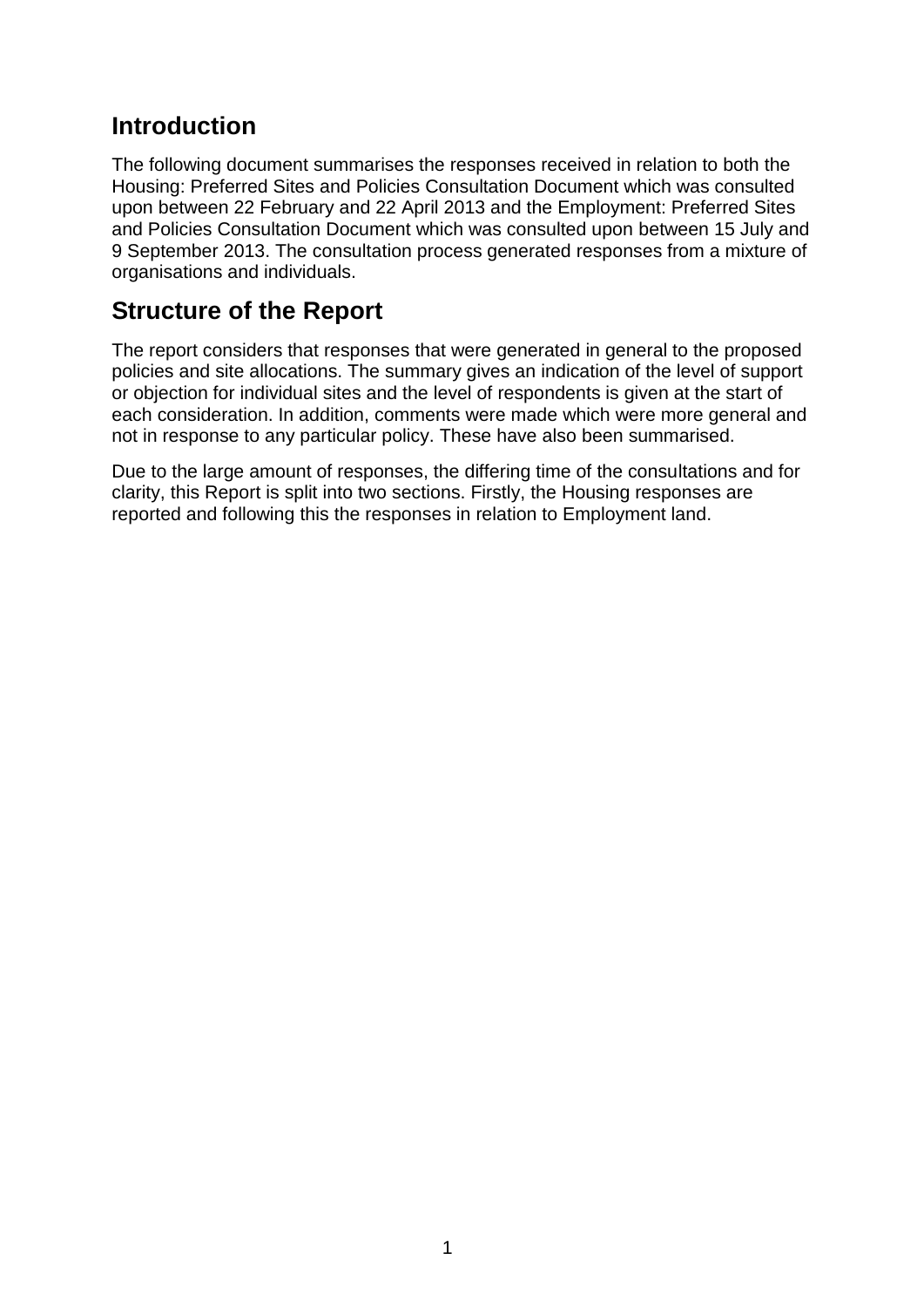## **Housing Responses**

## **General Plan Consultation Responses - Housing**

| <b>Subject</b>        | <b>Comments</b>                                                                                                                                                                                                                                                                                                                                                                                                                                                                                                                                                                                                                                                                                                                                                                                                                                                                                                                                                                                                                                                                                                                                                                                                                                                                                                                                                                                                                                                                                                                                                                                                                                              |
|-----------------------|--------------------------------------------------------------------------------------------------------------------------------------------------------------------------------------------------------------------------------------------------------------------------------------------------------------------------------------------------------------------------------------------------------------------------------------------------------------------------------------------------------------------------------------------------------------------------------------------------------------------------------------------------------------------------------------------------------------------------------------------------------------------------------------------------------------------------------------------------------------------------------------------------------------------------------------------------------------------------------------------------------------------------------------------------------------------------------------------------------------------------------------------------------------------------------------------------------------------------------------------------------------------------------------------------------------------------------------------------------------------------------------------------------------------------------------------------------------------------------------------------------------------------------------------------------------------------------------------------------------------------------------------------------------|
| Affordable<br>Housing | Beneficial to remove all references to an upper cap (60% of<br>mean property price) on discounted sale properties. Housing<br>SPD allows conversion of heritage assets to market housing<br>with local occupancy clause where affordable would not be<br>viable. Would be beneficial to extend this to other rural buildings<br>as existing buildings often cost more than greenfield sites and<br>so, don't stack up as affordable houses.                                                                                                                                                                                                                                                                                                                                                                                                                                                                                                                                                                                                                                                                                                                                                                                                                                                                                                                                                                                                                                                                                                                                                                                                                  |
| Affordable<br>Housing | Disagree that more houses need to be built to ensure there are<br>enough affordable houses. The logic here is ridiculous. It is<br>incontestable that there are many empty dwellings in Eden. In<br>my own village there is at least 10% unoccupied. It may be true<br>that most housing stock in this country is currently<br>"unaffordable" because the market price of houses has risen.<br>Are you saying that your solution is therefore to build a parallel<br>set of housing at an "affordable" price? In which case we are<br>likely to have two markets - one for "market price" housing and<br>one for "affordable housing". The ultimate scenario would be<br>that no sales of "market price" housing take place and that the<br>only sales are of "affordable" houses, until the whole housing<br>market falls in price.                                                                                                                                                                                                                                                                                                                                                                                                                                                                                                                                                                                                                                                                                                                                                                                                                         |
| Affordable<br>housing | Cross subsidising affordable with market housing is ineffective,<br>counter -productive and land hungry - it depletes site<br>opportunities and provides minimal provision. Affordable<br>housing need should be met by innovative 100% affordable<br>schemes - eg Self build, housing association involvement, and<br>improved loans. Allowing market housing will not meet<br>affordable housing need - current 15% delivery rate will deliver<br>358 affordable homes over 10 years (if annual target is<br>realised). Targets are unrealistic and unachievable - and should<br>be reduced. Targets don't take account of changing<br>circumstances or policies. The population is ageing and growing<br>- don't provide more market housing for the migrant housing<br>market who are predominantly retired and will grow and age the<br>population further. Affordable homes are needed to address a<br>housing problem, not an employment problem. The employment<br>rate is low and the range of jobs is limited given the rural nature<br>of the district - young professionals will always leave in search<br>of relevant jobs, and the district will never offer the wider<br>opportunities that major conurbations do. Housing will not affect<br>this. The 8% growth in jobs is matched by a higher growth in<br>housing - focus should be on job-related growth in appropriate<br>locations, not unrelated housing-led growth to meet the needs<br>from outside the area. Rate of increase in KSCs exceeds what<br>is sustainable and is a higher rate than Carlisle, Lancaster and<br>Cheshire commuter belt. NHB is on completed, not planned |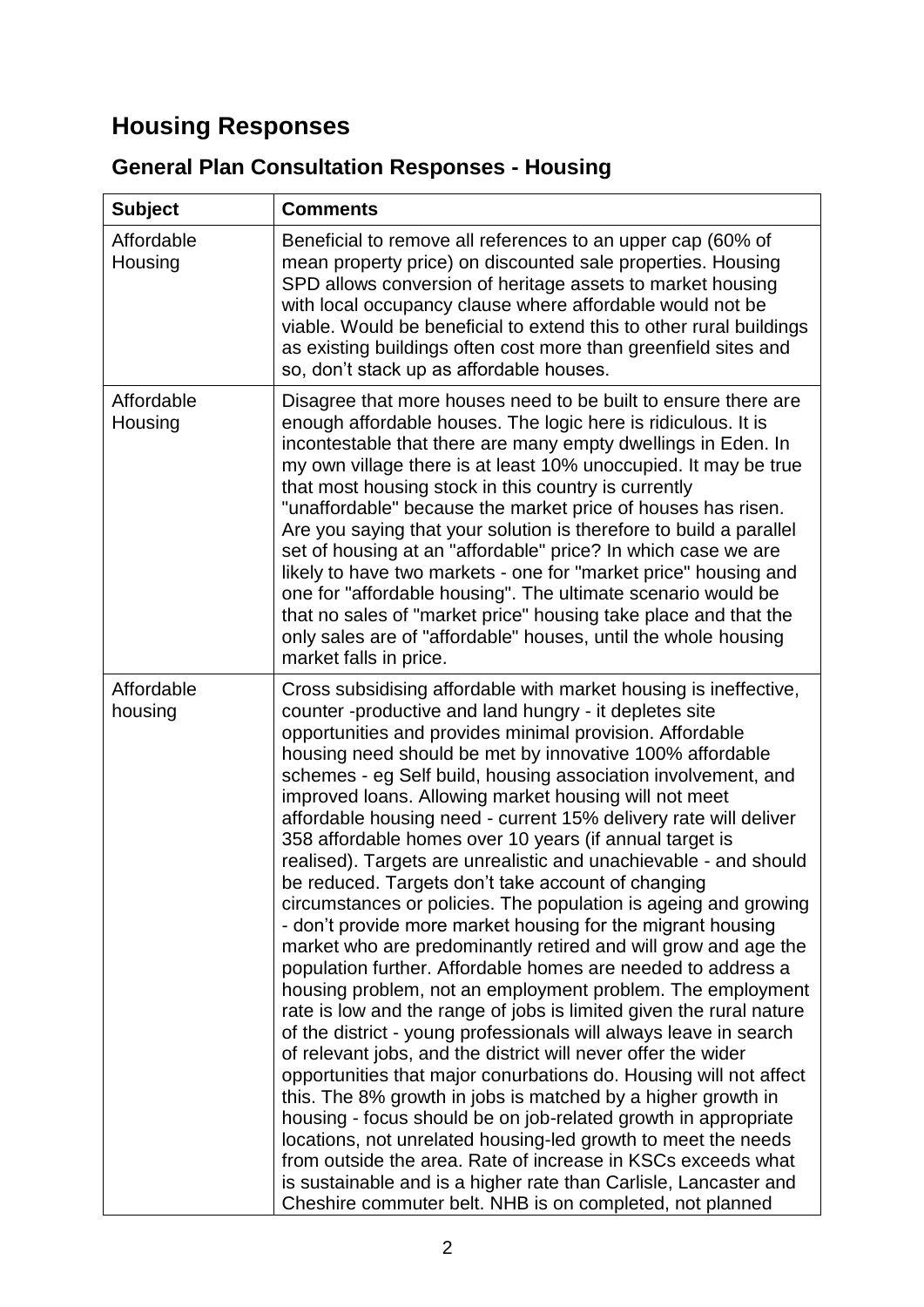| <b>Subject</b>                       | <b>Comments</b>                                                                                                                                                                                                                                                                                                                                              |
|--------------------------------------|--------------------------------------------------------------------------------------------------------------------------------------------------------------------------------------------------------------------------------------------------------------------------------------------------------------------------------------------------------------|
|                                      | allocations - providing excessive surplus sites will not bring<br>extra revenue. NHB is not guaranteed to continue. Over<br>allocation will create a free-for-all for developers - tying up the<br>best sites across Eden. This will constrain rather than assist<br>affordable housing development.                                                         |
| Armathwaite                          | No justified need for housing in Armathwaite, other than to meet<br>government targets. Many houses already for sale and housing<br>for elderly filled with non-locals. Housing should be targeted to<br>locations with better services and brownfield developed before<br>greenfield.                                                                       |
| Armathwaite                          | Armathwaite has good sewage and water infrastructure, and<br>electricity networks. However, British Gas is not willing to extend<br>from Cotehill, there's no regular bus service beyond the<br>Fellrunner and the railway is uphill for older population.                                                                                                   |
| <b>Bolton</b>                        | Bolton has four long term empty properties, eleven for sale,<br>others waiting to sell and twenty approved dwellings awaiting<br>commencement. Other than single unit infill developments,<br>there's no requirement for further development over the plan<br>period. Should circumstances change, linear development along<br>Colby Road would be favoured. |
| <b>Bolton</b>                        | Policies in the Upper Eden Neighbourhood Plan are supported<br>and relevant to other rural areas in Eden. These should be<br>included in the Local Plan; if not, Bolton will seek to produce a<br>Neighbourhood Plan.                                                                                                                                        |
| <b>Carleton Village</b><br>(Penrith) | Proposed number of houses in Carleton Village will alter the<br>nature of the village.                                                                                                                                                                                                                                                                       |
| Conservation<br>Areas                | All future development (except brownfield) should be outside of<br>conservation areas.                                                                                                                                                                                                                                                                       |
| Consultation                         | Many people think development is imminent and there will be no<br>further chance to comment.                                                                                                                                                                                                                                                                 |
| Consultation                         | Details of each policy should have been included on form to<br>make commenting easier.                                                                                                                                                                                                                                                                       |
| Consultation                         | Consultation is hastily conceived and should have been<br>combined with employment sites consultation.                                                                                                                                                                                                                                                       |
| Consultation                         | Feel consultation process is rushed and too computer focussed.                                                                                                                                                                                                                                                                                               |
| <b>Core Strategy</b>                 | Core Strategy should be updated concurrently.                                                                                                                                                                                                                                                                                                                |
| Core Strategy                        | National policies are significantly different since adoption of<br>Core Strategy - need for urgent update.                                                                                                                                                                                                                                                   |
| <b>County Council</b><br>owned sites | The County Council is supportive of sites included in their<br>ownership, and will continue to work with EDC to examine any<br>other sites that may be suitable.                                                                                                                                                                                             |
| Density                              | Density needs defining in line with the NPPF.                                                                                                                                                                                                                                                                                                                |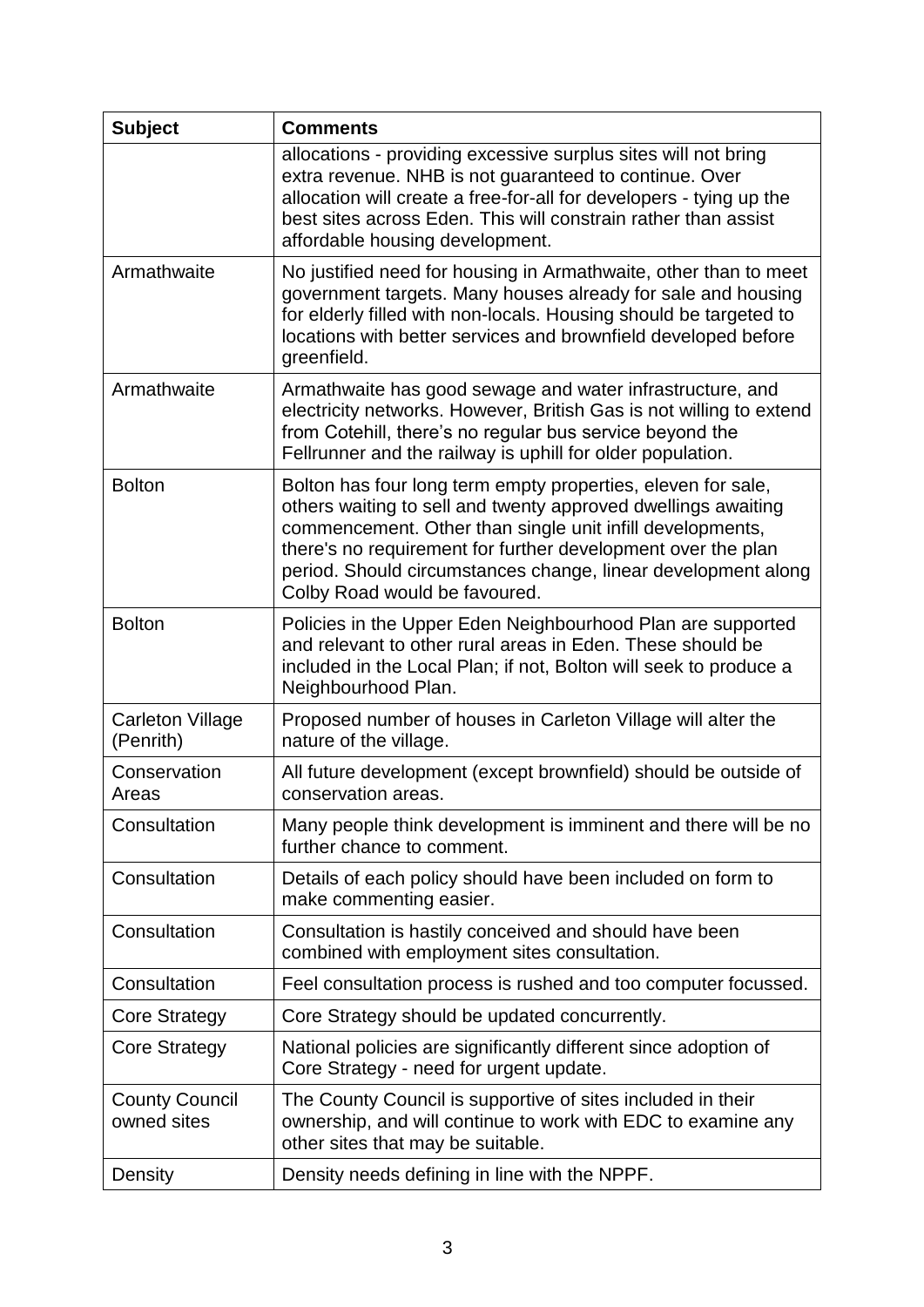| <b>Subject</b>                  | <b>Comments</b>                                                                                                                                                                                                                                                                                                                                                                                                                                                                                                                                                                                                                                                                                                                                                                                                                                                                                                                                                                                                                                                          |
|---------------------------------|--------------------------------------------------------------------------------------------------------------------------------------------------------------------------------------------------------------------------------------------------------------------------------------------------------------------------------------------------------------------------------------------------------------------------------------------------------------------------------------------------------------------------------------------------------------------------------------------------------------------------------------------------------------------------------------------------------------------------------------------------------------------------------------------------------------------------------------------------------------------------------------------------------------------------------------------------------------------------------------------------------------------------------------------------------------------------|
| Density                         | Plan should include UENP policy re. reduced densities in rural<br>areas.                                                                                                                                                                                                                                                                                                                                                                                                                                                                                                                                                                                                                                                                                                                                                                                                                                                                                                                                                                                                 |
| Design                          | Materials/ design should be in keeping and sympathetic to local<br>environment.                                                                                                                                                                                                                                                                                                                                                                                                                                                                                                                                                                                                                                                                                                                                                                                                                                                                                                                                                                                          |
| Design                          | Our area is special given its proximity to the Lake District - must<br>consider character of area when planning new housing. Support<br>small developments built sympathetically but not large scale<br>estate type developments which change character.                                                                                                                                                                                                                                                                                                                                                                                                                                                                                                                                                                                                                                                                                                                                                                                                                 |
| Design                          | It may be a difficult balancing act to provide housing which<br>enable communities to have sustainable populations, whilst at<br>the same time ensuring the area remains aesthetically<br>attractive, but the latter is fundamental to Cumbria's economic<br>success. Cumbria isn't an industrial hinterland or one of the<br>urbanised conglomerations from which people escape at every<br>chance they can. Its unique attraction lies in its natural and<br>unspoiled beauty, including the character of its villages and<br>towns. If your housing policy makes these less attractive, then<br>you will be killing the goose that laid the golden egg. In other<br>words, your housing policy will make the area unattractive and<br>therefore act as a detractor for tourism and settlement in the<br>area, which people currently hold in high regard precisely<br>because it is not wrecked like much of the rest of Britain.<br>Think very clearly about these implications, and if excessive<br>building must take place, please ensure it is of high aesthetic |
|                                 | standard (which does not have to mean expensive - take the<br>Crosby Ravensworth affordable housing project as an example).                                                                                                                                                                                                                                                                                                                                                                                                                                                                                                                                                                                                                                                                                                                                                                                                                                                                                                                                              |
| Development<br>management       | Eden District Council Planning Department over many years<br>have given many decisions which have mystified me.                                                                                                                                                                                                                                                                                                                                                                                                                                                                                                                                                                                                                                                                                                                                                                                                                                                                                                                                                          |
| <b>Distribution</b><br>strategy | Should look again at the development balance between towns<br>and villages.                                                                                                                                                                                                                                                                                                                                                                                                                                                                                                                                                                                                                                                                                                                                                                                                                                                                                                                                                                                              |
| Education                       | Developer contributions will be essential in ensuring delivery of<br>additional school capacity in Cumbria - currently through S106,<br>in the future through CIL. Normally sought for developments<br>over thirty dwellings in Key Service Centres and fifteen in other<br>settlements where there are capacity issues - this doesn't<br>consider cumulative effects. See file copy for cost modelling.                                                                                                                                                                                                                                                                                                                                                                                                                                                                                                                                                                                                                                                                 |
|                                 | Total cost of providing education facilitates for all proposed<br>allocations is estimated at £10,473,600.00. CIL considered best<br>option to achieve this. Government money the County Council<br>receives will be used to deal with general population rise and<br>not to deal with the impact of new development.                                                                                                                                                                                                                                                                                                                                                                                                                                                                                                                                                                                                                                                                                                                                                    |
|                                 | <b>Penrith</b> - projections (using capacity and GP role) show over<br>demand for primary school places by 2016, without any extra<br>housing development. If all allocated sites came forward there<br>would be a need for 430 extra primary school places and 169                                                                                                                                                                                                                                                                                                                                                                                                                                                                                                                                                                                                                                                                                                                                                                                                      |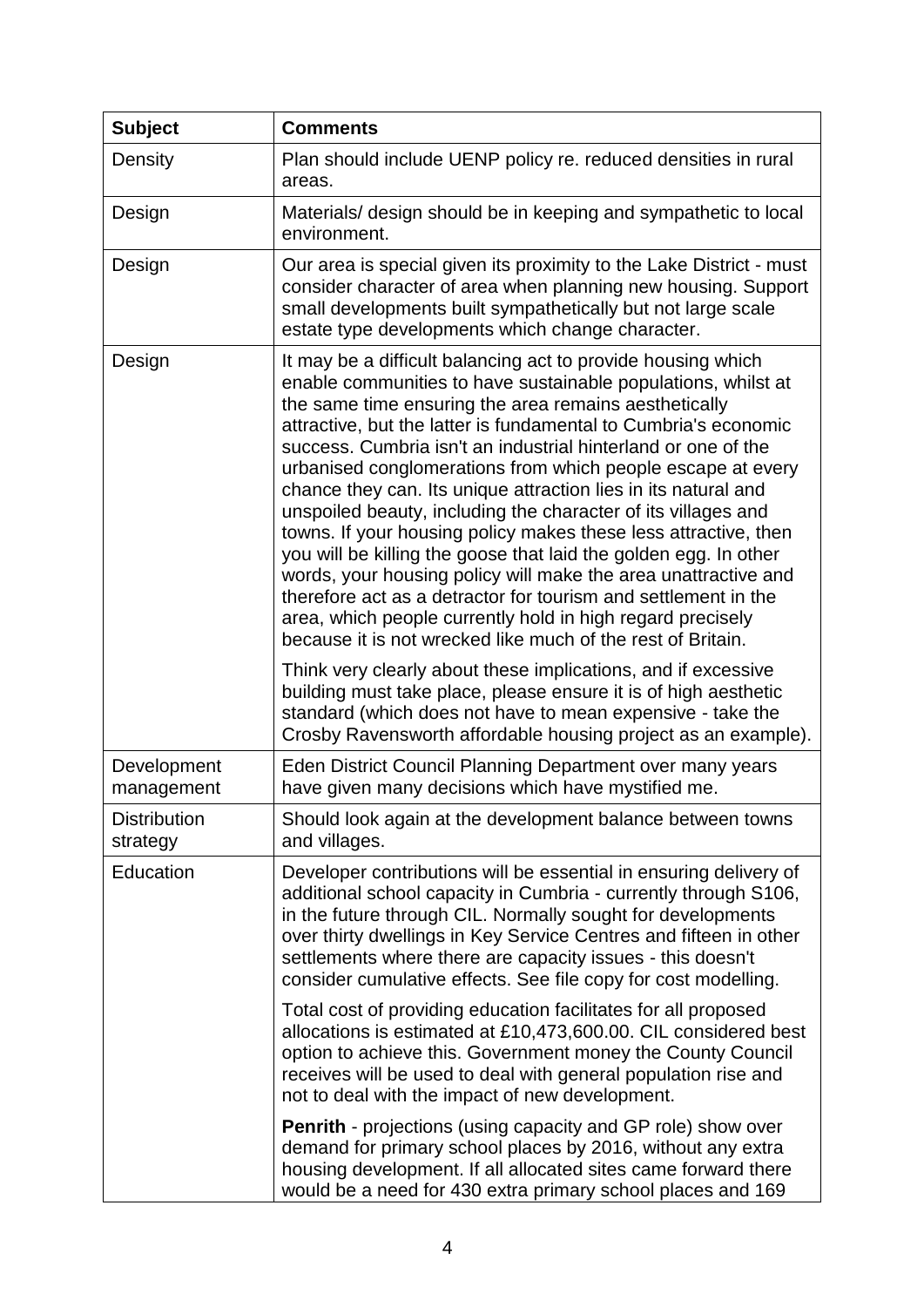| <b>Subject</b>          | <b>Comments</b>                                                                                                                                                                                                                                                                                                                                                                                                                                                  |
|-------------------------|------------------------------------------------------------------------------------------------------------------------------------------------------------------------------------------------------------------------------------------------------------------------------------------------------------------------------------------------------------------------------------------------------------------------------------------------------------------|
|                         | secondary school places. In the short/ medium term the County<br>Council will look to expansion/redevelopment of existing<br>schools to provide spaces, with the development of additional<br>education facilitates considered in the longer term. Additional<br>capacity will be funded through appropriate developer<br>contributions secured through Development Management<br>process in accordance with CIL Regulations 2010.                               |
|                         | Alston - Allocations would create 25 extra primary aged<br>children and 18 secondary. Insufficient primary space to cope.                                                                                                                                                                                                                                                                                                                                        |
|                         | Appleby - 166 dwellings will result in additional 33 primary aged<br>children and 24 secondary - insufficient primary spaces.                                                                                                                                                                                                                                                                                                                                    |
|                         | Kirkby Stephen - 226 dwellings would result in 46 primary aged<br>children and 33 secondary - sufficient spaces.                                                                                                                                                                                                                                                                                                                                                 |
|                         | <b>Armathwaite</b> - 20 dwellings - extra 4 primary and 3 secondary<br>aged children - insufficient primary space.                                                                                                                                                                                                                                                                                                                                               |
|                         | Bolton, Hackthorpe, King Meaburn, Temple Sowerby,<br><b>Warcop</b> - development too small to justify a contribution.                                                                                                                                                                                                                                                                                                                                            |
|                         | Kirkby Thore - 22 dwellings would result in extra 4 primary and<br>3 secondary aged pupils - sufficient space.                                                                                                                                                                                                                                                                                                                                                   |
|                         | <b>Kirkoswald</b> - 15 dwellings creating 3 primary and 2 secondary<br>aged pupils - insufficient secondary space in Penrith when<br>combined with developments in the town.                                                                                                                                                                                                                                                                                     |
|                         | <b>Langwathby</b> - 17 dwellings creating 3 primary and 2 secondary<br>aged pupils - insufficient secondary space in Penrith when<br>combined with developments in the town.                                                                                                                                                                                                                                                                                     |
|                         | <b>Lazonby</b> - 22 dwellings creating 4 primary and 3 secondary<br>aged pupils - insufficient secondary space in Penrith when<br>combined with developments in the town.                                                                                                                                                                                                                                                                                        |
|                         | <b>Morland</b> - 15 dwellings creating 3 extra primary and 2<br>secondary aged children - sufficient space.                                                                                                                                                                                                                                                                                                                                                      |
|                         | <b>Tebay</b> - 16 dwellings creating 3 extra primary and 2 secondary<br>aged children - sufficient space.                                                                                                                                                                                                                                                                                                                                                        |
| Education<br>(Penrith)  | We note in the proposed site allocations that possible sites have<br>been identified both in the Eastern development and in the<br>North-West. Clearly it would be desirable to reduce travel<br>distances from home to school where possible and we hope that<br>sites are chosen which can bring this about. The development<br>of the existing Beaconside school site should also be<br>considered as there appears to be opportunity for expansion<br>there. |
| Employment<br>(Penrith) | Businesses in Penrith are closing - where will new residents<br>work?                                                                                                                                                                                                                                                                                                                                                                                            |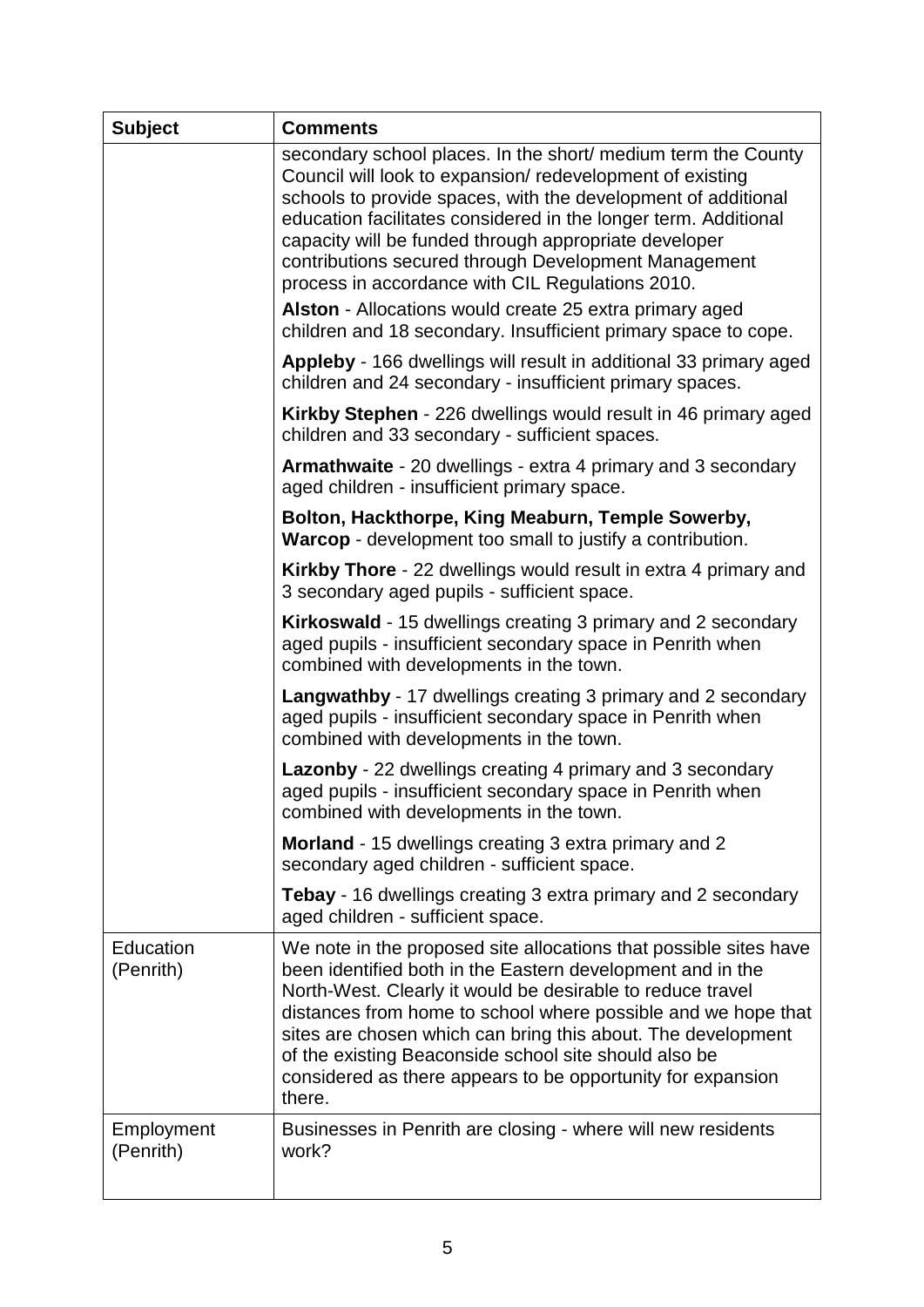| <b>Subject</b>               | <b>Comments</b>                                                                                                                                                                                                                                                                                                                                                                                                                                                                                                                                                                                                                                                                                                                 |
|------------------------------|---------------------------------------------------------------------------------------------------------------------------------------------------------------------------------------------------------------------------------------------------------------------------------------------------------------------------------------------------------------------------------------------------------------------------------------------------------------------------------------------------------------------------------------------------------------------------------------------------------------------------------------------------------------------------------------------------------------------------------|
| <b>Extra Care</b><br>Housing | Independent needs analysis (Planning4Care, 2009) identified<br>need for 150 extra care units in Eden by 2019 - encourage EDC<br>to ensure the need is met through allocations and continued<br>joint working with Cumbria County Council.                                                                                                                                                                                                                                                                                                                                                                                                                                                                                       |
| <b>Full Local Plan</b>       | Housing shouldn't be considered in isolation from amenity,<br>environmental, leisure issues.                                                                                                                                                                                                                                                                                                                                                                                                                                                                                                                                                                                                                                    |
| General                      | Plan is a top down document focussing on affordable housing; it<br>should be bottom up - the practice of excluding sites does not<br>identify needs of communities.                                                                                                                                                                                                                                                                                                                                                                                                                                                                                                                                                             |
| <b>Great Asby</b>            | Agree with plan but not with Parish Council's intention to<br>promote affordable housing in Great Asby. Village was<br>discounted from allocations plan for good reason - lack of<br>services (one bus on a Friday, no shop, no post office, primary<br>school 70-75% capacity), land considered would lead to out of<br>character cul-de-sac development, need for housing is not<br>demonstrated. The village is in agreement - maybe a<br>referendum is needed.                                                                                                                                                                                                                                                              |
| <b>Great Salkeld</b>         | The Parish Council content that there is a need for local housing<br>in Great Salkeld and that conversions of existing buildings<br>should be allowed with the current and proposed document<br>being too restrictive. The removal of the Local Service Centre<br>designation means that Great Salkeld will receive no housing<br>and the facilities which already contribute to it being a vibrant<br>community will be lost whilst the neighbouring villages of<br>Lazonby, Kirkoswald and Langwathby are able to grow, non<br>LSC villages and communities should be allowed to grow and<br>evolve. Single plot affordable dwellings are not viable.                                                                         |
| <b>High Hesket</b>           | The document identifies every existing green space in High<br>Hesket with the potential for housing development. It's the aim<br>of local developers to build on every blade of grass but any<br>more building sites would swamp the village.                                                                                                                                                                                                                                                                                                                                                                                                                                                                                   |
| Highways<br>(Penrith)        | All Penrith sites should be required to contribute to changes to<br>the Town Centre road network, including: Improvements to<br>B5288 (Greystoke Road)/ Gilwilly Road/ Haweswater Road<br>junction. Changes to Corney Square gyratory to provide two<br>lane approaches to Middlegate/ Brunswick Rd. Expand one way<br>system at southern end so the Poplar Place - Prince Street -<br>Great Dockray would become the northern route with King<br>Street becoming one way south and pedestrian improvements<br>to Middlegate area. Parking strategy to co-ordinate on and off<br>street provision in town centre and a delivery strategy for shops.<br>A routing strategy to reduce impact of local traffic on A66<br>corridor. |
| Housing demand               | Demand will come from those in the area wanting to buy,<br>moving in to retire, or coming here to work.                                                                                                                                                                                                                                                                                                                                                                                                                                                                                                                                                                                                                         |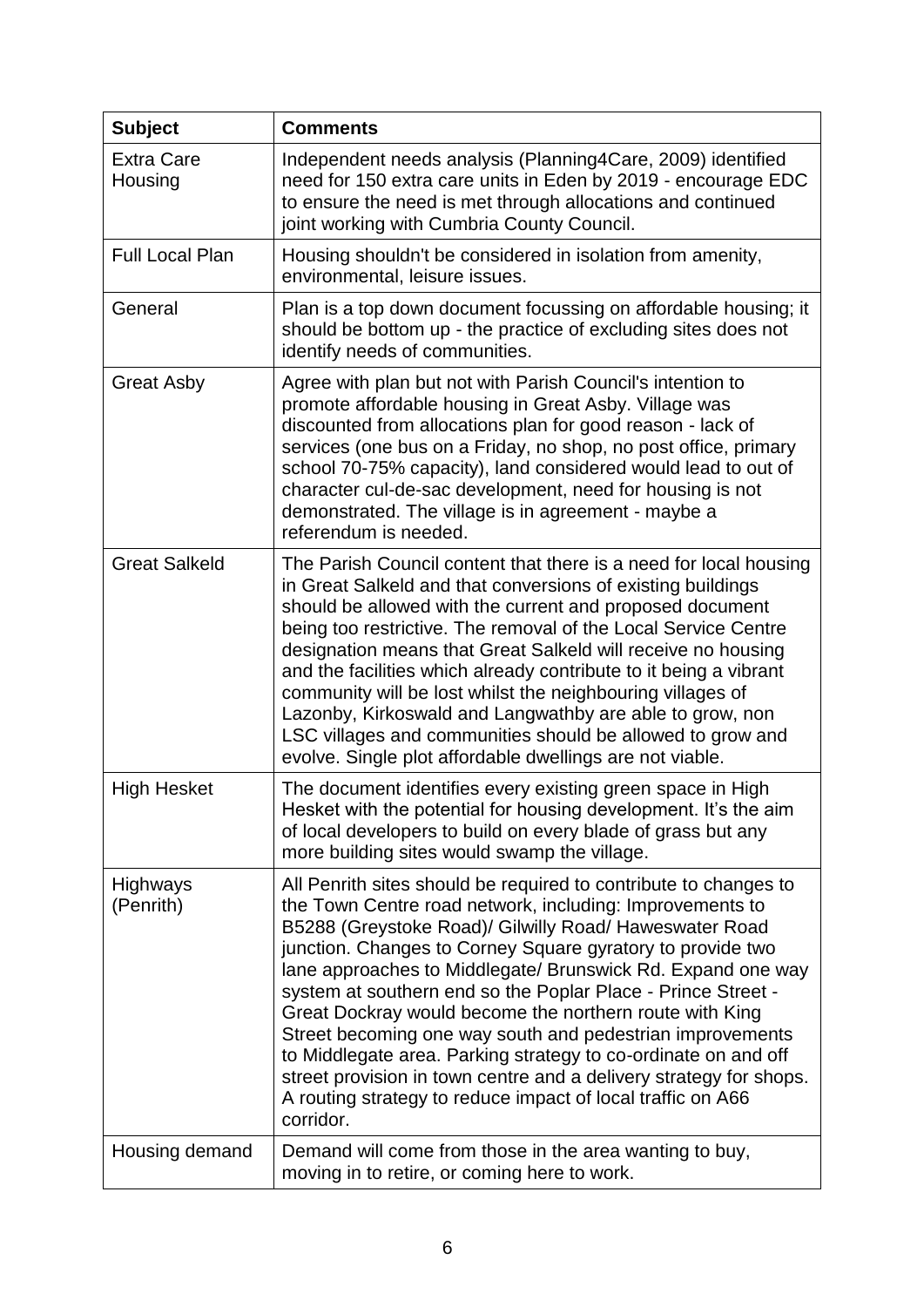| <b>Subject</b>         | <b>Comments</b>                                                                                                                                                                                                                                                                                                                                                                                                                                                                                                                                                            |
|------------------------|----------------------------------------------------------------------------------------------------------------------------------------------------------------------------------------------------------------------------------------------------------------------------------------------------------------------------------------------------------------------------------------------------------------------------------------------------------------------------------------------------------------------------------------------------------------------------|
| Housing numbers        | Numbers should be revised downwards in line with market<br>expectations and not be developer led.                                                                                                                                                                                                                                                                                                                                                                                                                                                                          |
| Housing numbers        | The scale of development proposed is not supported, and scale<br>of housing won't be delivered in plan period - there is no<br>housing uplift around the corner which supports the target<br>figures. Affordable housing is the key issue, but by allowing the<br>mass provision of market housing - best sites will be tied up and<br>the needs of people from outside the area will be met only.<br>Innovative methods of delivering housing that meets local needs<br>would be undermined by the current proposals.                                                     |
|                        | Two scenarios for the document:                                                                                                                                                                                                                                                                                                                                                                                                                                                                                                                                            |
|                        | 1. Continue with housing numbers as currently presented,<br>resulting in a DPD that delights developers, creates<br>uncertainty about the scale and impact of development, is<br>unsupported by local communities, increases opposition as<br>planning permission for too many sites/ too much market<br>housing is granted, leaves EDC with no control, reduces<br>costly appeals.                                                                                                                                                                                        |
|                        | 2. Housing numbers reduced to reflect weaker housing market.<br>Maintain NWRSS target of 239 without accounting for<br>undersupply). The result would be a DPD that provides<br>potential for housing growth, provides scope to control<br>further granting of planning permission beyond allocated<br>sites, reduces controversies with local communities, still<br>reduces appeals as ample provision of sites.                                                                                                                                                          |
|                        | If the existing target is kept HS2 must be changed to reduce the<br>free for all on Penrith and KSCs, by redistributing targets<br>towards other areas as has happened previously. A strict<br>phasing of the release of sites should be introduced - it is not<br>sustainable to pre-commit endless Greenfield sites that are not<br>needed. SD1 should act as red light as a well as a green light,<br>and any future revision of housing numbers should not be<br>undermined by the mass of permissions which will follow as a<br>consequence of the current proposals. |
| Housing numbers        | Housing numbers need reassessing and plan period extending<br>to cover fifteen years from adoption.                                                                                                                                                                                                                                                                                                                                                                                                                                                                        |
| <b>Housing Numbers</b> | Housing need figures are on assumption of a huge pent up<br>demand as a result of undershooting housing targets. New<br>figures are unrealistic - house building will not happen at this<br>level and many preferred sites won't be needed. New household<br>formation projections (DCLG by 2011 census) are lower than<br>Council figures.                                                                                                                                                                                                                                |
| <b>Housing Numbers</b> | Question need for these houses. Council should do its own<br>survey of needs with Estate Agents on who moves and why.<br>There are plenty of houses for sale. First time buyers wanting<br>new homes is unsustainable - days of home ownership are<br>over. We need prosperity without growth.                                                                                                                                                                                                                                                                             |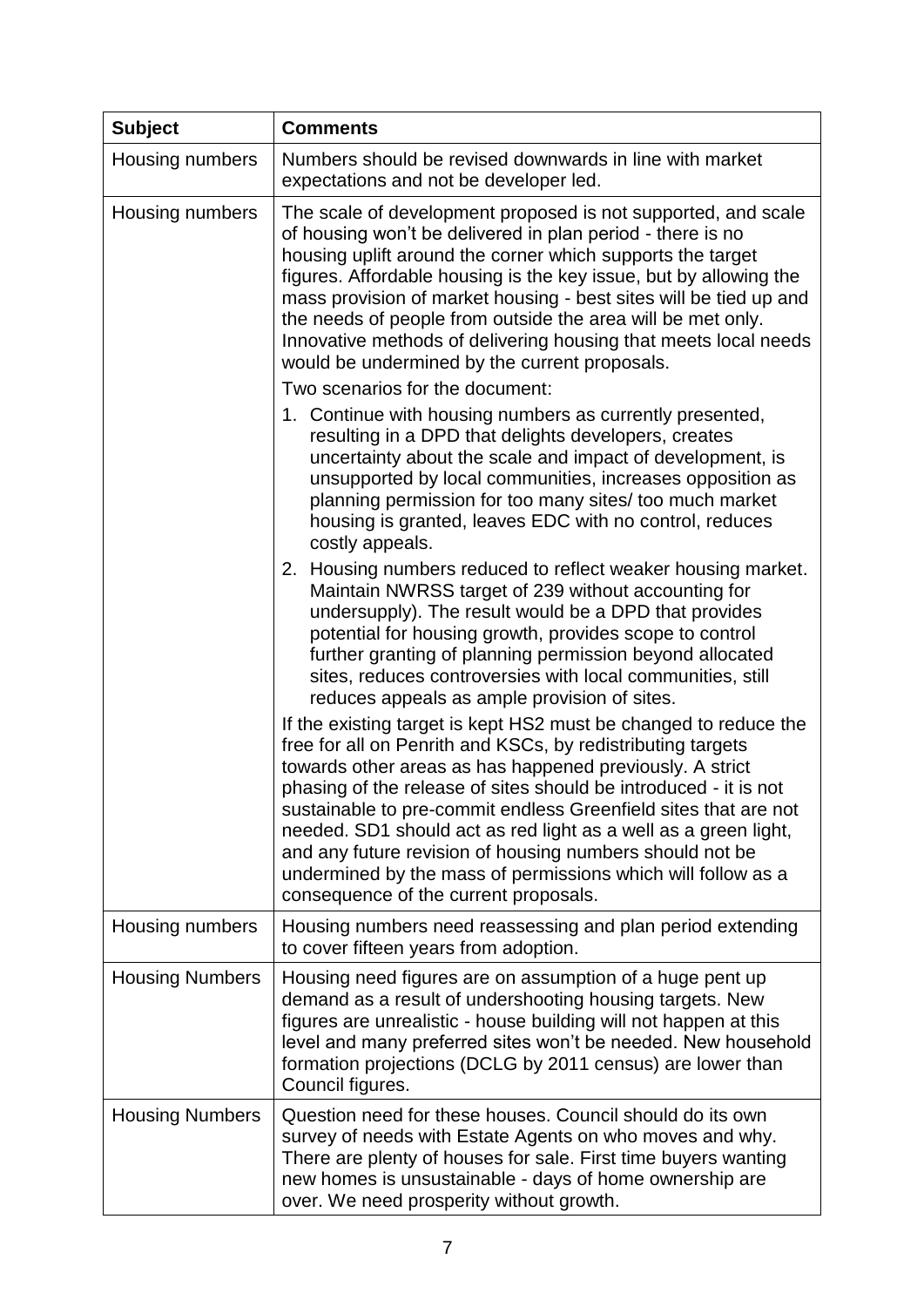| <b>Subject</b>                      | <b>Comments</b>                                                                                                                                                                                                                                                                                                                                                                                                                                                                                                                                                                                                                                                                                                            |
|-------------------------------------|----------------------------------------------------------------------------------------------------------------------------------------------------------------------------------------------------------------------------------------------------------------------------------------------------------------------------------------------------------------------------------------------------------------------------------------------------------------------------------------------------------------------------------------------------------------------------------------------------------------------------------------------------------------------------------------------------------------------------|
| <b>Housing Numbers</b>              | The Core Strategy was adopted in 2010; however we consider<br>that, although the housing target will serve to meet a previously<br>identified and adopted housing need figure, the changes to the<br>general planning framework demands that Council's plan for<br>growth and identify a deliverable and realistic housing land<br>supply based upon objectively assessed evidence. Set against<br>this new planning framework, we consider that the Council<br>should be required to review their housing targets for the plan<br>period and, given the 'huge pent up demand for new housing' in<br>the District, plan for additional growth across all settlements, in<br>particular the main towns and service centres. |
| <b>Housing Numbers</b><br>(Penrith) | Unconvinced by Penrith's housing need - need for affordable<br>housing but target is not being achieved. Plenty of houses on<br>the market that aren't selling. Even allowing for the predicted<br>population growth (how realistic?) can't see the need for over<br>2000 houses in Penrith and A686 can't take 1000 in East of<br>town.                                                                                                                                                                                                                                                                                                                                                                                   |
| <b>Kirkby Stephen</b>               | My preferred option is option 3.                                                                                                                                                                                                                                                                                                                                                                                                                                                                                                                                                                                                                                                                                           |
|                                     | I strongly oppose building on KS22 due to the visual impact for<br>all people using the local footpaths etc. Houses alone would be<br>enough of an eyesore, but this impact would then be<br>compounded by trampolines, sheds, solar panels etc.<br>Additionally, the reality of having a housing estate with<br>downward sloping back gardens is that residents will<br>automatically put their clutter out of sight (for them) which will<br>mean that all their junk will be at the bottom of their gardens,<br>making an even worse impact when viewed from Frank's<br>Bridge, the cricket field and Gramsceugh.                                                                                                       |
|                                     | I do support the Upper Eden Neighbourhood Development Plan<br>and think that it is crucially important for local people to be able<br>to steer their planning in a way that they know is useful and<br>sensitive to the area's needs.                                                                                                                                                                                                                                                                                                                                                                                                                                                                                      |
|                                     | Kirkby Stephen is very reliant on the tourist industry, and any<br>building development that would threaten this would be folly. A<br>lot of local jobs are seasonal.                                                                                                                                                                                                                                                                                                                                                                                                                                                                                                                                                      |
|                                     | The locals have made their views very clear about KS22 both by<br>individual objections and via our Town Council. It is important<br>that these comments are acted on and that KS22 is left as open<br>agricultural land.                                                                                                                                                                                                                                                                                                                                                                                                                                                                                                  |
| <b>Kirkby Stephen</b>               | Under `Headliners` for Kirkby Stephen the text says Option 1 is<br>preferred option and this includes KS 13 but Table 20 (P26)<br>under `Conclusions` shows the Council`s preferred option which<br>doesn't include KS13. What is difference between sites<br>preferred and Council's preferred sites?                                                                                                                                                                                                                                                                                                                                                                                                                     |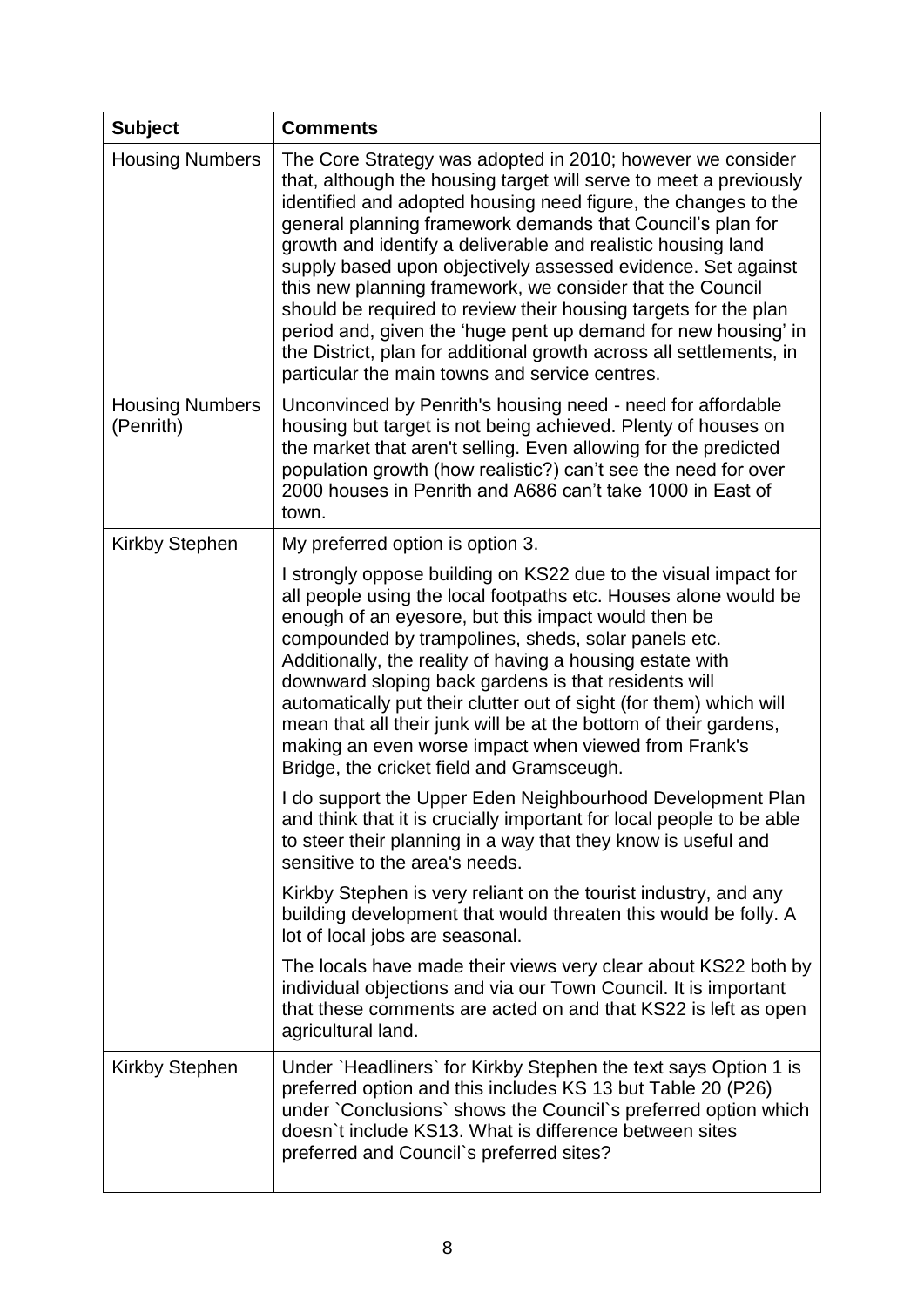| <b>Subject</b>        | <b>Comments</b>                                                                                                                                                                                                                                                                                                                                                                                                                                                                                                                                                                                                                                                                                                                                                                                                                                                            |
|-----------------------|----------------------------------------------------------------------------------------------------------------------------------------------------------------------------------------------------------------------------------------------------------------------------------------------------------------------------------------------------------------------------------------------------------------------------------------------------------------------------------------------------------------------------------------------------------------------------------------------------------------------------------------------------------------------------------------------------------------------------------------------------------------------------------------------------------------------------------------------------------------------------|
| <b>Kirkby Stephen</b> | I accept that there is likely to be a need for further residential<br>development in Kirkby Stephen and the neighbouring area in<br>the next decade and a half, and especially that there is a<br>requirement to provide affordable housing for local people, of all<br>ages, who need it. However, the issue of new build needs to be<br>addressed "holistically", with reference especially to a)<br>infrastructure requirements (I am glad it seems to be<br>acknowledged that additional sewerage infrastructure needs to<br>be provided in Kirkby Stephen before any further significant<br>residential development can take place) and b) local<br>employment opportunities.                                                                                                                                                                                         |
|                       | I value above all in Kirkby Stephen the fact that there is strong<br>community spirit, a good age mix in the population, and a strong<br>work ethic. Because commuting to large centres of commerce<br>and jobs is not practical for average earners in this part of<br>Cumbria, too much residential development without expanding<br>local job opportunities risks changing the nature of the town very<br>much for the worse, not only through promoting unemployment<br>among the working age population but also by attracting (to the<br>non - "affordable" elements of new builds) only, or very largely,<br>people from outside the area who no longer need to work.                                                                                                                                                                                               |
|                       | I am also concerned about the impact of potential new<br>development on townspeople wishing to sell their homes. Of<br>course circumstances may be different in 10-15 years' time, but<br>at present it is obvious that people are having difficulty selling<br>their properties. In the search for affordable housing, are there<br>no options (housing associations etc) which involve making use<br>of existing housing stock?                                                                                                                                                                                                                                                                                                                                                                                                                                          |
|                       | I think it likely that the numerical requirements forming the basis<br>of the consultation document are an overestimate. Especially<br>given the lack of local job opportunities, it is natural and<br>desirable for a substantial proportion of young people to leave<br>the area where they were born, possibly for most or the whole of<br>their working lives, possibly to return after retirement. People do<br>not, in my view, have an unqualified right to continue to live in<br>the area they were born, rather than moving to seek<br>opportunities where they exist. Moreover, I think it does young<br>people in rural areas no favours, in terms of stimulating<br>aspiration, to assume that they will accept whatever local jobs<br>may be available rather than developing their individual talents<br>and moving to areas where they can exercise these. |
|                       | Of the options set out in the paper, I believe that Options 2 and<br>3 represent the core of the best way forward ie that<br>development should be concentrated in areas to the west of the<br>town. This makes sense in terms of topography, and the<br>existing shape of the town. My main objection to Option 1, the<br>Council's preferred option, is that it includes part of KS22, which<br>in my view is the absolutely least suitable site of all those                                                                                                                                                                                                                                                                                                                                                                                                            |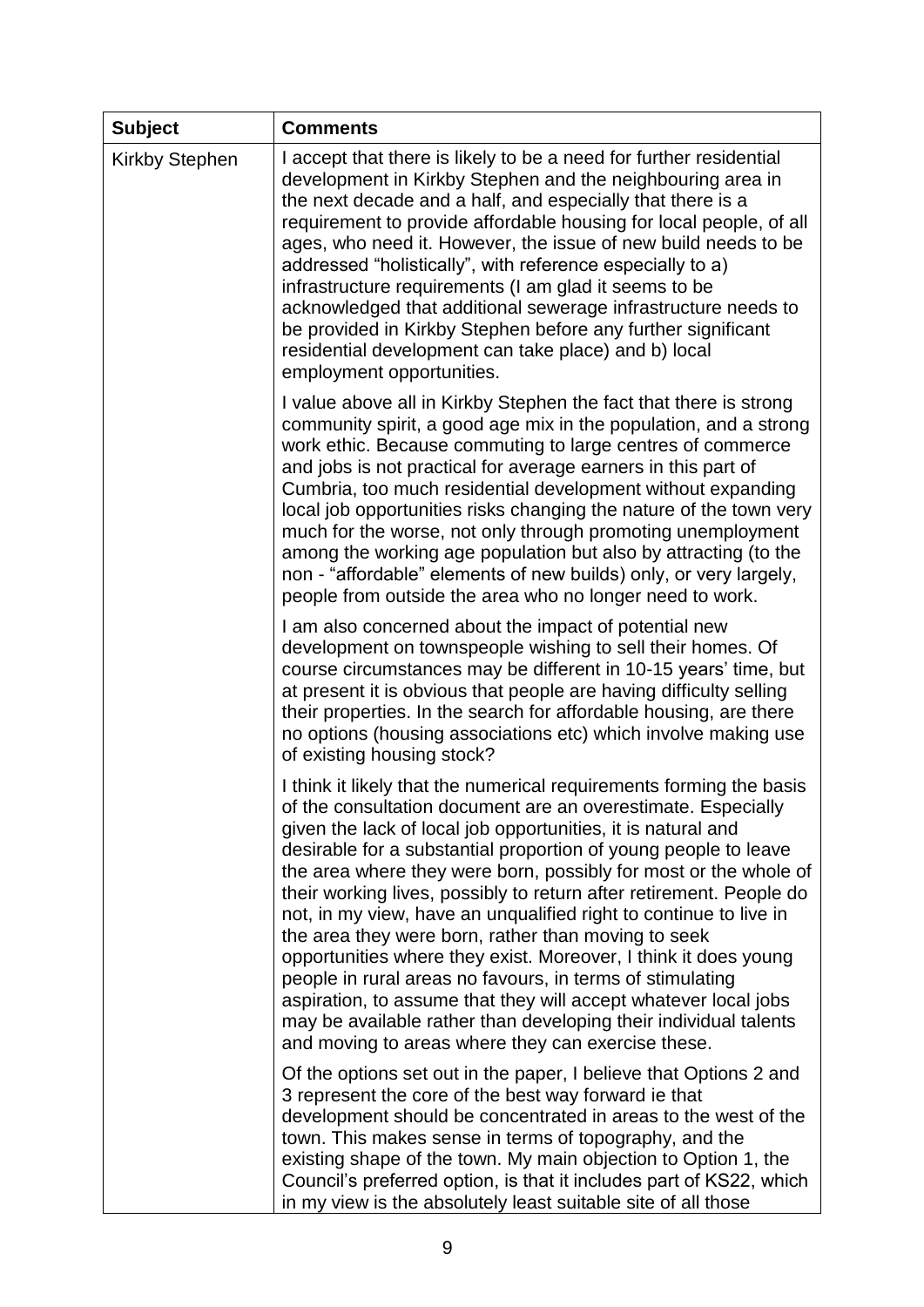| <b>Subject</b>        | <b>Comments</b>                                                                                                                                                                                                                                                                                                                                                                                                                                                                                                                                                                                                                                                                                                                                                                                             |
|-----------------------|-------------------------------------------------------------------------------------------------------------------------------------------------------------------------------------------------------------------------------------------------------------------------------------------------------------------------------------------------------------------------------------------------------------------------------------------------------------------------------------------------------------------------------------------------------------------------------------------------------------------------------------------------------------------------------------------------------------------------------------------------------------------------------------------------------------|
|                       | identified in terms of its impact on the amenity of townspeople<br>and the attractiveness of the town to tourists and visitors.                                                                                                                                                                                                                                                                                                                                                                                                                                                                                                                                                                                                                                                                             |
|                       | I think Kirkby Stephen Town Council should be given the<br>opportunity, as they have proposed, to conduct their own town<br>planning exercise aimed at meeting the requirements in the<br>District Council's planning consultation document while<br>addressing a range of infrastructure issues (which I hope will<br>include roads/traffic/parking and policing, as well as healthcare,<br>schools etc) and the question of access to employment. I refer<br>to policing because Kirkby Stephen is capable of being policed<br>with a very light touch at present. Large-scale new development<br>aimed at increasing the availability of affordable housing seems<br>bound to have some impact on this, if the consequence is to<br>increase levels of wordlessness among the working age<br>population. |
| <b>Kirkby Stephen</b> | Kirkby Stephen Town Council wishes to embark on town<br>planning exercise to consider potential sites for housing<br>development and employment development. It will also take<br>account of infrastructure needs. Result in submission to EDC of<br>a vision for Kirkby Stephen to satisfy EDCs requirements (pro-<br>development) built on local views.                                                                                                                                                                                                                                                                                                                                                                                                                                                   |
| <b>Kirkby Stephen</b> | Plan doesn't look at townscape. Isolating housing from<br>employment, social priorities and infrastructure is flawed. Plan<br>would increase traffic congestion. Rural tranquillity should be<br>guarded, development should be screened. Site KS2 may be<br>better for employment use.                                                                                                                                                                                                                                                                                                                                                                                                                                                                                                                     |
| <b>Kirkby Stephen</b> | Options 2, 3 and 4 have too many blocks of new housing - much<br>better to have smaller groups piecemeal like existing. Prefer<br>some brownfield.                                                                                                                                                                                                                                                                                                                                                                                                                                                                                                                                                                                                                                                          |
| <b>Kirkby Thore</b>   | Large housing sites do not suit Kirkby Thore. Affordable housing<br>is needed but market housing is not. Social housing of 1/2/3<br>bedrooms needed. Where would people work? Infrastructure<br>would benefit from the development of light industry. Can the<br>school/sewage works accommodate demand? There has been<br>significant building over the past ten years. No services jobs. Do<br>not want more youths. Need for younger people with British<br>Gypsum. No mains gas in the village. Already many houses for<br>sale.                                                                                                                                                                                                                                                                        |
| Lazonby               | There's plenty of available housing for sale already in Lazonby -<br>the only necessity is for more affordable housing.<br>Planning permission already granted for large site at Bankfoot -<br>not recorded on sites list in green as it should be.                                                                                                                                                                                                                                                                                                                                                                                                                                                                                                                                                         |
| Lazonby               | Support the Sustainable Development principles. Support<br>Brownfield Development in Lazonby but not major<br>developments which have their benefits but bring traffic<br>problems. Need for more affordable housing and smaller<br>homes.                                                                                                                                                                                                                                                                                                                                                                                                                                                                                                                                                                  |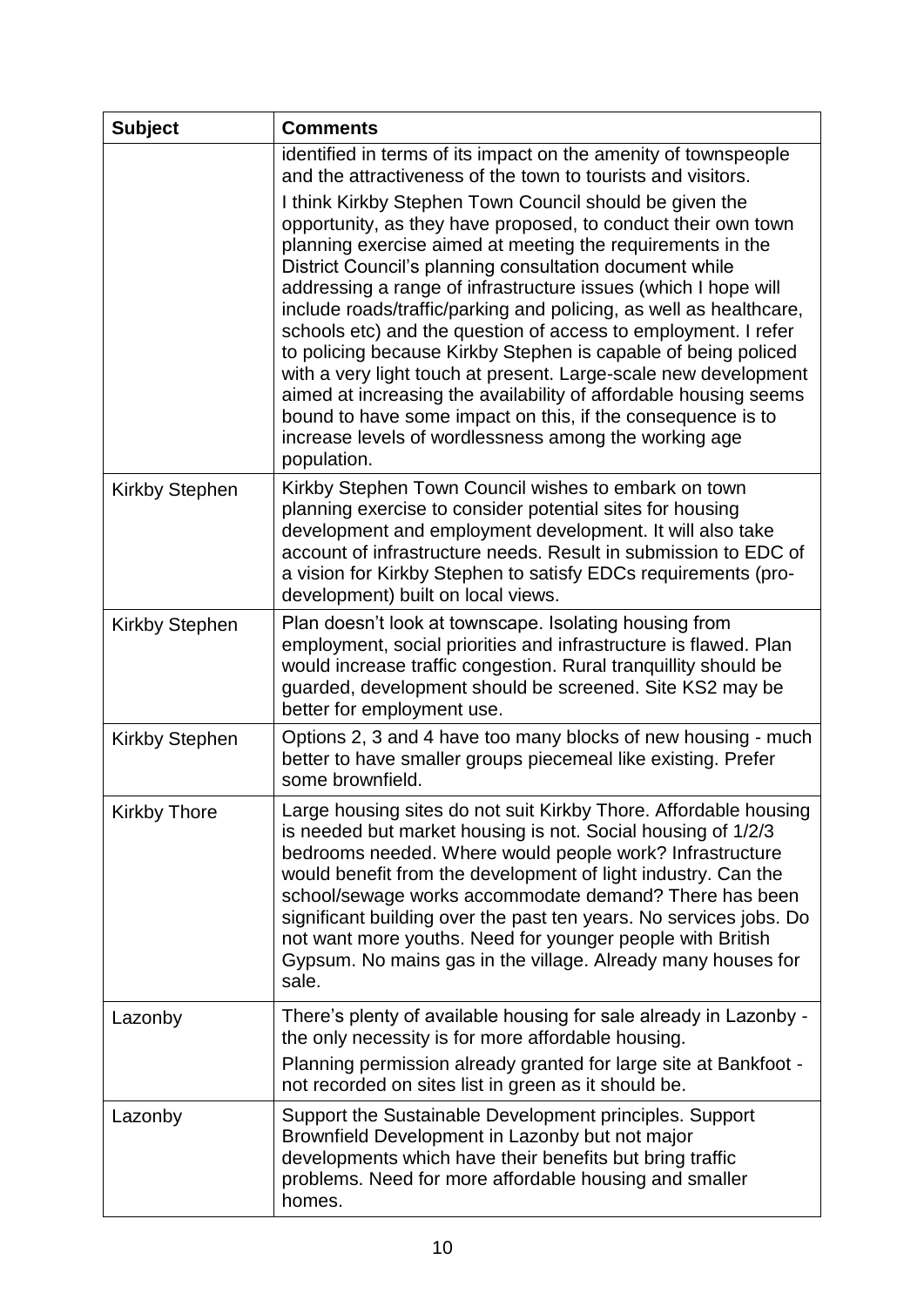| <b>Subject</b>                        | <b>Comments</b>                                                                                                                                                                                                                                                                                                                                                                                                                                                                                                                                                                                                                                                                                                                                                                                                                                                                                                                                                                                                                                                                                                    |
|---------------------------------------|--------------------------------------------------------------------------------------------------------------------------------------------------------------------------------------------------------------------------------------------------------------------------------------------------------------------------------------------------------------------------------------------------------------------------------------------------------------------------------------------------------------------------------------------------------------------------------------------------------------------------------------------------------------------------------------------------------------------------------------------------------------------------------------------------------------------------------------------------------------------------------------------------------------------------------------------------------------------------------------------------------------------------------------------------------------------------------------------------------------------|
| Mining and coal/<br>mineral resources | The Coal Authority has previously provided GIS data on mining<br>legacy and surface coal resources - the methodology should<br>consider potential sterilisation impact on mineral resources and<br>the presence of unstable land alongside other planning<br>constraints.                                                                                                                                                                                                                                                                                                                                                                                                                                                                                                                                                                                                                                                                                                                                                                                                                                          |
| New Town                              | Why not build a new town to cater for all Cumbria's housing<br>need?                                                                                                                                                                                                                                                                                                                                                                                                                                                                                                                                                                                                                                                                                                                                                                                                                                                                                                                                                                                                                                               |
| Open amenity<br>spaces (Penrith)      | We feel it is vital to maintain suitable open spaces as amenities<br>throughout Penrith, and this requirement should include the new<br>areas for development. What provision will be made for this?<br>There should be some detail in the area master plans to ensure<br>developers respect this, and if necessary reducing the notional<br>target of thirty houses per hectare to accommodate such<br>facilities. Innovative solutions to maintaining adequate open<br>amenity space within high density housing areas should be<br>encouraged in order to make best use of available land. We<br>suggest that some of the designated areas might be better used<br>as amenity spaces rather than housing, as an alternative to<br>requiring a small fraction of each area to be given over to this.                                                                                                                                                                                                                                                                                                             |
| Penrith                               | We feel that little thought has been given to the effects that<br>increased numbers will have on the general function of the<br>town. For instance will there be an increase in general<br>prosperity and 'happiness' or the reverse? We note that as a<br>result of the aging population fewer people are actively seeking<br>employment, but how will employment opportunities keep pace<br>with increasing numbers, and will there be increase in people<br>seeking work away from the town and leaving it during the<br>daytime? How will the increase in population affect the already<br>critical car parking problems we have in the town, and should<br>any part of the areas identified for development be allocated to<br>new car parking arrangements - this particularly affects town<br>centre designated housing sites? If, as these plans emerge, the<br>existing road and other infrastructure in the town are not found<br>to be adequate for the increase in numbers planned, the 60% of<br>Eden's planned new housing allocated to Penrith in the Core<br>Strategy should be revised downwards. |
| Penrith                               | 2790 houses in Penrith would increase population by 40% -<br>parking and roads can't cope. Object to development in the<br>North.                                                                                                                                                                                                                                                                                                                                                                                                                                                                                                                                                                                                                                                                                                                                                                                                                                                                                                                                                                                  |
| Penrith                               | Softer landscaping is needed - Penrith is being turned into a<br>concrete jungle and streets are treeless. Penrith has lost its<br>market, the town seems cramped. Businesses should have to<br>landscape their properties and all entrances should be lined with<br>trees/shrubs.                                                                                                                                                                                                                                                                                                                                                                                                                                                                                                                                                                                                                                                                                                                                                                                                                                 |
| Penrith                               | Development in Penrith over last fifty years has focussed on<br>East - balance should be readdressed. Areas to the North would<br>have good views, and a new school would be better suited on                                                                                                                                                                                                                                                                                                                                                                                                                                                                                                                                                                                                                                                                                                                                                                                                                                                                                                                      |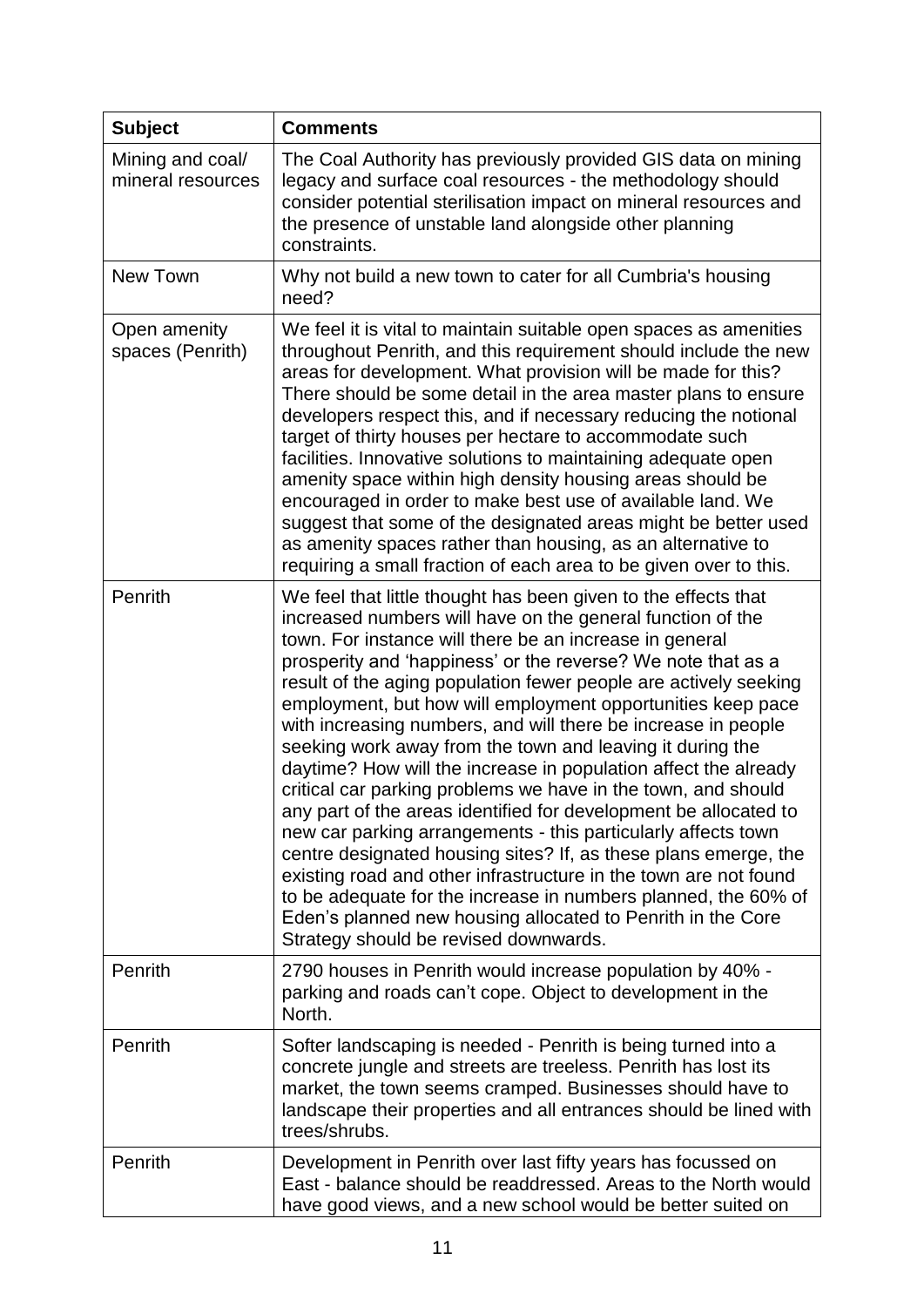| <b>Subject</b>      | <b>Comments</b>                                                                                                                                                                                                                                                                                                                                                                                                                                                                                                                                                                                                                                                                                                                                                                                                                                                                                                  |
|---------------------|------------------------------------------------------------------------------------------------------------------------------------------------------------------------------------------------------------------------------------------------------------------------------------------------------------------------------------------------------------------------------------------------------------------------------------------------------------------------------------------------------------------------------------------------------------------------------------------------------------------------------------------------------------------------------------------------------------------------------------------------------------------------------------------------------------------------------------------------------------------------------------------------------------------|
|                     | the North/ West of town as walking distance to schools there is<br>currently longer. Would welcome mixed use development on<br>land between A6 and Railway, and a link road from Gilwilly to<br>J41 to reduce traffic.                                                                                                                                                                                                                                                                                                                                                                                                                                                                                                                                                                                                                                                                                           |
| Rail Infrastructure | <b>Developer Contributions</b>                                                                                                                                                                                                                                                                                                                                                                                                                                                                                                                                                                                                                                                                                                                                                                                                                                                                                   |
|                     | Many sites close to operational railway and Network Rail land.<br>Penrith, Kirkby Stephen, Armathwaite, Langwathby, Lazonby,<br>Kirkoswald and Appleby have stations. Many stations and<br>routes already at capacity - housing and developments that<br>result in extra patronage may create need for upgrades<br>(signalling, passing loops, car parking, access, platform<br>extensions etc). Network Rail is publicly funded org with a<br>regulated remit it would not be a reasonable requirement to<br>expect rail improvements necessitated by commercial<br>development. Therefore appropriate to require developer<br>contributions/ CIL. Also required where rail infrastructure is<br>directly required as a result of proposed development. The level<br>of contribution will vary so rather than a standard charge, each<br>planning application should be supported by a transport<br>assessment. |
|                     | The policy should include: A requirement for developer<br>contributions to deliver improvements to the rail network,<br>including any development that occurs as a consequence of the<br>Preferred Housing Sites. A requirement for Transport<br>Assessments to take cognisance of impacts of existing rail<br>infrastructure to allow any necessary contributions towards rail<br>to be calculated. A commitment to consult Network Rail where<br>development may impact on the rail network and may require<br>rail infrastructure improvements.                                                                                                                                                                                                                                                                                                                                                               |
|                     | <b>Level Crossings</b>                                                                                                                                                                                                                                                                                                                                                                                                                                                                                                                                                                                                                                                                                                                                                                                                                                                                                           |
|                     | No recognition of level crossings in document despite potential<br>increased use. Policy should be included and confirm: EDC<br>have a stat. responsibility under planning legislation (schedule 5<br>(f) (ii) of the T&C Planning Order, 2010) to consult the stat. rail<br>undertaker where a proposal for development is likely to result<br>in a material increase in the volume or a material change in the<br>character of traffic using a level crossing over a railway. As a<br>first principle, Network Rail would seek to close Level Crossings<br>where possible. Any applications which may increase Level<br>Crossing use should be supported by Transport Assessment.<br>The developer is required to fund any qualitative improvements<br>needed. See file copy for relevant appeal decisions. Contact<br>Network Rail to discuss specific developments.                                          |
|                     | <b>Asset Protection</b>                                                                                                                                                                                                                                                                                                                                                                                                                                                                                                                                                                                                                                                                                                                                                                                                                                                                                          |
|                     | Sites adjacent to operational railway - developers should consult<br>Network Rail prior to submitting planning application.                                                                                                                                                                                                                                                                                                                                                                                                                                                                                                                                                                                                                                                                                                                                                                                      |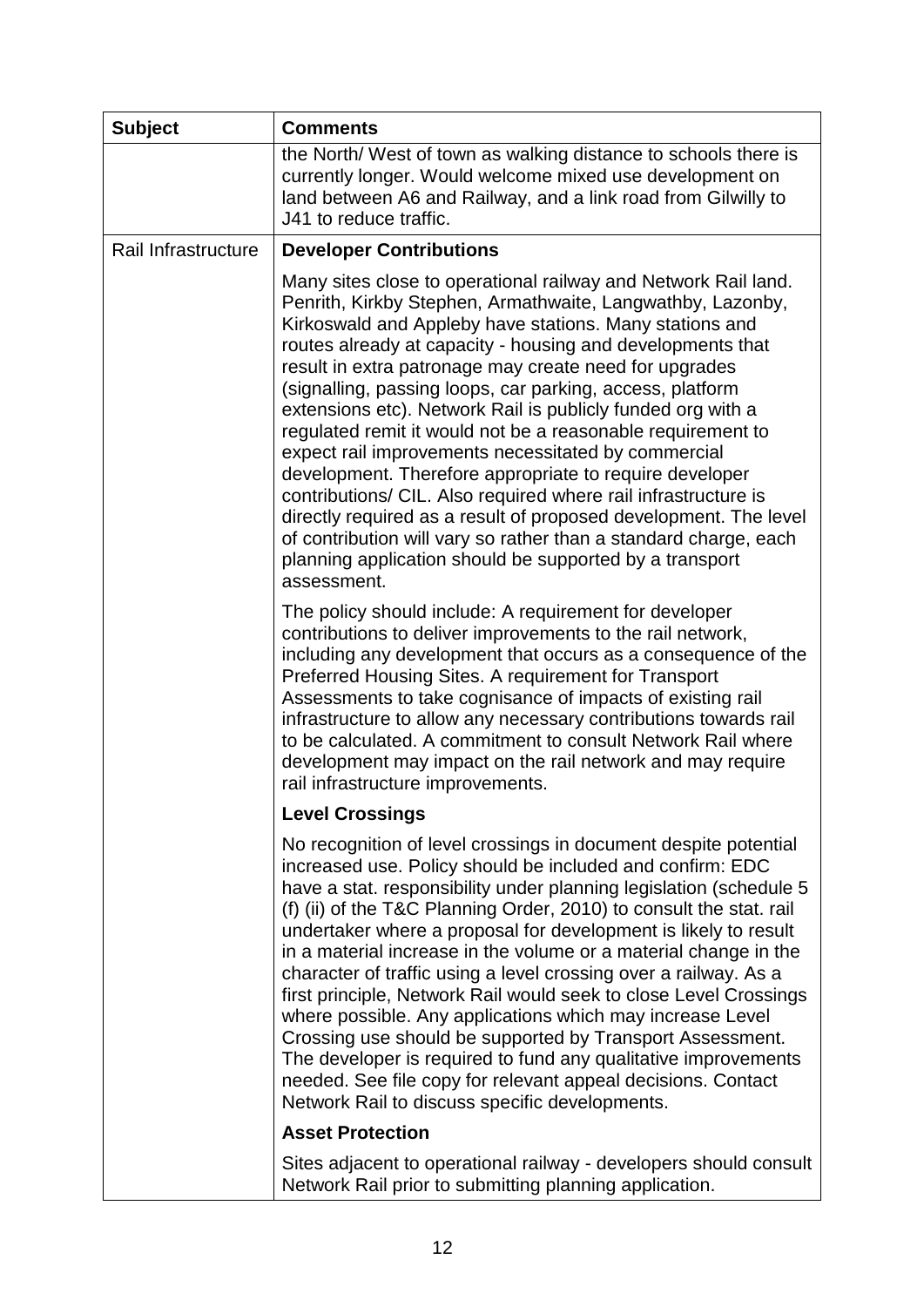| <b>Subject</b>                | <b>Comments</b>                                                                                                                                                                                                                                                                                                                                                                                                                                                                                                              |
|-------------------------------|------------------------------------------------------------------------------------------------------------------------------------------------------------------------------------------------------------------------------------------------------------------------------------------------------------------------------------------------------------------------------------------------------------------------------------------------------------------------------------------------------------------------------|
| Rationale                     | There needs to be a rationale for the process - eg enabling<br>development, sustaining communities.                                                                                                                                                                                                                                                                                                                                                                                                                          |
| Readability                   | Documents are unintelligible and inaccessible for general public,<br>are not plain English, are too long and complex to view on<br>screen (especially when cross referencing to technical<br>appendices and Core Strategy) and too costly to print out. The<br>title page is disingenuous as it only refers to sites and not<br>policies.                                                                                                                                                                                    |
| Readability                   | Document is too long and incomprehensible.                                                                                                                                                                                                                                                                                                                                                                                                                                                                                   |
| Readability                   | Consultation too complicated and too much to read.                                                                                                                                                                                                                                                                                                                                                                                                                                                                           |
| Readability                   | Generally I find the format and explanations confusing and in<br>part seemingly premature by references to `work to be yet<br>done`. By trying to be helpful (showing all the options etc) it<br>becomes confusing.                                                                                                                                                                                                                                                                                                          |
| Review process                | The rate, manner and success of housing provision in Penrith<br>can never be forecast with total confidence, so we suggest that<br>a review, open to public scrutiny, should be carried out at least<br>every five years.                                                                                                                                                                                                                                                                                                    |
| Site allocations              | Preferred sites should be identified in any community, not just<br>Local Service Centres, where a need is identified and supported<br>by community.                                                                                                                                                                                                                                                                                                                                                                          |
| Site allocations              | Supportive of allocation process but current proposal will result<br>in shortfall of housing - as there's no allowance for slippage,<br>over reliance on small sites and extant permissions that have<br>expired, an over reliance on Penrith, and phasing weighted to<br>the end when it should be to Phase 1 and 2. Further land should<br>be allocated in KSCs and LSCs and provisional allocations<br>outside Penrith and Alston in case sites don't come forward.                                                       |
| Site allocations              | I support the preferred sites as indicated in the document.                                                                                                                                                                                                                                                                                                                                                                                                                                                                  |
| Site allocations<br>(Penrith) | Those sites within the boundaries of the existing town are<br>clearly valuable, and particular care should be taken in<br>allocating any particular use to them. Alternative uses should be<br>carefully considered before allowing housing development<br>proposals to go forward. We have already mentioned car<br>parking and amenity space as alternative uses, particularly<br>important in the town centre. Mixed use schemes such as New<br>Squares, although controversial, might be the best use for such<br>areas. |
| Transport                     | Should include a policy on transport and access - likely need for<br>an increase in public transport across district, and so a policy to<br>encourage developer contributions would be welcomed.                                                                                                                                                                                                                                                                                                                             |
|                               | <b>Penrith</b> - traffic modelling shows major highway and transport<br>infrastructure deficiencies. Developers required to fund<br>sustainable travel improvements and Master plan sites expected                                                                                                                                                                                                                                                                                                                           |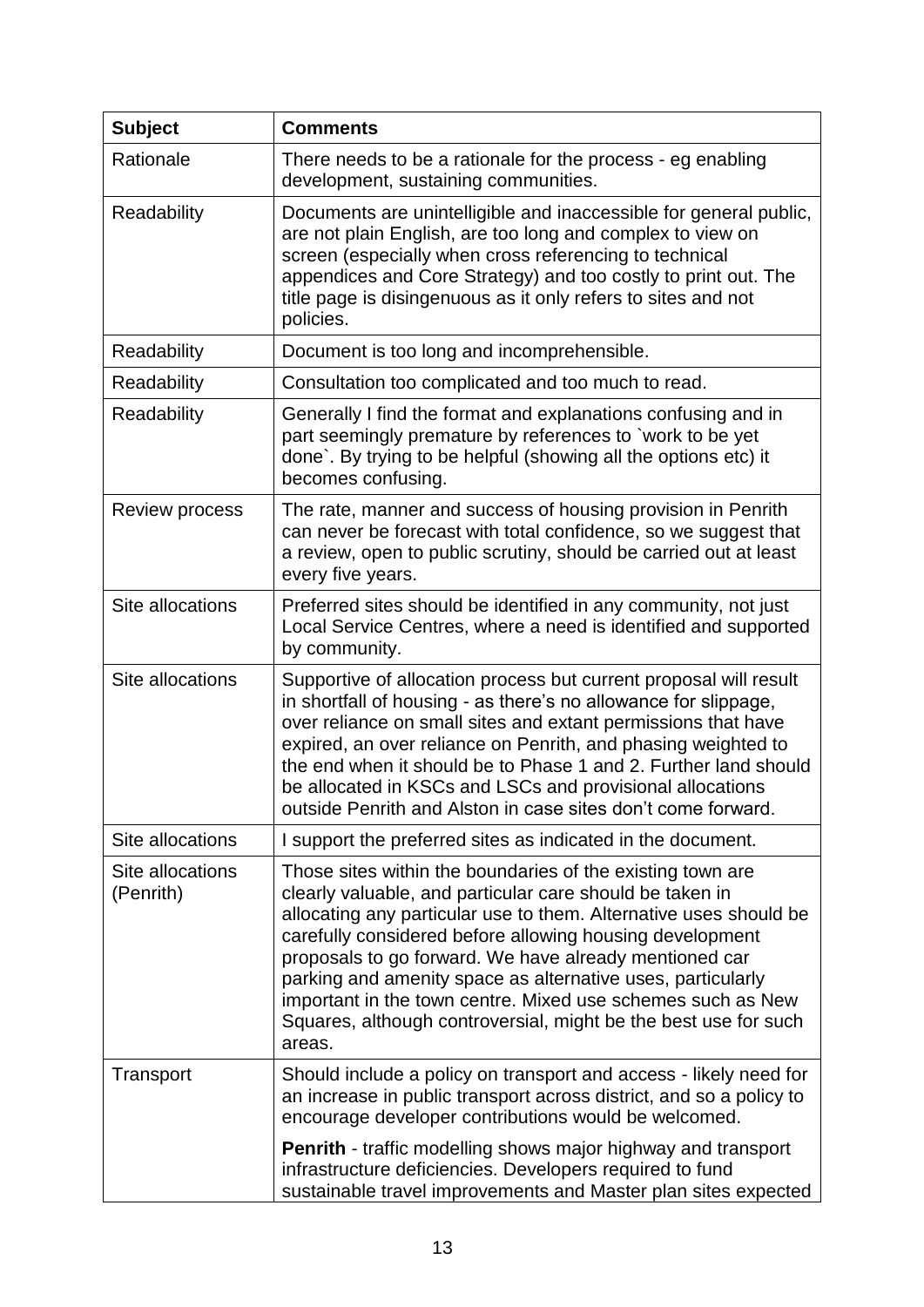| <b>Subject</b>                             | <b>Comments</b>                                                                                                                                                                                                                                                                                                                                                                                                                                                                                                                                                                                                                                                                                                                                                                                                                                                                                              |
|--------------------------------------------|--------------------------------------------------------------------------------------------------------------------------------------------------------------------------------------------------------------------------------------------------------------------------------------------------------------------------------------------------------------------------------------------------------------------------------------------------------------------------------------------------------------------------------------------------------------------------------------------------------------------------------------------------------------------------------------------------------------------------------------------------------------------------------------------------------------------------------------------------------------------------------------------------------------|
|                                            | to produce travel plans. For master plan sites it's suggested the<br>overall impact is assessed then appropriate mitigation measures<br>are costed, and divided proportionally between each site. Good<br>existing scheduled bus service and regular rail service - sites<br>need to be designed to be bus friendly.                                                                                                                                                                                                                                                                                                                                                                                                                                                                                                                                                                                         |
|                                            | Alston - Reasonable public transport and mitigation of the<br>effects of new development would be through development<br>management process.                                                                                                                                                                                                                                                                                                                                                                                                                                                                                                                                                                                                                                                                                                                                                                 |
|                                            | Kirkby Stephen - Reasonable public transport and mitigation of<br>the effects of new development would be through development<br>management process.                                                                                                                                                                                                                                                                                                                                                                                                                                                                                                                                                                                                                                                                                                                                                         |
|                                            | <b>Rail</b> - Overall services are good but improvements should be<br>considered to reduce reliance on car transport.                                                                                                                                                                                                                                                                                                                                                                                                                                                                                                                                                                                                                                                                                                                                                                                        |
|                                            | Home to school transport - all developments will affect school<br>places and may be required to provide developer funding<br>towards transport for pupils.                                                                                                                                                                                                                                                                                                                                                                                                                                                                                                                                                                                                                                                                                                                                                   |
| <b>Upper Eden</b><br>Neighbourhood<br>Plan | Many of the UENP policies should be included                                                                                                                                                                                                                                                                                                                                                                                                                                                                                                                                                                                                                                                                                                                                                                                                                                                                 |
| <b>Upper Eden</b><br>Neighbourhood<br>Plan | Policies must have regard to the NPPF and in doing so they<br>should not duplicate planning processes for non-strategic<br>policies where a neighbourhood plan is in preparation - ie LPA<br>policies should not cause confusion by duplicating similar<br>policies where neighbourhood plans exist. Concern over HS4<br>which defines settlements where CS9 Rural Exceptions Policy<br>applies, whereas UENP1 allows CS9 to apply across the whole<br>Upper Eden Area. Also concern that confusion could result with<br>HS7, HS8, HS9 and HS11 - full account of the UENP should be<br>taken now adopted.                                                                                                                                                                                                                                                                                                   |
| Water<br>infrastructure                    | Use the provided advice on the Water Framework Directive and<br>Groundwater to inform the document.                                                                                                                                                                                                                                                                                                                                                                                                                                                                                                                                                                                                                                                                                                                                                                                                          |
| Young people                               | There seems to be an assumption that housing should be<br>available for the majority of young people growing up in Eden<br>but society has changed since that time when trades and<br>agriculture were able to provide full employment in this region.<br>The excellent local schools provide young people with the<br>qualifications and aspirations to compete with the best of their<br>peers across the country and indeed worldwide. It seems<br>unreasonable to expect that young people should not want to<br>use their potential for the good of the UK as a whole. If they<br>move away and do well they do not lose their commitment to<br>Eden and may well return, either to start new businesses for<br>which they will have acquired the necessary business skills or<br>perhaps eventually retire with the financial security that in turn<br>brings income to local shops and trades people. |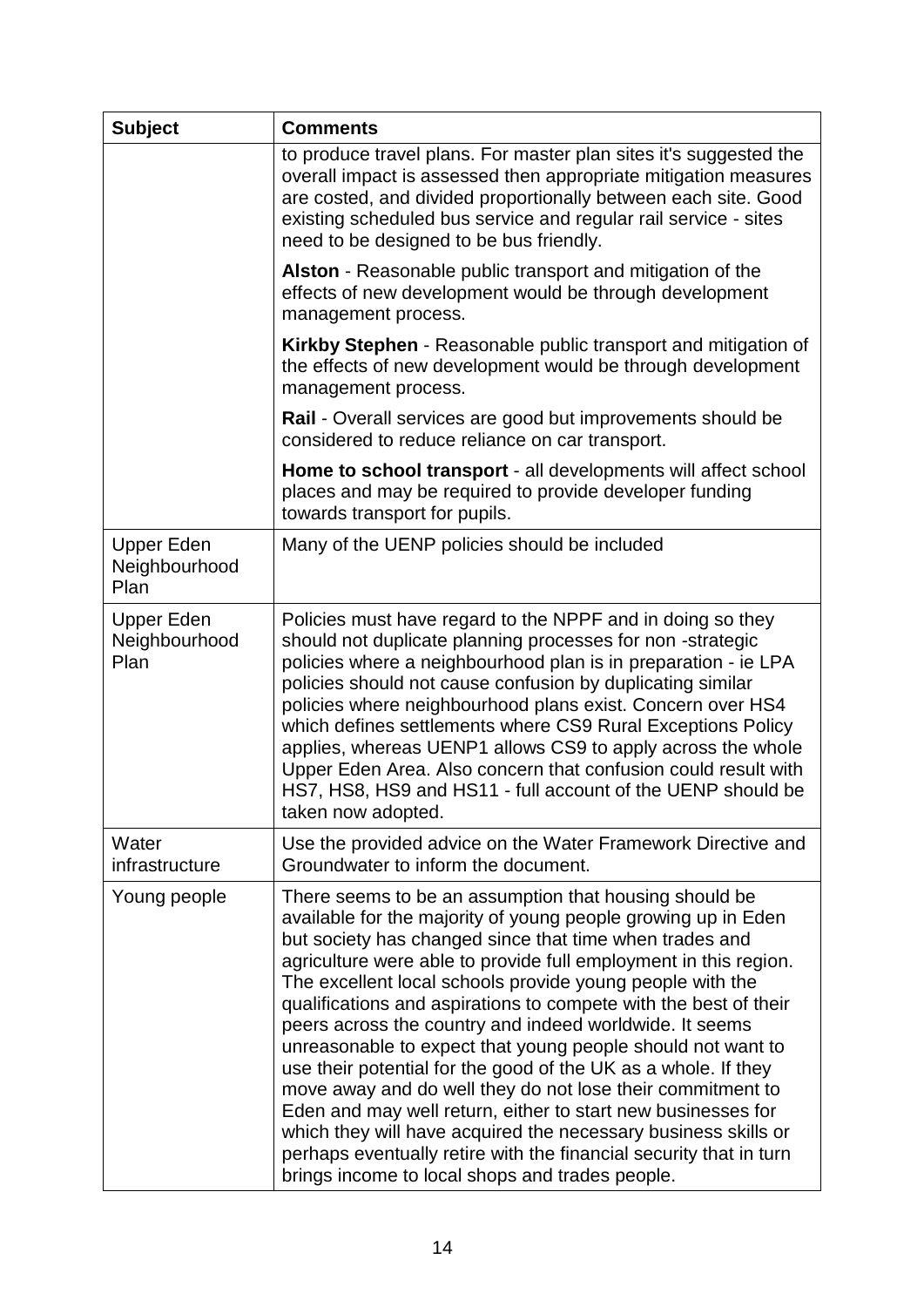#### **Policy specific consultation responses - Housing**

#### **Policy SD1 - The presumption in favour of Sustainable Development**

Number of responses: Support - 17 / Object - 11 / Neutral - 2

| <b>Policy</b>            | <b>Subject</b>                              | <b>Comments</b>                                                                                                                                                                                                                                                                                                                                                                                                              |
|--------------------------|---------------------------------------------|------------------------------------------------------------------------------------------------------------------------------------------------------------------------------------------------------------------------------------------------------------------------------------------------------------------------------------------------------------------------------------------------------------------------------|
| <b>Neutral Responses</b> |                                             |                                                                                                                                                                                                                                                                                                                                                                                                                              |
| SD <sub>1</sub>          | Definition of<br>Sustainable<br>Development | Sustainable development means different things to<br>different people, so without an actual definition, the policy<br>lacks clarity or meaning. I suggest your previously<br>adopted interpretation of the term is spelt out fully within<br>the suggested policy (or at least in the explanation<br>following it) using the wording of the principles set out at<br>CS1.                                                    |
| SD <sub>1</sub>          | Definition of<br>Sustainable<br>Development | After years of seemingly highly restrictive planning<br>policies, I have concerns that the pendulum may be<br>swinging too far the other way. The term 'sustainable' is<br>not clearly defined but plans to build over 5,000 houses on<br>predominantly greenfield sites doesn't seem 'sustainable'.                                                                                                                         |
| <b>Objections</b>        |                                             |                                                                                                                                                                                                                                                                                                                                                                                                                              |
| SD <sub>1</sub>          | Flexibility                                 | Apart from Penrith other small towns and villages are not<br>deemed sustainable therefore there should be greater<br>flexibility for consideration of development, and not tick<br>box criteria.                                                                                                                                                                                                                             |
| SD <sub>1</sub>          | Safeguards                                  | Wording is not robust enough - standard for granting<br>approval must be higher than current wording. Proposals<br>which cannot be clearly seen to be beneficial for the area<br>as a whole, and which is not just a materially adverse one,<br>should not be approved. Presumption does not sufficiently<br>safeguard against erroneous decisions that can't be<br>reversed and threaten future sustainability of district. |
| SD <sub>1</sub>          | <b>PINS</b> version                         | National policy presents a serious threat to communities -<br>plan should provide protection from unwanted and<br>speculative developments. Should contain formal<br>definition of sustainable development as in the alternative<br>option.                                                                                                                                                                                  |
| SD <sub>1</sub>          | <b>PINS</b> version                         | Should be more relevant to local needs, PINS version is<br>preferable.                                                                                                                                                                                                                                                                                                                                                       |
| SD <sub>1</sub>          | Democracy                                   | Seems undemocratic.                                                                                                                                                                                                                                                                                                                                                                                                          |
| SD <sub>1</sub>          | Definition of<br>Sustainable<br>Development | No definition of sustainable development - so policy is<br>open to interpretation. By nature Eden is a less<br>sustainable location for development - as such growth<br>advocated is excessive and not sustainable. The services<br>in many LSCs do not make them sustainable for<br>significant market housing. Scale of proposed                                                                                           |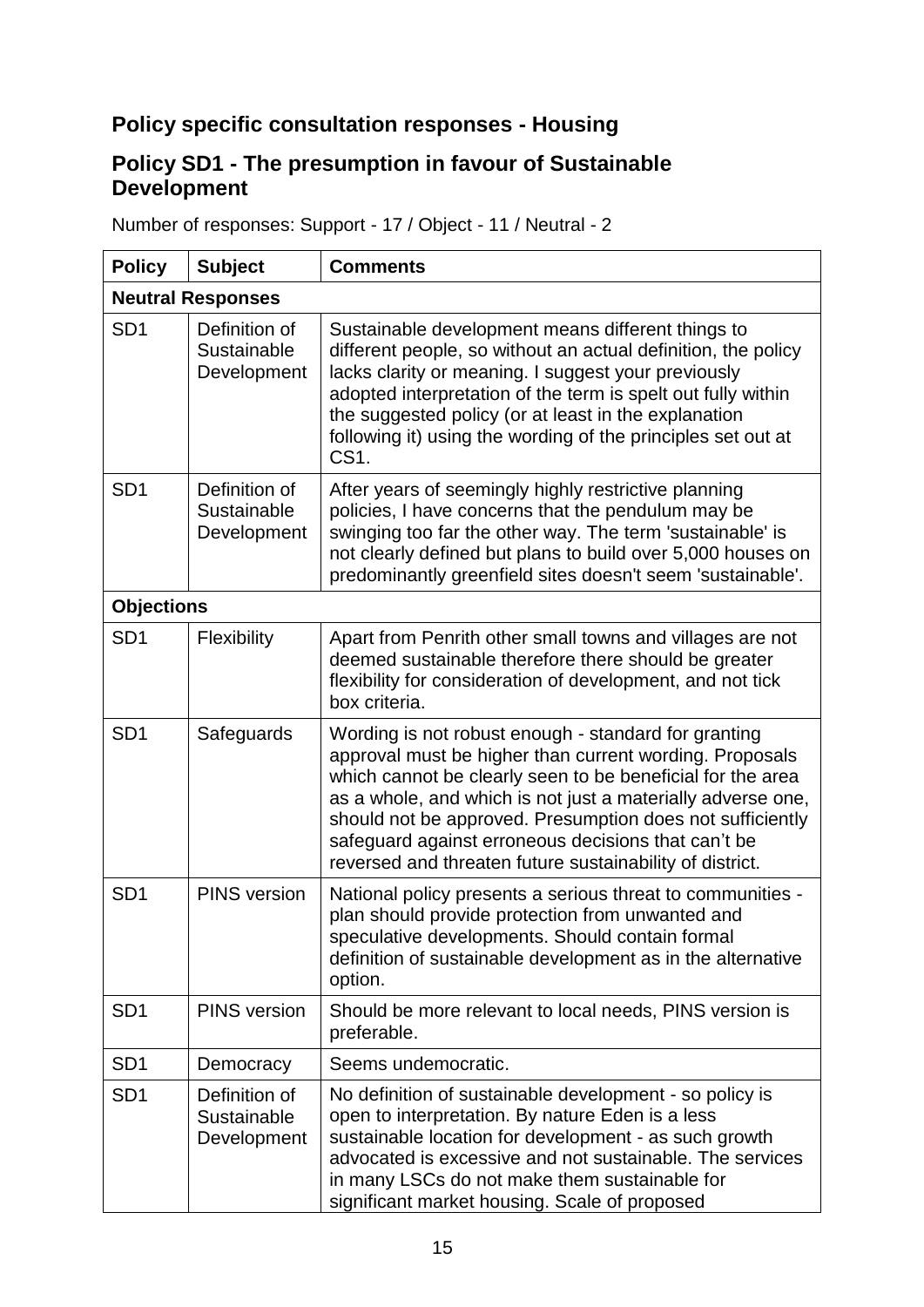| <b>Policy</b>   | <b>Subject</b>                              | <b>Comments</b>                                                                                                                                                                                                                                                                                                                                                                                                                                                                                                                                                                                                                                                                                           |
|-----------------|---------------------------------------------|-----------------------------------------------------------------------------------------------------------------------------------------------------------------------------------------------------------------------------------------------------------------------------------------------------------------------------------------------------------------------------------------------------------------------------------------------------------------------------------------------------------------------------------------------------------------------------------------------------------------------------------------------------------------------------------------------------------|
|                 |                                             | development would give the green light for unsustainable<br>development, not supported by the local community. It<br>should rule out major expansion beyond what is needed to<br>support appropriate growth, safeguard character and<br>prioritise local need in line with core strategy.                                                                                                                                                                                                                                                                                                                                                                                                                 |
| SD <sub>1</sub> | Definition of<br>Sustainable<br>Development | Insufficient definition of sustainable development                                                                                                                                                                                                                                                                                                                                                                                                                                                                                                                                                                                                                                                        |
|                 | <b>Supportive Responses</b>                 |                                                                                                                                                                                                                                                                                                                                                                                                                                                                                                                                                                                                                                                                                                           |
| SD <sub>1</sub> | <b>PINS</b> version                         | Rec. change of wording to either place ref to `no policies`<br>in the text or create a new policy covering this instance to<br>avoid having a policy that refers to a non-policy. Prefer<br>Planning Inspectorate's alternative wording.                                                                                                                                                                                                                                                                                                                                                                                                                                                                  |
| SD <sub>1</sub> | <b>PINS</b> version                         | I much prefer the proposed wording to the alternative<br>suggested by the Planning Inspectorate. The latter<br>wording seems to me to suggest a bit too much eagerness<br>to help developers get their proposals approved and thus<br>risks potentially raising unrealistic expectations.<br>This may not be the place to record it, but I am concerned<br>at a lack of clarity or at any rate transparency about when<br>planning applications will remain delegated to officials and<br>when they will be called in for consideration by the Council<br>itself, the latter being, in my view, a more appropriate way<br>of dealing with applications for residential development on<br>sensitive sites. |
| SD <sub>1</sub> | PINs version                                | Support, but policy wording should reflect model wording<br>by Planning Inspectorate and within NPPF (p4). Would<br>include commitment from LPA to positively seek<br>opportunities to meet development needs, for local plans<br>to meet objectively assessed need, with sufficient flexibility<br>to adapt to change.                                                                                                                                                                                                                                                                                                                                                                                   |
| SD <sub>1</sub> | PINs version/<br>policy<br>wording          | Suggested the Planning Inspectorate's model wording<br>should be used verbatim. Alternatively, the second<br>sentence of the policy should be adjusted to read -<br>'Applications for sustainable development will be approved<br>where they are in accordance with the development plan<br>and where they secure development that will improve the<br>economic, social and environmental condition in the area,<br>unless material considerations indicate otherwise'.                                                                                                                                                                                                                                   |
| SD <sub>1</sub> | PINs version                                | Requirement of Planning Inspectorate and NPPF.<br>Question why wording has been amended from model set<br>out by PINS.                                                                                                                                                                                                                                                                                                                                                                                                                                                                                                                                                                                    |
| SD <sub>1</sub> | <b>NPPF</b>                                 | This is just a repetition of the NPPF.                                                                                                                                                                                                                                                                                                                                                                                                                                                                                                                                                                                                                                                                    |
| SD <sub>1</sub> | <b>NPPF</b>                                 | Support the inclusion of the policy as approving<br>applications that accord with the principles of sustainable<br>development is a key priority of the NPPF.                                                                                                                                                                                                                                                                                                                                                                                                                                                                                                                                             |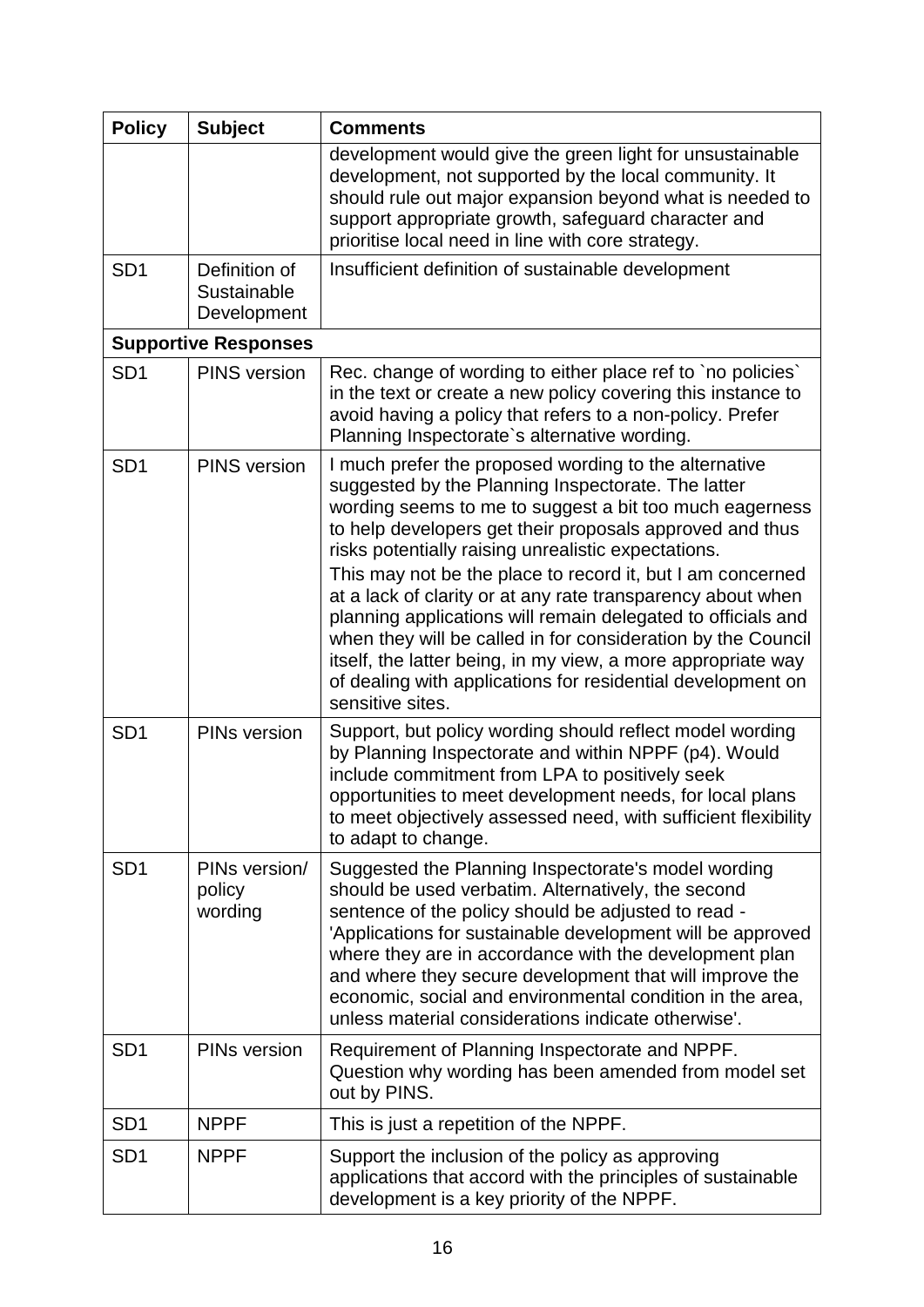| <b>Policy</b>   | <b>Subject</b>                              | <b>Comments</b>                                                                                                                                                                                                                                                                                                                                                                       |
|-----------------|---------------------------------------------|---------------------------------------------------------------------------------------------------------------------------------------------------------------------------------------------------------------------------------------------------------------------------------------------------------------------------------------------------------------------------------------|
| SD <sub>1</sub> | Preferred<br>option                         | Preferred option is most concise.                                                                                                                                                                                                                                                                                                                                                     |
| SD <sub>1</sub> | Preferred<br>option                         | Reassured that general sustainability principles are<br>supplemented with a framework pertinent to Eden's rural<br>communities. Challenge for Planning Committee to make<br>objective, justifiable rejection decisions based on<br>combined sustainability criteria when adverse impacts<br>outweigh the benefits (including financial benefits of<br>housing developments for EDC).  |
| SD <sub>1</sub> | Design                                      | Should go for low energy housing - more insulation and<br>solar panels, and built to last a long time.                                                                                                                                                                                                                                                                                |
| SD <sub>1</sub> | Carleton<br>village                         | But not on P26, P53, P16 or P98.                                                                                                                                                                                                                                                                                                                                                      |
| SD <sub>1</sub> | General                                     | General principle of sustainable development should be<br>followed - Southwaite is a sustainable location.                                                                                                                                                                                                                                                                            |
| SD <sub>1</sub> | Definition of<br>Sustainable<br>Development | We note this follows from recent government<br>requirements, but we question what test will be applied for<br>'sustainability'. We suspect this will lead to applications<br>that are in line with the Local Plan being allowed, on<br>appeal if necessary, irrespective of their use of materials,<br>water and energy, and of their effect on existing family<br>homes in the town. |
|                 |                                             | We would encourage EDC to take a firm line on<br>establishing sustainability for planning applications until<br>this test becomes established, or some national guidelines<br>are defined.                                                                                                                                                                                            |

## **Policy HS1 - Local Service Centres**

Number of responses: Support - 17 / Object - 11 / Neutral - 2

| <b>Policy</b>    | <b>Subject</b>           | <b>Comments</b>                                                                                                                                                                                                                                                                                                                                                                                        |
|------------------|--------------------------|--------------------------------------------------------------------------------------------------------------------------------------------------------------------------------------------------------------------------------------------------------------------------------------------------------------------------------------------------------------------------------------------------------|
|                  | <b>Neutral Responses</b> |                                                                                                                                                                                                                                                                                                                                                                                                        |
| H <sub>S</sub> 1 | Criteria                 | Inclusion of 'bus service' as a 'must have' in the range of<br>services for LSC is questionable, as most of the villages<br>listed have only limited provision, such as the Fell Runner,<br>which does nothing to reduce the necessity for at least<br>one car for most households.                                                                                                                    |
| H <sub>S</sub> 1 | Criteria                 | Strongly advocates a review of EDC criteria to include:<br>- Classification of bus service against sustainability<br>framework SP2 and EC2 and Building for Life principle 3.<br>- Access to schools against sustainability framework SP4<br>and Building for Life principle 2.<br>- Provision of post office and shop against Sustainability<br>Framework SP2, SP5 and Building for Life principle 2. |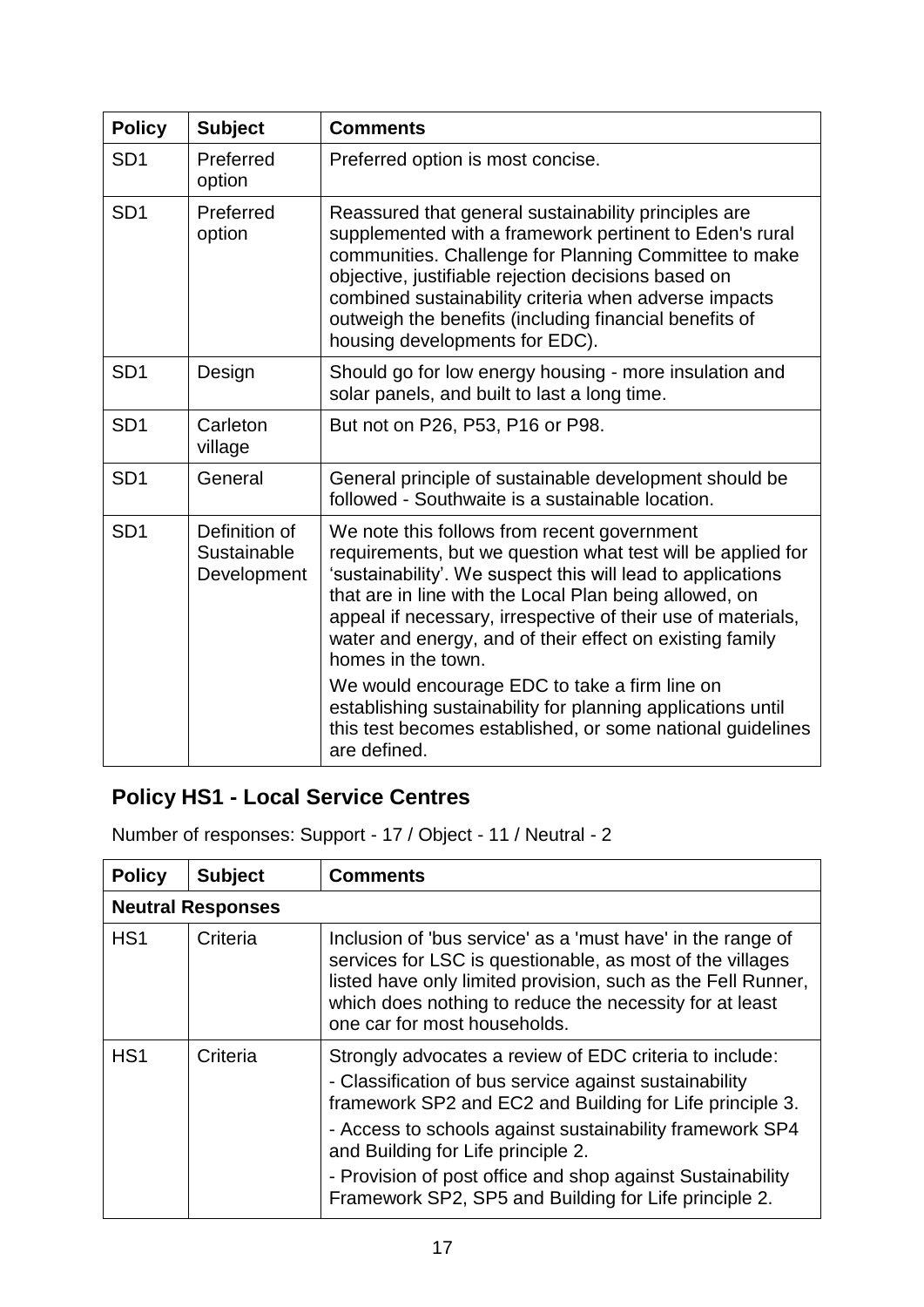| <b>Policy</b>     | <b>Subject</b>          | <b>Comments</b>                                                                                                                                                                                                                                                                                                                                                                                                                                                                                                                                                                                                                                                                                 |
|-------------------|-------------------------|-------------------------------------------------------------------------------------------------------------------------------------------------------------------------------------------------------------------------------------------------------------------------------------------------------------------------------------------------------------------------------------------------------------------------------------------------------------------------------------------------------------------------------------------------------------------------------------------------------------------------------------------------------------------------------------------------|
|                   |                         | - Availability of village hall or pub against Sustainability<br>Framework SP1, SP2, SP5, SP6, EC1 & EC3 and<br>Building for Life principle 2.                                                                                                                                                                                                                                                                                                                                                                                                                                                                                                                                                   |
| H <sub>S</sub> 1  | Policy<br>Wording       | Policy wording should reflect wording on Core Strategy.<br>Second paragraph - "Small scale development is<br>encouraged to sustain local services, support rural<br>businesses and meet local needs. The scale and nature of<br>the development should take into account the capacity of<br>essential infrastructure and should respect the character<br>of the town or village concerned".                                                                                                                                                                                                                                                                                                     |
| HS <sub>1</sub>   | Policy                  | CS2 states:                                                                                                                                                                                                                                                                                                                                                                                                                                                                                                                                                                                                                                                                                     |
|                   | Wording                 | "Local Service Centres: small scale development to<br>sustain local services, support rural businesses and meet<br>local needs, including housing, provision of employment<br>and improvements to accessibility."                                                                                                                                                                                                                                                                                                                                                                                                                                                                               |
|                   |                         | Policy HS1 refers to "community need" rather than the<br>Core Strategy's reference to local needs. The distinction<br>between the two different terms is not clear and for<br>consistency the same term should be used in HS1 ie local<br>needs.                                                                                                                                                                                                                                                                                                                                                                                                                                                |
| HS <sub>1</sub>   | <b>Review</b><br>Period | Support retention of two year review period.                                                                                                                                                                                                                                                                                                                                                                                                                                                                                                                                                                                                                                                    |
| <b>Objections</b> |                         |                                                                                                                                                                                                                                                                                                                                                                                                                                                                                                                                                                                                                                                                                                 |
| HS <sub>1</sub>   | <b>High Hesket</b>      | High Hesket is designated as a Local Service Centre. In<br>the High Hesket Area Profile the village is described as<br>being "well served by amenities including; an inn, a<br>primary school, a regular bus service, a pub and a<br>church".                                                                                                                                                                                                                                                                                                                                                                                                                                                   |
|                   |                         | It should be noted that High Hesket there is only one<br>public house, the Salutation Inn, not two public houses as<br>indicted in the description of an inn and pub in description<br>above. The Salutation Inn only trades as a public house<br>on an irregular basis and does not offer a consistent and<br>reliable service to the local population. Its contribution as a<br>factor supporting the status of High Hesket as a Local<br>Service Centre is severely reduced I would suggest<br>should result in the withdrawal of local service centre<br>status for the village as it no longer meets fully the<br>qualifying criteria as set out in Policy HS1 - Local Service<br>Centres. |
| HS <sub>1</sub>   | Low Hesket              | This is a crude method of determining policy - a "one -size"<br>fits all" method which in a large rural area causes too<br>many anomalies. Low Hesket has services 7 miles away<br>in Carlisle, plus a half-hourly bus service. Our needs are<br>different to residents of Knock or Skelton. Neither do we<br>suffer from the inflated house prices of the Lakes area.                                                                                                                                                                                                                                                                                                                          |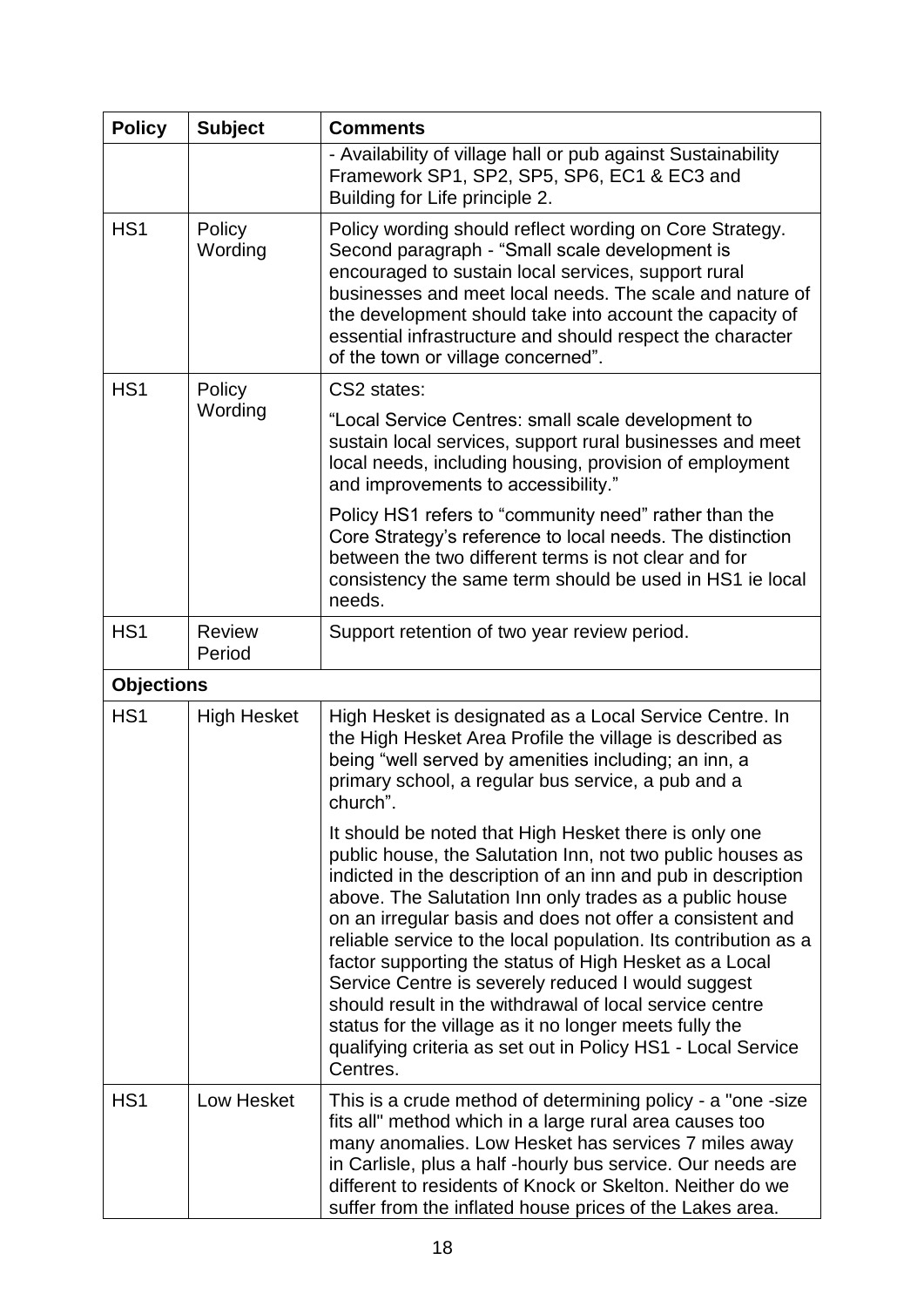| <b>Policy</b>   | <b>Subject</b>                  | <b>Comments</b>                                                                                                                                                                                                                                                                                                                                                                                                                                                                                     |
|-----------------|---------------------------------|-----------------------------------------------------------------------------------------------------------------------------------------------------------------------------------------------------------------------------------------------------------------------------------------------------------------------------------------------------------------------------------------------------------------------------------------------------------------------------------------------------|
|                 |                                 | Services such as pubs, shops and public transport can<br>open and close in a short time, and with private transport<br>so prevalent, they are of limited significance.                                                                                                                                                                                                                                                                                                                              |
|                 |                                 | If the present assessment must be used, it would be fairer<br>to join us to High Hesket, and allow the village to have a<br>mixed allowance where housing is concerned. At present<br>we are restricted to affordable, unless we have a housing<br>estate of little boxes, as at Plumpton. Villages should grow<br>organically, and Low Hesket has been denied growth. We<br>are historically joined to High Hesket and have always<br>shared amenities.                                            |
|                 |                                 | Many of our young people get on the housing ladder in<br>Carlisle, but find if they then wish to move back to be near<br>family, there is little choice. The demand for "affordable" is<br>not acute here.                                                                                                                                                                                                                                                                                          |
| HS <sub>1</sub> | Non-LSC<br>areas                | By only directing development to Local Service Centres<br>puts more pressure on the existing rural housing available<br>which does not help to sustain or increase the rural<br>housing stock levels. Often there is a need for<br>accommodation in rural areas that are not within Local<br>Service Centres but are still near rural facilities. By limiting<br>housing to Local Service Centres it puts more pressure on<br>existing housing in non LSCs and means young<br>population move away. |
| HS <sub>1</sub> | <b>Local Service</b><br>Centres | Local Service Centres aren't necessarily sustainable or<br>suitable for families in need of affordable housing - need<br>for practical access to public transport and employment<br>opportunities.                                                                                                                                                                                                                                                                                                  |
| HS <sub>1</sub> | Housing need<br>calculations    | The housing requirement 2003 to 2025 is for 5258 new<br>dwellings (239 x 22 years). The Core Strategy indicates:                                                                                                                                                                                                                                                                                                                                                                                    |
|                 |                                 | "4.13 The intended proportions are as follows and reflect<br>the "preferred option" from the earlier stage of the Core<br>Strategy: Penrith 60%, Alston 4%, Appleby 9%, Kirkby<br>Stephen 7%, Local Service Centres (See Appendix 2)<br>20%. In other rural areas limited 100% to affordable<br>housing to meet locally identified need.                                                                                                                                                            |
|                 |                                 | Policy HS2's approach is to deduct completions, planning<br>permissions and sites under construction in Other Areas,<br>presumably rural areas unrelated to any Local Service<br>Centre, from the total requirement. The reference to a<br>gross requirement of 5,528 dwellings in the explanation is<br>incorrect - it should be 5258 dwellings.                                                                                                                                                   |
|                 |                                 | There is concern that the reference in the Committed<br>column to total under construction and with permission for<br>the Other Areas is an overestimate given many of the<br>permissions may in fact be 100% affordable and therefore                                                                                                                                                                                                                                                              |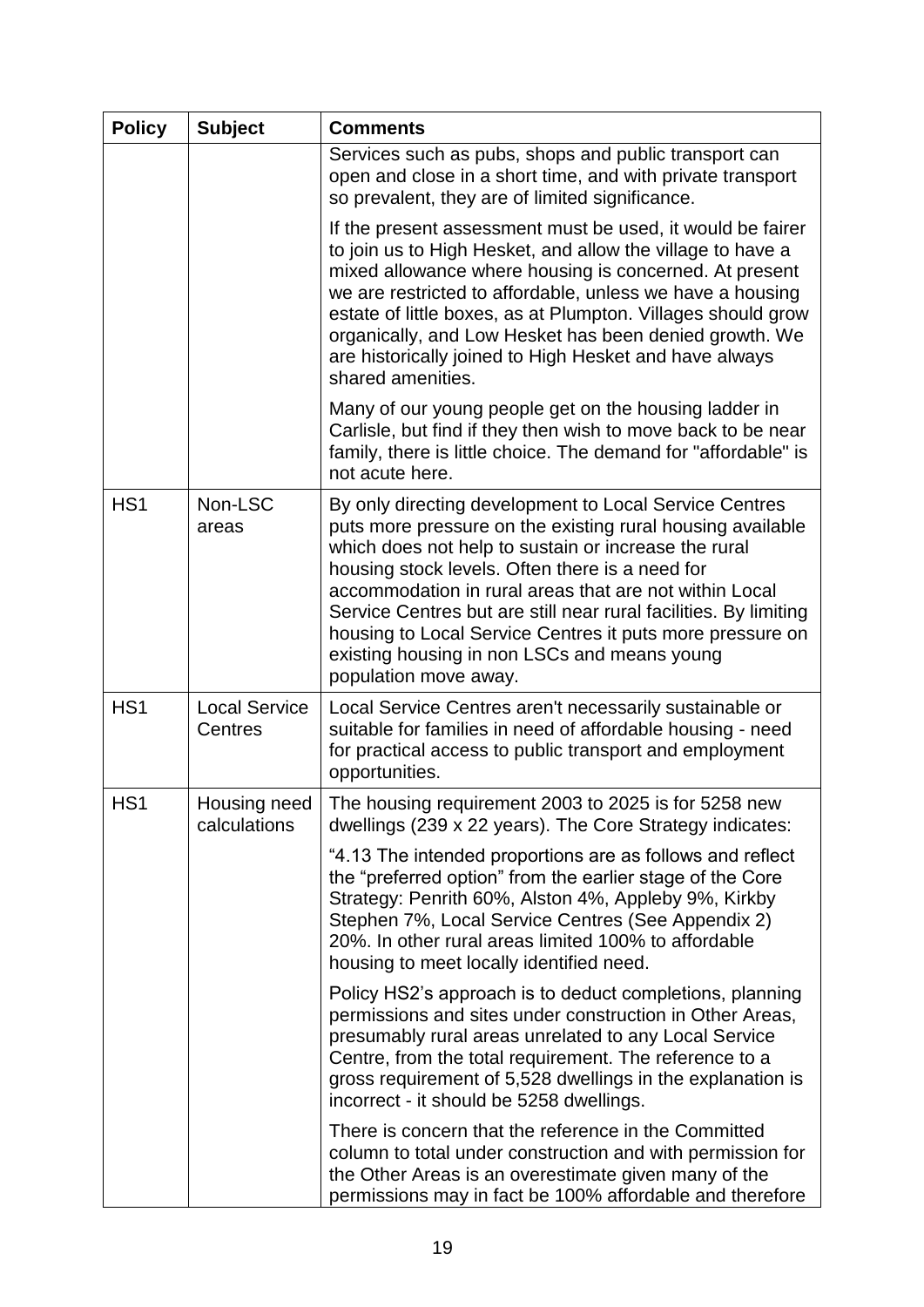| <b>Policy</b> | <b>Subject</b> | <b>Comments</b>                                                                                                                                                                                                                                                                                                                                                                                                                                                                                                                                                                                                                                                                                                                                                                           |
|---------------|----------------|-------------------------------------------------------------------------------------------------------------------------------------------------------------------------------------------------------------------------------------------------------------------------------------------------------------------------------------------------------------------------------------------------------------------------------------------------------------------------------------------------------------------------------------------------------------------------------------------------------------------------------------------------------------------------------------------------------------------------------------------------------------------------------------------|
|               |                | not financially viable and therefore not deliverable. Further<br>analysis of this issue is required.                                                                                                                                                                                                                                                                                                                                                                                                                                                                                                                                                                                                                                                                                      |
|               |                | It is not clear why a 75% non -implementation rate is<br>applied to small site planning permissions only. This rate<br>should apply to large sites as well.                                                                                                                                                                                                                                                                                                                                                                                                                                                                                                                                                                                                                               |
|               |                | The total net requirement is indicated as 2792 dwellings<br>and the total allocations to meet that requirement is 3081<br>dwellings, which on the face of it suggests an<br>overprovision at a base date of 31 March 2012. However,<br>development rates per site are over optimistic. The<br>maximum rate per annum assumed should be 25<br>dwellings per annum. This is particularly the case given<br>the size of the local market, the close proximity of housing<br>sites to one another and the need for master plans to be<br>agreed under HS3. If one reassesses likely completions in<br>the plan period at the rate of 25 dwellings per annum,<br>even assuming a retrospective start on site in April 2012,<br>one must deduct 620 dwellings from the Penrith<br>contribution. |
|               |                | For Penrith the impact of this reassessment is completions<br>being 1772 dwellings compared to a suggested "Left to<br>allocate" of 2105 dwellings. An under provision of 333<br>dwellings. These 333 dwellings may well be delivered<br>beyond the year 2025, but outside the plan period.<br>The impact of the above is a total contribution of 2461<br>dwellings (ie 3081 - 620). This figure compared to the<br>suggested "Left to allocate" of 2792 results in a clear<br>under allocation of sites to meet the requirement of 331<br>dwellings.                                                                                                                                                                                                                                     |
|               |                | The level of under provision is a conservative one. The<br>authority assumes each and every allocation will come<br>forward. The authority accept the principle that some<br>planning permissions will not deliver completions the<br>same principle must apply to housing allocations which<br>are much earlier in the process towards delivery.                                                                                                                                                                                                                                                                                                                                                                                                                                         |
|               |                | The document recognises that for Penrith there is "a high<br>risk of under delivery given the scale and timing of<br>proposed development, and building in an element of<br>contingency helps guard against this." However, it is<br>considered that further provision in Penrith will not meet<br>the overall housing requirement for the District. The 60%<br>intended proportion for the town cannot be met in the plan<br>period. The planning authority should now redistribute the<br>housing requirement to other settlements in the District<br>including the Local Service Centres.                                                                                                                                                                                              |
|               |                | The proposed housing allocations for the Local Service<br>Centres (LSC) are based on an analysis of scores against                                                                                                                                                                                                                                                                                                                                                                                                                                                                                                                                                                                                                                                                        |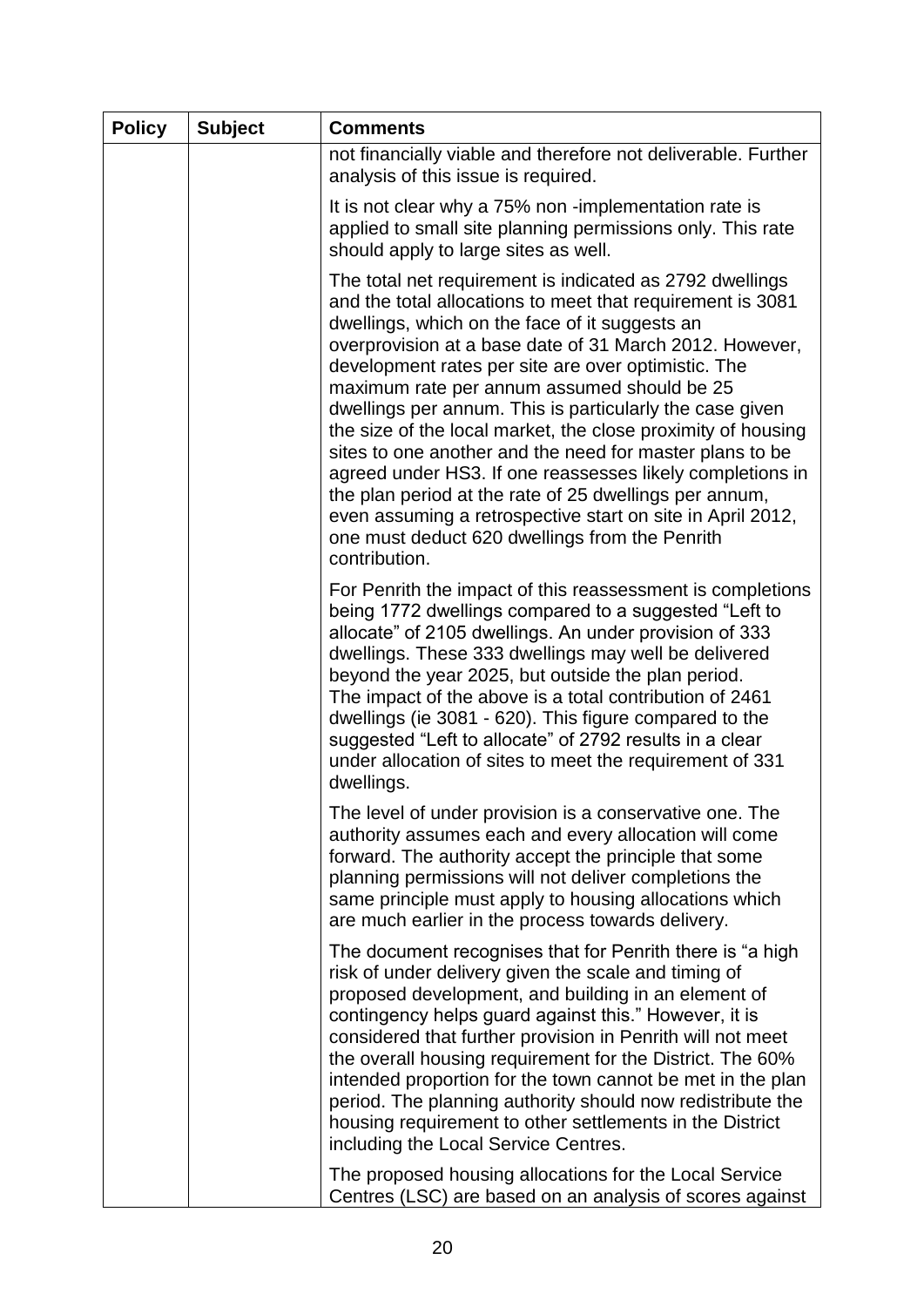| <b>Policy</b>   | <b>Subject</b>      | <b>Comments</b>                                                                                                                                                                                                                                                                                                                                                                                                                                                                                                                                                                                                                                                |
|-----------------|---------------------|----------------------------------------------------------------------------------------------------------------------------------------------------------------------------------------------------------------------------------------------------------------------------------------------------------------------------------------------------------------------------------------------------------------------------------------------------------------------------------------------------------------------------------------------------------------------------------------------------------------------------------------------------------------|
|                 |                     | planning criteria. There appears to be no spatial analysis<br>as to where completions and permissions are distributed<br>and where new development should be located to support<br>local services.                                                                                                                                                                                                                                                                                                                                                                                                                                                             |
|                 |                     | A brief analysis of the proposed location of new<br>allocations indicates that for the Local Service Centres in<br>southern part of the District there it is proposed to allocate<br>just twelve dwellings at Warcop and sixteen dwellings at<br>Tebay but no new dwellings at Shap, Mauls Meaburn,<br>Crosby Ravensworth, Orton, Ravenstonedale, Great<br>Asby, Church Brough and Brough. Further the Local<br>Service Centres of Great Ormside, Soulby, Crosby Garrett<br>and Nateby are removed as LSCs because services have<br>already been lost.                                                                                                         |
|                 |                     | Core Strategy Policy CS22 Protection of Village Services<br>and Facilities states:                                                                                                                                                                                                                                                                                                                                                                                                                                                                                                                                                                             |
|                 |                     | "It is recognised that rural services often operate on the<br>margins of viability. However, the loss of village services<br>and facilities could undermine the sustainability of that<br>community. The Council will resist the loss of such<br>facilities, including; pubs, shops, community halls, bus<br>routes and churches where such a loss would cause an<br>unacceptable reduction in the level of services in the<br>locality"                                                                                                                                                                                                                       |
|                 |                     | The authority's spatial strategy should be a positive and<br>proactive strategy to encourage housing development in<br>the Local Service Centres to support existing rural<br>services.                                                                                                                                                                                                                                                                                                                                                                                                                                                                        |
| HS <sub>1</sub> | Criteria            | Definition of Local Service Centres needs review -<br>especially the definition of access to public transport if<br>needs of those occupying affordable housing are to be<br>met (community bus twice a week does not allow<br>someone to travel to work). Access to a school has no<br>value if school is full, existence of a village hall has no<br>value if it's not utilised. Dynamic community leadership<br>should be a criterion. Each community and development<br>should be assessed on merits - criteria used no longer<br>serve a useful purpose. If definition remains - two year<br>review period should also and UENP policy 7 should<br>apply. |
| HS <sub>1</sub> | Ousby/<br>Melberby/ | Ousby Parish Council wish to see Ousby and Melmerby<br>de-allocated from the list for the following reasons:                                                                                                                                                                                                                                                                                                                                                                                                                                                                                                                                                   |
|                 | Winskill            | Melmerby: Not well connected by public transport - fell<br>runner two days a week and Wrights buses in summer. No<br>school.                                                                                                                                                                                                                                                                                                                                                                                                                                                                                                                                   |
|                 |                     | Ousby: Not well connected by public transport - fell runner<br>four days a week at infrequent times. No schools. No shop                                                                                                                                                                                                                                                                                                                                                                                                                                                                                                                                       |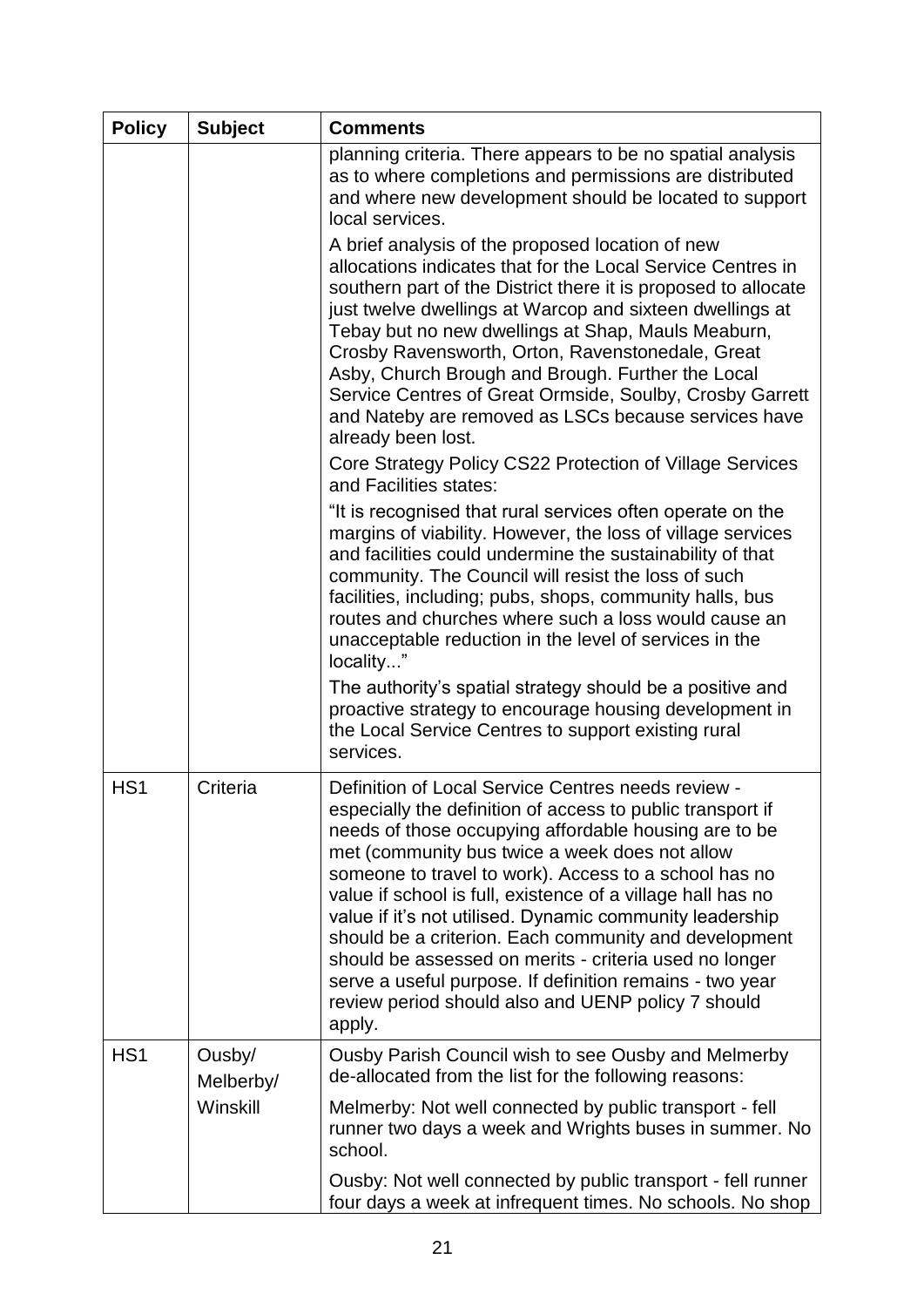| <b>Policy</b>   | <b>Subject</b>                  | <b>Comments</b>                                                                                                                                                                                                                                                                                                                                                                                              |
|-----------------|---------------------------------|--------------------------------------------------------------------------------------------------------------------------------------------------------------------------------------------------------------------------------------------------------------------------------------------------------------------------------------------------------------------------------------------------------------|
|                 |                                 | of any kind. Post office runs 3.5 hours a week and doesn't<br>offer financial services.                                                                                                                                                                                                                                                                                                                      |
|                 |                                 | Question de-allocation of Winskill when it has access to<br>same bus as Ousby.                                                                                                                                                                                                                                                                                                                               |
|                 | <b>Supportive responses</b>     |                                                                                                                                                                                                                                                                                                                                                                                                              |
| HS <sub>1</sub> | <b>Review</b><br>period         | Two year review period too short - ten years would be<br>more appropriate to provide more certainty.                                                                                                                                                                                                                                                                                                         |
| HS <sub>1</sub> | <b>Local Service</b><br>Centres | Concentrating on largest centres may result in good sites<br>being overlooked. Additional housing may overload<br>services.                                                                                                                                                                                                                                                                                  |
| HS <sub>1</sub> | <b>Review</b><br>period         | Yes I do support the policy. But why not retain a review<br>period but simply extend it to five or ten years?                                                                                                                                                                                                                                                                                                |
| HS <sub>1</sub> | <b>Review</b><br>period         | But a qualified yes, as circumstances and need can<br>change and some relaxation must always be possible as<br>an alternative to a regular review                                                                                                                                                                                                                                                            |
| HS <sub>1</sub> | <b>Review</b><br>period         | Good way of structuring the countryside and organising<br>services but must be kept up to date - this seems to be<br>happening.                                                                                                                                                                                                                                                                              |
| HS <sub>1</sub> | <b>High Hesket</b>              | For information - High Hesket no longer has a pub.                                                                                                                                                                                                                                                                                                                                                           |
| HS <sub>1</sub> | Calthwaite                      | Support inclusion of Calthwaite as Local Service Centre -<br>large catchment, wide range of well used services. Vital to<br>support sustainable growth and provide appropriate<br>affordable and market housing. Object to no sites being<br>allocated in Calthwaite as Local Service Centres with<br>fewer services have been included. No robust assessment<br>of appropriate development sites been done. |
| HS <sub>1</sub> | <b>Local Service</b><br>Centres | Support Local Service Centres but concern over weight<br>given to development only being acceptable in them.<br>Support removal of Local Service Centre review process.<br>Concern that the designation of settlements exacerbates<br>the sustainability trap for those not included. Allocations<br>should be of benefit to as many communities as possible.                                                |
| HS <sub>1</sub> | <b>Review</b><br>period         | Support, if review process is kept.                                                                                                                                                                                                                                                                                                                                                                          |
| HS <sub>1</sub> | <b>Thresholds</b>               | Useful to define small scale developments and apply<br>upper threshold, but also appreciate all Local Service<br>centres differ in size and in terms of scale of appropriate<br>development.                                                                                                                                                                                                                 |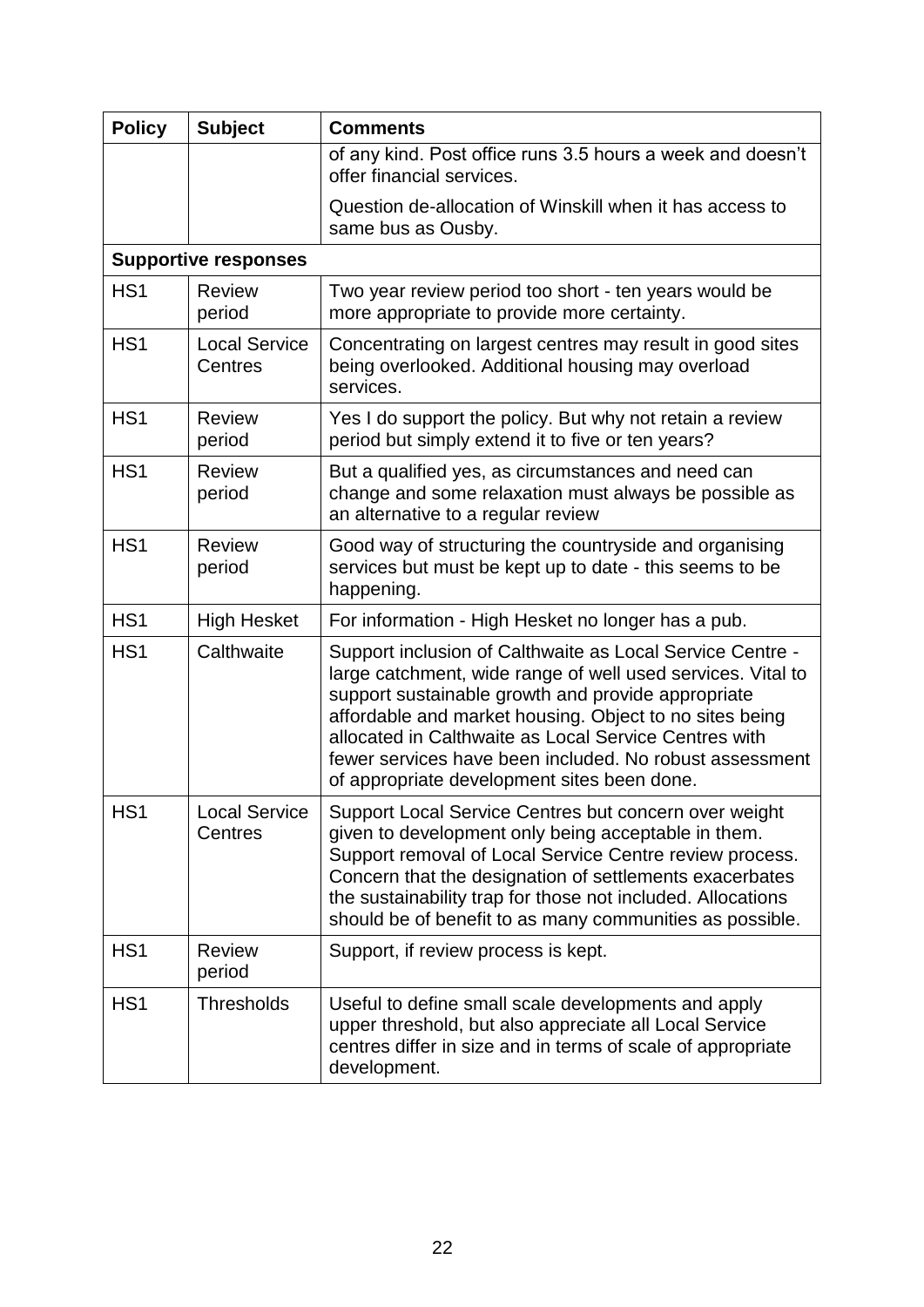## **Policy HS2 - Housing Allocations**

| <b>Policy</b>            | <b>Subject</b>          | <b>Comments</b>                                                                                                                                                                                                                                                                                                                                                                                                                                                                                                                                                                                                                                                                                                                                                                                                                                                  |  |
|--------------------------|-------------------------|------------------------------------------------------------------------------------------------------------------------------------------------------------------------------------------------------------------------------------------------------------------------------------------------------------------------------------------------------------------------------------------------------------------------------------------------------------------------------------------------------------------------------------------------------------------------------------------------------------------------------------------------------------------------------------------------------------------------------------------------------------------------------------------------------------------------------------------------------------------|--|
| <b>Neutral Responses</b> |                         |                                                                                                                                                                                                                                                                                                                                                                                                                                                                                                                                                                                                                                                                                                                                                                                                                                                                  |  |
| HS <sub>2</sub>          | Infrastructure          | Policy encourages developers to build where there's<br>infrastructure and services.                                                                                                                                                                                                                                                                                                                                                                                                                                                                                                                                                                                                                                                                                                                                                                              |  |
| HS <sub>2</sub>          | <b>Review</b><br>period | Support is based on assumption that two year review<br>period will continue.                                                                                                                                                                                                                                                                                                                                                                                                                                                                                                                                                                                                                                                                                                                                                                                     |  |
| HS <sub>2</sub>          | Certainty               | Provides certainty.                                                                                                                                                                                                                                                                                                                                                                                                                                                                                                                                                                                                                                                                                                                                                                                                                                              |  |
| HS <sub>2</sub>          | Penrith                 | Strongly support the preferred option for Penrith, and if<br>necessary also support the alternative options of 1, 3<br>and 5. Strongly object to options 2 and 4 - will not allow<br>the delivery of the required numbers of units in a<br>sustainable manner. The preferred option provides the<br>most balanced future growth for Penrith around the town<br>centre and its associated transport hubs, education,<br>leisure and retail and employment opportunities, and will<br>also most effectively allow the development of new<br>community infrastructure in Penrith.                                                                                                                                                                                                                                                                                   |  |
| <b>Objections</b>        |                         |                                                                                                                                                                                                                                                                                                                                                                                                                                                                                                                                                                                                                                                                                                                                                                                                                                                                  |  |
| HS <sub>2</sub>          | <b>Great Salkeld</b>    | Absurd outcome for the village - criteria applied is blunt,<br>damaging impact of no new housing. 2007 Parish Plan<br>identified need for affordable, elderly, infill housing and<br>supported development of redundant buildings.<br>Frustrated at planning decisions. LSC criteria are<br>simplistic, need qualitative assessment. Community will<br>be frozen in size. GS has a vibrant community and<br>services, is close to Penrith and main roads. Hardly any<br>second homes. New homes have strengthened<br>communities. Facilities will go to LSC villages. LSC<br>criteria should be reviewed. Upper Eden a good<br>example. Redundant/brownfield sites should be re-used.<br>Rural exception sites should be permitted. Appropriate<br>market led housing should be permitted. Will seek to do<br>a Neighbourhood plan unless concerns are overcome. |  |
| HS <sub>2</sub>          | Conservation<br>areas   | The approach and policy is fundamentally flawed and the<br>selection of potential sites based upon this approach<br>directly contradicts the approach required when<br>considering building within well-established conservation<br>areas. It does not consider the impact on conservation<br>areas, for example in Kirkoswald a conservation area<br>was established was set up in 1999 to preserve and<br>enhance the architectural character of our beautiful<br>village. At the time the conservation area was<br>established, the Director of Planning Services for Eden                                                                                                                                                                                                                                                                                    |  |

Number of responses: Support - 8 / Object - 14 / Neutral - 4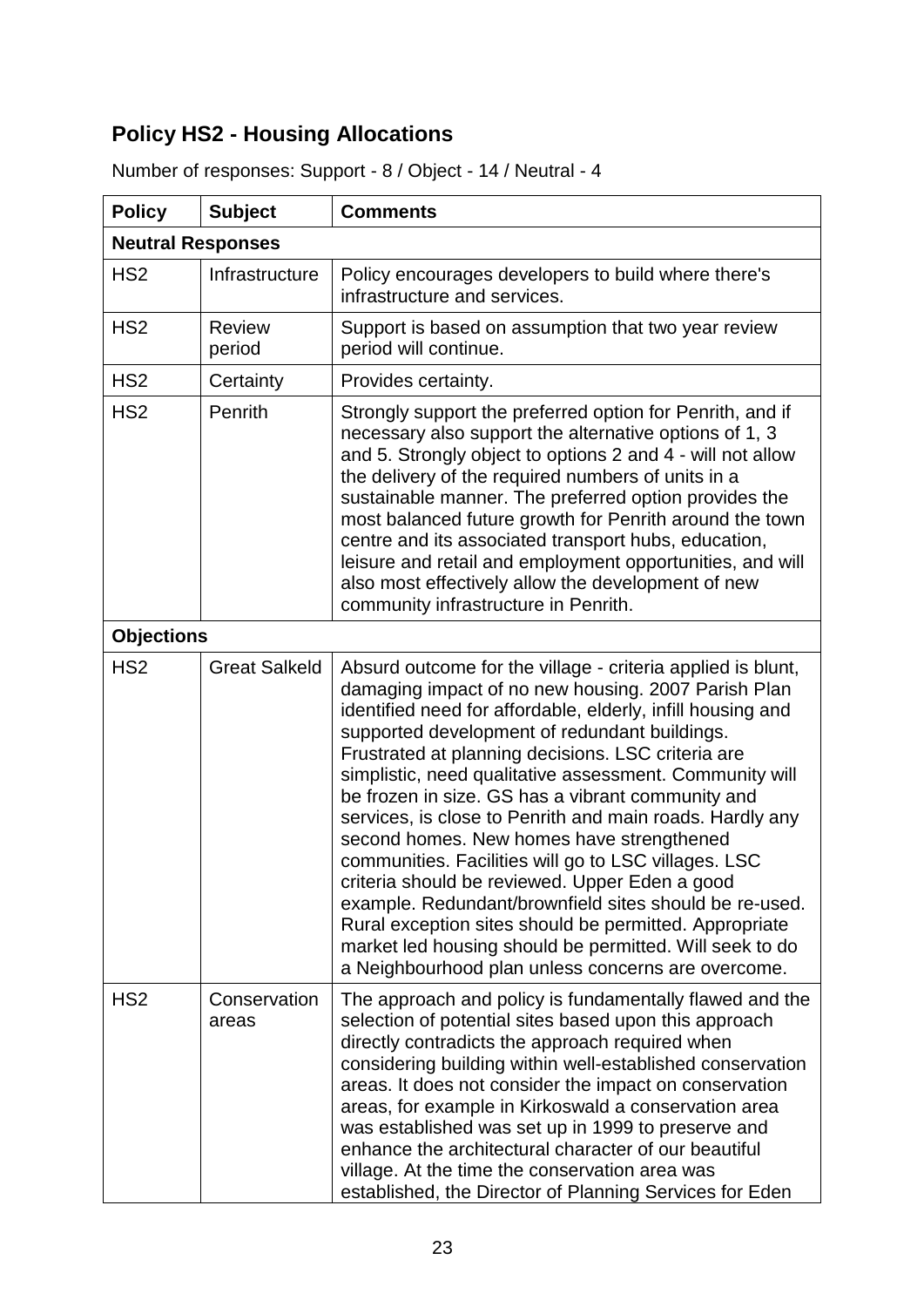| <b>Policy</b>   | <b>Subject</b>                  | <b>Comments</b>                                                                                                                                                                                                                                                                                                                                                                                                                                                                                                                                                                                                                                                                                                                                          |
|-----------------|---------------------------------|----------------------------------------------------------------------------------------------------------------------------------------------------------------------------------------------------------------------------------------------------------------------------------------------------------------------------------------------------------------------------------------------------------------------------------------------------------------------------------------------------------------------------------------------------------------------------------------------------------------------------------------------------------------------------------------------------------------------------------------------------------|
|                 |                                 | District Council said of our Kirkoswald; "The buildings of<br>the village form an attractive and coherent group, with a<br>distinctive and limited palette of material and some very<br>attractive architectural detailing." This proposed<br>development would be in the very centre of the<br>Conservation area and bring new developments the<br>heart of the village. The approach taken by Eden District<br>Council in identifying just two sites inside the<br>conservation area ignores sites that are supposedly just<br>outside of the service centre, but are most defiantly<br>outside of the conservation area. Any formal planning<br>applications for those sites within the conservation area<br>would meet with strong local objections. |
| HS <sub>2</sub> | Housing land<br>supply          | Para 2.1 states housing supply of 5.49 years - what<br>buffer are Council applying in line with NPPF Para 47?                                                                                                                                                                                                                                                                                                                                                                                                                                                                                                                                                                                                                                            |
| HS <sub>2</sub> | Housing<br>numbers              | Unclear how emerging options have been formulated<br>and underpinned by evidence to meet market and<br>affordable housing need (NPPF Para 47).                                                                                                                                                                                                                                                                                                                                                                                                                                                                                                                                                                                                           |
| HS <sub>2</sub> | Viability                       | Only three sites are above twenty units - question<br>whether it will be viable for the smaller sites to provide<br>the needed affordable housing.                                                                                                                                                                                                                                                                                                                                                                                                                                                                                                                                                                                                       |
| HS <sub>2</sub> | <b>Distribution</b><br>strategy | Core Strategy Policy CS2 is supported, but actual<br>percentages are only in supporting text not the policy -<br>and they do not reflect reality. Eg a high level of<br>development in other areas continues to come forward.<br>The proportions could now be changed without<br>implications for Policy CS2. Appropriate development<br>outside centres is supported to meet need and sustain<br>local communities. Percentages should be adapted to<br>reflect this and lower levels in main centres.                                                                                                                                                                                                                                                  |
| HS <sub>2</sub> | Plan period                     | Document aligned with the timescales in Core Strategy<br>(2010 to 2025) - likely that the remaining Local Plan<br>process will take eighteen months + and longer if<br>employment allocations to be added in, so plan will only<br>cover ten years. NPPF (Para 157) - Local Plans should<br>be drawn up over an appropriate timescale, preferably a<br>fifteen year horizon to take in to account longer term<br>requirements. Believe Local Plan should cover 2015 to<br>2030 - appropriate timescale and gives certainty to<br>developers and public.                                                                                                                                                                                                  |
| HS <sub>2</sub> | Housing<br>numbers              | EDC is Core Strategy "early adopter". Concern that new<br>policies and allocations do not meet current evidence<br>regarding housing requirements or the plan making<br>guidance set out in the NPPF. They're based on<br>outdated employment and housing requirements set out<br>in the Core Strategy, which also only applies to a shorter<br>plan period, formulated on the basis of RSS                                                                                                                                                                                                                                                                                                                                                              |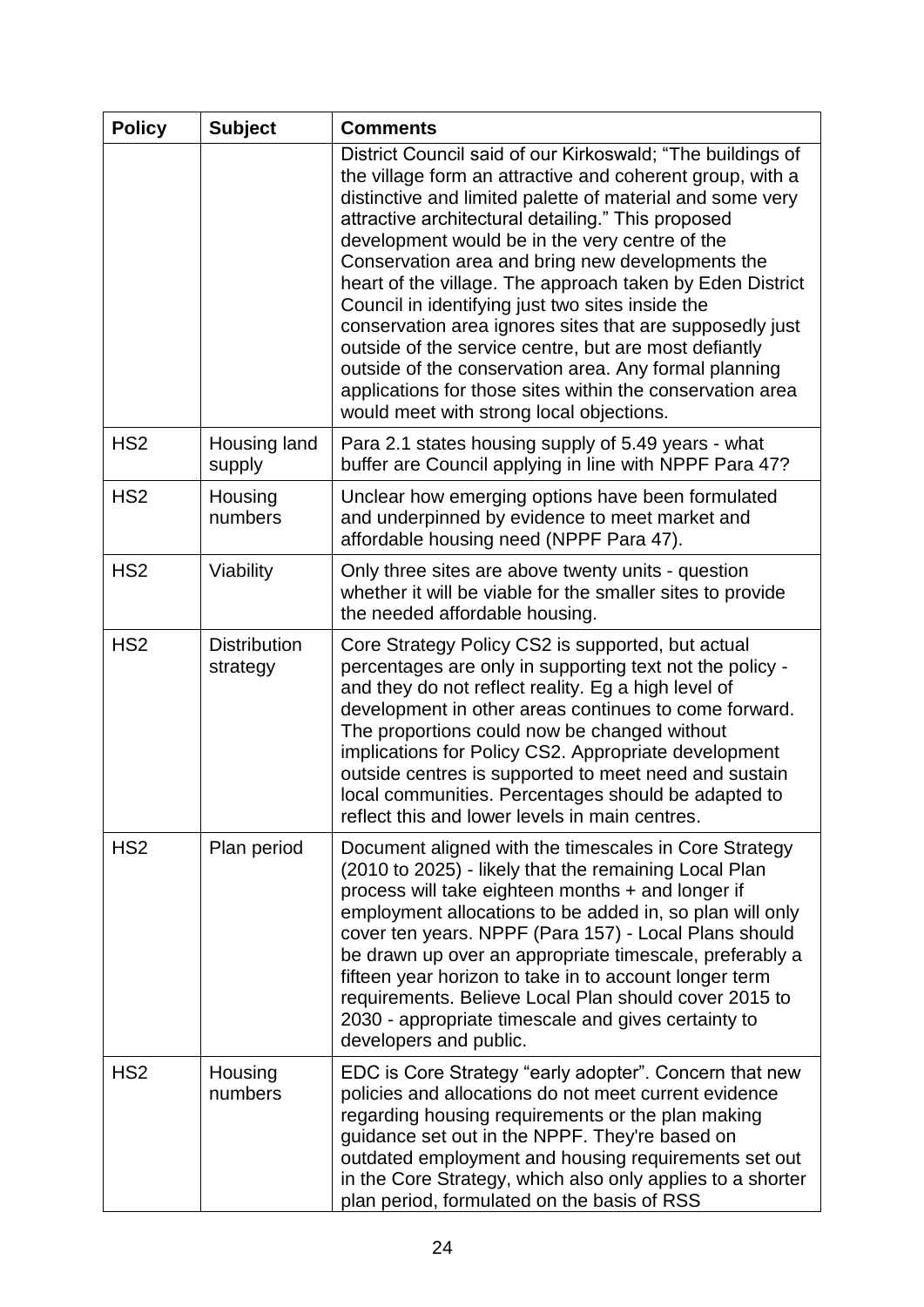| <b>Policy</b>   | <b>Subject</b>   | <b>Comments</b>                                                                                                                                                                                                                                                                                                                                                                                                                                                                                                                                                                                                                                                                                                                                                                                                                                                                                                                                                    |
|-----------------|------------------|--------------------------------------------------------------------------------------------------------------------------------------------------------------------------------------------------------------------------------------------------------------------------------------------------------------------------------------------------------------------------------------------------------------------------------------------------------------------------------------------------------------------------------------------------------------------------------------------------------------------------------------------------------------------------------------------------------------------------------------------------------------------------------------------------------------------------------------------------------------------------------------------------------------------------------------------------------------------|
|                 |                  | requirements. The use of North West RSS figures is a<br>key concern as housing targets from the North West<br>RSS were based on 1996 DCLG household projections,<br>which are significantly out of date and will not meet the<br>housing needs of the district.                                                                                                                                                                                                                                                                                                                                                                                                                                                                                                                                                                                                                                                                                                    |
|                 |                  | NPPF (paragraph 14) requires LPAs to positively seek<br>opportunities to meet the full market and affordable<br>development needs of their area on the basis of an<br>objective assessment. The approach of this Plan, which<br>seeks to apply the Core Strategy policies without review<br>of the NPPF requirements, is considered to be an<br>inappropriate strategy. Story Homes considers that the<br>Council should undertake a review of the housing<br>requirement in line with guidance contained within the<br>NPPF at Annex 1 which requires a review of adopted<br>plans within twelve months of the introduction of NPPF<br>so that full weight can be attached to the respective<br>policies.                                                                                                                                                                                                                                                         |
|                 |                  | The NPPF is clear at Paragraph 47, that Local Planning<br>Authorities should boost significantly the supply of<br>housing by using their evidence base to ensure that the<br>Local Plan meets the full, objectively assessed needs for<br>market and affordable housing, so far as it is consistent<br>with the policies within the NPPF. Whilst it is considered<br>that the EDC evidence base relating to housing need is<br>now out of date, the 2009 SHMA identifies a significant<br>level of affordable and housing need which far out<br>weights the Core Strategy housing requirement of 239<br>dwellings per annum. It is considered that the North<br>West RSS will not be in existence by the time this Local<br>Plan undergoes examination, and the Council will have<br>to demonstrate that its housing requirement meets the<br>demands of the NPPF and is based upon sound and<br>robust evidence. We do not currently believe this is the<br>case. |
| HS <sub>2</sub> | Evidence<br>base | Concerns relating to the existing evidence base<br>supporting the proposed Local Plan and the housing<br>allocations and policies. Having had recent experience at<br>the South Lakeland and Central Lancaster examinations,<br>it is considered at present that there is insufficient<br>evidence to support the Local Plan to enable the plan to<br>be found sound at examination. It is Story Homes view<br>that the following would be required as a minimum to<br>ensure the evidence base is sound and robust:<br>Undertake a detailed Infrastructure Delivery Plan to                                                                                                                                                                                                                                                                                                                                                                                       |
|                 |                  | determine what infrastructure is required to deliver<br>and facilitate the level of proposed growth;                                                                                                                                                                                                                                                                                                                                                                                                                                                                                                                                                                                                                                                                                                                                                                                                                                                               |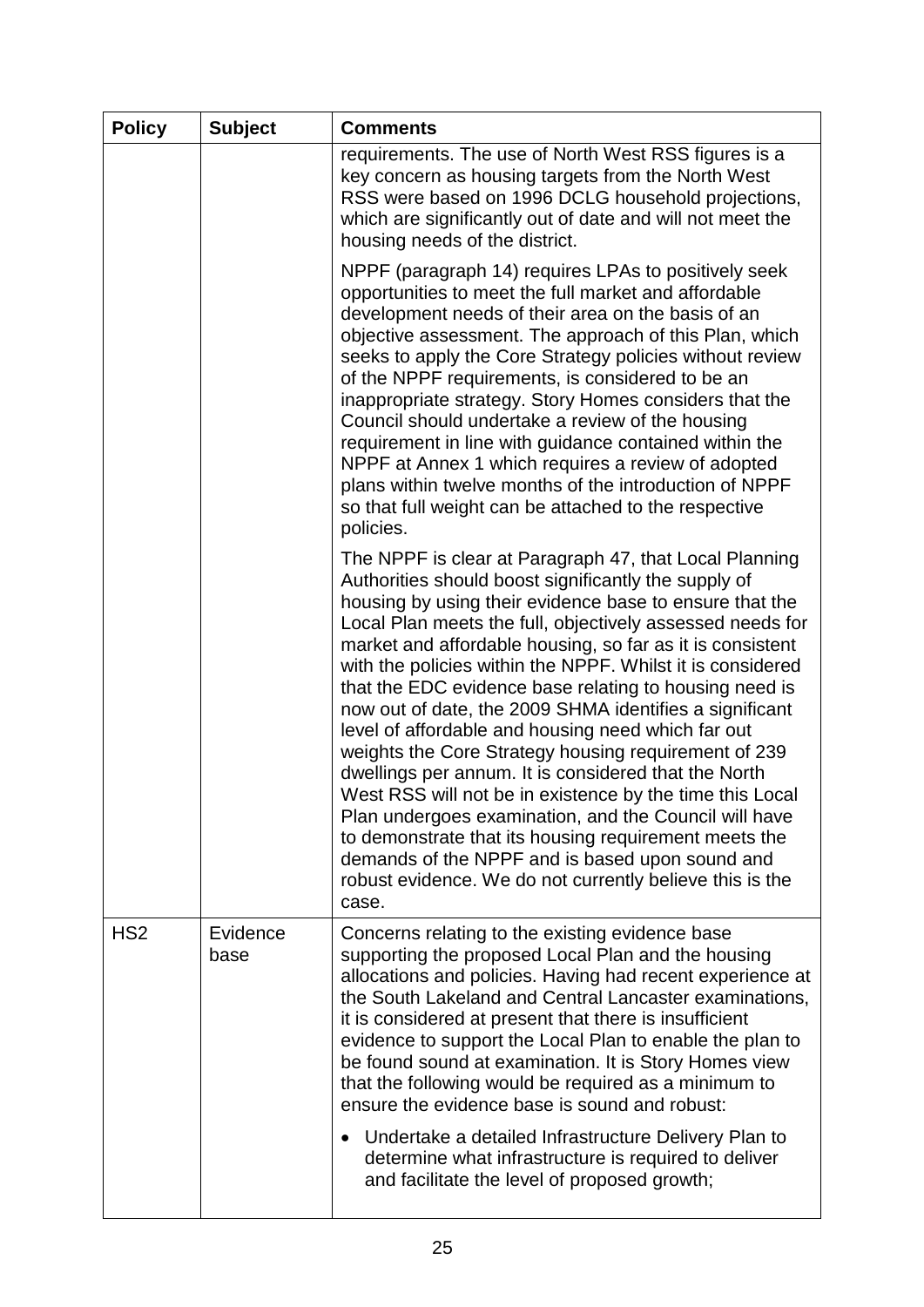| <b>Policy</b>   | <b>Subject</b>     | <b>Comments</b>                                                                                                                                                                                                                                                                                                                                                                                                                                                                                                        |
|-----------------|--------------------|------------------------------------------------------------------------------------------------------------------------------------------------------------------------------------------------------------------------------------------------------------------------------------------------------------------------------------------------------------------------------------------------------------------------------------------------------------------------------------------------------------------------|
|                 |                    | Undertake a Viability Assessment to demonstrate that<br>$\bullet$<br>the proposed allocations are deliverable, taking into<br>consideration the above infrastructure requirements;                                                                                                                                                                                                                                                                                                                                     |
|                 |                    | Updated Strategic Housing Market Assessment which<br>would identify the market and affordable need of the<br>District:                                                                                                                                                                                                                                                                                                                                                                                                 |
|                 |                    | <b>Updated Strategic Housing Land Availability</b><br>Assessment to demonstrate there is sufficient housing<br>land to meet the objectively assessed level of need,<br>and demonstrate that the proposed allocations are<br>suitable, available and achievable.                                                                                                                                                                                                                                                        |
|                 |                    | This is by no means an exhaustive list of evidence base<br>documents and further studies relating to highways,<br>landscape impact and other such issues might be<br>required.                                                                                                                                                                                                                                                                                                                                         |
| HS <sub>2</sub> | Housing<br>numbers | The Local Plan, as currently drafted, plans to under<br>deliver the Core Strategy housing requirement across<br>the District based upon the proposed methodology. It is<br>clear from the table on page 22 of the published<br>document, which calculates the level of housing to be<br>allocated across the District, that rather than "boost"<br>significantly" the level of the housing supply, the Council<br>are planning to deliver the minimum level of housing<br>allocations to meet the housing requirement. |
|                 |                    | However, having considered the proposed level of<br>housing allocations set out within the document, it's<br>consider that it is highly likely the Local Plan will result in<br>an overall undersupply of housing across the District.<br>The two main concerns are that:                                                                                                                                                                                                                                              |
|                 |                    | No allowance has been made for slippage or non -<br>a)<br>delivery of the proposed allocations. EDC have<br>applied a 25% slippage rate to their sites with<br>planning permissions and under construction which<br>are less than ten units. Considered that to ensure<br>flexibility and ensure deliverability a slippage rate of<br>10% should be applied to the amount of housing to<br>be allocated. This is fairly standard across the<br>Country;                                                                |
|                 |                    | There is a high reliance upon sites with consent and<br>b)<br>previously implemented consents which have been<br>incorporated into the calculations. Assessed these<br>records and it appears many of the consents have<br>lapsed or have been implemented but not completed<br>over a significant timescale. Assessed these smaller<br>sites and have eliminated any extant consents which<br>are older than three years (which will have therefore<br>expired) and any implemented consents which have               |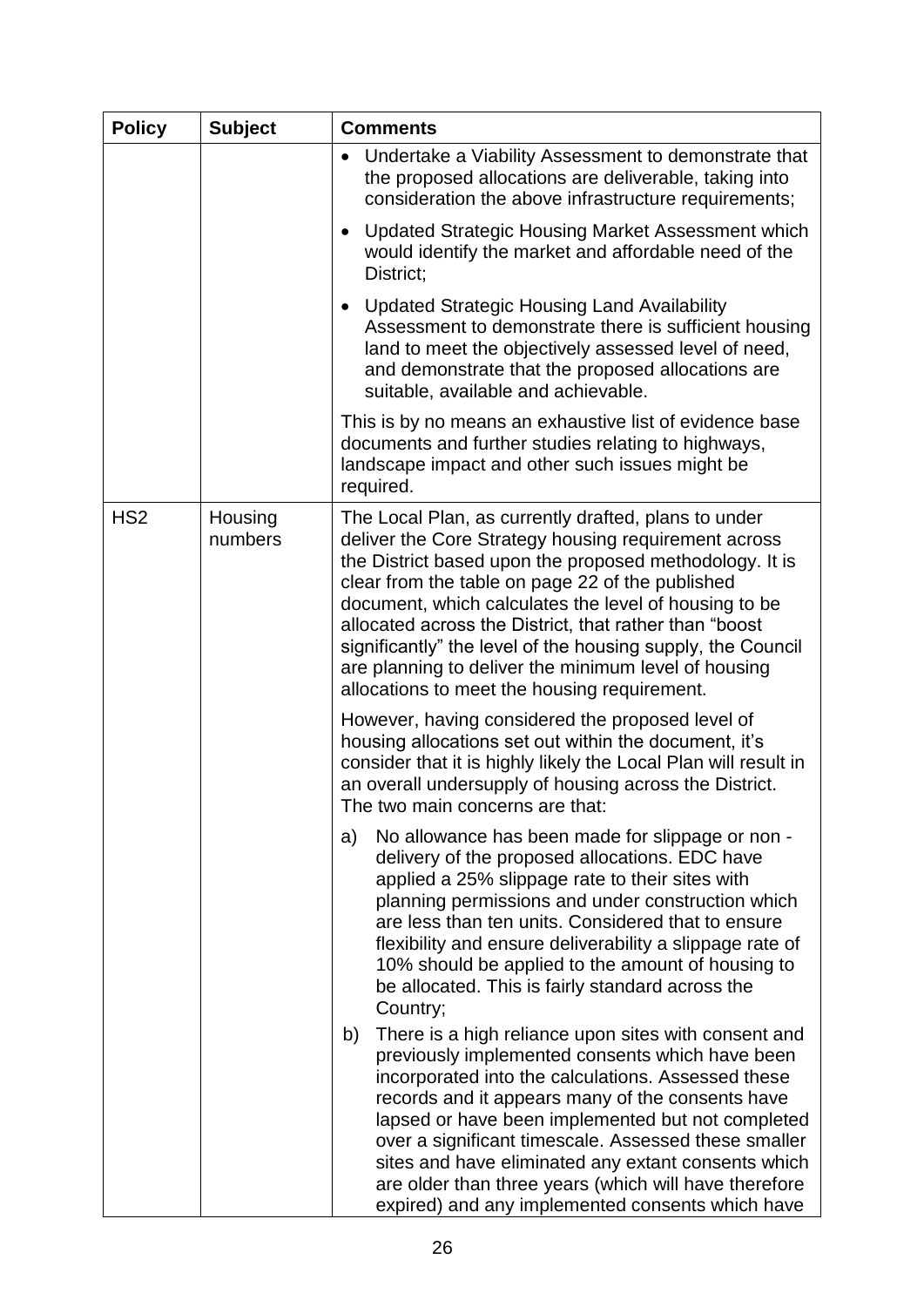| <b>Policy</b>   | <b>Subject</b> | <b>Comments</b>                                                                                                                                                                                                                                                                                                                                                                                                                                                                                                                                                                                                                                                                              |
|-----------------|----------------|----------------------------------------------------------------------------------------------------------------------------------------------------------------------------------------------------------------------------------------------------------------------------------------------------------------------------------------------------------------------------------------------------------------------------------------------------------------------------------------------------------------------------------------------------------------------------------------------------------------------------------------------------------------------------------------------|
|                 |                | not been delivered which are older than five years<br>and pre-date the economic downturn. It is<br>considered highly unlikely that these dwellings will<br>be delivered. A 10% slippage rate has then been<br>applied. A number of discrepancies were identified<br>within the assessment of these sites, and would<br>encourage EDC to undertake a full and proper<br>assessment of these sites to ascertain the<br>deliverability of these sites.                                                                                                                                                                                                                                          |
|                 |                | The table below highlights an assessment of the required<br>housing numbers that need to be allocated (see<br>appendix). Following the assessment of sites less than<br>ten units with planning permission or an implemented<br>consent, it was calculated that 470 dwellings have been<br>completed or have a deliverable planning consent in<br>"other areas". Please refer to Appendix 1 which outlines<br>the deliverable supply of sites with less than ten<br>dwellings with planning permission or implemented<br>consents and the assumed supply in "other areas". This<br>results in 5,058 dwellings that are required to be<br>delivered across the Key and Local Service Centres. |
|                 |                | The above table demonstrates that to ensure the Core<br>Strategy housing requirement is met, taking into<br>consideration slippage and non-delivery of the smaller<br>sites with planning consent or which have been<br>implemented, a further 3,818 dwellings are required to<br>be allocated. The draft document only proposes to<br>allocate 3,081 dwellings, which will result in an<br>undersupply 737 dwellings across the District.                                                                                                                                                                                                                                                   |
|                 |                | In addition, based upon the above analysis, it is unlikely<br>that the proposed phasing will deliver the required five<br>year housing requirement. The above table indicates that<br>757 dwellings will be delivered by sites under<br>construction and with extant planning permission. The<br>current proposed allocations within Policy HS2 will<br>provide a further 591 dwellings, resulting in the delivery<br>of 1,348 dwellings. This results in a shortfall of 522<br>dwellings. It is therefore imperative that further housing is<br>brought forward and released in Phase 1 of the policy                                                                                       |
| HS <sub>2</sub> | Penrith        | Concerns over the delivery of the proposed housing in<br>Penrith.                                                                                                                                                                                                                                                                                                                                                                                                                                                                                                                                                                                                                            |
|                 |                | In addition to the probable undersupply, we have serious<br>concerns regarding the delivery of housing in Penrith.<br>We support the principle of focusing the majority of the<br>District's proposed development in Penrith. However,<br>having considered the level of housing required in<br>Penrith and the proposed phasing set out within Policy                                                                                                                                                                                                                                                                                                                                       |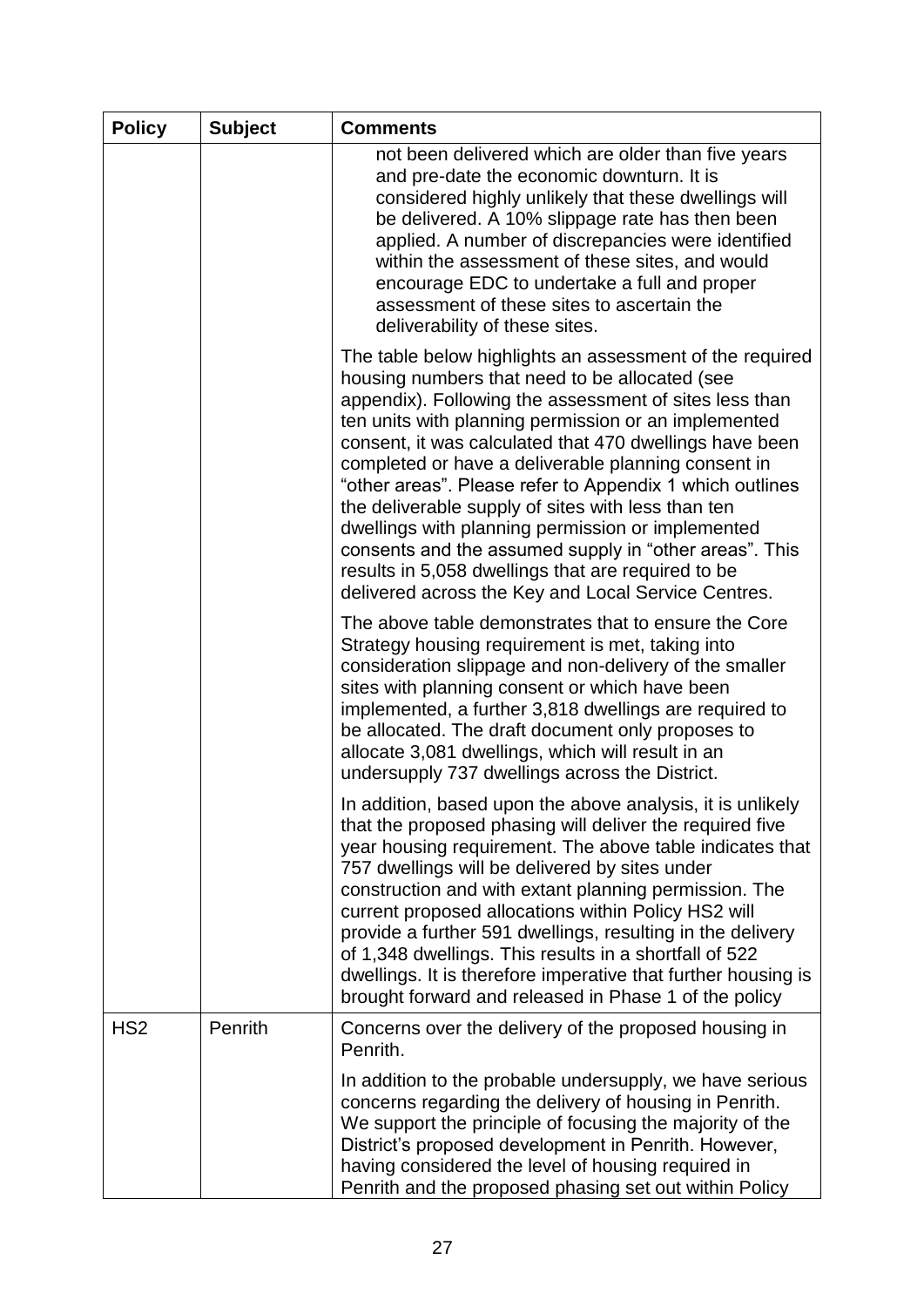| <b>Policy</b> | <b>Subject</b> | <b>Comments</b>                                                                                                                                                                                                                                                                                                                                                                                                                                                    |
|---------------|----------------|--------------------------------------------------------------------------------------------------------------------------------------------------------------------------------------------------------------------------------------------------------------------------------------------------------------------------------------------------------------------------------------------------------------------------------------------------------------------|
|               |                | HS2 as drafted, it is considered that it is highly likely that<br>the proposed level of housing will not be delivered within<br>the Plan period due the proposed phasing being stacked<br>to the later stages of the plan, and the quantity of<br>proposed sites which could saturate the residential<br>market.                                                                                                                                                   |
|               |                | We consider that it is reasonable to expect a residential<br>dwelling site to deliver in the region of thirty dwellings per<br>annum, and where more than one developer is building<br>from a site then in the region of 40-50 dwellings. We<br>make the following observations:                                                                                                                                                                                   |
|               |                | The last phase of the plan is only three years long<br>a)<br>and 18 different sites are allocated within the phase.<br>It is considered that the residential market is not<br>sufficiently strong enough in Penrith to deliver that<br>many competing residential sites;                                                                                                                                                                                           |
|               |                | Phase 3 also contains 1,361 dwellings. This requires<br>b)<br>the delivery of 453 residential dwellings to be<br>delivered within each year. This is almost double the<br>District's annual housing requirement and is unlikely<br>to be delivered;                                                                                                                                                                                                                |
|               |                | The major urban extension at Carleton is expected<br>$\mathsf{C}$<br>to deliver 554 dwellings before 2025. This requires<br>over fifty dwellings to be delivered each year of the<br>plan. It is considered this is unlikely especially in the<br>context of the number of other competing sites being<br>released in Penrith. It is considered, that this site will<br>run over the end of the Plan period and will not<br>deliver all of the required dwellings. |
|               |                | It is also considered that the other major greenfield<br>d)<br>site to the east of Penrith (P16, P26, P53) needs to<br>be released in Phase 1 for the site to deliver 300<br>dwellings before 2025;                                                                                                                                                                                                                                                                |
|               |                | It is considered that the Salkeld Road / Fair hill<br>e)<br>greenfield proposed allocation needs to be released<br>in Phase 1 to make a significant contribution within<br>the Plan period. Even then it is considered it is<br>unlikely that all 394 dwellings will be delivered within<br>the Plan period;                                                                                                                                                       |
|               |                | As above, it is considered that the Raiselands urban<br>f)<br>extension needs to be released in Phase 1 if the<br>entire allocation including sites N3 and N4 are to be<br>delivered in the Plan period.                                                                                                                                                                                                                                                           |
|               |                | Based upon the current proposed phasing, we consider<br>that it is likely that at least 750 dwellings will not be<br>delivered within the Plan period. It is therefore imperative<br>that the phasing is amended to bring forward the major                                                                                                                                                                                                                        |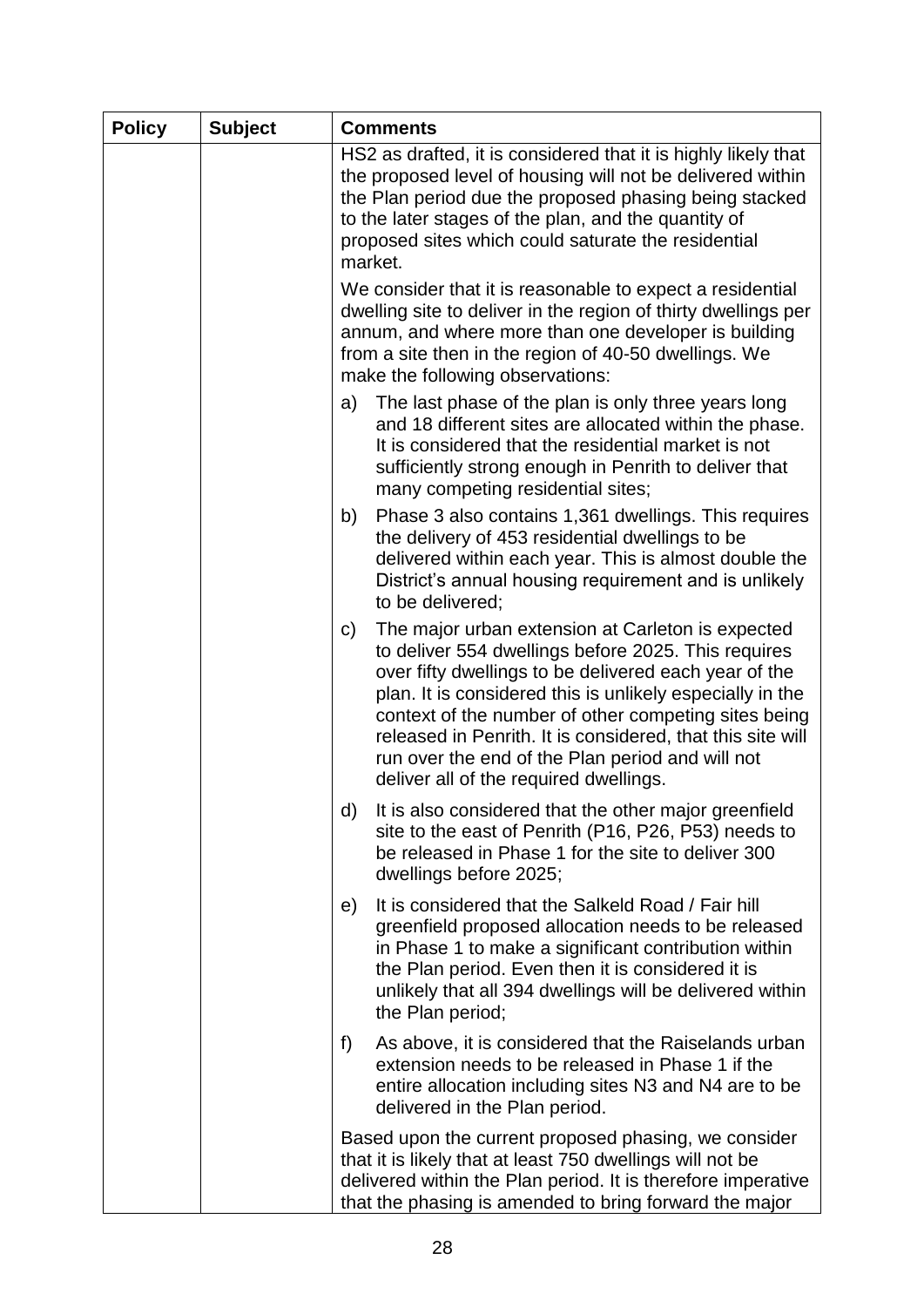| <b>Policy</b>   | <b>Subject</b>                  | <b>Comments</b>                                                                                                                                                                                                                                                                                                                                                                                                                                                                                                                                                                                                                                                                                                                       |
|-----------------|---------------------------------|---------------------------------------------------------------------------------------------------------------------------------------------------------------------------------------------------------------------------------------------------------------------------------------------------------------------------------------------------------------------------------------------------------------------------------------------------------------------------------------------------------------------------------------------------------------------------------------------------------------------------------------------------------------------------------------------------------------------------------------|
|                 |                                 | development sites within Phase 1 of the Local Plan to<br>enable the sites to deliver the required units. That being<br>said, even if the proposed phasing is radically amended,<br>it is still considered unlikely that the proposed level of<br>housing in Penrith will be delivered prior to 2025 due to<br>market saturation and the size and complex nature of the<br>proposed urban extensions.                                                                                                                                                                                                                                                                                                                                  |
|                 |                                 | In addition to the above, it is noted that a number of<br>currently occupied brownfield sites have been allocated<br>within the town centre. These sites (P2, P8, P34, P59,<br>P60, P95, and P61) compromise approximately 180<br>dwellings of housing supply. We support the principle of<br>brownfield development, however, we are concerned<br>with regards the deliverability of these sites, both in<br>relation to the sites viability and the sites becoming<br>available at the point in time envisaged to ensure that<br>these sites contribute to the housing supply as required.                                                                                                                                          |
| HS <sub>2</sub> | Kirkby<br><b>Stephen</b>        | Following an assessment of Policy HS2, it is evident that<br>all of the proposed allocations are to be released within<br>Phase 3. This Phase is only three years long and would<br>require seventy-five dwellings to be delivered per annum,<br>with eight sites all selling at the same. It is considered<br>that this approach is likely to result in an undersupply of<br>housing within the plan period. It is also apparent from<br>the above table, that 332 dwellings are required in Kirkby<br>Stephen to ensure that the Core Strategy housing<br>requirement is fully met. It is suggested that this supply is<br>weighted in favour of Phase 1 to ensure sites are<br>released early in the process to meet housing need. |
| HS <sub>2</sub> | <b>Local Service</b><br>Centres | We have considered the proposed site selection<br>methodology for LSC's and agree with Filter 1 in that<br>sites must be in the most sustainable settlements.<br>However, we have the following comments to make on<br>the remaining proposed filters:                                                                                                                                                                                                                                                                                                                                                                                                                                                                                |
|                 |                                 | There is no justification to apply an arbitrary maximum<br>limit relating to 10% of the existing housing stock. This<br>does not ensure the character of the settlement is<br>protected and will also prevent the level of housing need<br>from being fully met. Each proposed allocation should be<br>assessed on its own merits in terms of the impact upon<br>the settlement character.                                                                                                                                                                                                                                                                                                                                            |
|                 |                                 | It is sensible to direct development to the most<br>sustainable settlements and it is entirely possible that<br>these settlements can adequately accommodate more<br>than one proposed development site.                                                                                                                                                                                                                                                                                                                                                                                                                                                                                                                              |
|                 |                                 | It is evident from Table 1. Housing Requirement<br>Assessment, that significantly more allocations are                                                                                                                                                                                                                                                                                                                                                                                                                                                                                                                                                                                                                                |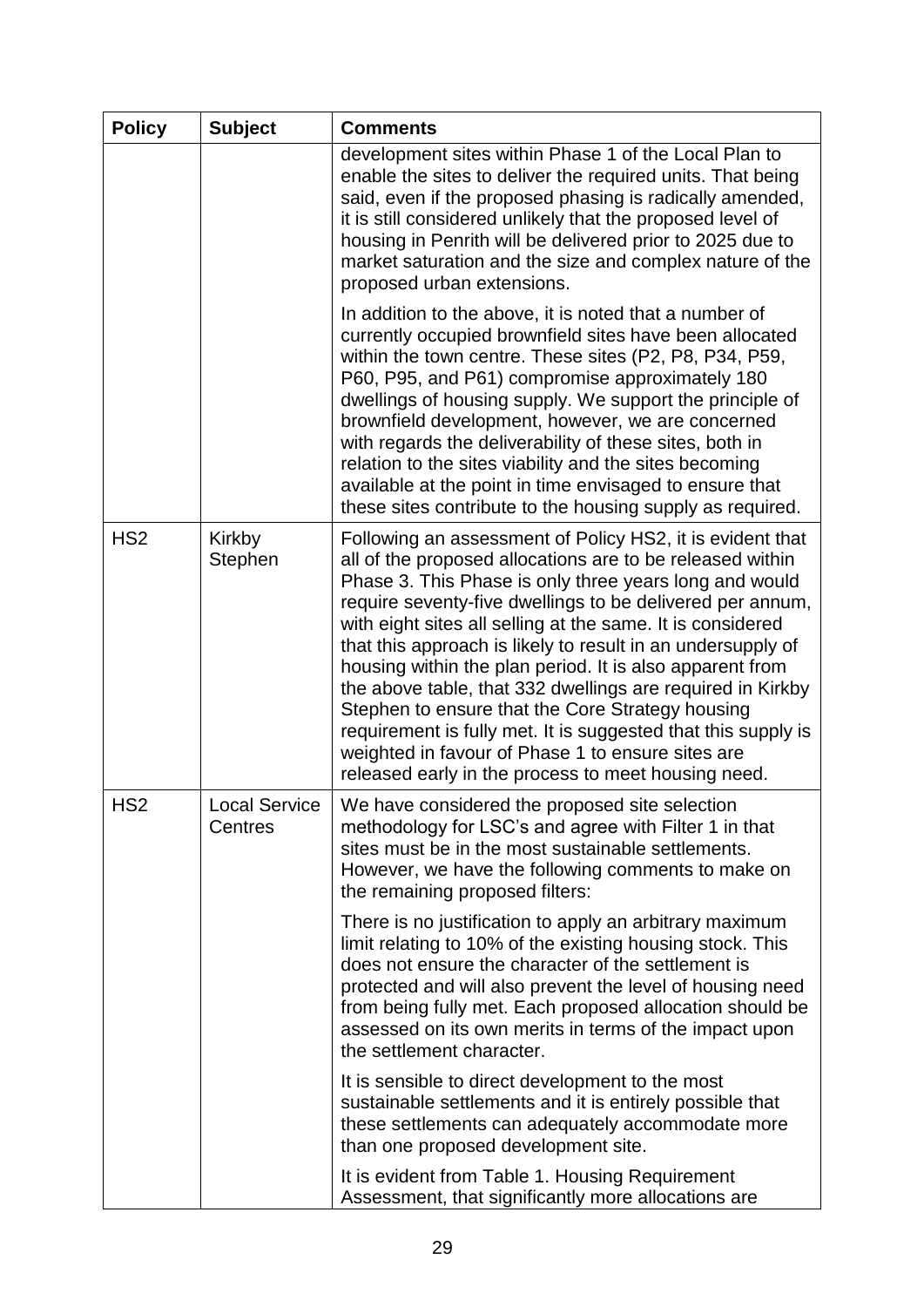| <b>Policy</b>   | <b>Subject</b>                 | <b>Comments</b>                                                                                                                                                                                                                                                                                                                                                                                                                                                                                                                                                                                                                                                                                                             |
|-----------------|--------------------------------|-----------------------------------------------------------------------------------------------------------------------------------------------------------------------------------------------------------------------------------------------------------------------------------------------------------------------------------------------------------------------------------------------------------------------------------------------------------------------------------------------------------------------------------------------------------------------------------------------------------------------------------------------------------------------------------------------------------------------------|
|                 |                                | required to deliver the housing requirement within LSC's.<br>We consider that the most sustainable LSC's such as<br>Lazonby and Langwathby and those in closest proximity<br>to Penrith should accommodate the greatest share of the<br>housing allocations. It is suggested that Policy HS1<br>should specifically allocate 425 dwellings in the most<br>sustainable locations, and utilise Policy HS4 to allow<br>further development in the other less sustainable LSC's<br>to ensure these settlements can meet their housing<br>needs.                                                                                                                                                                                 |
| H <sub>S2</sub> | Alston                         | Story Homes has concerns regarding the delivery of the<br>proposed level of housing in Alston. This is based upon a<br>commercial view in terms of market and viability factors.<br>Of particular concern are the proposed brownfield sites<br>such as AL3 The Scrap Yard, Station Road, AL8 Tyne<br>Café and Garage Buildings and AL10 Station Road<br>Garage. Whilst Story Homes agrees with the allocation<br>of housing in Alston, in particular brownfield sites, we<br>consider housing delivery in Alston should be closely<br>monitored, and should the sites not come forward as<br>proposed, a contingency plan should be in place to<br>ensure the required level of housing is provided across<br>the District. |
| HS <sub>2</sub> | Contingency<br>and flexibility | Overall it is considered that Policy HS2 as currently<br>drafted will result in an under supply of housing across<br>all Key and Local Service Centres. It is also considered<br>there is a serious risk of a significant under delivery of<br>housing in Penrith, Alston and Kirkby Stephen as<br>currently drafted. It is also evident from reading the<br>document that no flexibility or contingency plan has been<br>considered to ensure that the plan delivers the Core<br>Strategy housing requirement. This is a significant<br>omission and threatens the success of the residential<br>allocations process.                                                                                                      |
|                 |                                | We suggest that the level of housing provision is closely<br>monitored, in particular in Penrith and Alston following<br>the adoption of the Plan, and where the housing<br>provision falls below 20% over a three year period, the<br>following procedure should be adopted:                                                                                                                                                                                                                                                                                                                                                                                                                                               |
|                 |                                | Identify the problem and causes of the variance;<br>٠                                                                                                                                                                                                                                                                                                                                                                                                                                                                                                                                                                                                                                                                       |
|                 |                                | Consider if it is appropriate to change the phasing of<br>sites;                                                                                                                                                                                                                                                                                                                                                                                                                                                                                                                                                                                                                                                            |
|                 |                                | Work closer with key partners, developers and<br>landowners to better manage the delivery of<br>development (eg access to finance, including grants,<br>consider reviewing s106 agreements and<br>contributions);                                                                                                                                                                                                                                                                                                                                                                                                                                                                                                           |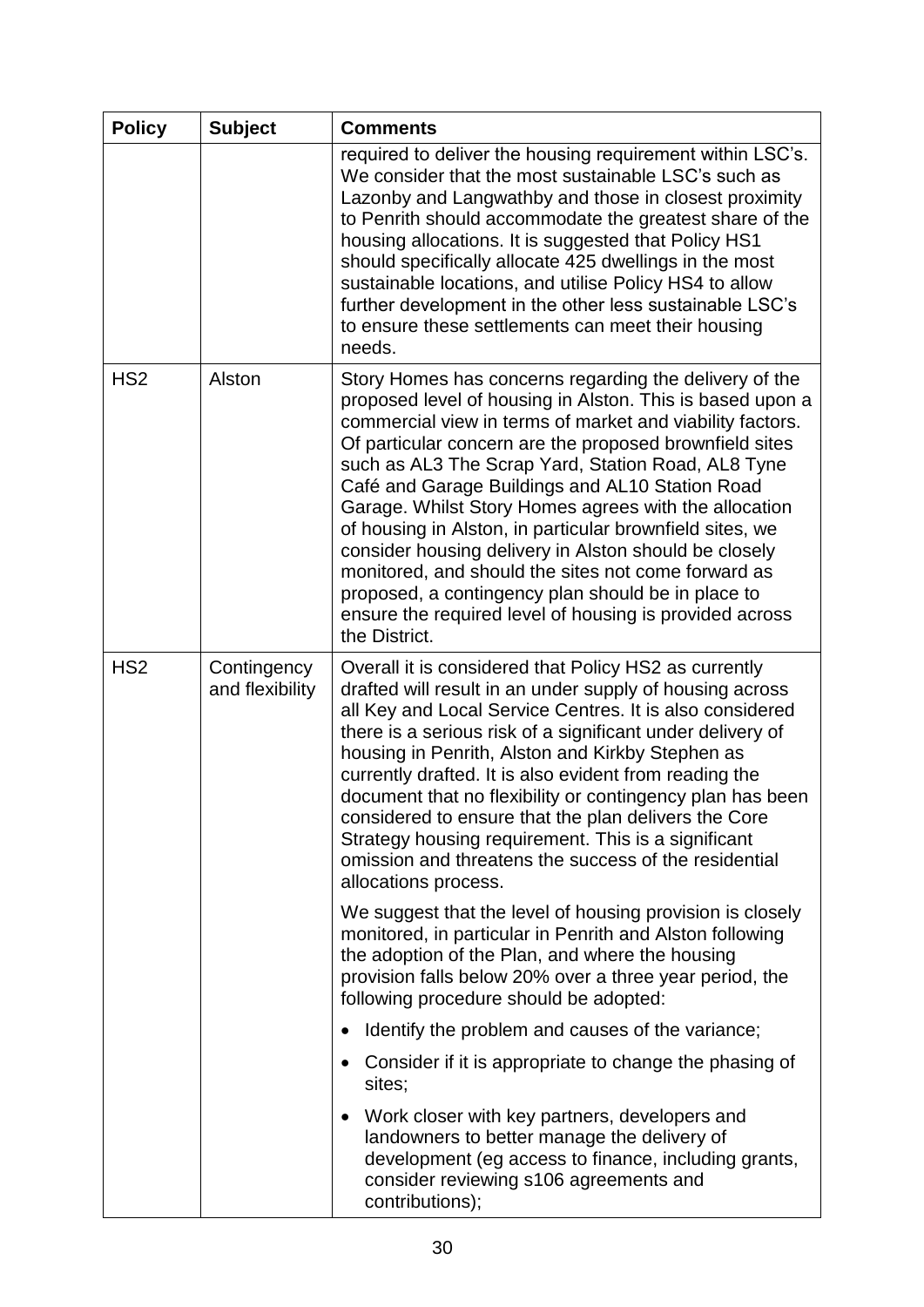| <b>Policy</b>   | <b>Subject</b>                  | <b>Comments</b>                                                                                                                                                                                                                                                                                                                                                                                                                                                                                                                                                                                                                                                                                                                                                                                                                                                                                                                                                                                                                                                                                                                                                                                      |
|-----------------|---------------------------------|------------------------------------------------------------------------------------------------------------------------------------------------------------------------------------------------------------------------------------------------------------------------------------------------------------------------------------------------------------------------------------------------------------------------------------------------------------------------------------------------------------------------------------------------------------------------------------------------------------------------------------------------------------------------------------------------------------------------------------------------------------------------------------------------------------------------------------------------------------------------------------------------------------------------------------------------------------------------------------------------------------------------------------------------------------------------------------------------------------------------------------------------------------------------------------------------------|
|                 |                                 | Consider a review of the Policy - such as releasing<br>additional land in the other KSC's and the more<br>sustainable LSC's and those in closest proximity to<br>Penrith to ensure the full housing requirement is fully<br>met.                                                                                                                                                                                                                                                                                                                                                                                                                                                                                                                                                                                                                                                                                                                                                                                                                                                                                                                                                                     |
| HS <sub>2</sub> | Penrith                         | Question requirement for scale of development in Penrith<br>- no justification. Disproportionate burden on East of<br>Penrith in options - whereas North has been curtailed to<br>prevent urban sprawl. Not enough merit given to natural<br>barrier of the Beacon and Eden plain or SAM at<br>Brougham. Discount sites to the west although abundant<br>land. Acknowledge that sites P10-14, 52, 67 form natural<br>extension, but shouldn't go any further. Sites 16, 26, 53<br>included in all options - precedent for economic factors to<br>overrule the preservation of the unique character - NPPF<br>prioritises landscape conservation and enhancement.<br>NPPF prioritises reusing land - brownfield and empty<br>houses should be the priority. Greater density to provide<br>affordable houses. Fail to satisfy recommendations of<br>RSS and Structure Plan - particularly re landscape. Fails<br>to comply with CS1.                                                                                                                                                                                                                                                                   |
| HS <sub>2</sub> | <b>Local Service</b><br>Centres | Of 38 LSCs only twelve have sites allocated for<br>development - too concentrated to certain settlements<br>and should be evenly spread.<br>Preferred option proposes thirteen sites in twelve (out of<br>thirty-eight LSCs) villages for approx. 170. Don't agree<br>with preferred option, and prefer option 3.                                                                                                                                                                                                                                                                                                                                                                                                                                                                                                                                                                                                                                                                                                                                                                                                                                                                                    |
| HS <sub>2</sub> | Kirkby<br>Stephen               | The figures quoted seem to imply that housing stock for<br>Kirkby Stephen would increase by approximately 25% on<br>the current situation. The infrastructure of the town<br>cannot support this. Drainage has already been<br>mentioned but Kirkby Stephen does not have<br>employment opportunities, policing or adequate<br>affordable transport to sustain such an increase. The<br>impact on health services and educational provision<br>would also increase at a rate which seems too great too<br>fast to be adequately managed. There is housing within<br>the town which has been on the market already for<br>years. Many of these houses are perfectly suitable for<br>families but they are not being sold. If the market is<br>swamped with new houses there will be no recourse for<br>sellers other than to accept deflated prices. This is<br>market manipulation and is unfair.<br>While accepting the need for some further residential<br>development in Kirkby Stephen, I think the number of<br>226 new dwellings is too high. Obviously it is a fairly<br>small percentage (7%) of the Eden District Council's<br>overall target, but as a percentage of the existing town it |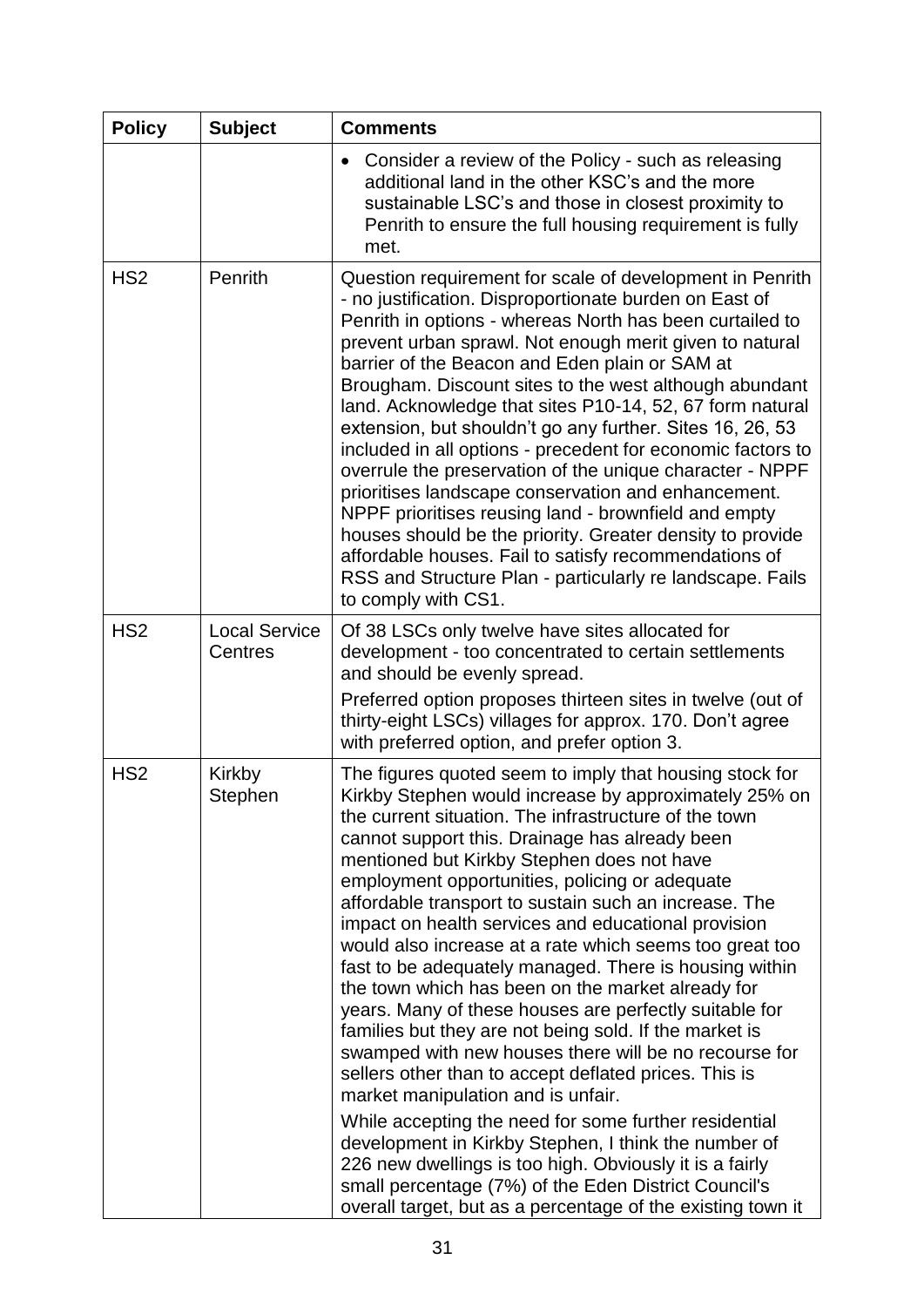| <b>Policy</b>   | <b>Subject</b>          | <b>Comments</b>                                                                                                                                                                                                                                                                                                                                                                                                                                                                                                                                                                                                                                                           |
|-----------------|-------------------------|---------------------------------------------------------------------------------------------------------------------------------------------------------------------------------------------------------------------------------------------------------------------------------------------------------------------------------------------------------------------------------------------------------------------------------------------------------------------------------------------------------------------------------------------------------------------------------------------------------------------------------------------------------------------------|
|                 |                         | is very high (bearing in mind especially the employment<br>considerations). If I have understood the figures in the<br>Kirkby Stephen Area Profile correctly, the increase of<br>226 dwellings represents a 24% increase on the number<br>of dwellings (929) that there will be in Kirkby Stephen<br>after the developments with existing permissions have<br>been completed.                                                                                                                                                                                                                                                                                             |
|                 |                         | If infrastructure considerations mean that most of the<br>development has to be regarded as falling in a window<br>10-15 years hence, is there not a risk of flooding the<br>housing and local employment market at that point, to<br>the great detriment of existing townspeople?                                                                                                                                                                                                                                                                                                                                                                                        |
| <b>Support</b>  |                         |                                                                                                                                                                                                                                                                                                                                                                                                                                                                                                                                                                                                                                                                           |
| HS <sub>2</sub> | Housing<br>numbers      | The housing requirement is reliant on the figure from the<br>RSS which will be revoked before adoption. Under NPPF<br>Local Planning Authorities should ensure their Local Plan<br>utilises a robust evidence base to make sure that the<br>plan meets the full, objectively assessed need set for<br>market and affordable housing. It is not clear that this<br>document has derived its own objectively assessed need<br>of housing requirement but in short, has utilised only the<br>evidence base previously in gathered for the Core<br>Strategy, over three years ago. This includes the use of<br>the SMHA for Eden from 2009.                                   |
|                 |                         | Although more recent parish based housing needs<br>assessments have been carried out it is not clear if this<br>document takes account of the spatial findings.                                                                                                                                                                                                                                                                                                                                                                                                                                                                                                           |
| HS <sub>2</sub> | Plan period             | The timings of the plan period require reviewing -<br>document suggests plan period will begin in 2012 but it is<br>unlikely that it will be adopted until 2014. Therefore,<br>remaining with a base date of 2012 will mean the<br>adoption of a document already out of date, and based<br>on unrealistic aspirations of delivery over a plan period of<br>eleven years, particularly in the short term. This<br>shortened plan period will not allow the Local Authority to<br>meet the guidelines of the NPPF (Para. 47) in identifying<br>a 5-15 year schedule of developable sites, or guide<br>development over the preferred fifteen year timescale<br>(Para 157). |
| HS <sub>2</sub> | <b>Review</b><br>period | The policy explanation should include detail on the<br>proposed method of continued monitoring and<br>maintenance of a rolling five year supply, to prevent a<br>static document that would not fulfil the NPPF criteria.                                                                                                                                                                                                                                                                                                                                                                                                                                                 |
| HS <sub>2</sub> | Phasing                 | Phasing heavily back loaded. Although it is appreciated<br>that it will take time for the rate of house building to gain<br>momentum is it realistic to assume that in the last three<br>years of the plan period, the authority will support 542                                                                                                                                                                                                                                                                                                                                                                                                                         |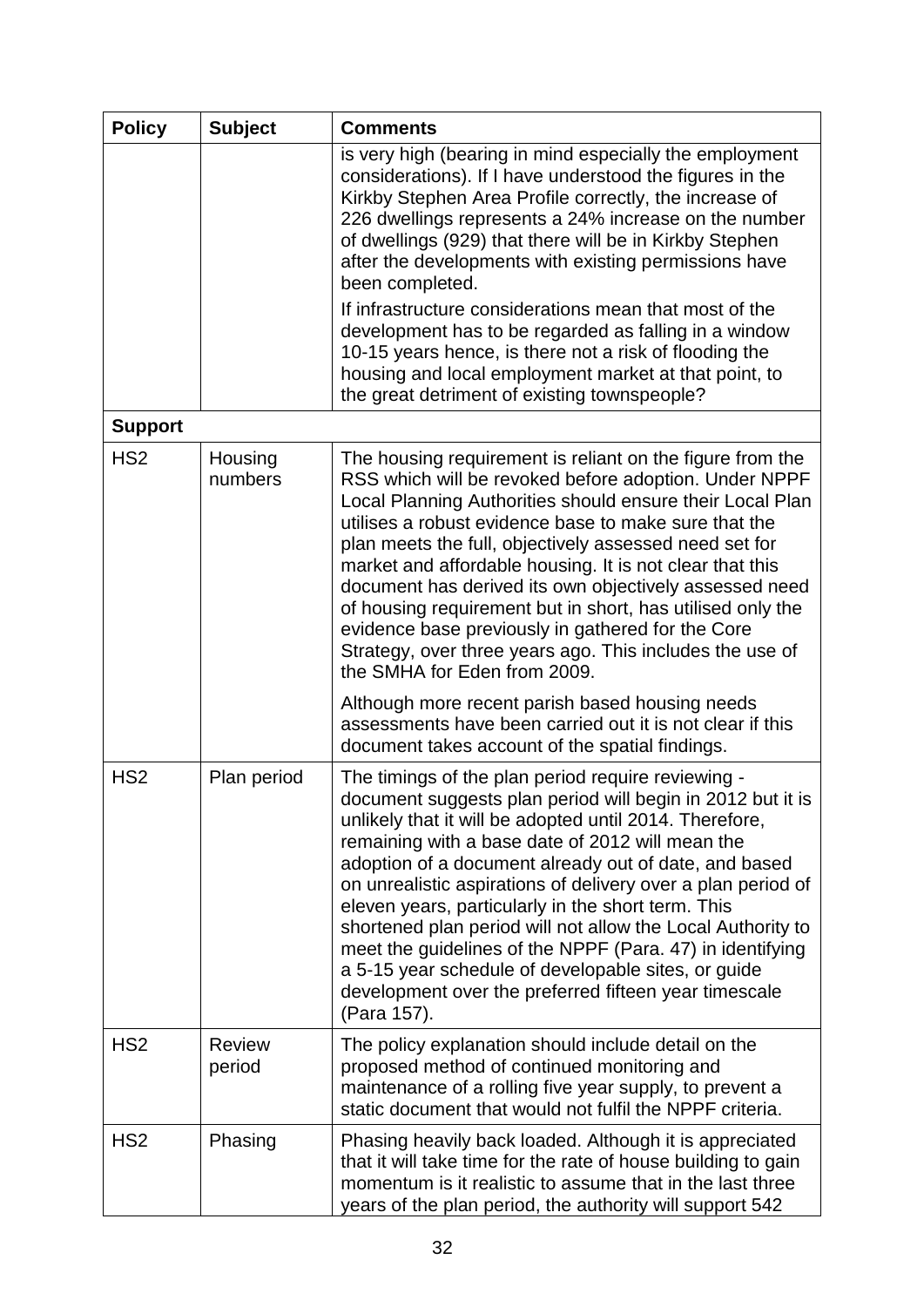| <b>Policy</b>   | <b>Subject</b>             | <b>Comments</b>                                                                                                                                                                                                                                                                                                                                                                                                                                                                                                                                                                                                                                                                                                                                                                                                                                                                                                                                                                                                                                                                                                                                                                                                                                                                                                                                            |
|-----------------|----------------------------|------------------------------------------------------------------------------------------------------------------------------------------------------------------------------------------------------------------------------------------------------------------------------------------------------------------------------------------------------------------------------------------------------------------------------------------------------------------------------------------------------------------------------------------------------------------------------------------------------------------------------------------------------------------------------------------------------------------------------------------------------------------------------------------------------------------------------------------------------------------------------------------------------------------------------------------------------------------------------------------------------------------------------------------------------------------------------------------------------------------------------------------------------------------------------------------------------------------------------------------------------------------------------------------------------------------------------------------------------------|
|                 |                            | units per annum? The proposed trajectory is also not in<br>line with the household projections for the area which<br>show a gradual and smooth increase over the next<br>fifteen years. The lower figures attributed to the first five<br>years will not meet the household requirements<br>projected, or the target for affordable homes set out in<br>the Core Strategy (fifty units per annum through private<br>development). These timings will not allow delivery to<br>meet the annual housing requirements used (237 per<br>annum) and will therefore not be acceptable under the<br>NPPF (positively prepared Local Plans to meet the<br>objectively assessed housing requirements). It is<br>appreciated that an element of the 11-15 year allocations<br>are the back end of larger sites, but these account for<br>only 455 of the 1628 units allocated to the last three<br>years of the plan and the waste water constraints in<br>Kirkby Stephen will delay some of the allocations. The<br>first five years must also consider the implications of the<br>implementation of existing permissions / ongoing<br>construction alongside the delivery of new allocations<br>into the same market, but these are in the majority<br>historic undersupply / unmet need, which recent appeal<br>decisions have shown should be met without delay. |
|                 |                            | The NPPF (para.15) advocates that Local Plans should<br>follow the presumption in favour of sustainable<br>development so that it is clear that development that is<br>sustainable can be approved without delay.                                                                                                                                                                                                                                                                                                                                                                                                                                                                                                                                                                                                                                                                                                                                                                                                                                                                                                                                                                                                                                                                                                                                          |
| HS <sub>2</sub> | Housing                    | Plan target totals 4667 not 4666 as published.                                                                                                                                                                                                                                                                                                                                                                                                                                                                                                                                                                                                                                                                                                                                                                                                                                                                                                                                                                                                                                                                                                                                                                                                                                                                                                             |
| numbers         |                            | Completed left to allocate totals 3460 not 3459 as<br>published                                                                                                                                                                                                                                                                                                                                                                                                                                                                                                                                                                                                                                                                                                                                                                                                                                                                                                                                                                                                                                                                                                                                                                                                                                                                                            |
|                 |                            | Committed total under construction and with permission<br>totals 1260 not 1259 as published.                                                                                                                                                                                                                                                                                                                                                                                                                                                                                                                                                                                                                                                                                                                                                                                                                                                                                                                                                                                                                                                                                                                                                                                                                                                               |
|                 |                            | Committed left to allocate in other areas should read -<br>211.                                                                                                                                                                                                                                                                                                                                                                                                                                                                                                                                                                                                                                                                                                                                                                                                                                                                                                                                                                                                                                                                                                                                                                                                                                                                                            |
|                 |                            | Committed left to allocate should read 2581 not 2792.                                                                                                                                                                                                                                                                                                                                                                                                                                                                                                                                                                                                                                                                                                                                                                                                                                                                                                                                                                                                                                                                                                                                                                                                                                                                                                      |
| HS <sub>2</sub> | Housing<br>numbers         | Not convinced that need is as great as suggested. More<br>detailed research needed to prove that need is locally<br>generated and represents a natural increase in the<br>resident community. What is the breakdown of market<br>led, affordable and social housing?                                                                                                                                                                                                                                                                                                                                                                                                                                                                                                                                                                                                                                                                                                                                                                                                                                                                                                                                                                                                                                                                                       |
| HS <sub>2</sub> | Sustainable<br>development | According to the NPPF Local Plans must achieve each<br>of the economic, social and environmental dimensions of<br>sustainable development (Para. 152), net gains should<br>be sought across all three and equally adverse impacts<br>should be avoided. The provision of a quality housing<br>market and social housing provision is closely interlinked                                                                                                                                                                                                                                                                                                                                                                                                                                                                                                                                                                                                                                                                                                                                                                                                                                                                                                                                                                                                   |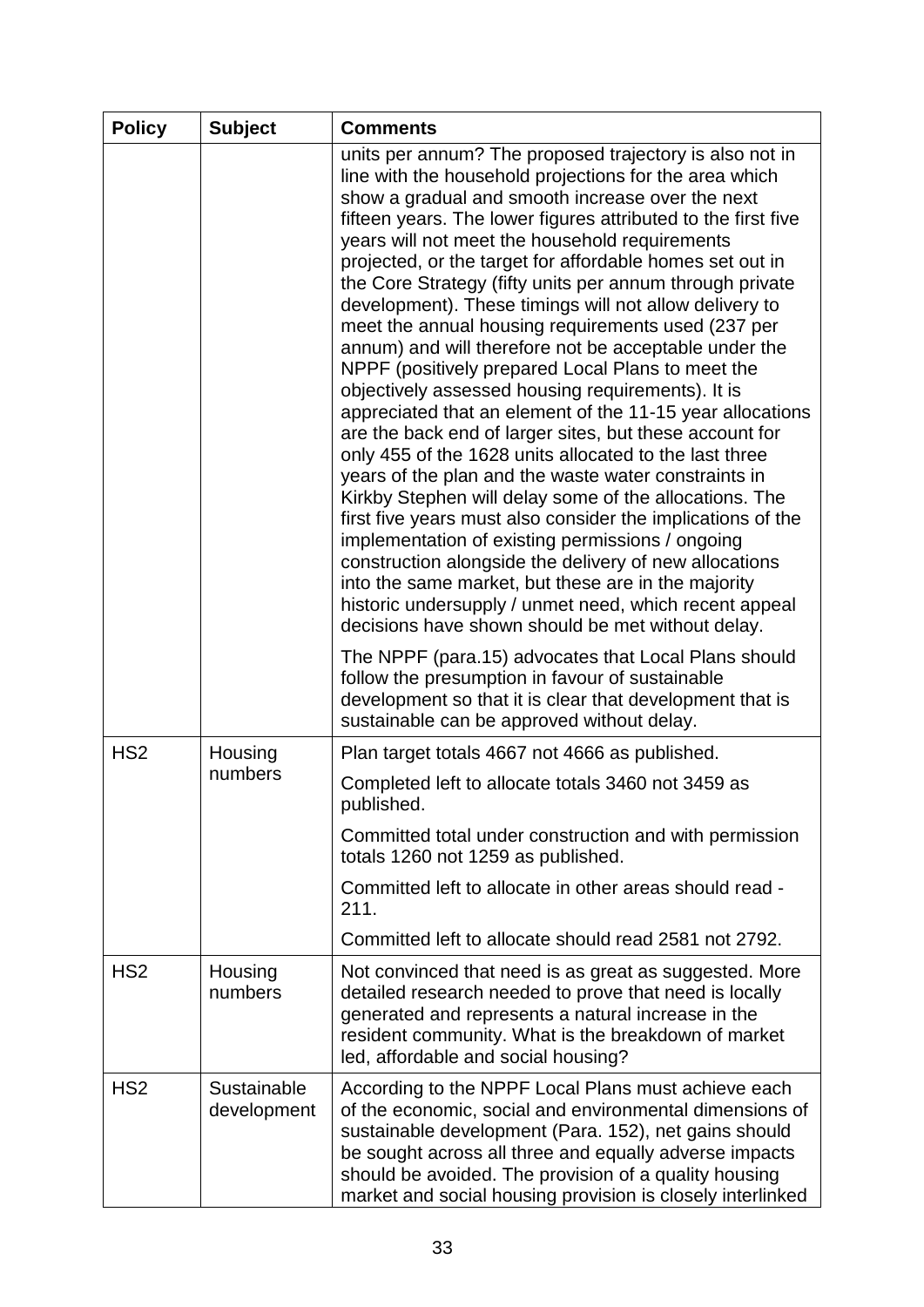| <b>Policy</b>   | <b>Subject</b>                  | <b>Comments</b>                                                                                                                                                                                                                                                                                                                                                                                                                                                                                                                                                                                                                                                                                                                                                                                                                                                                                                                                                                                                                                                                                                                                                                                                               |
|-----------------|---------------------------------|-------------------------------------------------------------------------------------------------------------------------------------------------------------------------------------------------------------------------------------------------------------------------------------------------------------------------------------------------------------------------------------------------------------------------------------------------------------------------------------------------------------------------------------------------------------------------------------------------------------------------------------------------------------------------------------------------------------------------------------------------------------------------------------------------------------------------------------------------------------------------------------------------------------------------------------------------------------------------------------------------------------------------------------------------------------------------------------------------------------------------------------------------------------------------------------------------------------------------------|
|                 |                                 | with each of the sustainability qualities. A productive and<br>successful workforce requires a varied and appealing<br>housing market in order to attract both incoming, skilled<br>employees and retain the economically active segment<br>of the local population. Presenting an attractive and<br>attainable housing offer to the population who currently<br>aspire to enter the property market will help to increase<br>the turnover of social housing. A stagnant social housing<br>offer will prevent those in need to access the<br>accommodation they require, and instead promote<br>cramped and sub - standard conditions in out dated<br>stock. In delaying the delivery of sustainable<br>development and not meeting the household projections<br>in the first years of the plan, this will create a lack of an<br>adequate housing supply, holding back the attraction of<br>new business and subsequent creation of new jobs in<br>the area and promoting the loss of the economically<br>active segment of the population. Within the early year, it<br>will not allow the required number of social units to be<br>delivered through private development, and exacerbate<br>the social housing unmet need. |
| HS <sub>2</sub> | <b>Distribution</b><br>strategy | Proportions have proved inappropriate for first period of<br>plan - to now increase Penrith proportion and reduce<br>LSCs is unreasonable and unrealistic. Allocations should<br>be based on development aspirations of each (rural/<br>LSC) community - if this increased land supply above the<br>20% it's only a benefit. Support allocation concept but<br>should be larger allocation for villages/ rural areas and in<br>line with UENP, allocations should be spread over years<br>of plan. Disagree with housing allocations - need more<br>flexibility - Bolton has already had its fair share. Most<br>urgent need in Eden is for employment. UENP policy 6<br>should apply.                                                                                                                                                                                                                                                                                                                                                                                                                                                                                                                                        |
| HS <sub>2</sub> | Lazonby                         | May be more demand in Lazonby.                                                                                                                                                                                                                                                                                                                                                                                                                                                                                                                                                                                                                                                                                                                                                                                                                                                                                                                                                                                                                                                                                                                                                                                                |
| HS <sub>2</sub> | Housing<br>numbers              | The table on page 27 does not logically present the<br>figures. The 592 constructed so far over the plan period<br>in 'Other Areas' appear to have been double counted: it<br>has been subtracted from the 'Plan Target' at the start of<br>the table, and then again in the completions columns.<br>Although the total 'left to allocate' figure is still correct in<br>the table. The table needs to be adjusted (or a note<br>added for explanation) so that the completed and<br>committed columns do not include the 'Other Areas' if<br>they have already been discounted from the plan target -<br>for example if you go along the 'Total' row, the figures do<br>not work as they should. It is understood that you cannot<br>have a minus figure on the final 'Left to allocate' column,<br>and we agree with the proportionate sharing of this                                                                                                                                                                                                                                                                                                                                                                      |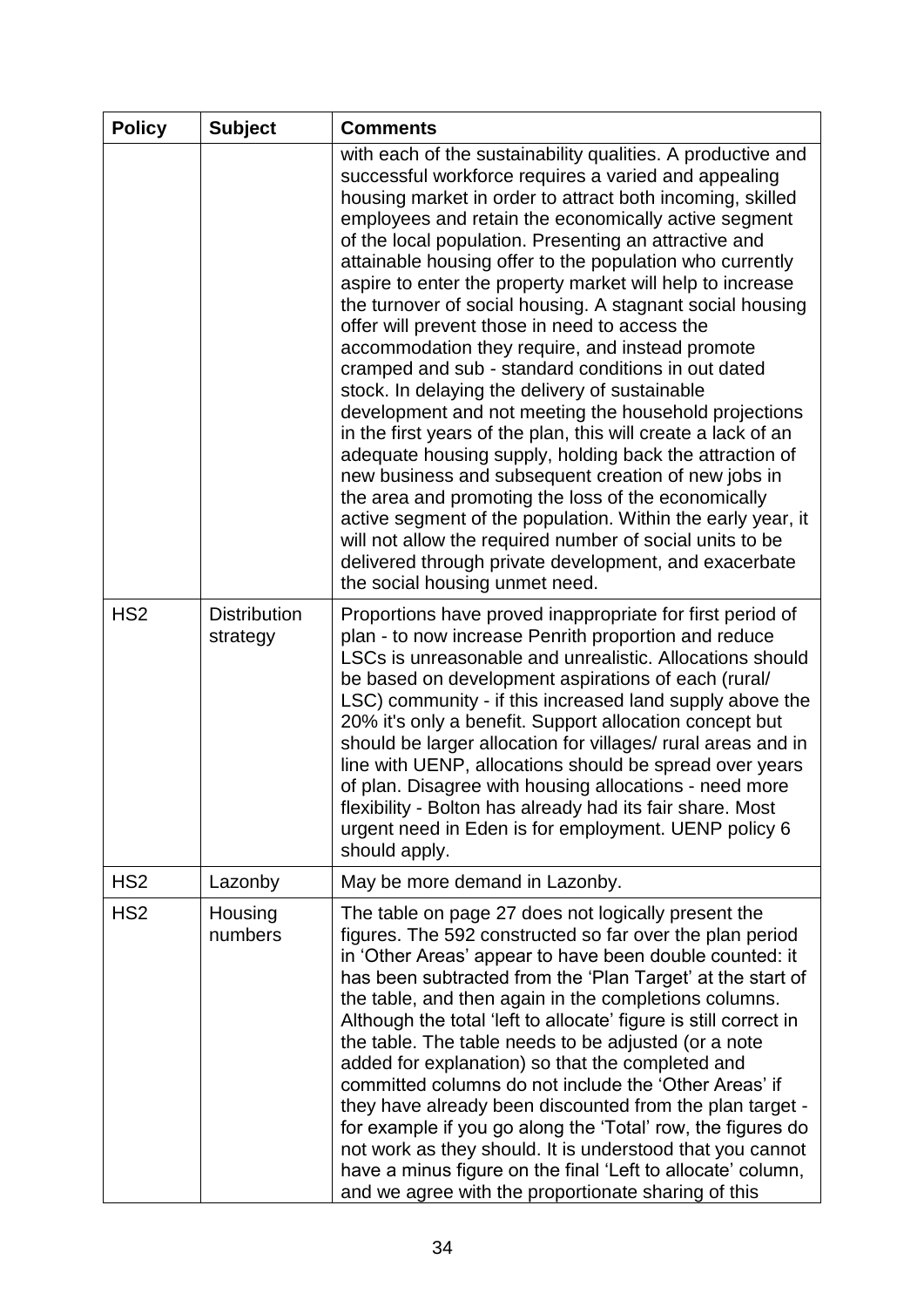| <b>Policy</b>   | <b>Subject</b>                  | <b>Comments</b>                                                                                                                                                                                                                                                                                                                                                                                                                                                                                                                                                                                                                                                                                                                                                                                                                |
|-----------------|---------------------------------|--------------------------------------------------------------------------------------------------------------------------------------------------------------------------------------------------------------------------------------------------------------------------------------------------------------------------------------------------------------------------------------------------------------------------------------------------------------------------------------------------------------------------------------------------------------------------------------------------------------------------------------------------------------------------------------------------------------------------------------------------------------------------------------------------------------------------------|
|                 |                                 | overprovision between the areas according to the spatial<br>strategy of the Core Strategy.                                                                                                                                                                                                                                                                                                                                                                                                                                                                                                                                                                                                                                                                                                                                     |
| HS <sub>2</sub> | <b>Distribution</b><br>strategy | I note that much of the 20% allocation to LSCs has<br>already been completed, with only 168 still left to<br>allocate. That would be an average of 4-5 houses per<br>LSC if allocated amongst all thirty-eight; however this<br>becomes an average of fourteen when only twelve LSCs<br>have allocations.                                                                                                                                                                                                                                                                                                                                                                                                                                                                                                                      |
| HS <sub>2</sub> | Housing mix                     | For the most recent additions to the housing stock in<br>Penrith (New Squares and along Old London Road),<br>what attempts have been made to determine the uptake<br>of these, the distribution of family size, where the<br>occupants came from, and so on? Tracking this kind of<br>information will be important in deciding housing mix<br>needs for future developments.                                                                                                                                                                                                                                                                                                                                                                                                                                                  |
| HS <sub>2</sub> | Housing mix                     | We note that (as established in the Cumbria housing<br>needs document from CCC) the population across the<br>district is forecast to change to a more elderly one by<br>2025. We would like to see the housing needs broken<br>down to show the changing needs by house type over<br>the period.<br>Where are the greatest needs (social housing, first time<br>buyer with small family, market led) over the timescale?                                                                                                                                                                                                                                                                                                                                                                                                       |
| HS <sub>2</sub> | Housing<br>numbers              | Concerned that the overall projected population rise in<br>Eden of 2500 from 2012 to 2025 (national studies and<br>population assumptions) does not match the number of<br>new houses required stated in the policy to be 2792<br>unless we assume people are going to move from<br>existing houses in numbers. We feel that the stated<br>precision of the numbers of required dwellings may be<br>obscuring the uncertainty in the underlying needs. We<br>note the housing needs surveys quoted in the policy<br>document are based on the EDC Core Strategy<br>document which is now some years out of date, and was<br>in turn based on the now obsolete Regional Spatial<br>Strategy. We suggest that more up-to-date requirements<br>should be established by a clear methodology that is<br>open to inspection by all. |
| HS <sub>2</sub> | Asby                            | No sites proposed in Asby. Parish Council is in favour of<br>modest developments of small houses - do not want<br>parish to be excluded from the possibility of future<br>development.                                                                                                                                                                                                                                                                                                                                                                                                                                                                                                                                                                                                                                         |
| HS <sub>2</sub> | Housing<br>numbers              | Eden housing target from Core Strategy set on robust<br>evidence argued for by Cumbria County Council at<br>Regional Spatial Strategy Examination in Public based<br>on POPGROUP modelling and demonstrated by<br>Housing Needs Surveys. New POPGROUP figs and                                                                                                                                                                                                                                                                                                                                                                                                                                                                                                                                                                 |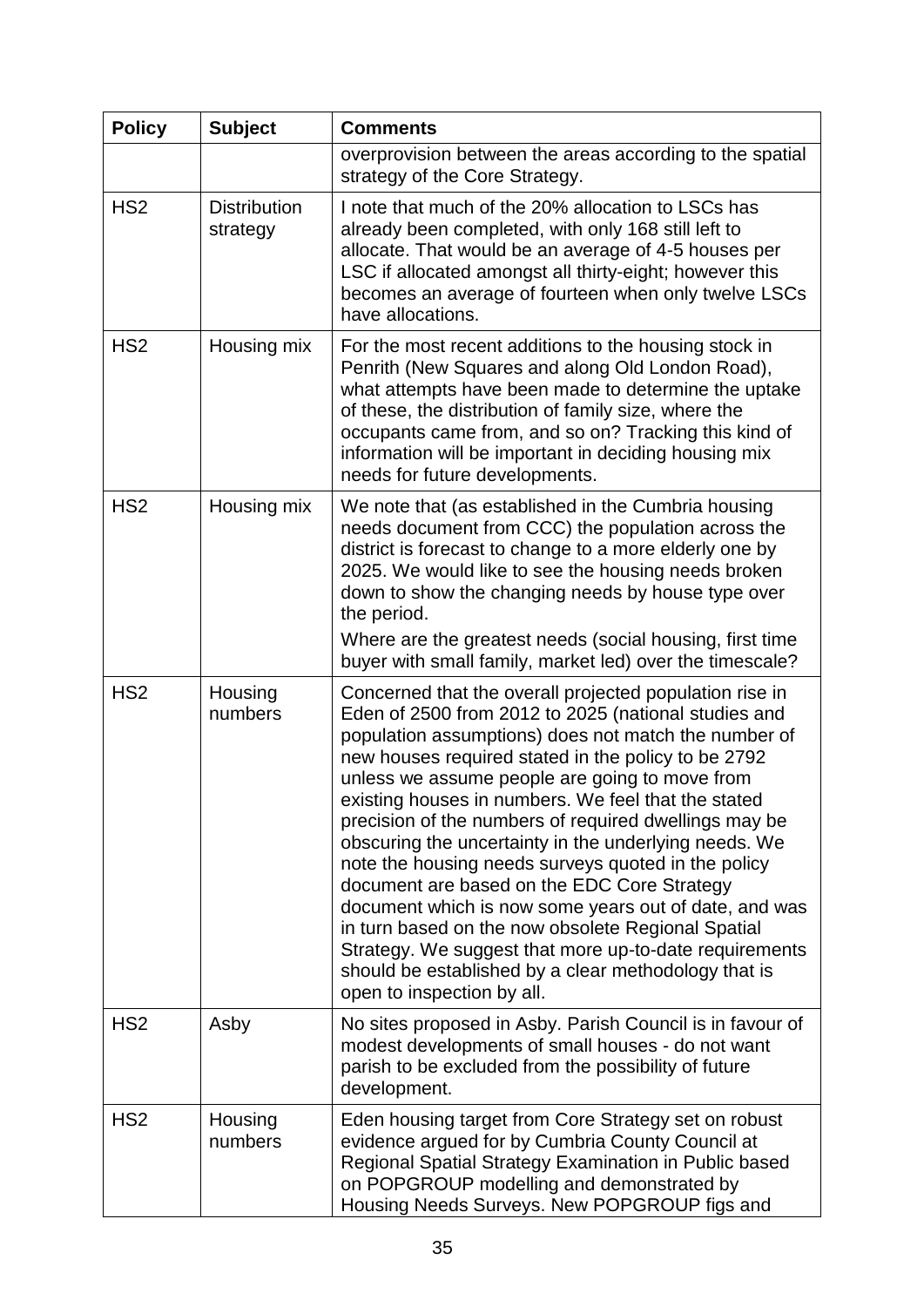| <b>Policy</b>   | <b>Subject</b>         | <b>Comments</b>                                                                                                                                                                                                                                                                                                                                                                                                                                                                                                                                                                                                                                                                                                                                                                                                                                        |
|-----------------|------------------------|--------------------------------------------------------------------------------------------------------------------------------------------------------------------------------------------------------------------------------------------------------------------------------------------------------------------------------------------------------------------------------------------------------------------------------------------------------------------------------------------------------------------------------------------------------------------------------------------------------------------------------------------------------------------------------------------------------------------------------------------------------------------------------------------------------------------------------------------------------|
|                 |                        | SHMA indicate a higher figure - 239 is the minimum to<br>meet expected growth. Aspirational target of 30%<br>affordable hasn't been delivered - due to low rate of<br>overall development, market conditions and recession.<br>Cross subsidy is only mechanism for delivery - will the<br>amount of allocation proposed result in enough<br>affordable? Applying 20% buffer to account for under<br>delivery, EDC only has 4.6 year housing land supply.<br>Could be argued that previous nine years under<br>provision should have to be made up in first five year<br>years of plan, not over full plan period. This would<br>reduce land supply further. Must ensure the figure can<br>stand up to robust scrutiny and meets criteria of the<br>NPPF.                                                                                               |
| HS <sub>2</sub> | Housing<br>numbers     | Sixty-three sites have identified for allocation, which will<br>accommodate 3081 dwellings with 591 of these<br>dwellings attributed as deliverable (ie five year land<br>supply). This equates to a 10% buffer against the 2792<br>requirement. The NPPF clearly states that where there<br>has been persistent record of historical under delivery,<br>this buffer should be set to 20%. This would indicate an<br>allocation requirement of sites to accommodate 3350<br>dwellings across the plan period. (At the current<br>apportionments, this would relate to 535 in first five<br>years, 938 in 5-10years and 1775 in the last three years<br>of the plan period). It is also worth noting that no other<br>justification has been given for the continued use of<br>these figures apart from that it is set out within the Core<br>Strategy. |
| HS <sub>2</sub> | Housing<br>numbers     | A minor discrepancy, but the notes below the table state<br>that 592 have been subtracted from the Core strategy<br>total of 5528, which should read 5258.                                                                                                                                                                                                                                                                                                                                                                                                                                                                                                                                                                                                                                                                                             |
| HS <sub>2</sub> | Second/<br>empty homes | Any moves to reduce the number of second homes in<br>villages would be welcomed as these can destroy<br>communities. Steps to use empty and unsold houses<br>should be encouraged to reduce the need for new<br>homes.                                                                                                                                                                                                                                                                                                                                                                                                                                                                                                                                                                                                                                 |

# **Policy HS3 - Masterplans**

Number of responses: Support - 18 / Object - 0 / Neutral - 7

| <b>Policy</b>            | <b>Subject</b>          | <b>Comments</b>                                                                     |
|--------------------------|-------------------------|-------------------------------------------------------------------------------------|
| <b>Neutral responses</b> |                         |                                                                                     |
| HS <sub>3</sub>          | Green<br>Infrastructure | Infrastructure Requirements in master plans should<br>include Green Infrastructure. |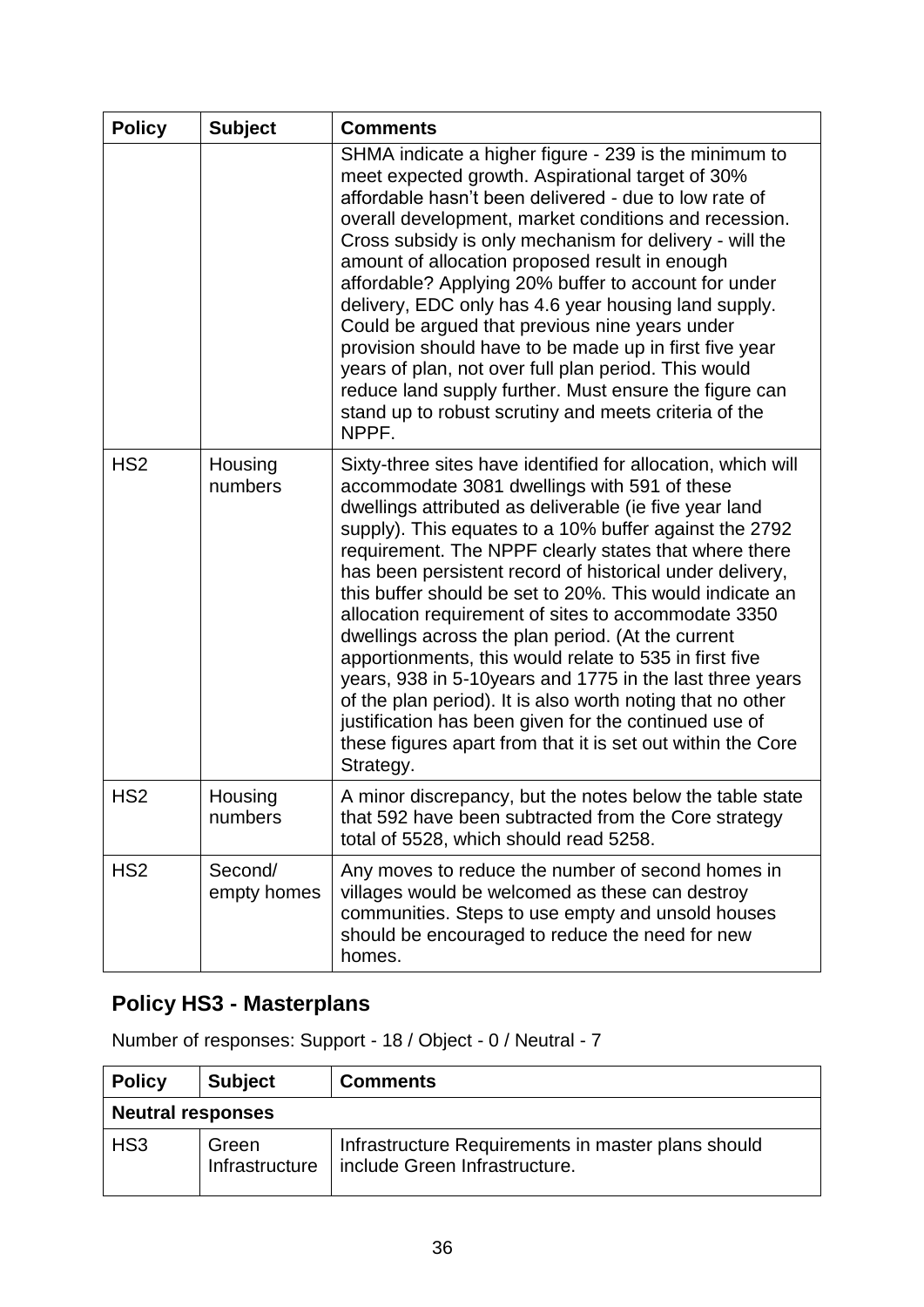| <b>Policy</b>     | <b>Subject</b>                    | <b>Comments</b>                                                                                                                                                                                                                                                                                                                                                                                                                                                                                                                                                                                                                                                                                                                                                                                                                                                                                                                    |
|-------------------|-----------------------------------|------------------------------------------------------------------------------------------------------------------------------------------------------------------------------------------------------------------------------------------------------------------------------------------------------------------------------------------------------------------------------------------------------------------------------------------------------------------------------------------------------------------------------------------------------------------------------------------------------------------------------------------------------------------------------------------------------------------------------------------------------------------------------------------------------------------------------------------------------------------------------------------------------------------------------------|
| HS <sub>3</sub>   | <b>United</b><br><b>Utilities</b> | Encourage wording to be strengthened to ensure<br>developers engage with United Utilities at an early stage<br>to discuss infrastructure constraints and agree options<br>for a resolution. Amendment to the policy text suggested:<br>'Master plan should be prepared on a collaborative basis<br>including genuine public consultation, be able to<br>demonstrate engagement with the relevant infrastructure<br>providers to agree an appropriate development strategy<br>and include an agreed approach to internal layout,<br>housing type, mix and tenure, landscaping, open space,<br>community facilities, access and design'.                                                                                                                                                                                                                                                                                             |
| HS <sub>3</sub>   | Penrith north                     | Master plans are essential to point out how developers<br>are expected to contribute to infrastructure. However, I<br>think sites to the North east of Penrith aren't suitable as<br>they're in open countryside and raised so visible from a<br>wide angle.                                                                                                                                                                                                                                                                                                                                                                                                                                                                                                                                                                                                                                                                       |
| HS <sub>3</sub>   | Penrith                           | Inappropriate to only produce these for North and East -<br>alternatives for development exist, in particular sites to<br>the west.                                                                                                                                                                                                                                                                                                                                                                                                                                                                                                                                                                                                                                                                                                                                                                                                |
| HS <sub>3</sub>   | Flexibility                       | Should be flexibility to change plans.                                                                                                                                                                                                                                                                                                                                                                                                                                                                                                                                                                                                                                                                                                                                                                                                                                                                                             |
| HS <sub>3</sub>   | Penrith                           | Should be exclusive to Penrith.                                                                                                                                                                                                                                                                                                                                                                                                                                                                                                                                                                                                                                                                                                                                                                                                                                                                                                    |
| <b>Supportive</b> |                                   |                                                                                                                                                                                                                                                                                                                                                                                                                                                                                                                                                                                                                                                                                                                                                                                                                                                                                                                                    |
| HS <sub>3</sub>   | Green<br>Infrastructure           | Reference to Green Infrastructure would be useful.                                                                                                                                                                                                                                                                                                                                                                                                                                                                                                                                                                                                                                                                                                                                                                                                                                                                                 |
| HS <sub>3</sub>   | Infrastructure                    | Cumulative needs                                                                                                                                                                                                                                                                                                                                                                                                                                                                                                                                                                                                                                                                                                                                                                                                                                                                                                                   |
|                   |                                   | Allows cumulative infrastructure needs to be addressed -<br>CCC will continue to work with EDC to implement the<br>aspirations of this policy. Important to consider<br>employment with housing to assess infrastructure needs.                                                                                                                                                                                                                                                                                                                                                                                                                                                                                                                                                                                                                                                                                                    |
| HS <sub>3</sub>   | Production<br>process             | We note that the intention of EDC is to establish 'master<br>plans' for the various areas allocated for housing<br>development, and for developers to respect these in their<br>individual proposals. We support this idea, and would<br>suggest that the master plans be produced at an early<br>stage, and address the provision of suitable<br>infrastructure such as roads, drainage, services and how<br>and when these are to be provided, the phasing of the<br>various areas, and the provision of footpaths and<br>cycleway through and around these. The master plans<br>should be widely consulted on before being adopted by<br>the Council to ensure wide acceptance of the conditions<br>and constraints that will be applied to future planning<br>applications. The master plans should show how the new<br>areas link to existing roads and to the cycle and footpath<br>network already established in the town. |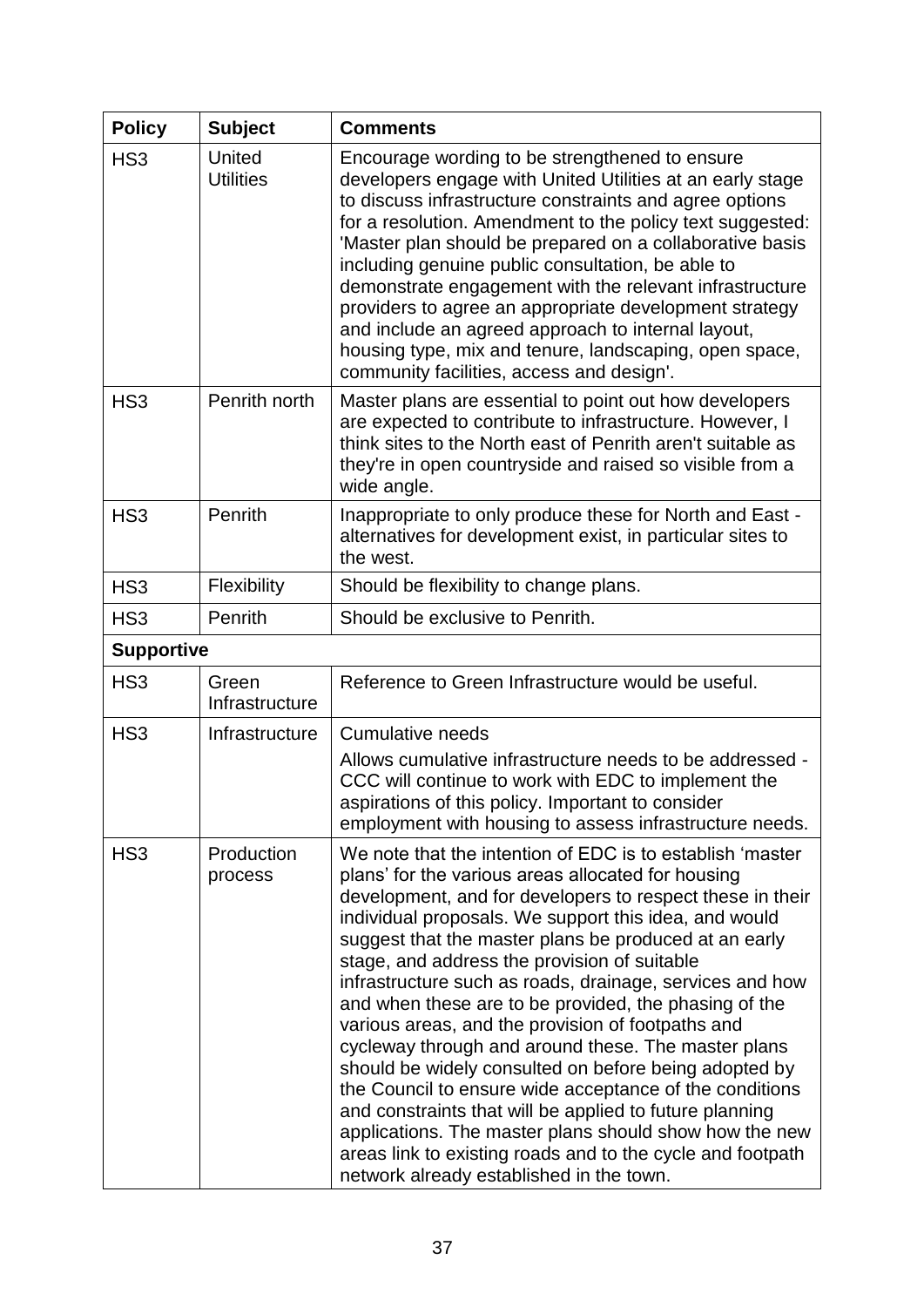| <b>Policy</b>   | <b>Subject</b>          | <b>Comments</b>                                                                                                                                                                                                                                                                                                                                                                                                                                                                                                                                                                                                                                                          |
|-----------------|-------------------------|--------------------------------------------------------------------------------------------------------------------------------------------------------------------------------------------------------------------------------------------------------------------------------------------------------------------------------------------------------------------------------------------------------------------------------------------------------------------------------------------------------------------------------------------------------------------------------------------------------------------------------------------------------------------------|
| HS <sub>3</sub> | Penrith north           | <b>Carleton Village</b><br>Land owners of P25, P66, and P99 willing to enter into<br>master planning process.                                                                                                                                                                                                                                                                                                                                                                                                                                                                                                                                                            |
| HS <sub>3</sub> | Terminology             | For future clarity would it be better to use the term<br>Master plan`solely for Penrith (2011) and another term<br>(comprehensive area?) plans for sub areas of Penrith?                                                                                                                                                                                                                                                                                                                                                                                                                                                                                                 |
| HS <sub>3</sub> | Kirkby<br>Stephen       | I agree with Kirkby Stephen Town Council's aspirations<br>for a coordinated approach which enables a holistic view<br>of total development.                                                                                                                                                                                                                                                                                                                                                                                                                                                                                                                              |
| HS <sub>3</sub> | Support                 | This should be more carefully considered.                                                                                                                                                                                                                                                                                                                                                                                                                                                                                                                                                                                                                                |
| HS <sub>3</sub> | Delay to<br>development | The requirement for master plans is understood but this<br>has implications for the timing of planning permissions<br>and the delivery of housing completions impacting upon<br>the number of dwellings completed in a five year period<br>and in the plan period to 2025.                                                                                                                                                                                                                                                                                                                                                                                               |
| HS <sub>3</sub> | Viability               | Supportive of principle but concern over impact on<br>delivery of sites in Penrith. If plan is adopted by 2015 it<br>will leave ten years to deliver 2650 dwellings in Penrith -<br>requirement to be fully master planned will add<br>significantly to the delivery timescales and further delay<br>key sites to meet requirement. Should consider a policy<br>framework within site specific policies relating to<br>individual sites to guide appropriate development - EDC<br>should undertake evidence based assessments (re.<br>infrastructure provision, viability, outline design principles<br>and site specific requirements) within final allocations<br>doc. |
| HS <sub>3</sub> | Kirkby<br>Stephen       | I do very much support this, though it is not immediately<br>relevant to me as an inhabitant of Kirkby Stephen. This is<br>the sort of thing I think Kirkby Stephen Town Council<br>wants to achieve for Kirkby Stephen - a coordinated<br>approach which avoids having to address applications<br>piecemeal. In my view that is exactly the unfortunate<br>position in relation to current application 12/0984 for part<br>of KS22.                                                                                                                                                                                                                                     |
| HS <sub>3</sub> | Strategic<br>sites      | We fully support the role that Master plans have in the<br>development and creation of cohesive and successful<br>developments on larger strategic sites.                                                                                                                                                                                                                                                                                                                                                                                                                                                                                                                |
| HS <sub>3</sub> | Production<br>process   | Uncertain how and by whom the master plans will be<br>developed. Perhaps EDC need to set requirements.<br>Master plan should make realistic provision for extending<br>roads and services into adjacent land even if this land is<br>not presently identified for housing.                                                                                                                                                                                                                                                                                                                                                                                               |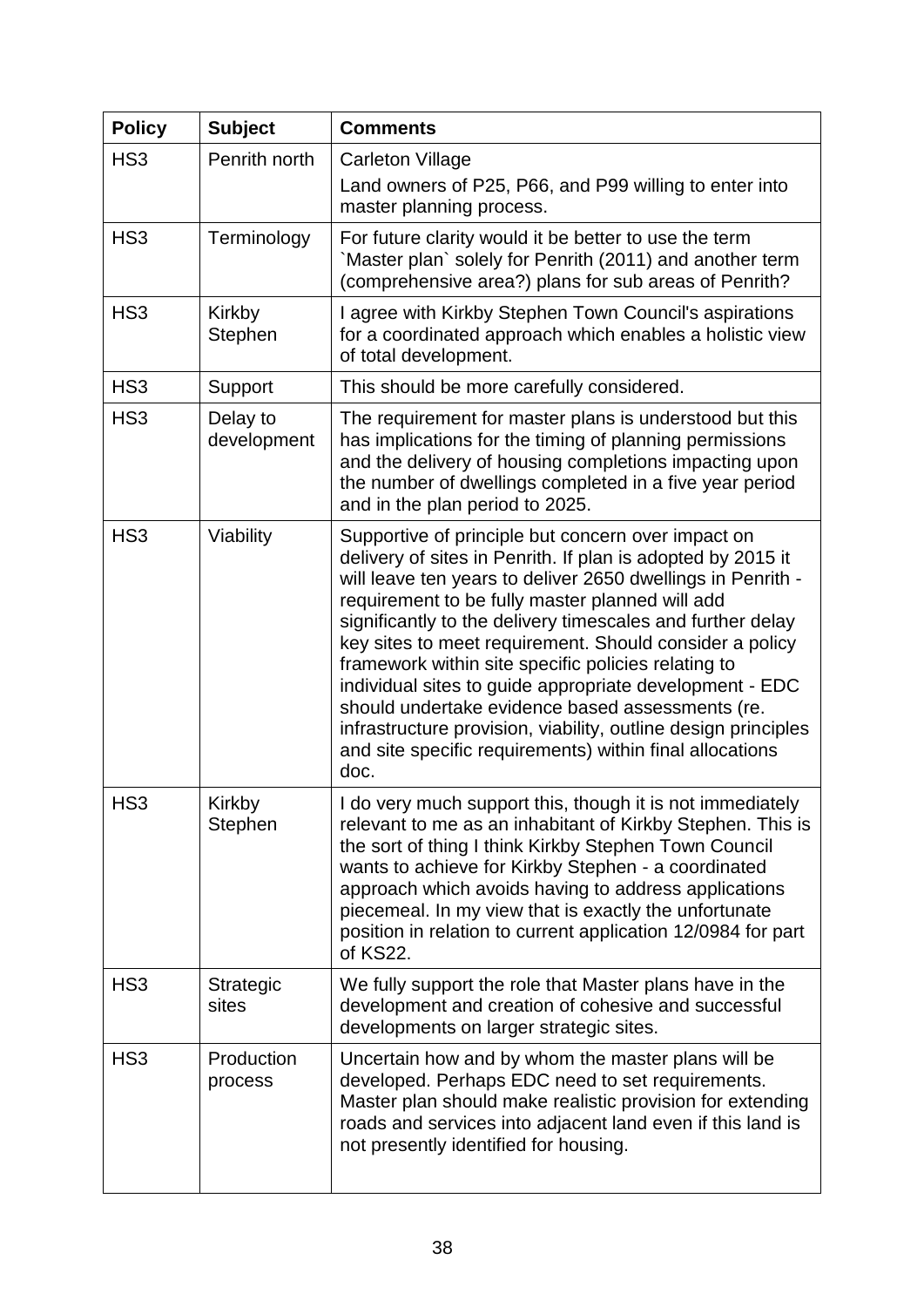| <b>Policy</b> | <b>Subject</b> | <b>Comments</b>                          |
|---------------|----------------|------------------------------------------|
| HS3           | District wide  | Policy should extend to all communities. |
| HS3           | Localism       | Ties in with Localism.                   |

# **Policy HS4 - Additional Housing to Meet Local Need in Rural Areas**

Number of responses: Support - 22 / Object - 4 / Neutral - 3

| <b>Policy</b>     | <b>Subject</b>                                 | <b>Comments</b>                                                                                                                                                                                                                                                                                                                                                                                                                                                                                                                                                                                                                                                                                                                                                                                                                                                                                                                                                             |
|-------------------|------------------------------------------------|-----------------------------------------------------------------------------------------------------------------------------------------------------------------------------------------------------------------------------------------------------------------------------------------------------------------------------------------------------------------------------------------------------------------------------------------------------------------------------------------------------------------------------------------------------------------------------------------------------------------------------------------------------------------------------------------------------------------------------------------------------------------------------------------------------------------------------------------------------------------------------------------------------------------------------------------------------------------------------|
| <b>Neutral</b>    |                                                |                                                                                                                                                                                                                                                                                                                                                                                                                                                                                                                                                                                                                                                                                                                                                                                                                                                                                                                                                                             |
| HS4               | Policy wording                                 | Supports overall function of policy. However, whereas<br>the stated intention in the supporting text is for this to<br>relate to small scale development this is not make clear<br>in the wording of the policy itself, nor is there a specific<br>reference to key policy wording in the core strategy.<br>Caveat needed, eg - 'the amount of development does<br>not exceed the capacity of the settlement to<br>satisfactorily accommodate new development'.                                                                                                                                                                                                                                                                                                                                                                                                                                                                                                             |
| HS4               | Viability                                      | Allocations document includes a small quantum of<br>development outside KSCs due to the steady number<br>of past completions - this policy ensures there's no cap<br>on development. 'Significant' is defined as over 50%<br>affordable - how likely to be delivered when there's no<br>funding - need cross subsidy. More appropriate and<br>straightforward to allocate a larger quantum of<br>development (more than 20%) in LSCs. Cumbria<br>County Council suggested this at Core Strategy stage.<br>Due to the presumption in favour of sustainable<br>development, the low level of delivery since 2003, the<br>current supply of available housing and the high need<br>of housing Eden should consider whether the<br>proportion of development identified outside Penrith will<br>meet need. Also, NPPF in favour of sustainable<br>development - will lead to piecemeal development<br>where there are no allocations, and a lack of<br>infrastructure planning. |
| HS4               | Small scale<br>developments                    | Needs to clarify how we deal with unallocated small<br>(less than four) developments - currently ask for<br>financial contribution, will this continue?                                                                                                                                                                                                                                                                                                                                                                                                                                                                                                                                                                                                                                                                                                                                                                                                                     |
| <b>Objections</b> |                                                |                                                                                                                                                                                                                                                                                                                                                                                                                                                                                                                                                                                                                                                                                                                                                                                                                                                                                                                                                                             |
| HS4               | <b>Local Services</b><br>Centres/<br>Viability | To give greater flexibility in Local Service Centres for<br>reasons set out elsewhere the reference to "small -<br>scale" in Policy HS1 should be deleted.<br>Greater allocations should be made in the Local<br>Service Centres. It is significant the number of<br>completions in Local Service Centres outstrip those in                                                                                                                                                                                                                                                                                                                                                                                                                                                                                                                                                                                                                                                 |
|                   |                                                | Penrith. It is disturbing that permissions in other areas<br>are the greatest of all.                                                                                                                                                                                                                                                                                                                                                                                                                                                                                                                                                                                                                                                                                                                                                                                                                                                                                       |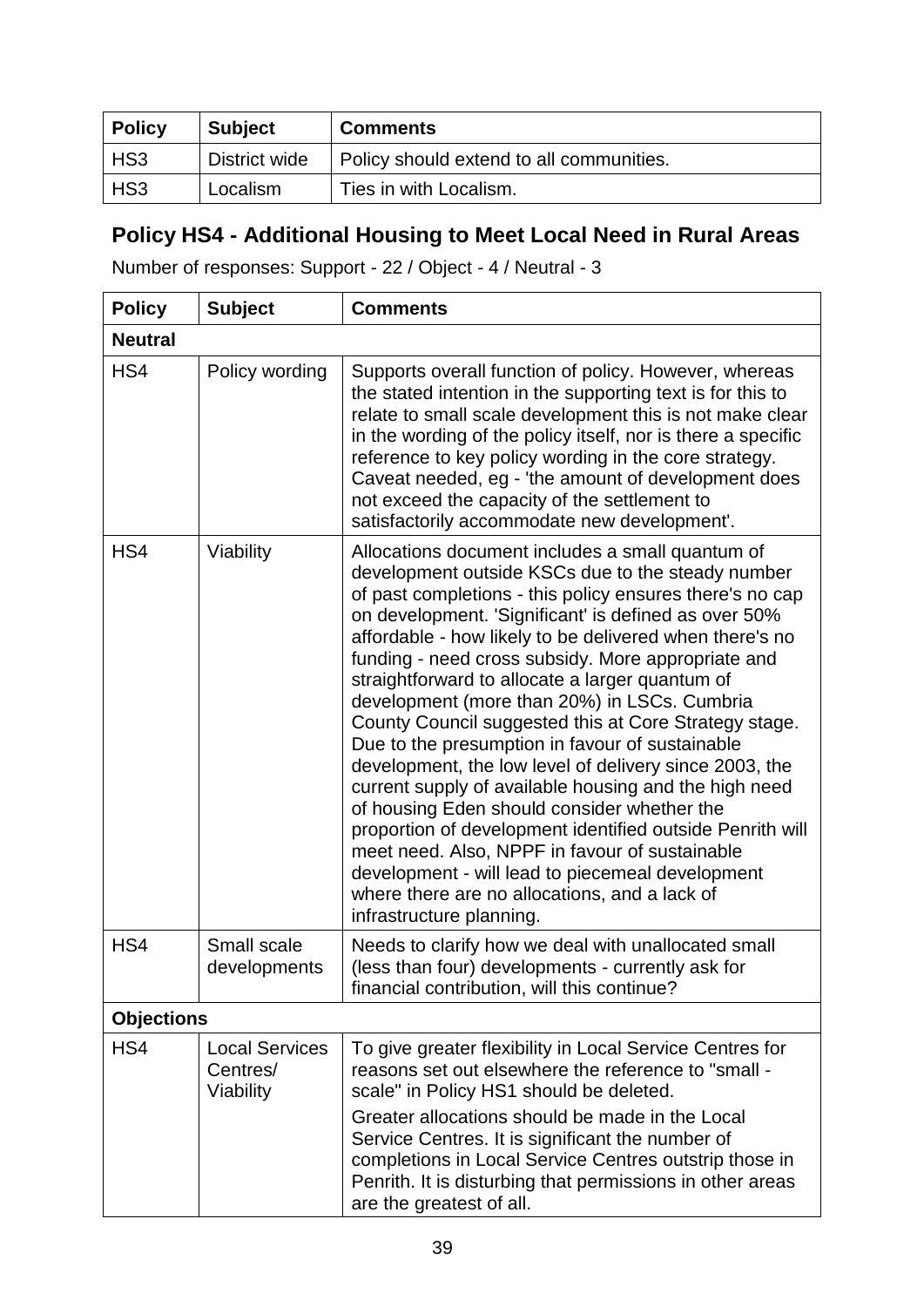| <b>Policy</b>     | <b>Subject</b>                      | <b>Comments</b>                                                                                                                                                                                                                                                                                                                                                                                                                                                                                                                                                                                                                                                                                                                                                                                                                                                                                                                                                                                                                                                                                                                                                                                                                                                                                                                                                                                                                                                                                      |
|-------------------|-------------------------------------|------------------------------------------------------------------------------------------------------------------------------------------------------------------------------------------------------------------------------------------------------------------------------------------------------------------------------------------------------------------------------------------------------------------------------------------------------------------------------------------------------------------------------------------------------------------------------------------------------------------------------------------------------------------------------------------------------------------------------------------------------------------------------------------------------------------------------------------------------------------------------------------------------------------------------------------------------------------------------------------------------------------------------------------------------------------------------------------------------------------------------------------------------------------------------------------------------------------------------------------------------------------------------------------------------------------------------------------------------------------------------------------------------------------------------------------------------------------------------------------------------|
|                   |                                     | The approach in Policy HS4 seeking 50%+ affordable<br>housing in Local Service Centres as exceptions is<br>misguided, contrary to the policy approach in the Core<br>Strategy, fails to recognise viability considerations and<br>does not appear to be based upon evidence.                                                                                                                                                                                                                                                                                                                                                                                                                                                                                                                                                                                                                                                                                                                                                                                                                                                                                                                                                                                                                                                                                                                                                                                                                         |
| HS4               | 5 year land<br>supply/<br>Viability | The requirement for there to be over 50% affordable<br>housing is not viable and the planning authority have<br>provided no viability assessment to indicate that this is<br>deliverable. This is of particular concern given the<br>planning authority do not currently have a five year land<br>supply and will not have such a supply even after the<br>housing sites are confirmed in an adopted document.<br>The authority need to apply the Sedgefield approach to<br>a five year land supply and count past shortfalls in<br>provision over the five year period, plus 20% to give a<br>five year requirement of 2378 dwellings at 31/03/12.<br>The authority should only count planning permissions<br>towards the supply (see Chapel en le Frith appeal<br>decision) so the supply is currently 1218 dwellings,<br>producing a supply of just 2.56 years.<br>The optimistic provision in the 2012-2017 period of 591<br>dwellings, even if granted planning permission soon<br>after becoming adopted allocations, will not deliver a<br>five year land supply.<br>The planning authority may need to rely on greater<br>housing delivery from Local Service Centres than they<br>currently envisage and therefore an affordable housing<br>requirement that is not viable is not appropriate.<br>There needs to be a viability test applied to any<br>affordable housing proportion. The lower the affordable<br>percentage the more affordable houses that are likely to<br>be delivered. |
| HS4               | Viability                           | Support flexibility to allow additional housing within<br>LSCs. Significant undersupply of housing in LSCs and<br>more housing should be allocated in most sustainable<br>LSCs/ those nearest Penrith. 50% affordable as<br>minimum is unsound, unjustified and not supported by<br>evidence, and contrary to CS10. Change to 30%,<br>subject to viability.                                                                                                                                                                                                                                                                                                                                                                                                                                                                                                                                                                                                                                                                                                                                                                                                                                                                                                                                                                                                                                                                                                                                          |
| HS4               | Viability                           | Affordable should not be the only focus - 50 -100%<br>affordable is unrealistic unless like Crosby Ravensworth<br>(rare).                                                                                                                                                                                                                                                                                                                                                                                                                                                                                                                                                                                                                                                                                                                                                                                                                                                                                                                                                                                                                                                                                                                                                                                                                                                                                                                                                                            |
| <b>Supportive</b> |                                     |                                                                                                                                                                                                                                                                                                                                                                                                                                                                                                                                                                                                                                                                                                                                                                                                                                                                                                                                                                                                                                                                                                                                                                                                                                                                                                                                                                                                                                                                                                      |
| HS4               | Flexibility                         | Gives flexibility for development of smaller sites - infill<br>or small open space. Will need to be justification based<br>on local need and suitable design.                                                                                                                                                                                                                                                                                                                                                                                                                                                                                                                                                                                                                                                                                                                                                                                                                                                                                                                                                                                                                                                                                                                                                                                                                                                                                                                                        |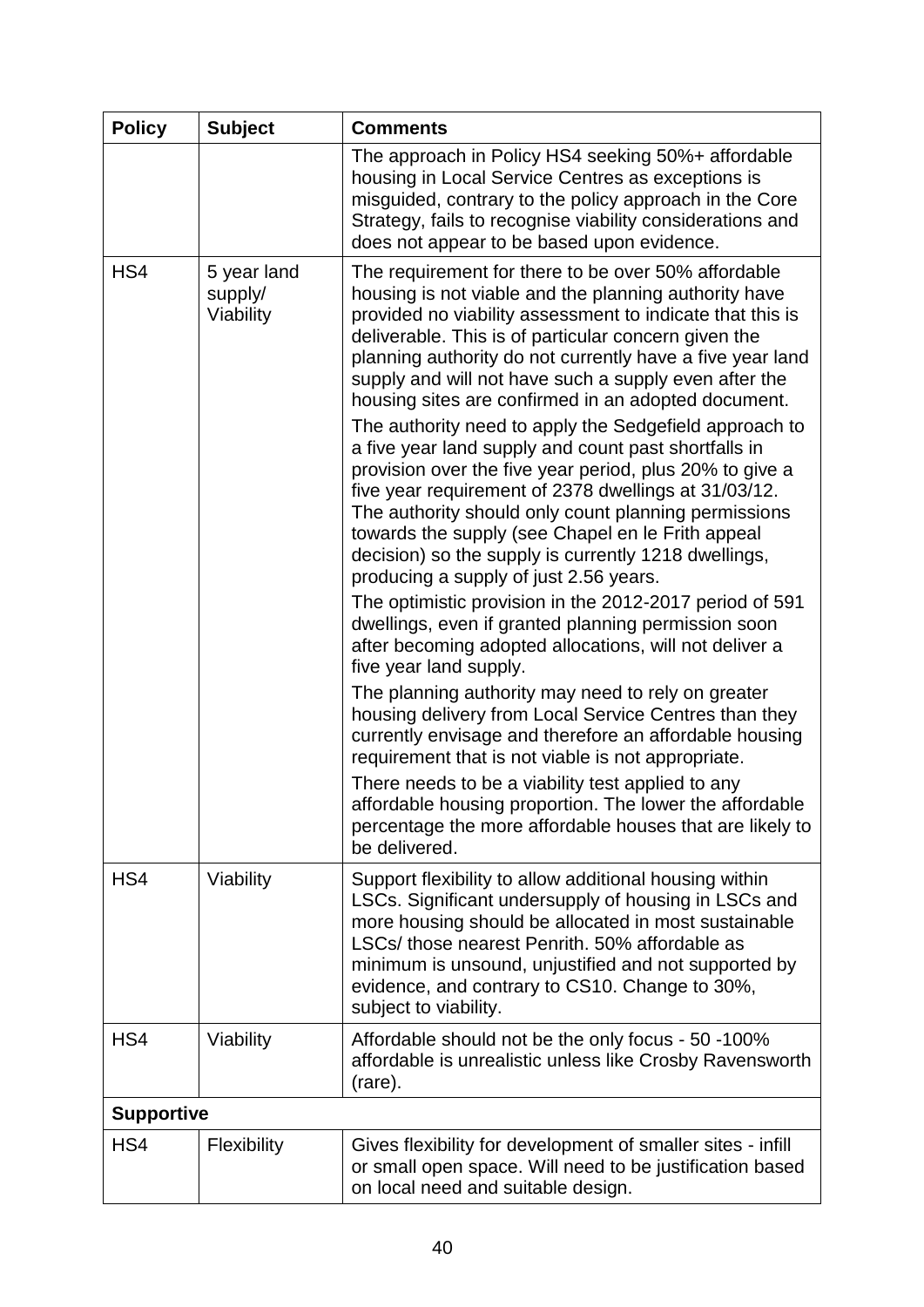| <b>Policy</b> | <b>Subject</b>                   | <b>Comments</b>                                                                                                                                                                                                                                                                                                                                                                               |
|---------------|----------------------------------|-----------------------------------------------------------------------------------------------------------------------------------------------------------------------------------------------------------------------------------------------------------------------------------------------------------------------------------------------------------------------------------------------|
| HS4           | Policy wording                   | Clarification over terms necessary. Currently states<br>`Elsewhere100% affordable housing` and yet final<br>sentence seeks `significant element of affordable<br>housing'which is it?                                                                                                                                                                                                         |
|               |                                  | First bullet point refers to villages is this the same as a<br>settlement referred to in the leading paragraph?                                                                                                                                                                                                                                                                               |
| HS4           | Affordable<br>housing            | Opportunity to provide additional affordable housing<br>which will empower local communities. Meets with<br>Localism and Big Society, and allows close working<br>with Parish Councils.                                                                                                                                                                                                       |
| HS4           | General                          | Fully support.                                                                                                                                                                                                                                                                                                                                                                                |
| HS4           | Viability                        | Support policy but concerns over viability and<br>deliverability of additional sites with requirement for<br>more affordable than market. Each site should be<br>considered on its merits against a robust viability<br>appraisal.                                                                                                                                                            |
| HS4           | Design                           | Yes I agree. In my view the requirement in this policy<br>("the design of the development takes account of the<br>need to fit in with etc  supported by a design<br>statement showing how the existing character of the<br>area has influenced the proposed design") should also<br>be extended to more sensitive sites in Kirkby Stephen if<br>they are allocated, especially KS 22 and KS9. |
| HS4           | Affordable<br>housing            | Need for a balance between having a high ratio of<br>affordable houses at a higher cost, or less which really<br>are affordable. The accepted figure of borrowing 3.5<br>times of income to buy an affordable home does not<br>produce a large enough sum for local wage farmers -<br>the homes need to be cheaper.                                                                           |
| HS4           | Affordable<br>housing/<br>design | Support policy to increase affordable housing to meet<br>need where it is appropriate and does not threaten<br>character of settlement.                                                                                                                                                                                                                                                       |
| HS4           | Viability                        | Support concept but thresholds Impractical,<br>uneconomic and not a viable policy (over 50% or 100%<br>in non LSCs). Latter part of policy too restrictive and<br>UENP1 should apply.                                                                                                                                                                                                         |
| HS4           | Implementation                   | Supports middle tier of de-allocated LCSC villages.<br>Support 30% affordable housing requirement but have<br>already witnessed EDC Planning Committee not<br>implement this.                                                                                                                                                                                                                 |
| HS4           | Viability                        | Support to meet market and affordable housing need,<br>and in compliance with NPPF Para 54. Concern over<br>how much development will actually be delivered. With<br>limited market housing permissible affordable housing<br>won't be viable or feasible.                                                                                                                                    |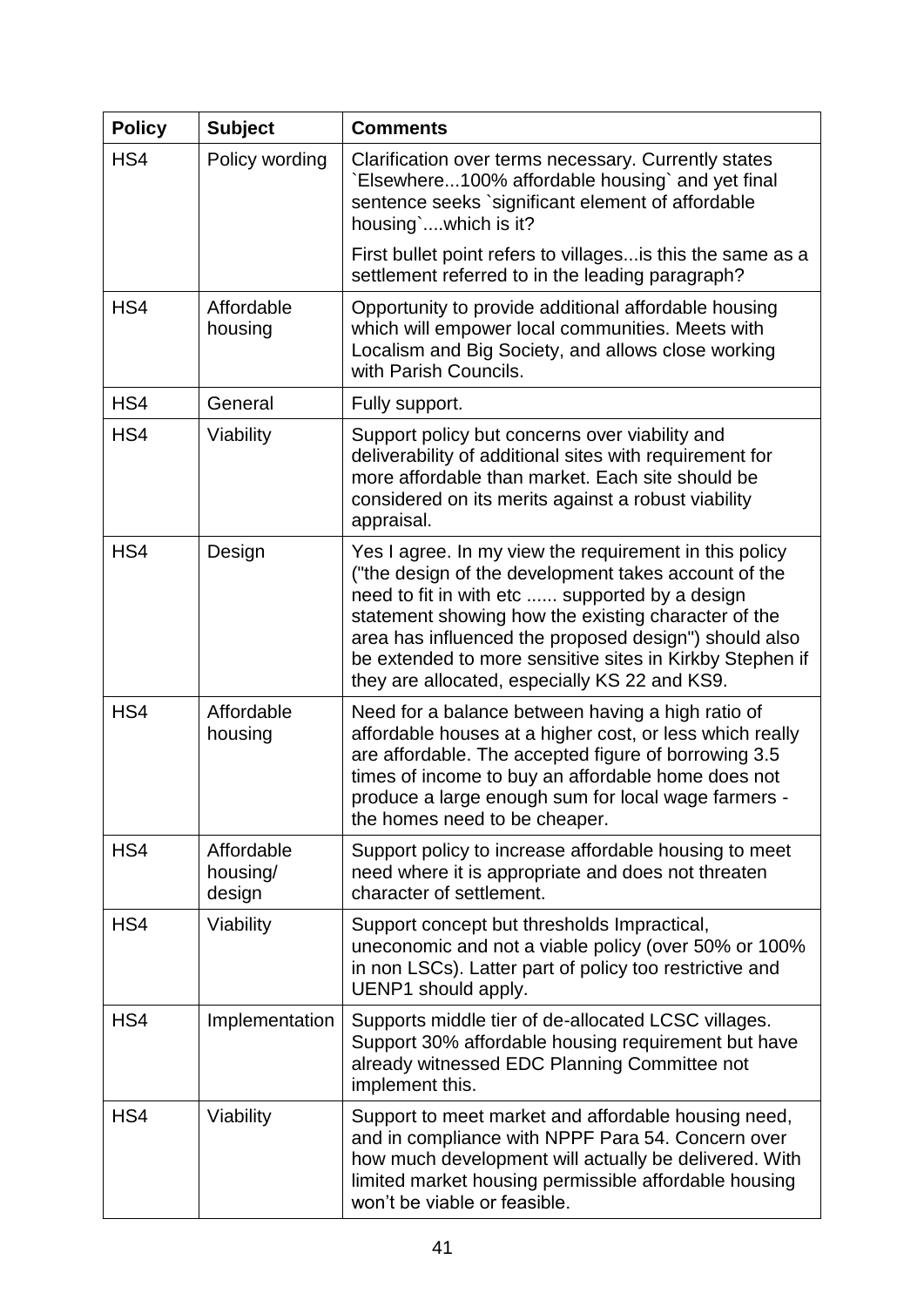# **Policy HS5 - Housing Mix**

| <b>Policy</b>     | <b>Subject</b>        | <b>Comments</b>                                                                                                                                                                                                                                                                                                                                                                                                                                                                                                                                                                                                                                                                 |
|-------------------|-----------------------|---------------------------------------------------------------------------------------------------------------------------------------------------------------------------------------------------------------------------------------------------------------------------------------------------------------------------------------------------------------------------------------------------------------------------------------------------------------------------------------------------------------------------------------------------------------------------------------------------------------------------------------------------------------------------------|
| <b>Neutral</b>    |                       |                                                                                                                                                                                                                                                                                                                                                                                                                                                                                                                                                                                                                                                                                 |
| HS <sub>5</sub>   | Scale                 | Small schemes can only address part of the identified<br>local need.                                                                                                                                                                                                                                                                                                                                                                                                                                                                                                                                                                                                            |
| <b>Objections</b> |                       |                                                                                                                                                                                                                                                                                                                                                                                                                                                                                                                                                                                                                                                                                 |
| HS <sub>5</sub>   | Viability             | Concern that tightly controlling housing mix, tenure, size<br>will have detrimental impact on viability and affordable<br>housing deliverability.                                                                                                                                                                                                                                                                                                                                                                                                                                                                                                                               |
| HS <sub>5</sub>   | Viability             | Important to ensure all needs are catered for, but<br>unviable to dictate housing mix on smaller sites -<br>particularly where traditional buildings are involved and<br>build costs are high. Therefore, large scale<br>developments should adhere to housing mix only.                                                                                                                                                                                                                                                                                                                                                                                                        |
| <b>Supportive</b> |                       |                                                                                                                                                                                                                                                                                                                                                                                                                                                                                                                                                                                                                                                                                 |
| HS <sub>5</sub>   | <b>NPPF</b>           | Policy reflects NPPF guidance - that residential<br>developments will meet need in accordance with SHLA.                                                                                                                                                                                                                                                                                                                                                                                                                                                                                                                                                                        |
| HS <sub>5</sub>   | Marketability         | We feel it is important for prospective purchasers to have<br>a choice of the type of housing they want. This may<br>mean a choice of developer, house size and type, and<br>style. There should be opportunities for self-build groups<br>to get together and use a particular parcel of land to build<br>several homes for the group. This is to be encouraged as<br>a way to build affordable housing in the town, perhaps<br>with the infrastructure supplied by a developer or the<br>local authority (this was a pattern adopted by Penrith<br>Urban District Council some time ago, selling plots off<br>individually or to groups with roads and services<br>provided). |
| HS <sub>5</sub>   | Viability             | Yes, although consideration needs to be had for the<br>marketability / viability of providing certain types of<br>properties. The date of the latest SHMA / local needs<br>assessment must also be reflected in the weight<br>attributed to its findings / recommendations.                                                                                                                                                                                                                                                                                                                                                                                                     |
| HS <sub>5</sub>   | <b>Existing stock</b> | Yes, but I think there is possibly too much emphasis on<br>development as opposed to ways of making better use of<br>existing housing stock, at any rate in relation to the<br>smaller towns as distinct from Penrith.                                                                                                                                                                                                                                                                                                                                                                                                                                                          |
| HS <sub>5</sub>   | Layout                | Have a mix of housing but within an estate have housing<br>types grouped together.                                                                                                                                                                                                                                                                                                                                                                                                                                                                                                                                                                                              |
| HS <sub>5</sub>   | Type and<br>tenure    | Essential to develop range of housing - especially single<br>and younger people housing. Important that the policy is<br>effectively delivered - affordable housing should be                                                                                                                                                                                                                                                                                                                                                                                                                                                                                                   |

Number of responses: Support - 21 / Object - 2 / Neutral - 1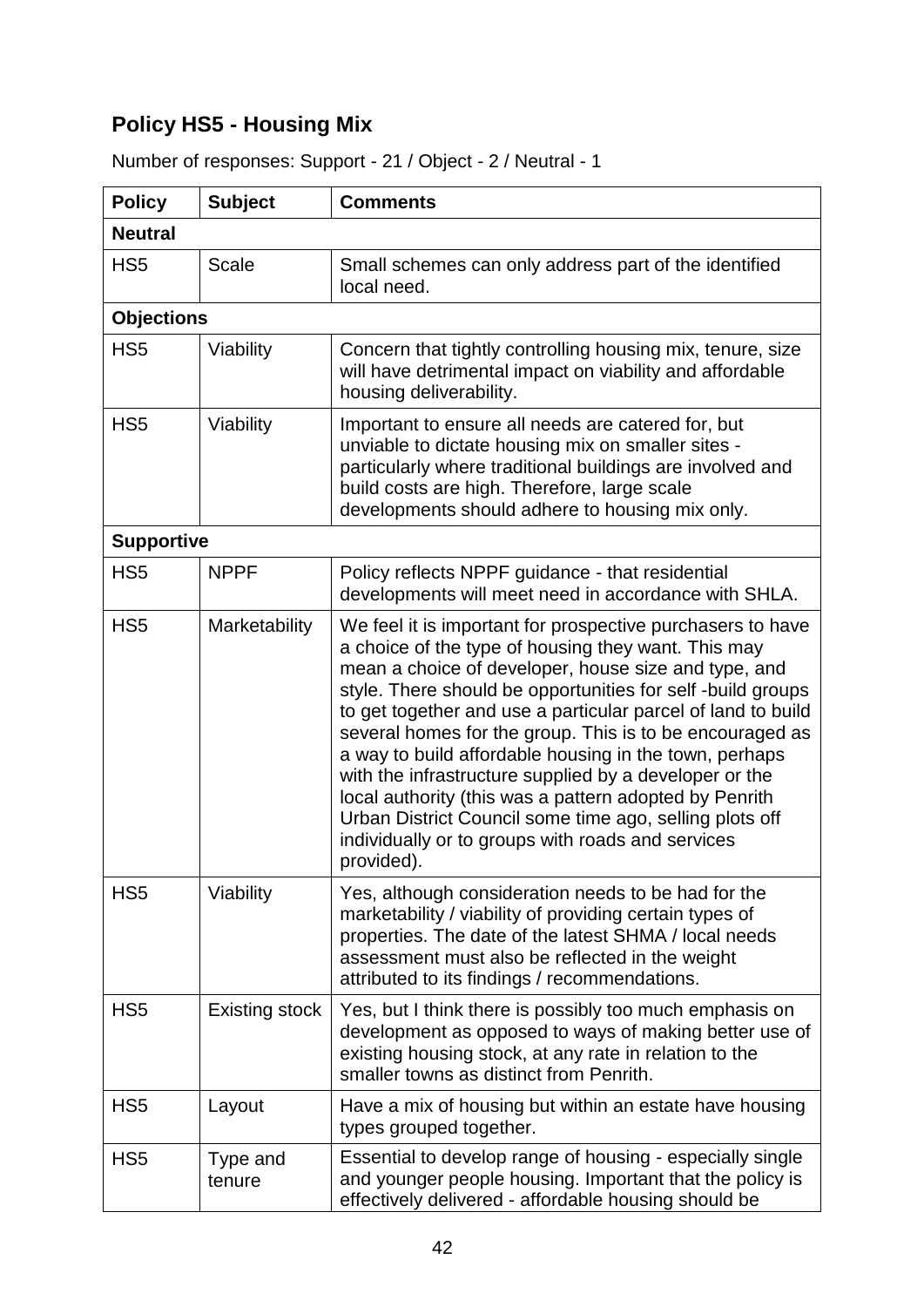| <b>Policy</b>   | <b>Subject</b> | <b>Comments</b>                                                                                                                                                                                                                                               |
|-----------------|----------------|---------------------------------------------------------------------------------------------------------------------------------------------------------------------------------------------------------------------------------------------------------------|
|                 |                | located in areas where it remains affordable. Economic<br>leverage of sites is a consideration that may have been<br>given when allocating sites, but it shouldn't dictate<br>allocations nor threaten sustainable development or<br>maintaining communities. |
| HS <sub>5</sub> | <b>Need</b>    | Support as it meets the need.                                                                                                                                                                                                                                 |
| HS <sub>5</sub> | Lazonby        | Support housing development to meet local need. Need<br>smaller houses in Lazonby.                                                                                                                                                                            |
| HS <sub>5</sub> | Tenure         | Affordable houses should be made available to buy and<br>rent.                                                                                                                                                                                                |

# **Policy HS6 - Design**

Number of responses: Support - 22 / Object - 2 / Neutral - 0

| <b>Policy</b>     | <b>Subject</b>              | <b>Comments</b>                                                                                                                                                                                                                                                                                                                                                                           |
|-------------------|-----------------------------|-------------------------------------------------------------------------------------------------------------------------------------------------------------------------------------------------------------------------------------------------------------------------------------------------------------------------------------------------------------------------------------------|
| <b>Objections</b> |                             |                                                                                                                                                                                                                                                                                                                                                                                           |
| HS <sub>6</sub>   | <b>NPPF</b><br>duplication  | NPPF core principle 7 attaches great importance to the<br>design of the built environment - so policy unnecessary<br>and should be removed.                                                                                                                                                                                                                                               |
| HS <sub>6</sub>   | Individuality               | Each design should be judged on its merits.                                                                                                                                                                                                                                                                                                                                               |
| <b>Supportive</b> |                             |                                                                                                                                                                                                                                                                                                                                                                                           |
| HS <sub>6</sub>   | Flexibility                 | We support the production of guidelines for housing<br>design, particularly to encourage the use of local<br>traditional materials. Energy use in buildings, both in<br>construction and in use, is becoming very important and<br>some targets for this should be set. However, any<br>established design standards should not be so restrictive<br>as to strangle innovation in design. |
| HS <sub>6</sub>   | Alston                      | Support BfL principles to raise design standards.<br>Additional policy for Alston (whole of North Pennines)<br>allowing only good design that reflects character of<br>Alston/ AONB and requiring a design brief for all housing<br>developments and a 'Engagement by design ' approach -<br>collaborative planning using communities to design<br>developments.                          |
| HS <sub>6</sub>   | Small<br>settlements        | Important especially in smaller centres where new<br>additions will have noticeable impacts on distinctive<br>character and landscape setting.                                                                                                                                                                                                                                            |
| H <sub>S6</sub>   | <b>Building for</b><br>Life | Traffic light approach to building for life is supported.                                                                                                                                                                                                                                                                                                                                 |
| HS <sub>6</sub>   | <b>Building for</b><br>Life | Building for Life principals are largely laudable. However,<br>(2) Facilities & Services: could theoretically preclude<br>development on the margins of a village and create an<br>overcrowded centre if new houses have to be 'close to'                                                                                                                                                 |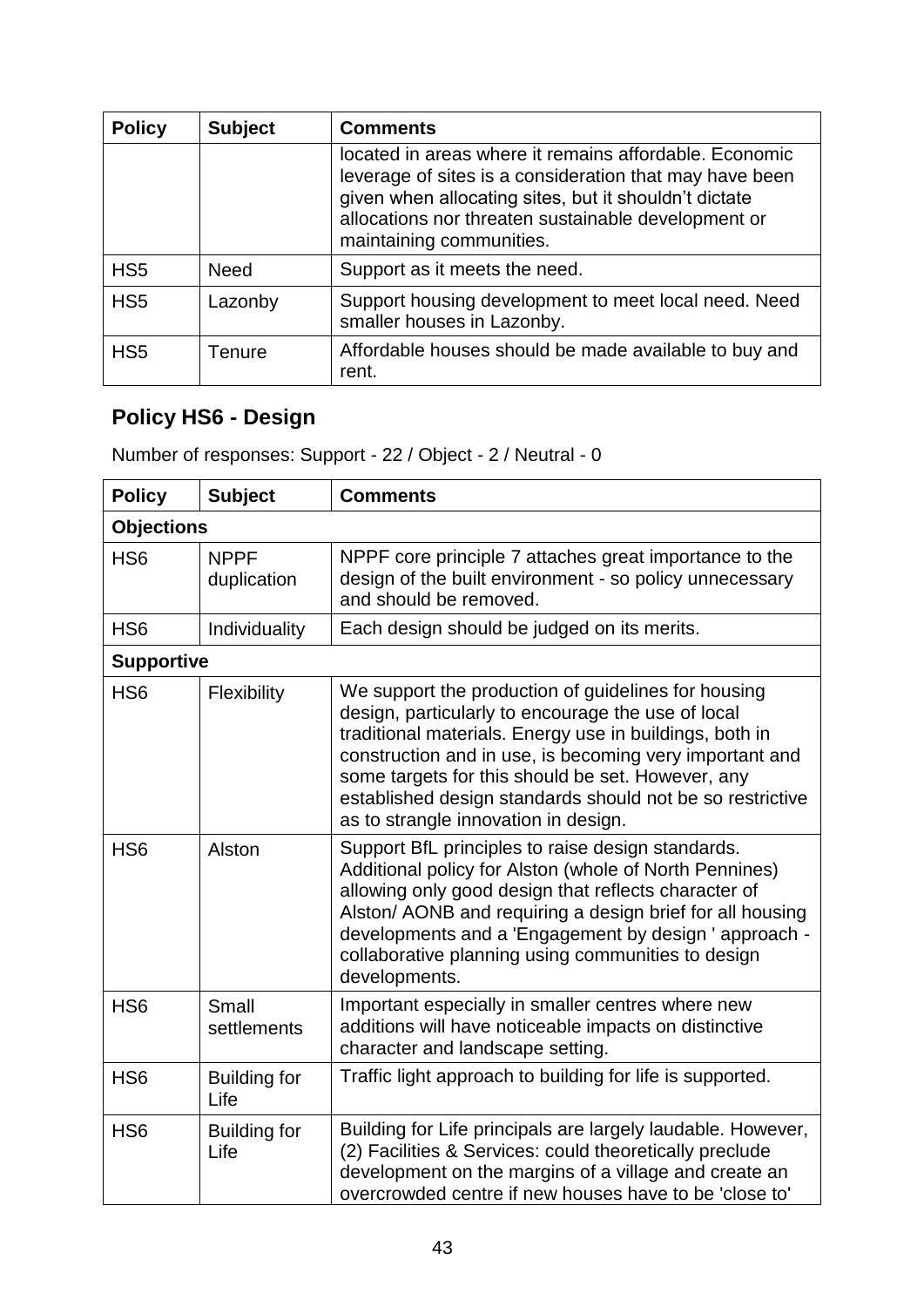| <b>Policy</b>   | <b>Subject</b>              | <b>Comments</b>                                                                                                                                                                                                                                                                                              |
|-----------------|-----------------------------|--------------------------------------------------------------------------------------------------------------------------------------------------------------------------------------------------------------------------------------------------------------------------------------------------------------|
|                 |                             | community facilities. (3) Public transport: A scheme can<br>only have good access to public transport if that exists in<br>the first place.                                                                                                                                                                  |
| H <sub>S6</sub> | Small<br>settlements        | Qualified yes. I think in smaller towns like Kirkby Stephen<br>the emphasis should be on fitting the development into<br>the existing setting as unobtrusively as possible, rather<br>than "place making" or providing "distinctive character".<br>(Obviously there is more scope for the latter in Penrith) |
| H <sub>S6</sub> | Design<br>principles        | Innovative design solutions should be encourages but<br>with a strong bias towards traditional wall and roofing<br>materials and a respect for the local architectural style.                                                                                                                                |
| HS <sub>6</sub> | <b>Built to last</b>        | Needs to also be built to last.                                                                                                                                                                                                                                                                              |
| H <sub>S6</sub> | Design<br>principles        | Local evidence should be used to inform and guide<br>decisions - local opinion as well as landscape character<br>studies.                                                                                                                                                                                    |
| H <sub>S6</sub> | <b>UENP</b>                 | UENP 4 should apply and UENP 5 should be<br>incorporated.                                                                                                                                                                                                                                                    |
| H <sub>S6</sub> | <b>Building for</b><br>Life | Particularly impressed by building for life principles,<br>which, if implemented successfully, will encourage good<br>design.                                                                                                                                                                                |
| H <sub>S6</sub> | Design<br>principles        | More careful design is needed to avoid unsympathetic<br>developments that have happened - need to consider<br>materials, shape and size.                                                                                                                                                                     |
| H <sub>S6</sub> | Lazonby                     | In Lazonby design has previously been inadequate. EDC<br>should be more on top of issues of design, materials and<br>local fit.                                                                                                                                                                              |

# **Policy HS7 - Housing for older people and those in need of support**

Number of responses: Support - 20 / Object - 3 / Neutral - 1

| <b>Policy</b>  | <b>Subject</b>        | <b>Comments</b>                                                                                                                                                                                                                                                                                                                                                                                                                                                                                                                                                                                                                                                                                                                                                                              |
|----------------|-----------------------|----------------------------------------------------------------------------------------------------------------------------------------------------------------------------------------------------------------------------------------------------------------------------------------------------------------------------------------------------------------------------------------------------------------------------------------------------------------------------------------------------------------------------------------------------------------------------------------------------------------------------------------------------------------------------------------------------------------------------------------------------------------------------------------------|
| <b>Neutral</b> |                       |                                                                                                                                                                                                                                                                                                                                                                                                                                                                                                                                                                                                                                                                                                                                                                                              |
| HS7            | Affordable<br>housing | Provision of on -site affordable housing units within<br>specialised housing for the elderly is problematic and off-<br>site contributions are more appropriate. Difficult to set the<br>service charge at a level that would cover the costs of<br>the facilities private purchasers expect, but that<br>affordable residents can afford. Service charges change<br>annually and so an RSL wouldn't guarantee being able to<br>pay them in perpetuity. Potential friction as a result of<br>mixing - those paying less but having the same services<br>as those paying more. Suitable sites for elderly<br>accommodation are hard to find and as such are often<br>small infill sites - less room for separate affordable<br>blocks. Schemes in line with HS7 would not often be<br>viable. |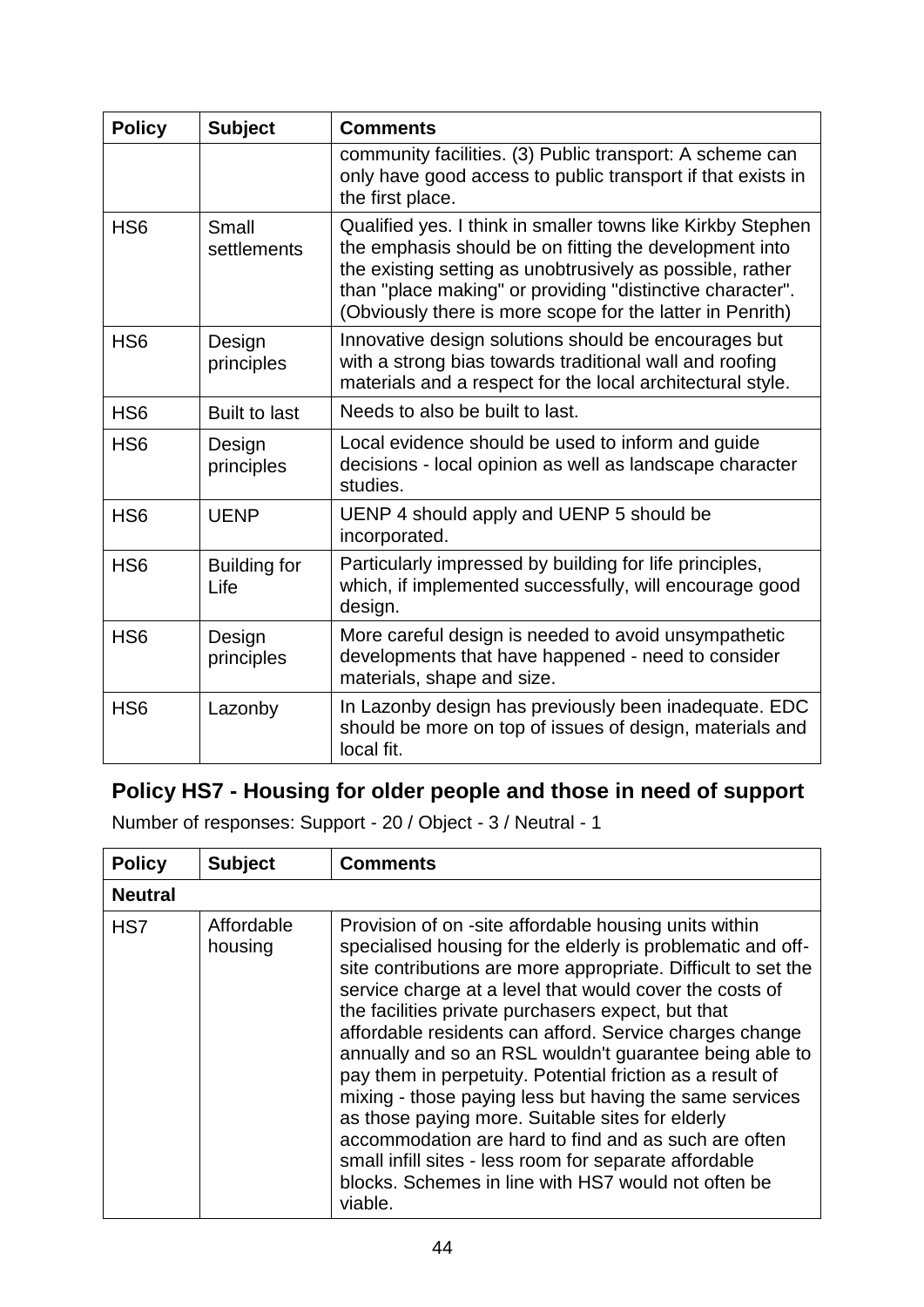| <b>Policy</b>     | <b>Subject</b>                              | <b>Comments</b>                                                                                                                                                                                                                                                                                                                                                                                                                                                                                                                                                                                                                                                                       |
|-------------------|---------------------------------------------|---------------------------------------------------------------------------------------------------------------------------------------------------------------------------------------------------------------------------------------------------------------------------------------------------------------------------------------------------------------------------------------------------------------------------------------------------------------------------------------------------------------------------------------------------------------------------------------------------------------------------------------------------------------------------------------|
| <b>Objections</b> |                                             |                                                                                                                                                                                                                                                                                                                                                                                                                                                                                                                                                                                                                                                                                       |
| HS7               | <b>Smaller</b><br>settlements               | Should not be exclusive to KSCs/LSCs                                                                                                                                                                                                                                                                                                                                                                                                                                                                                                                                                                                                                                                  |
| HS7               | <b>UENP</b>                                 | Does not state minimum size of development, and<br>shouldn't only apply to preferred sites and sizes. UENP3<br>should apply.                                                                                                                                                                                                                                                                                                                                                                                                                                                                                                                                                          |
| <b>Supportive</b> |                                             |                                                                                                                                                                                                                                                                                                                                                                                                                                                                                                                                                                                                                                                                                       |
| HS7               | <b>Elderly need</b>                         | Rising elderly population is biggest challenge in Eden,<br>and providing suitable housing is complicated by sparsity<br>of district. To cater for older and vulnerable people Local<br>Plan should aim to provide supported housing schemes<br>such as extra Care, build bungalows or level access<br>apartments, deliver housing that can be adapted and<br>meets Lifetime Homes standard.                                                                                                                                                                                                                                                                                           |
| HS7               | Access to<br>services/<br>Kirkby<br>Stephen | So long as factors such as proximity to shops, health<br>facilities, library, church and transport are adequately<br>factored. Elderly people should be able to enjoy the<br>community in which they live and be able to participate in<br>any socially integrative activity possible within the context<br>of their personal fitness. I believe that much of the<br>current housing stock on the main streets in Kirkby<br>Stephen, if purchased and run by housing associations,<br>would be perfect for this purpose - far preferable to<br>grouping elderly people in more distant 'estates' from<br>which it would be problematic for them to get into town<br>on a daily basis. |
| HS7               | Lifetime<br>Homes                           | Support inclusion of Lifetime Homes standard.                                                                                                                                                                                                                                                                                                                                                                                                                                                                                                                                                                                                                                         |
| HS7               | Local needs                                 | The identified local need has already been established<br>by the District demographic information. The extent of<br>"local" in local need is not clear. This should represent<br>local in the sense of a group of settlements or the<br>District.                                                                                                                                                                                                                                                                                                                                                                                                                                     |
| HS7               | <b>Smaller</b><br>settlements               | Housing for older people is obviously going to be<br>increasingly in demand and should be made attractive<br>enough to encourage older people to leave their larger,<br>family homes which would then be available for younger<br>families. Such provision need not be restricted to the<br>main towns. Lazonby, Langwathby and Kirkoswald have<br>small groupings of bungalows for the elderly and<br>Lazonby also has the sheltered housing option at Eden<br>Court.                                                                                                                                                                                                                |
| HS7               | Design and<br>siting                        | Yes, but common sense has to be used in the allocation<br>of sites. The fact that a development is for older people<br>or others in need of support should not allow it to be built                                                                                                                                                                                                                                                                                                                                                                                                                                                                                                   |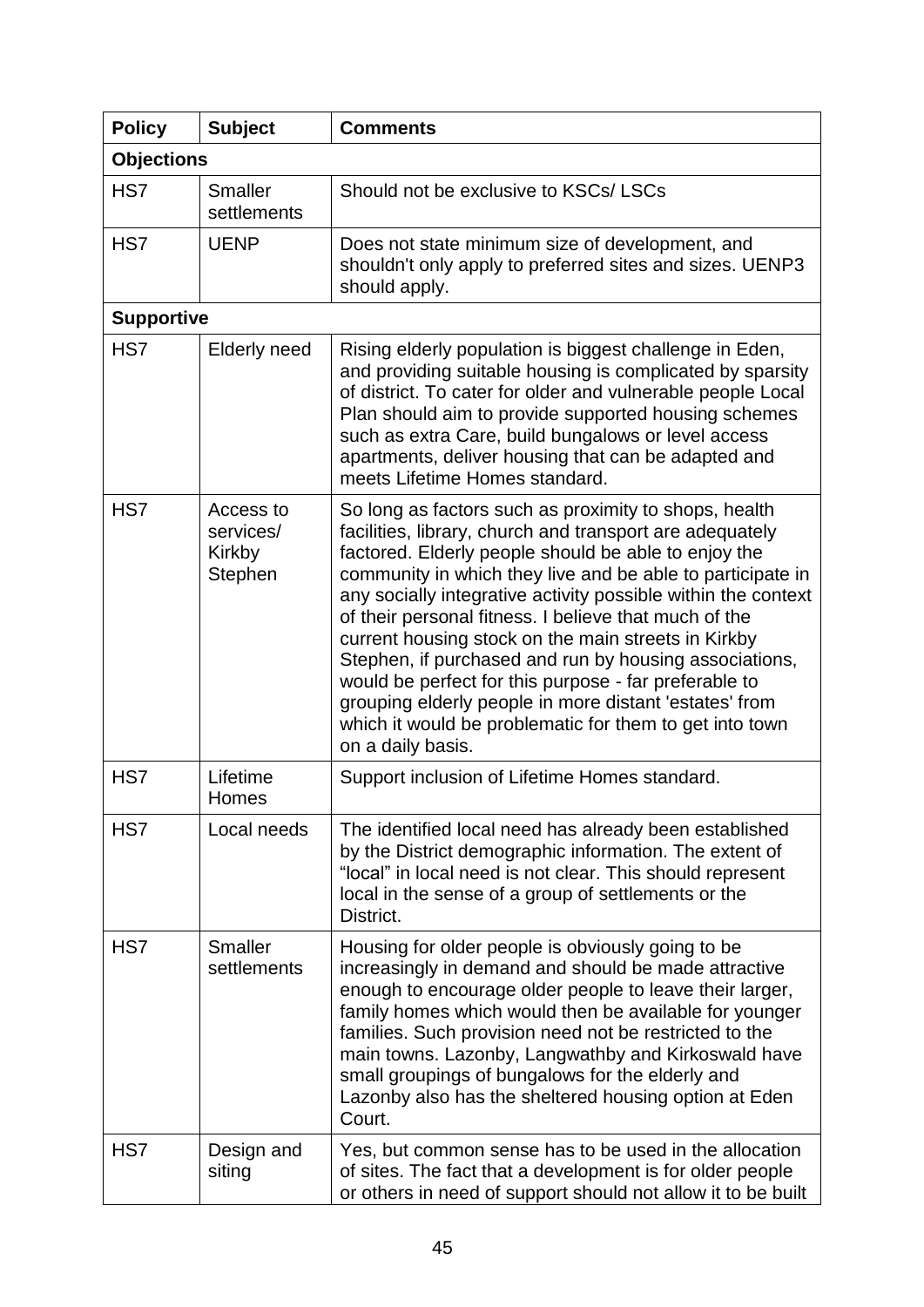| <b>Policy</b> | <b>Subject</b>               | <b>Comments</b>                                                                                                                                                                                         |
|---------------|------------------------------|---------------------------------------------------------------------------------------------------------------------------------------------------------------------------------------------------------|
|               |                              | on areas where it would have a serious aesthetic or<br>other impact on the environment (ie the requirement for it<br>to be "attractive to local people" is not quite an objective<br>enough safeguard). |
| HS7           | Elderly need                 | Aging population and people retiring to the area.                                                                                                                                                       |
| HS7           | Access to<br>services        | Essential, but needs to be recognition of public transport<br>services and realism when allocating suitable sites for<br>the elderly that are well served.                                              |
| HS7           | Site specific<br>allocations | Would prefer a requirement to provide a proportion of<br>elderly person's housing on particular developments, but<br>appreciate there isn't the evidence to underpin this.                              |

# **Policy HS8 - Essential dwelling for workers in the countryside**

Number of responses: Support - 20 / Object - 3 / Neutral - 1

| <b>Policy</b>     | <b>Subject</b>                  | <b>Comments</b>                                                                                                                                                                                                                                             |
|-------------------|---------------------------------|-------------------------------------------------------------------------------------------------------------------------------------------------------------------------------------------------------------------------------------------------------------|
| <b>Neutral</b>    |                                 |                                                                                                                                                                                                                                                             |
| HS <sub>8</sub>   | Policy<br>wording               | Add 'where it is not possible to meet the need in a<br>nearby settlement'. Also clarify wording by stating that all<br>six of the circumstances must apply, ie they are not<br>'either/or' circumstances.                                                   |
| <b>Objections</b> |                                 |                                                                                                                                                                                                                                                             |
| HS <sub>8</sub>   | <b>UENP</b>                     | Should be replaced by UENDP2 as same circumstances<br>apply to Alston Moor and all rural areas in Eden.                                                                                                                                                     |
| HS <sub>8</sub>   | Perpetuity                      | Policy is open to abuse as housing sold off after a few<br>years even with restrictions on ownership - often win at<br>appeal.                                                                                                                              |
| HS <sub>8</sub>   | <b>UENP</b>                     | Restriction on three years operation eliminates the<br>formation of new enterprise - UENP2 should apply.                                                                                                                                                    |
| <b>Supportive</b> |                                 |                                                                                                                                                                                                                                                             |
| HS <sub>8</sub>   | Time period                     | May be circumstances where dwellings are required<br>before three years of operation has passed.                                                                                                                                                            |
| HS <sub>8</sub>   | Individuality                   | Each case should be judged individually.                                                                                                                                                                                                                    |
| HS <sub>8</sub>   | Policy<br>wording               | Policy title refers to `essential`; therefore amend first<br>sentence to read 'development of an essential dwelling<br>needed'. First sentence refers to `rural business` but<br>bullet point says `rural enterprise` - are these the same<br>or different? |
|                   |                                 | Amend final bullet point to read; `any significant adverse<br>impacts on'.                                                                                                                                                                                  |
| HS <sub>8</sub>   | <b>National</b><br>policy/ UENP | Policy fills vacuum left by Planning Policy Guidance 7<br>(annex a), and is in accordance with NPPF Para 55.                                                                                                                                                |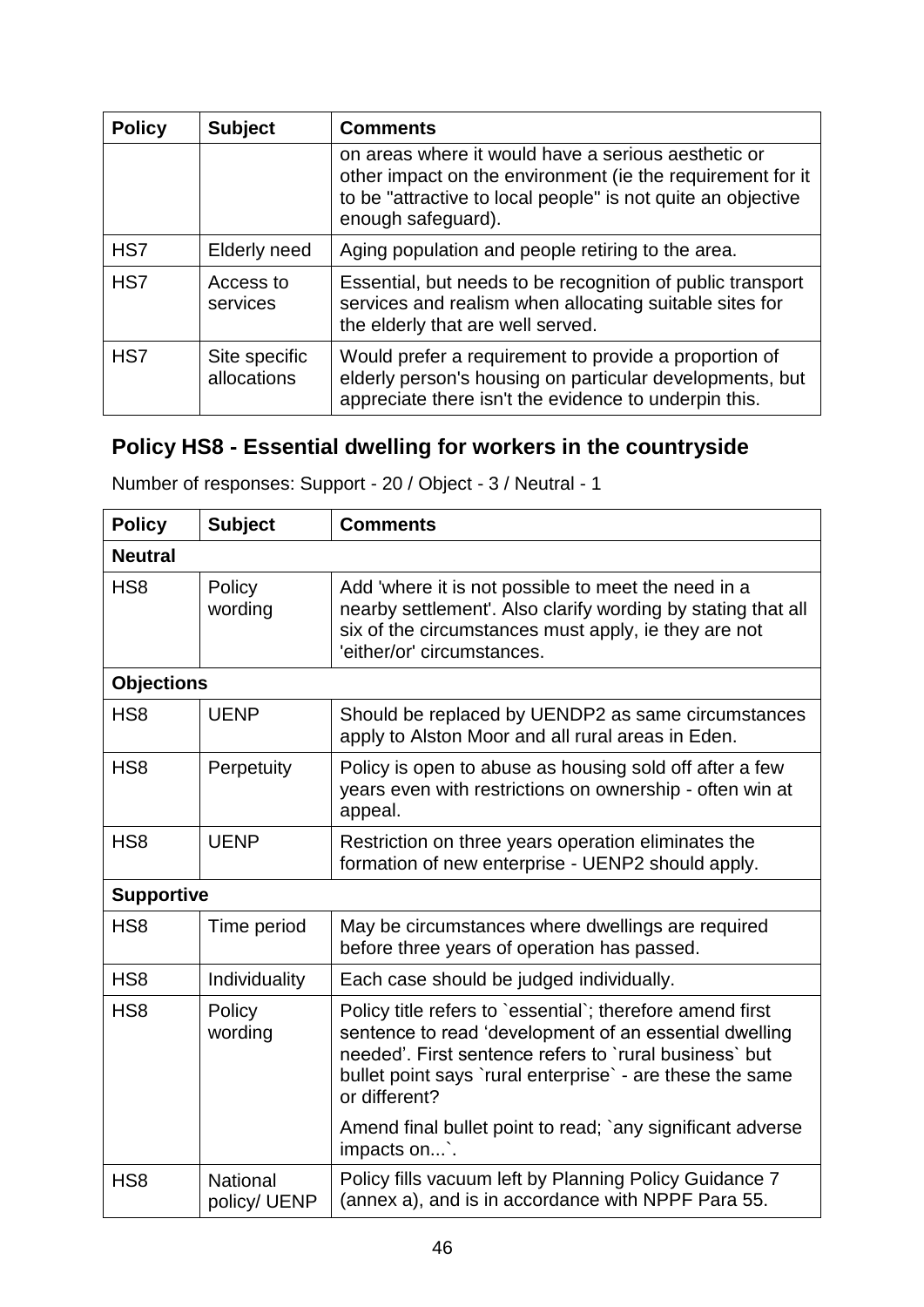| <b>Policy</b>   | <b>Subject</b>                            | <b>Comments</b>                                                                                                                                                                                                                                                                                                                                                                                                                                                                                                                                                                                                                                                                                                                                                                                                                   |
|-----------------|-------------------------------------------|-----------------------------------------------------------------------------------------------------------------------------------------------------------------------------------------------------------------------------------------------------------------------------------------------------------------------------------------------------------------------------------------------------------------------------------------------------------------------------------------------------------------------------------------------------------------------------------------------------------------------------------------------------------------------------------------------------------------------------------------------------------------------------------------------------------------------------------|
|                 |                                           | Support UENP Housing on farms policy as it provides<br>flexibility to remain viable - would support its<br>incorporation into policy HS8 or UENP policy broadened<br>to cover whole district.                                                                                                                                                                                                                                                                                                                                                                                                                                                                                                                                                                                                                                     |
| HS <sub>8</sub> | Rural<br>business                         | Everything possible should be done to encourage and<br>support rural employment.                                                                                                                                                                                                                                                                                                                                                                                                                                                                                                                                                                                                                                                                                                                                                  |
| HS <sub>8</sub> | Policy<br>wording                         | Reiterates HS7 of Local plan without full consideration of<br>essential or existing functional need (as required by<br>NPPF Para 55). Point one of policy should include<br>'existing functional need can be sustained'. Point two<br>should be expanded to 'where the agricultural or rural<br>business has been established and in operation for at<br>least three years, has been profitable for at least one, is<br>currently financially sound and has a clear prospect of<br>remaining so'. Additional criteria added to support re-use<br>of buildings on site/ in vicinity, for example 'where it can<br>be demonstrated that existing, suitable buildings are not<br>available for change of use or conversion on the site, or<br>in the vicinity (vicinity should be defined by EDC's<br>standards for sustainability). |
|                 |                                           | Policy for temporary agricultural workers dwellings to<br>support new/establishing businesses?                                                                                                                                                                                                                                                                                                                                                                                                                                                                                                                                                                                                                                                                                                                                    |
| HS <sub>8</sub> | Non-<br>agricultural<br>rural<br>business | This should not strangle the ability to establish new non -<br>agricultural businesses in rural areas.                                                                                                                                                                                                                                                                                                                                                                                                                                                                                                                                                                                                                                                                                                                            |
| HS <sub>8</sub> | Perpetuity                                | Additional clause that it exists in perpetuity to avoid open<br>market dwellings.                                                                                                                                                                                                                                                                                                                                                                                                                                                                                                                                                                                                                                                                                                                                                 |

# **Policy HS9 - Self build housing and Community Land Trusts**

Number of responses: Support - 8 / Object - 1 / Neutral - 2

| <b>Policy</b>   | <b>Subject</b> | <b>Comments</b>                                                                                                                                                                                                                                                                                                                                                                                  |
|-----------------|----------------|--------------------------------------------------------------------------------------------------------------------------------------------------------------------------------------------------------------------------------------------------------------------------------------------------------------------------------------------------------------------------------------------------|
| <b>Neutral</b>  |                |                                                                                                                                                                                                                                                                                                                                                                                                  |
| HS <sub>9</sub> | Clarity        | NPPF asks local authorities to identify housing need<br>through the SHMA and land through the SHLAA, and to<br>use evidence base to support policies which facilitate<br>self-build, taking into account local circumstances.<br>What is the Council doing to assess the need for self -<br>build? How do they intend to plan, monitor and facilitate<br>the delivery of self-build development? |
|                 |                | The proposed policy HS9 is very unclear, and sets out                                                                                                                                                                                                                                                                                                                                            |
|                 |                | complicated discount information.                                                                                                                                                                                                                                                                                                                                                                |
|                 |                | Could we have a more clearly worked out policy<br>regarding self-build?                                                                                                                                                                                                                                                                                                                          |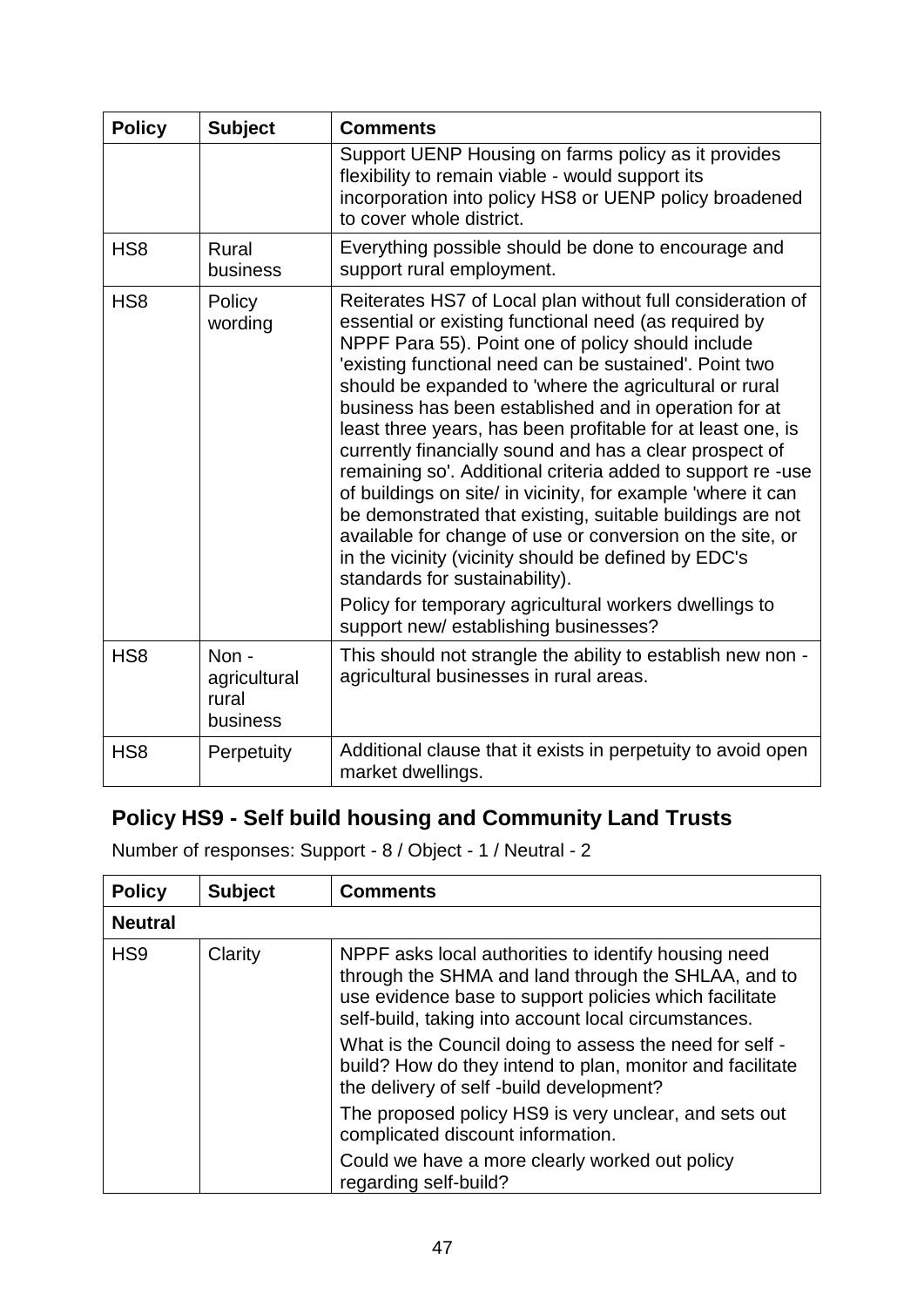| <b>Policy</b>     | <b>Subject</b>                  | <b>Comments</b>                                                                                                                                                                                                                                                                                                                                                                                        |
|-------------------|---------------------------------|--------------------------------------------------------------------------------------------------------------------------------------------------------------------------------------------------------------------------------------------------------------------------------------------------------------------------------------------------------------------------------------------------------|
| HS <sub>9</sub>   | Policy<br>wording               | Suggested rewording: 'The Council will support<br>innovative methods of delivering affordable housing in<br>rural areas. Applications for the development of<br>affordable housing via Self Build will be welcomed<br>provided that: the applicant is the prospective owner of<br>the dwelling, and the future resale of the dwelling is fixed<br>below market value to ensure it remains affordable'. |
| <b>Objections</b> |                                 |                                                                                                                                                                                                                                                                                                                                                                                                        |
| HS <sub>9</sub>   | Affordable<br>housing           | Policy should not be exclusive to affordable homes.                                                                                                                                                                                                                                                                                                                                                    |
| <b>Supportive</b> |                                 |                                                                                                                                                                                                                                                                                                                                                                                                        |
| HS <sub>9</sub>   | <b>UENP</b>                     | Upper Eden has generated interest - but needs more<br>information on opportunities.                                                                                                                                                                                                                                                                                                                    |
| HS <sub>9</sub>   | Land<br>availability            | Self-build plots should be provided.                                                                                                                                                                                                                                                                                                                                                                   |
| HS <sub>9</sub>   | Community<br><b>Land Trusts</b> | Need a separate CLT policy                                                                                                                                                                                                                                                                                                                                                                             |
| HS <sub>9</sub>   | Housing need                    | Important to enable young people to access housing<br>market.                                                                                                                                                                                                                                                                                                                                          |
| HS <sub>9</sub>   | Design                          | Yes, but presumably there are design requirements<br>which apply to self-build? I see no reason why self -<br>builders should not comply with general requirements for<br>new build to fit in with the local environment.                                                                                                                                                                              |
| HS <sub>9</sub>   | Amenity                         | Should be encouraged as long as developments don't<br>unduly impose on other community members.                                                                                                                                                                                                                                                                                                        |

# **Policy HS10 - Conversion of Employment Sites to Housing**

Number of responses: Support - 17 / Object - 3 / Neutral - 2

| <b>Policy</b>     | <b>Subject</b>           | <b>Comments</b>                                                                                                                                                                                                                                                                                            |
|-------------------|--------------------------|------------------------------------------------------------------------------------------------------------------------------------------------------------------------------------------------------------------------------------------------------------------------------------------------------------|
| <b>Neutral</b>    |                          |                                                                                                                                                                                                                                                                                                            |
| <b>HS10</b>       | Permitted<br>Development | Should be amended to reflect changes to PD rights.                                                                                                                                                                                                                                                         |
| <b>Objections</b> |                          |                                                                                                                                                                                                                                                                                                            |
| <b>HS10</b>       | Employment<br>policy     | More of an employment policy than a housing policy.<br>Follows RSS and Structure Plan (both revoked), NPPF<br>doesn't support protection of employment land/ buildings<br>- rather than stringent marketing requirements it<br>suggests there needs only to be no reasonable prospect<br>of continued use. |
| <b>HS10</b>       | Employment<br>growth     | In my view this would be self-defeating. There is no<br>point in additional housing if there is no increase in local                                                                                                                                                                                       |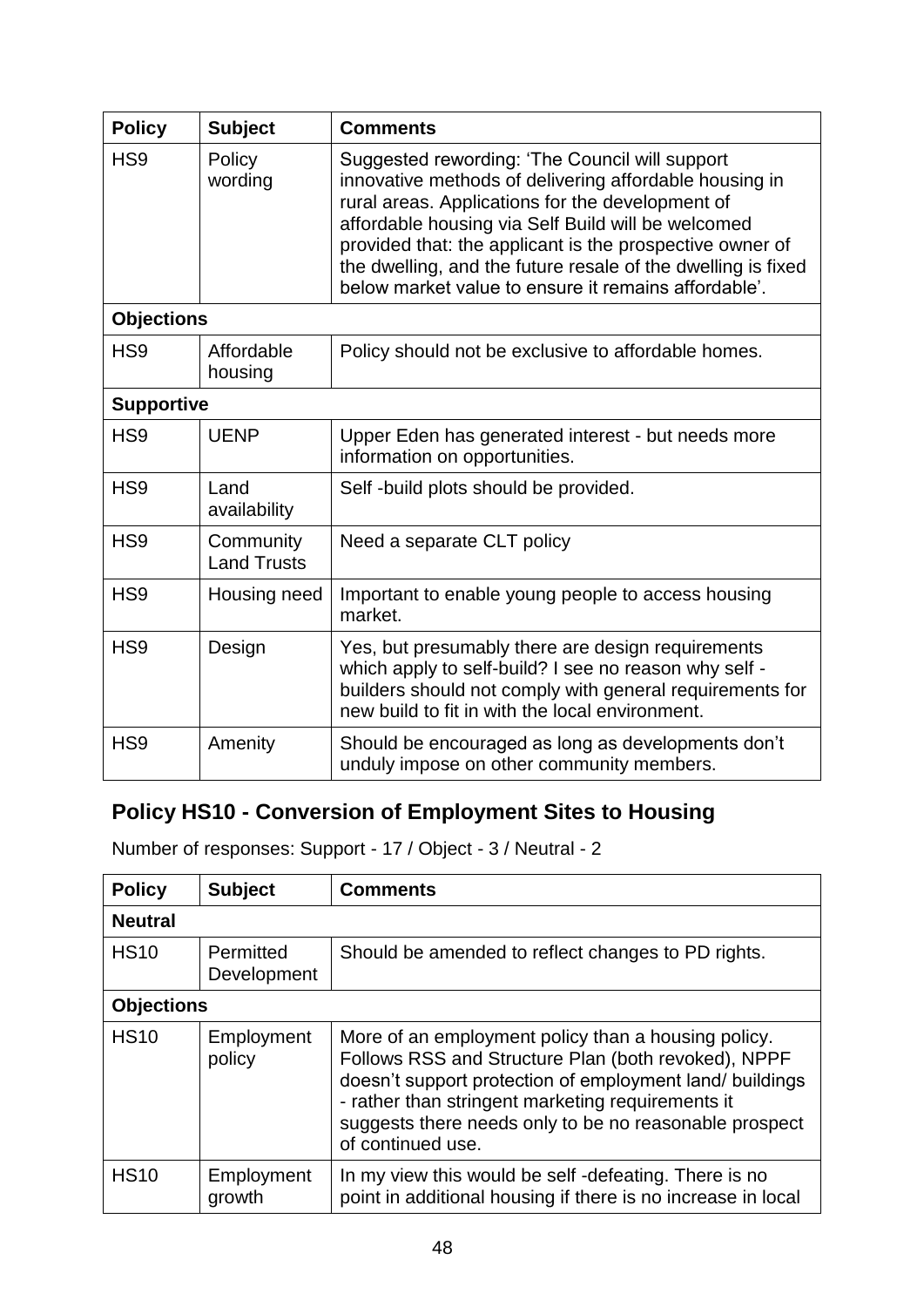| <b>Policy</b>     | <b>Subject</b>                  | <b>Comments</b>                                                                                                                                                                                                                                             |
|-------------------|---------------------------------|-------------------------------------------------------------------------------------------------------------------------------------------------------------------------------------------------------------------------------------------------------------|
|                   |                                 | employment. To convert employment sites to housing<br>would reduce the likelihood of entrepreneurs opening<br>new businesses which would provide employment.                                                                                                |
| <b>Supportive</b> |                                 |                                                                                                                                                                                                                                                             |
| <b>HS10</b>       | Community<br>involvement        | Gives time for innovative community responses.                                                                                                                                                                                                              |
| <b>HS10</b>       | Employment<br>growth            | Will only work where there is an adequate residual<br>supply of employment land.                                                                                                                                                                            |
| <b>HS10</b>       | <b>Building</b><br>reuse        | A long time coming! Too many unused agricultural or<br>service buildings have become unsafe, unsightly, and<br>even derelict, for want of planning permission.                                                                                              |
| <b>HS10</b>       | Need/<br>viability              | If needed, and no longer viable.                                                                                                                                                                                                                            |
| <b>HS10</b>       | <b>Building</b><br>reuse        | Will minimise number of redundant and derelict buildings,<br>whilst protecting village services and amenities.                                                                                                                                              |
| <b>HS10</b>       | <b>Building</b><br>reuse        | Likely to provide some modest scope for reducing the<br>requirement for new build. Equally, however, the Council<br>presumably will be helpful in allowing conversion in the<br>opposite direction on high-streets if the local retail<br>economy picks up. |
| <b>HS10</b>       | Viability/<br>building<br>reuse | Supported if on sites that are no longer viable - divert<br>some development away from greenfield sites and likely<br>to be well located for services.                                                                                                      |

# **Policy HS11 - Holiday Accommodation**

Number of responses: Support - 17 / Object - 8 / Neutral - 3

| <b>Policy</b>  | <b>Subject</b>                  | <b>Comments</b>                                                                                                                                                                                                                                                                  |
|----------------|---------------------------------|----------------------------------------------------------------------------------------------------------------------------------------------------------------------------------------------------------------------------------------------------------------------------------|
| <b>Neutral</b> |                                 |                                                                                                                                                                                                                                                                                  |
| <b>HS11</b>    | Viability/<br>Policy<br>wording | Wording says conversion of holiday homes to residential<br>units can be supported where this 'results in affordable<br>units'. This does not make clear whether 100%<br>affordable is required or whether an element of market<br>housing would be allowed on viability grounds. |
| <b>HS11</b>    | Scale/<br>perpetuity            | Concerned that policy is not abused - lack of any limit on<br>scale of development, the need for legal agreements and<br>the approach to later applications for changes of use to<br>be securely worded.                                                                         |
| <b>HS11</b>    | Clarification<br>required       | Confusion between this meaning weekly lettings to<br>holiday makers or an individual's second home - clarity?<br>Should not allow second homes.                                                                                                                                  |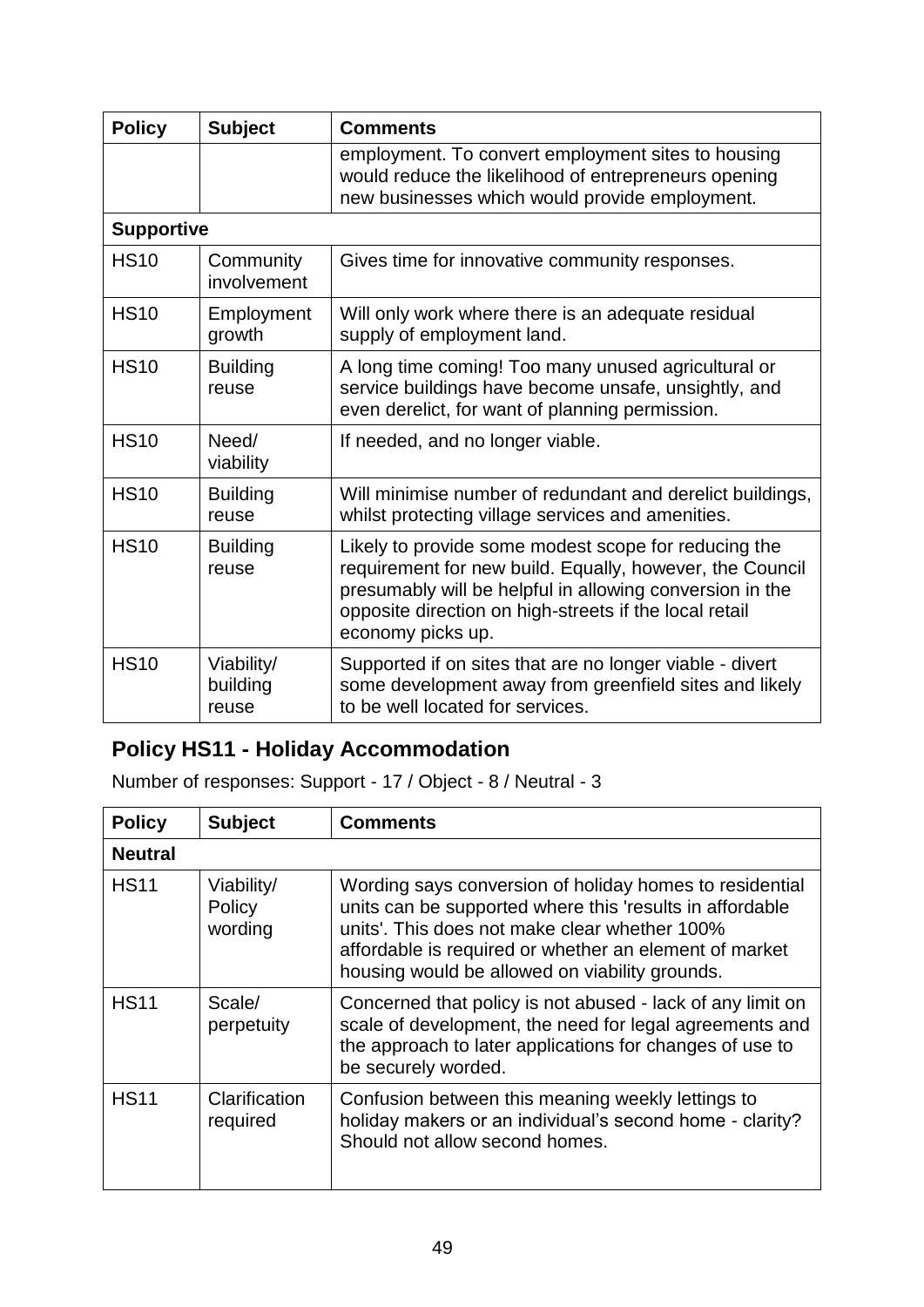| <b>Objections</b> |                                     |                                                                                                                                                                                                                                                                                                                                                                                                                                                      |  |  |  |  |  |
|-------------------|-------------------------------------|------------------------------------------------------------------------------------------------------------------------------------------------------------------------------------------------------------------------------------------------------------------------------------------------------------------------------------------------------------------------------------------------------------------------------------------------------|--|--|--|--|--|
| <b>HS11</b>       | <b>Residential</b><br>development   | I would rather see development of permanent homes, as<br>holiday accommodation may be under occupied and<br>bring little benefit to the local economy.                                                                                                                                                                                                                                                                                               |  |  |  |  |  |
| <b>HS11</b>       | Affordable<br>housing/<br>Viability | It is inappropriate to require the conversion of holiday<br>accommodation to permanent residential use to be 100%<br>affordable housing.                                                                                                                                                                                                                                                                                                             |  |  |  |  |  |
|                   |                                     | The identified cause of the need for affordable housing<br>is, in part, the large number of holiday let properties in<br>the District, so it must follow allowing holiday lets to<br>become full time residential will in part address the<br>affordable housing issue.                                                                                                                                                                              |  |  |  |  |  |
|                   |                                     | In many locations holiday lets are no longer proving<br>viable businesses and it would be entirely appropriate to<br>make it financially attractive to deliver full time residential<br>uses in these circumstances. Requiring 100% affordable<br>housing will not make such a use viable.                                                                                                                                                           |  |  |  |  |  |
| <b>HS11</b>       | Affordable<br>housing               | Limiting conversion to affordable only is not supported.                                                                                                                                                                                                                                                                                                                                                                                             |  |  |  |  |  |
| <b>Supportive</b> |                                     |                                                                                                                                                                                                                                                                                                                                                                                                                                                      |  |  |  |  |  |
| <b>HS11</b>       | Tourism<br>policy                   | Not a housing policy - holiday accommodation<br>considered under tourisms policies. Only include policy<br>relating to conversion from holiday to permanent<br>residential. Should proposals for holiday accommodation<br>comply with Locational strategy - should support small<br>scale tourist accommodation in locations outside LSCs to<br>encourage diversification of rural economy and take<br>account of importance of tourism in district. |  |  |  |  |  |
| <b>HS11</b>       | Residential<br>development          | Support diversification to holiday accommodation, but<br>not that properties can't be converted to residential use -<br>more beneficial to have permanent residences than<br>holiday accommodation.                                                                                                                                                                                                                                                  |  |  |  |  |  |
| <b>HS11</b>       | Economic<br>benefits                | Potential to bring increased economic benefits.                                                                                                                                                                                                                                                                                                                                                                                                      |  |  |  |  |  |
| <b>HS11</b>       | Affordable<br>housing               | But not exclusive to affordable.                                                                                                                                                                                                                                                                                                                                                                                                                     |  |  |  |  |  |
| <b>HS 11</b>      | Council tax                         | No rate relief on second homes is good.                                                                                                                                                                                                                                                                                                                                                                                                              |  |  |  |  |  |
| <b>HS11</b>       | Economic<br>benefits                | Economic benefits are important.                                                                                                                                                                                                                                                                                                                                                                                                                     |  |  |  |  |  |
| <b>HS11</b>       | Perpetuity                          | Support if it will remain in perpetuity.                                                                                                                                                                                                                                                                                                                                                                                                             |  |  |  |  |  |
| <b>HS11</b>       | Design/<br>amenity                  | Aesthetic standard of the properties should not<br>compromise local amenity.                                                                                                                                                                                                                                                                                                                                                                         |  |  |  |  |  |
| <b>HS11</b>       | Location/<br>perpetuity             | Support where location is appropriate and remain holiday<br>accommodation in perpetuity.                                                                                                                                                                                                                                                                                                                                                             |  |  |  |  |  |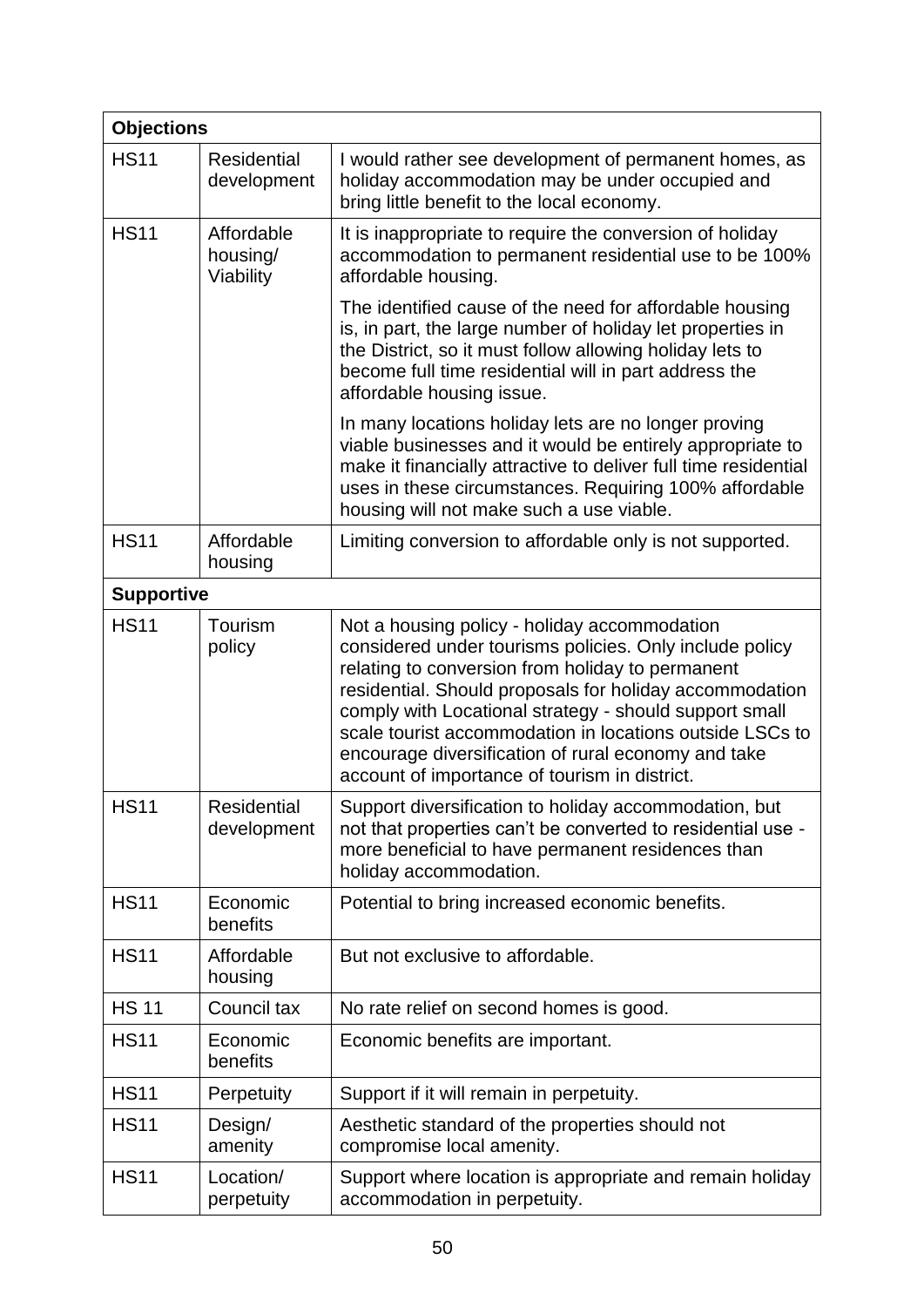# **Policy HS12 - Live/Work Units**

| <b>Policy</b>     | <b>Subject</b>               | <b>Comments</b>                                                                                                                                                                                                                                                             |  |  |  |  |  |
|-------------------|------------------------------|-----------------------------------------------------------------------------------------------------------------------------------------------------------------------------------------------------------------------------------------------------------------------------|--|--|--|--|--|
| <b>Neutral</b>    |                              |                                                                                                                                                                                                                                                                             |  |  |  |  |  |
| <b>HS12</b>       | Justification/<br>Perpetuity | Concern over abuse of policy. If rationale for granting<br>permission is related to employment benefits then a<br>robust approach needs to be taken to a) ensure there is<br>a genuine employment case, b) future proposals for<br>change of use are solely to residential. |  |  |  |  |  |
| <b>Objections</b> |                              |                                                                                                                                                                                                                                                                             |  |  |  |  |  |
| <b>HS12</b>       | General                      | Some concerns about policy.                                                                                                                                                                                                                                                 |  |  |  |  |  |
| <b>HS12</b>       | Affordable<br>housing        | Should not be exclusive to affordable.                                                                                                                                                                                                                                      |  |  |  |  |  |
| <b>Supportive</b> |                              |                                                                                                                                                                                                                                                                             |  |  |  |  |  |
| <b>HS12</b>       | Individuality                | In favour of innovative solutions so long as they<br>recognise the profile of individual communities.                                                                                                                                                                       |  |  |  |  |  |
| <b>HS12</b>       | Affordable<br>housing        | But not exclusive to affordable.                                                                                                                                                                                                                                            |  |  |  |  |  |
| <b>HS12</b>       | General                      | Should be encouraged given large number of self -<br>employed.                                                                                                                                                                                                              |  |  |  |  |  |
| <b>HS12</b>       | General                      | As long as ensuring usual noise and pollution<br>regulations. Employment should be year round, not<br>seasonal and living accommodation should be modest.                                                                                                                   |  |  |  |  |  |
| <b>HS12</b>       | General                      | In favour of condition prohibiting occupation of living<br>accommodation until works to establish employment<br>generation have been completed.                                                                                                                             |  |  |  |  |  |

Number of responses: Support - 13 / Object - 2 / Neutral - 1

# **Summary**

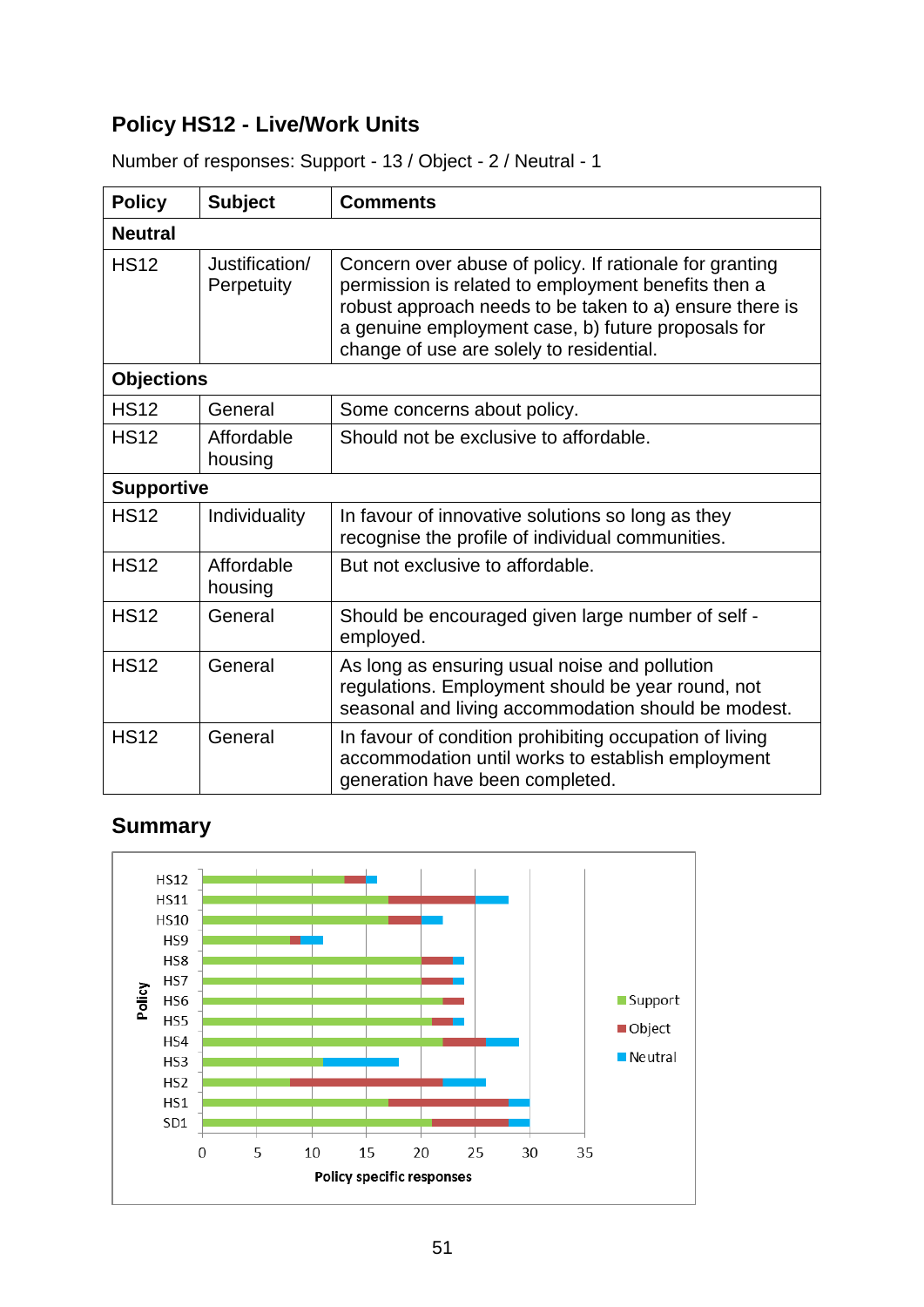# **Site Specific Consultation Responses**

# **Key Service Centres**

# **Alston**

Sixteen comments were made regarding the sites in Alston, and in general they were relatively neutral. The desire to develop brownfield sites first was put forward. It was recommended that site AL3 is more suitable for non -residential uses, that site AL1 has serious access issues and that site AL4 has medieval earthworks remains that would require further investigation. Development to the north (AL7 and AL9 in particular) is not supported, as it would encroach on views and the open countryside and is not well connected to the town. AL6 was suggested as the less intrusive site.

# **Appleby**

Twelve comments were made regarding the sites in Appleby, however four were concerning site AP5 which now has planning permission and is currently under construction. Site AP11 received four comments; three of which were in support of the site as it's partly brownfield, suitable, achievable and deliverable, of an appropriate scale, and able to meet the housing need in Appleby. One response objecting to this site was received as it would extend the settlement beyond existing boundaries. It was pointed out that sites AP12, Ap17 and AP18 all share boundaries with the River Eden SAC and SSSI, and have importance habitats which would require further investigation and mitigation measures.

## **Kirkby Stephen**

Thirty-five comments were made regarding the sites in Kirkby Stephen.

**Site KS4** - Three responses were received regarding KS4, two were generally supportive of the site. The site is described as a logical infill site with access available from Westbrook Park. It's suggested that development of the site would improve Croglam Lane, and that the site should be developed with KS15. The third response considered that the site is partially a play area and that it is unlikely that local people would want to live there.

**Site KS5** - One respondent expressed that sites KS2 and 5 would be more suitable for industrial uses than residential. One response was received in support of KS5, which described the site as already contained by development to north, south and east, and that its development would aid the transition between urban and rural that exists with current industrial development and one response in objection to the site due to the conflict with the Mountain Rescue base.

**Site KS6** - One response that the site would be more suited to commercial uses.

**Site KS7** - One response was received in objection to site KS7 due to the constrained location of the site, between a busy road and the River Eden. A neutral response was also received in response to KS7 questioning whether it would be an attractive site to the market. It was suggested the site would be better for amenity open space if the garage was to close.

**Site KS9** - Eight responses were received in relation to site KS9. Four of these raised reasons for objection, including; development have a detrimental and unacceptable impact on views, especially of the town from the east; the location,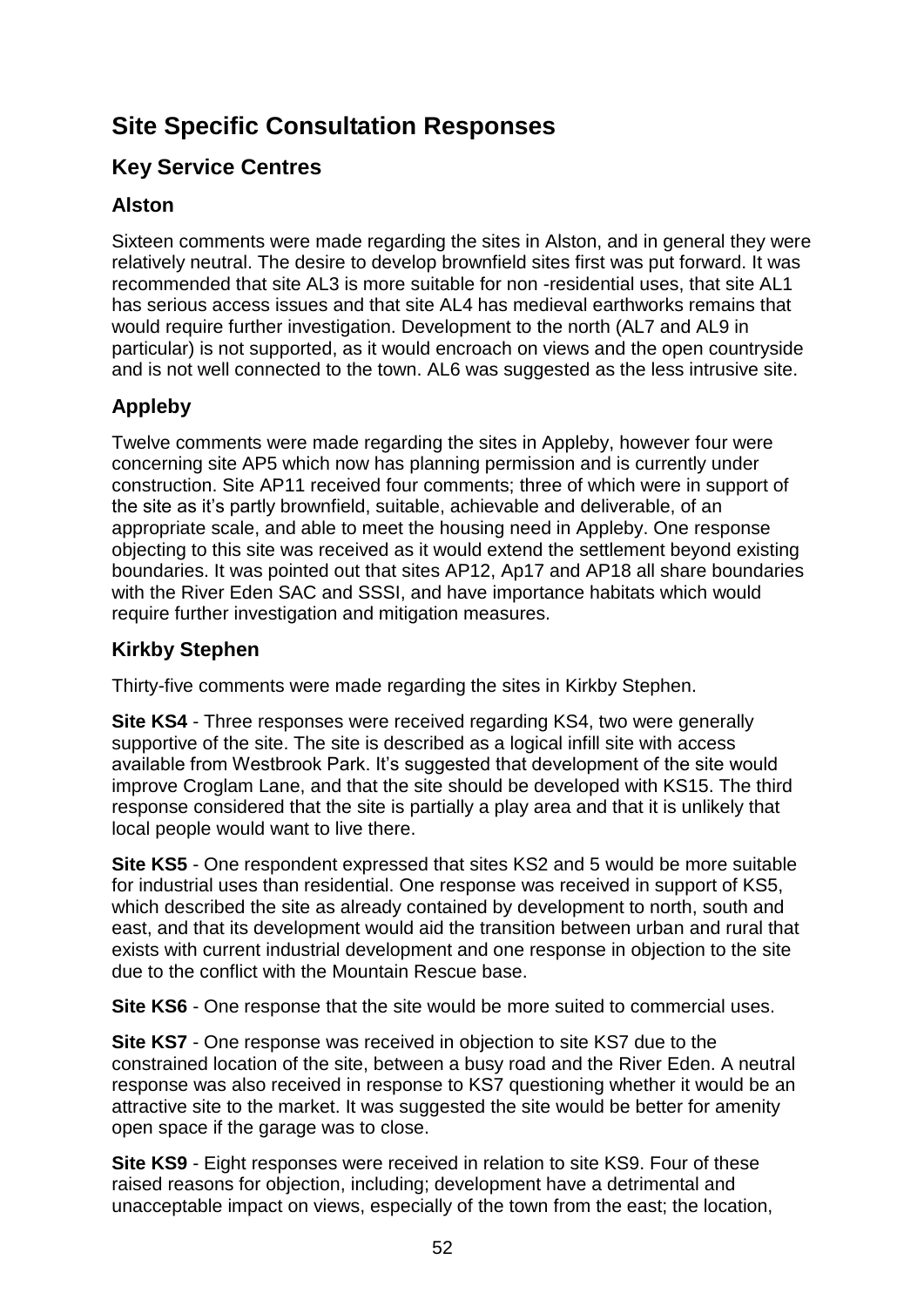close to the River Eden, is of a high landscape quality; there are access issues. Two responses were received in support of the site, which described it as a suitable location for development in conjunction with KS22. One further response was generally neutral and pointed out that there are possible archaeological issues on site and that access would have to be gained from South Road.

**Site KS10** - One neutral response which raised some traffic concerns but considered suitable in principle.

**Site KS11** - One neutral response that it could provide some additional parking for residents of South End Road if it came forward for development.

**Site KS13** - General support was received for site KS13, including from the landowner, one respondent raised queries over the provision of a suitable access. It was suggested the site would be a logical continuation of development and would contain the town.

**Site KS15** -There was a generally neutral response to site KS15 but a strong opposition to the inclusion of the southern triangle of the site, as it is poorly related to the rest of the site. In addition, one response raised concerns over the possible access.

**Site KS17** - Although one respondent believed KS17 extends too far into open countryside, two respondents are of the opinion that the site is the most logical location for new development given its location next to the existing Nateby Road development. The landowner expressed an interest in bringing the site forward in the first phase of the plan, rather than the third as suggested.

**Site KS18** - One response querying the logic of another access onto South Road and also the steepness of the site and its attractiveness to developers.

**Site KS19** - One neutral response received.

**Site KS21** - One response querying the acceptability of the site given its relationship to the SSSI and the floodplain of the River but suggesting it may be appropriate for low cost self -build plots.

**Site KS22** - Site KS22 received the most comments of the sites in Kirkby Stephen. Five respondents detailed reasons for objecting to the site, which included; the site is elevated and of sloping topography which forms part of the scenic view of the town, and is highly visible from the Coast to Coast route. It currently forms important and easily accessible amenity and recreation land for residents and tourists, and is in open countryside; development would cause light and noise pollution and could not be suitably mitigated. Access and infrastructure issues were also raised as concerns, and it was thought KS19 and KS11 should be preferred over KS22. One response was received in support of the site, with it being described as a suitable location close to the town centre, with good access and a further response had no comment to make on the application. Two responses were received raising issues but not objections; one specified a need for clarity over the existing live application site and the proposed allocation site, and set out that only the area directly adjacent Melbecks should be considered for development due to landscape issues. Another described the location as sensitive given its proximity to the River Eden, and highlighted the landscape and visual issues. Again it was suggested development be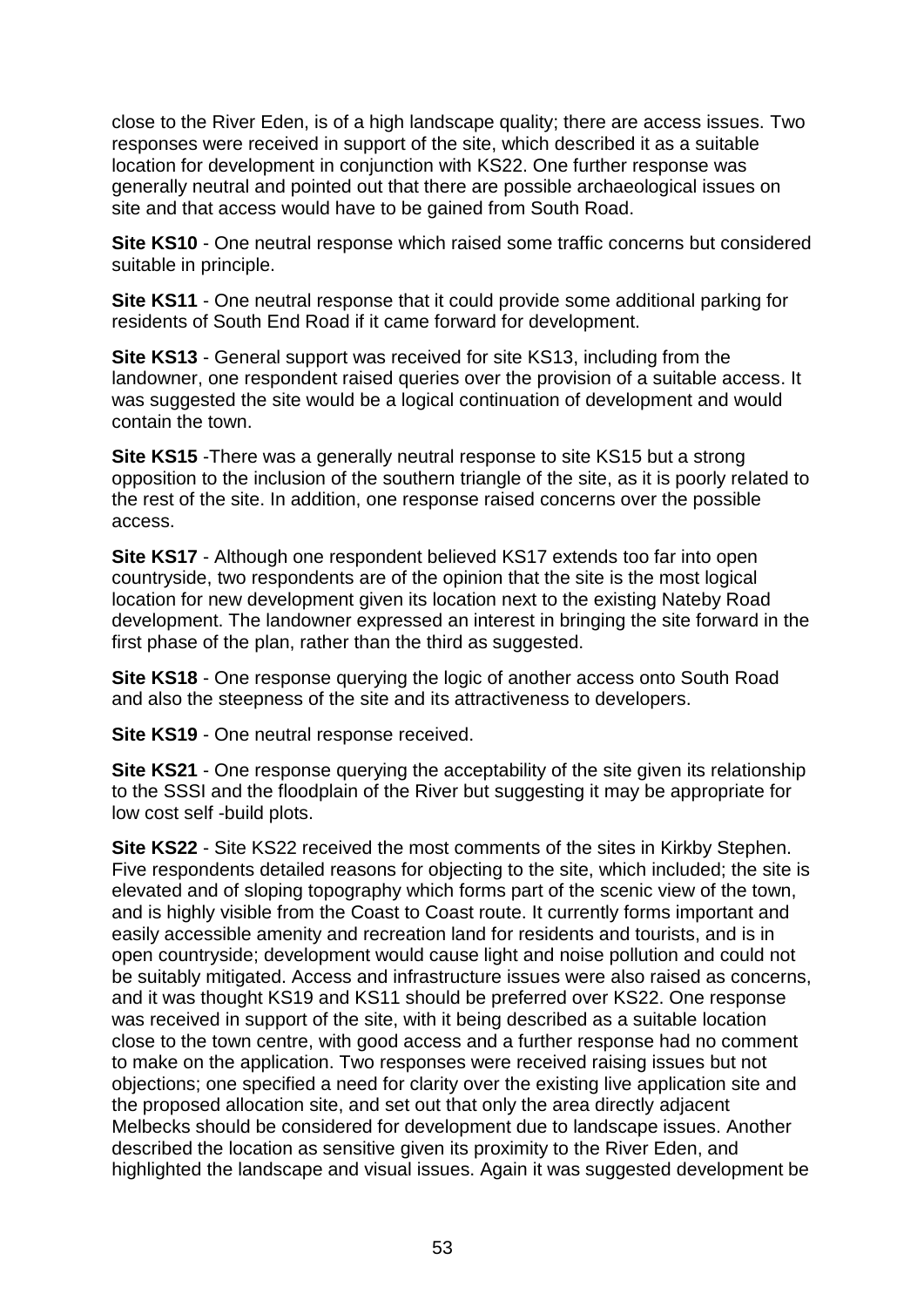restricted to the Western area of the sites, and that to overcome access issues the site should be developed with KS9, with access sought from the Crescent.

One respondent expressed that sites KS2 and 5 would be more suitable for industrial uses than residential.

#### **Penrith**

#### **Central Penrith**

**Site P2** - One neutral response was received stating that a new access would be required from James Street.

**Site P3** - One neutral response was received stating that an extension of the estate road to an adoptable standard would be required for access.

**Site P4/ P103** - No comments.

**Site P8** - One neutral response was received stating that improvements to Myers lane would be required for access.

**Site P34** - One objection was received indicating that the site should be retained for commercial use.

**Site P59** - One neutral response was received indicating that delivery of the site should be coordinated with P60 and P95 through a Masterplan approach.

**Site P60** - Two responses were received, one neutral indicating that delivery of the site should be coordinated with P59 and P95 through a Masterplan approach; and one in objection which stated that the demise of trading in the town centre is partly due to parking problems - and the site is one of the very few existing parking options.

**Site P61** - Two neutral responses were received, one pointing out that Thacka Beck is culverted through this site, which will be relevant to site layout/drainage/pollution control; and one indicating that junction improvements would be required.

#### **Site P38/ P74/ P75/ P79** - No comments.

**Site P86** - One neutral response was received indicating that archaeological investigations may be required at the planning application stage.

**Site P93** - One neutral response was received indicating that archaeological investigations may be required at the planning application stage.

**Site P95** - One neutral response was received indicating that delivery of the site should be coordinated with P60 and P61 through a Masterplan approach.

**Site 102** - Two objections were received to the site, with it indicated that the site is a well utilised recreation and sport facility, which is safe for young children and important to the community.

#### **East Penrith**

### **Carleton - Sites P10/ P11/ P12/ P13 /P14/ P52/ P67**

One response in support of the four sites was received, and the following comments were made: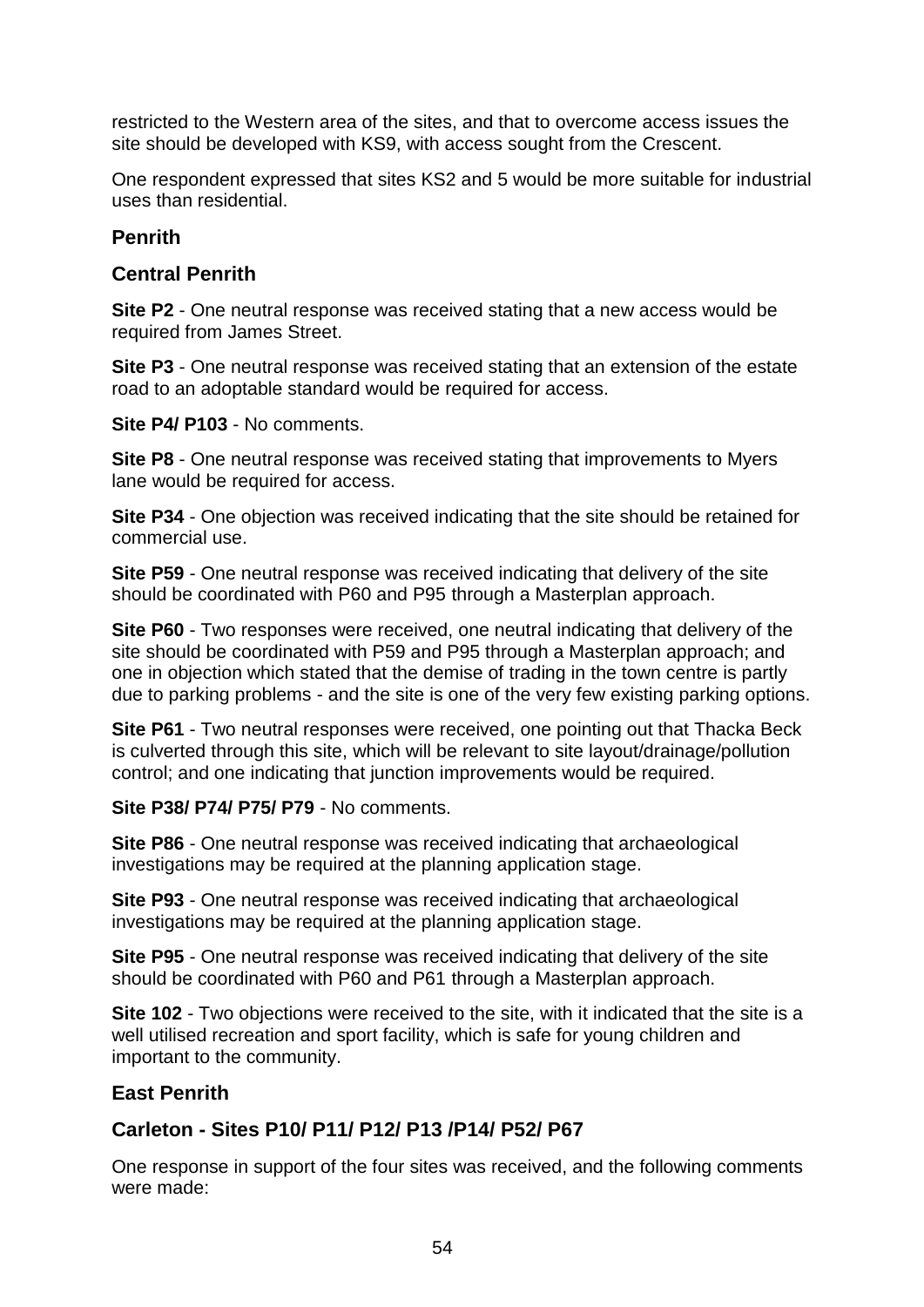- Gently sloping topography with notable visual impact from Beacon Edge but below the 180m contour line which has defined upper level of development in the town.
- Established wall and hedgerow boundaries.
- Large scale but relates well to existing built form.
- Archaeological work at planning application stage required.
- Some areas at risk from surface water flooding.
- Part of Masterplan improvements required to U3489 Carleton Hill Road and junction with A686, extension of footway and lighting, cycleway along Carleton Rd, improvement to Roper St/ A6 junction, and bus service connecting to town.
- Required to contribute to these improvements based on number of bedrooms in development (along with surrounding sites).

#### **Site P15**

Three responses were received, two relatively neutral and one in support. The following comments were made:

- Appropriate site for residential development, and already subject to planning application.
- There is an extensive culvert (tributary of Carleton Beck) near the western boundary of the site and partially within the site. This may be a constraint on site layout but also offers potential opportunity for wildlife & landscape enhancement.
- Should include a potential linkage to P53 and P16 at old A66 to allow for future development.

| <b>Site</b>            | P <sub>16</sub> | P <sub>26</sub> | <b>P53</b>     | <b>P98</b>     | E3 (general)   | <b>Total</b>   |
|------------------------|-----------------|-----------------|----------------|----------------|----------------|----------------|
| Number of<br>responses | 49              | 46              | 47             | 37             | $\overline{2}$ | 181            |
| Support                | $\overline{2}$  | $\mathbf 0$     | $\overline{2}$ | 0              | $\overline{0}$ | $\overline{4}$ |
| Object                 | 46              | 43              | 44             | 35             | 1              | 169            |
| Neutral                | 1               | $\overline{2}$  | 1              | $\overline{2}$ | 1              | 7              |
| Support %              | 4.1%            | 0.0%            | 4.3%           | 0.0%           | 0.0%           | 2.2%           |
| Object %               | 93.9%           | 93.5%           | 93.6%          | 94.6%          | 50.0%          | 93.4%          |
| Neutral %              | 2.0%            | 4.3%            | 2.1%           | 5.4%           | 50.0%          | 3.9%           |

#### **Masterplan E3 - Site P16/ P26/P53/ P98**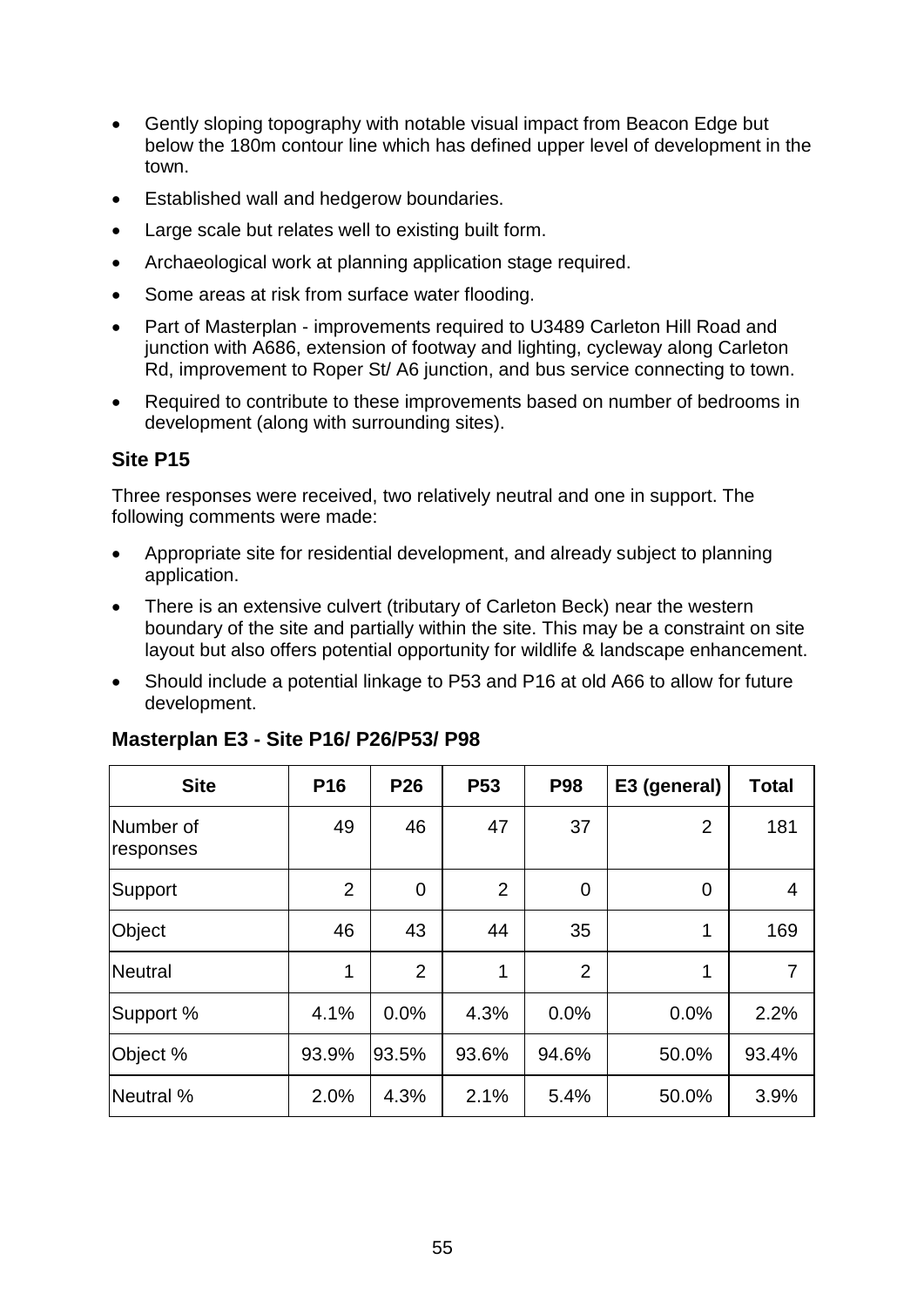#### **Comments:**

- Landowner of sites P16 and P53 are happy for the land to be allocated for housing development.
- The landowners consider site P26 to be an appropriate location for a first phase development of new houses for Penrith. They confirm it is available for that purpose.
- Sites need to be released in Phase 1 to deliver 300 dwellings before 2025.
- Development would not reflect and enhance landscapes character (Core Strategy policy), existing buildings and environment. Area does not have the landscape capacity for scale of development. Out of character with surrounding area.
- Assessments recognise that development of the sites (E3) would be unfavourable but then they appear in all options - presumably for economic reasons.
- Development would result in a huge loss of high quality agricultural land would favour brownfield first approach.
- Undeniable impact on SAM (Roman Road at French field), and would result in loss of last strip of land between the SAM and the urban settlement.
- Previous studies have favoured development to the North favour this as no barriers to development and not constrained by landscape designations.
- Beyond existing settlement boundary and would be development of a significant scale in open countryside/ good agricultural land.
- Strong concerns over erosion of village identity. Carleton Village has its own identity separate to Penrith. It currently has approx. 30 properties so development of this scale would ruin character and charm, increase population density and impact Listed Buildings.
- Existing traffic problems (high HGV use) would increase. Noise, pollution and amenity concerns.
- Planning Policy Officer stated growth in villages should be limited to 10% of existing size - this would be an increase of 4 houses
- Area acts as green lung between Carleton Heights and A66.
- Area has rural feel and there's enough development already on Carleton Fields and Carleton Hill Road.
- Environmental concerns.
- Exaggerated housing need questions need for such sites.
- Development on the sites does not align with the government's definitions of sustainable development.
- A consultant representing a developer for site P26 considered the land to be, "of medium/ high landscape quality and value and the landscape is of medium / high sensitivity to change from a development of this nature". This position is supported by the Cumbria Landscape Character Guidance (CLCG). Under the CLCG guidance the vision for this landscape type is that it will be restored and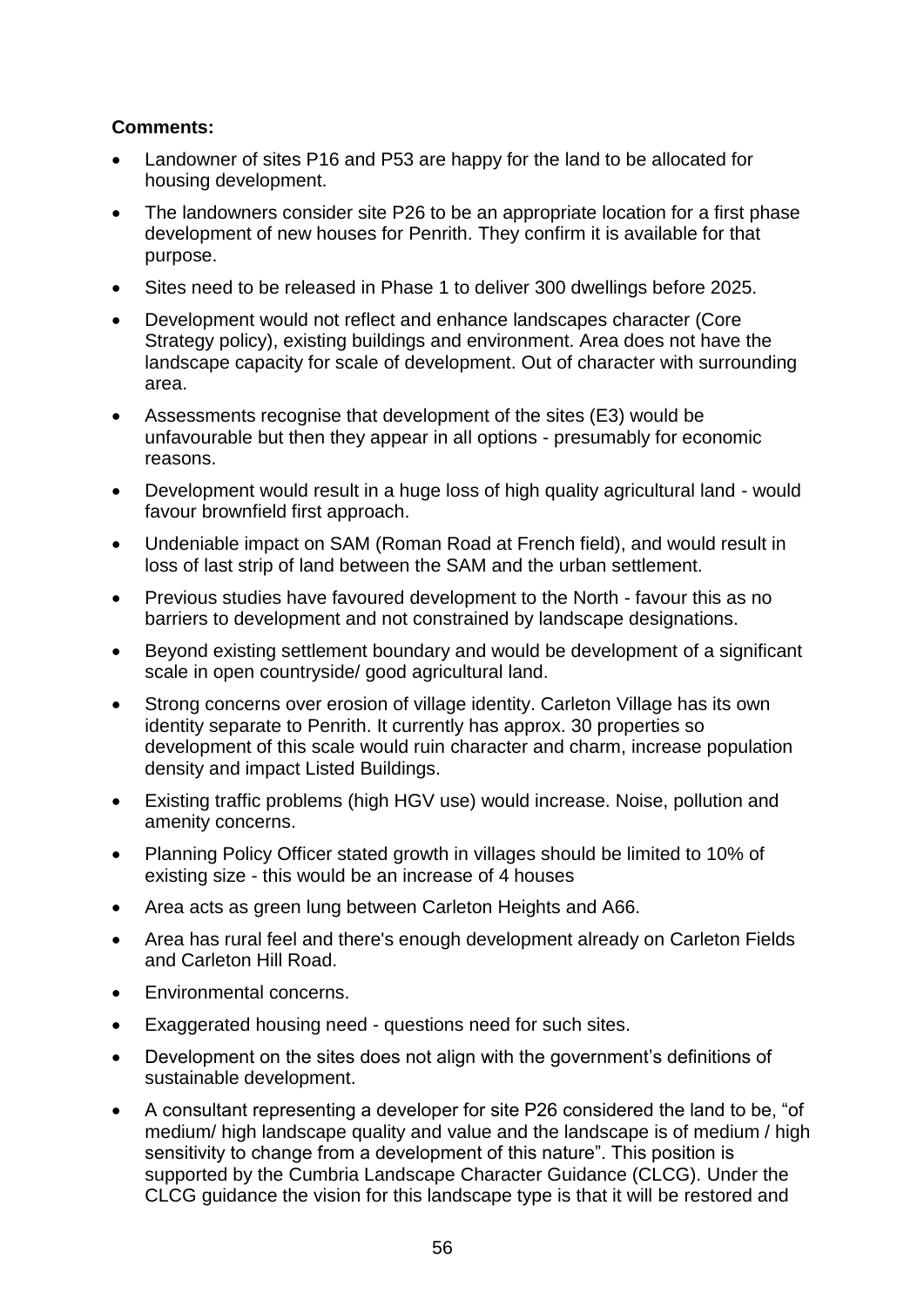enhanced. It is believed that development on the sites will be contrary to this and as such is inappropriate.

- Local agriculture should be supported and the associated small, benefiting the local economy and contributing to a low carbon economy.
- Sensitive edge of settlement location/ gateway site visible from A686 and A66. Close proximity to R. Eamont, Brougham castle and vernacular buildings.
- Very high archaeological potential evaluation should be undertaken and heritage statement submitted with any planning application.
- Small areas of surface water flooding.
- Part of Masterplan improvements required to U3489 Carleton Hill Road and junction with A686, extension of footway and lighting, cycleway along Carleton Rd, improvement to Roper St/ A6 junction, and bus service connecting to town. Required to contribute to these improvements based on number of bedrooms in development (along with surrounding sites).
- Any development on this site should be designed with a buffer/wildlife strip around the beck and this strip should be free from all built development including lighting.
- Sites P26, P16, P98 could be developed sensitively, but given landscape and visual effect, development of P53 would be more difficult to mitigate.
- There is a wooded strip along the south boundary of P98. Any development should look to protect/enhance this area.
- Carleton Farm and farm shop on site P98 important service for village and loss of employment if developed.

#### **Sites P39 and P40**

One response was received in objection to both sites, which stated that the Carleton Fields development establishes a new clearly defined settlement boundary below Beacon Edge Road, and there should be no further urban encroachment. The sites are amenity land and form an integral view of Beacon Hill from a long range. They are the most valuable part of Penrith's semi-rural setting - housing development could never be justified.

One further response relating just to P40 indicated that a significant part of the site is woodland and would require further assessment.

#### **Site P71**

Two responses were received, one relatively neutral and one in objection which pointed out that too many trees would be lost and that the site should be used to create gardens.

#### **North Penrith**

#### **Sites P19/ P20/ P21/ P23/ P24/ P25**

One neutral response was received regarding the sites, which included the following observations: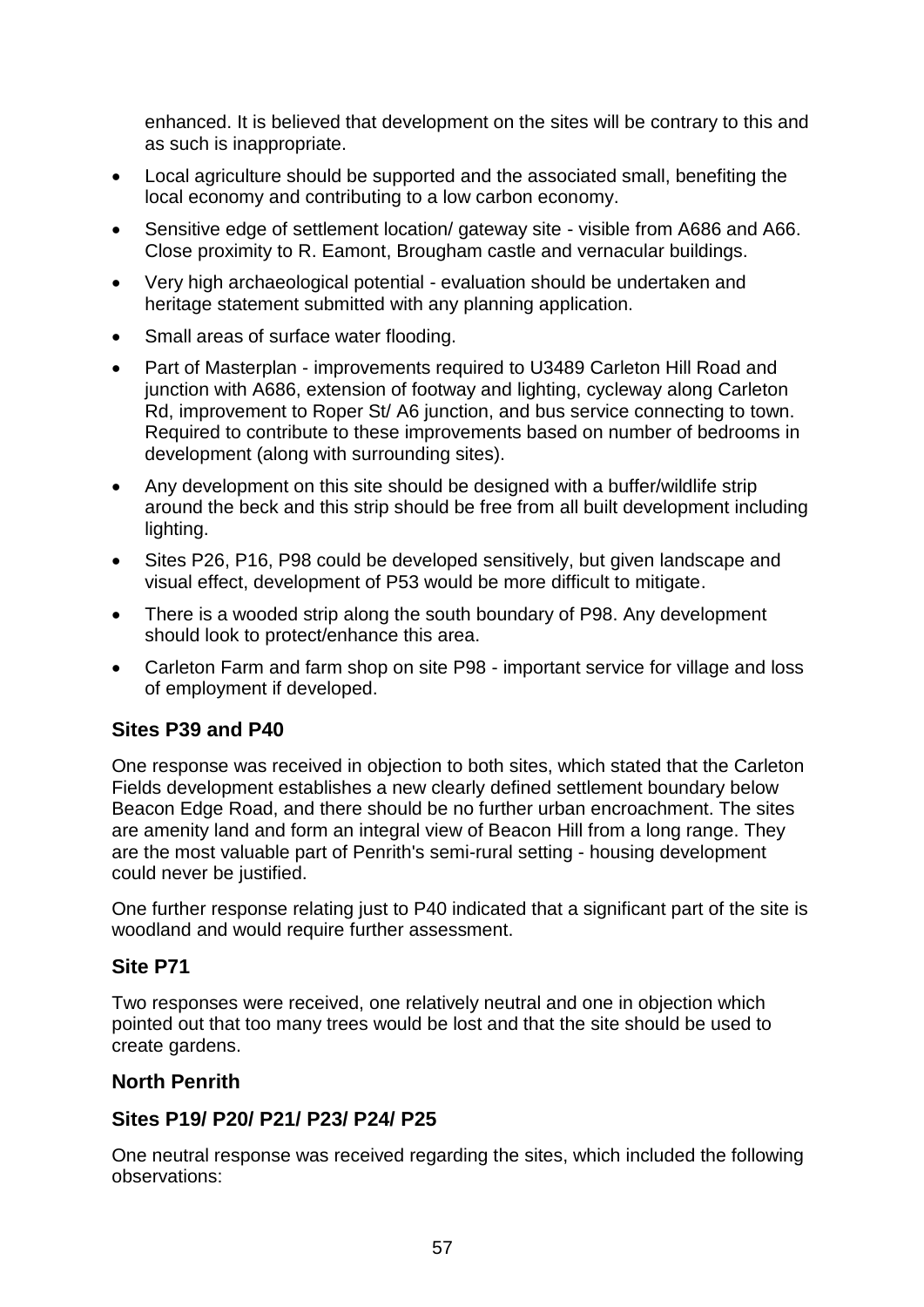- Agricultural land but with strong urban influence given proximity to M6, railway and industrial estates.
- Field boundaries are weak.
- Development would extend footprint into open countryside sites closest to town should be developed before those more north and lower housing densities considered as the sites extend north.
- Archaeological potential will request evaluation and heritage statement at planning app. stage.
- Some area of surface water flooding predicted.
- Landowners of P25 are in support of the site being allocated.

#### **Sites P66 and P99**

Two responses were received regarding both sites; one relatively neutral and one from the landowners in support of bringing the sites forward. The observations made included:

- Agricultural land but with strong urban influence given proximity to M6, railway and industrial estates. Field boundaries are weak.
- Development would extend footprint into open countryside sites closest to town should be developed before those more north and lower housing densities considered as the sites extend north. Archaeological potential - will request evaluation and heritage statement at planning app. stage. Some area of surface water flooding predicted.

| <b>Site</b>            | <b>P27</b>     | <b>P18</b>     | <b>P28</b>     | <b>P28A</b>    | P <sub>29</sub> | <b>P30</b>     | P31 | <b>P54</b> | <b>Total</b> |
|------------------------|----------------|----------------|----------------|----------------|-----------------|----------------|-----|------------|--------------|
| Number of<br>responses | 4              | 5              | 4              |                | 5               | $\overline{2}$ |     | 3          | 27           |
| Support                |                | $\overline{2}$ |                | 0              |                 |                |     |            | 7            |
| Object                 | $\overline{2}$ | $\overline{2}$ | $\overline{2}$ | $\overline{2}$ | $\overline{2}$  | 0              |     |            | 12           |
| Neutral                |                |                |                |                | 2               |                |     | 2          | 8            |
| <b>Support %</b>       | 25%            | 40%            | 25%            | $\overline{0}$ | 20%             | 50%            | 50% | 0          | 26%          |
| Object %               | 50%            | 40%            | 50%            | 100%           | 40%             | 0              |     | 33%        | 44%          |
| <b>Neutral %</b>       | 25%            | 20%            | 25%            | 0              | 40%             | 50%            | 50% | 66%        | 30%          |

### **Raiselands - Sites P27/ P28/ P28A/ P29/P30/ P31**

#### **Comments:**

- Landowners of sites P18, P27 and P29 are willing to bring site forward in the immediate term (and have carried out initial exploratory survey work).
- Area forms appropriate extension to residential development to the north of Penrith.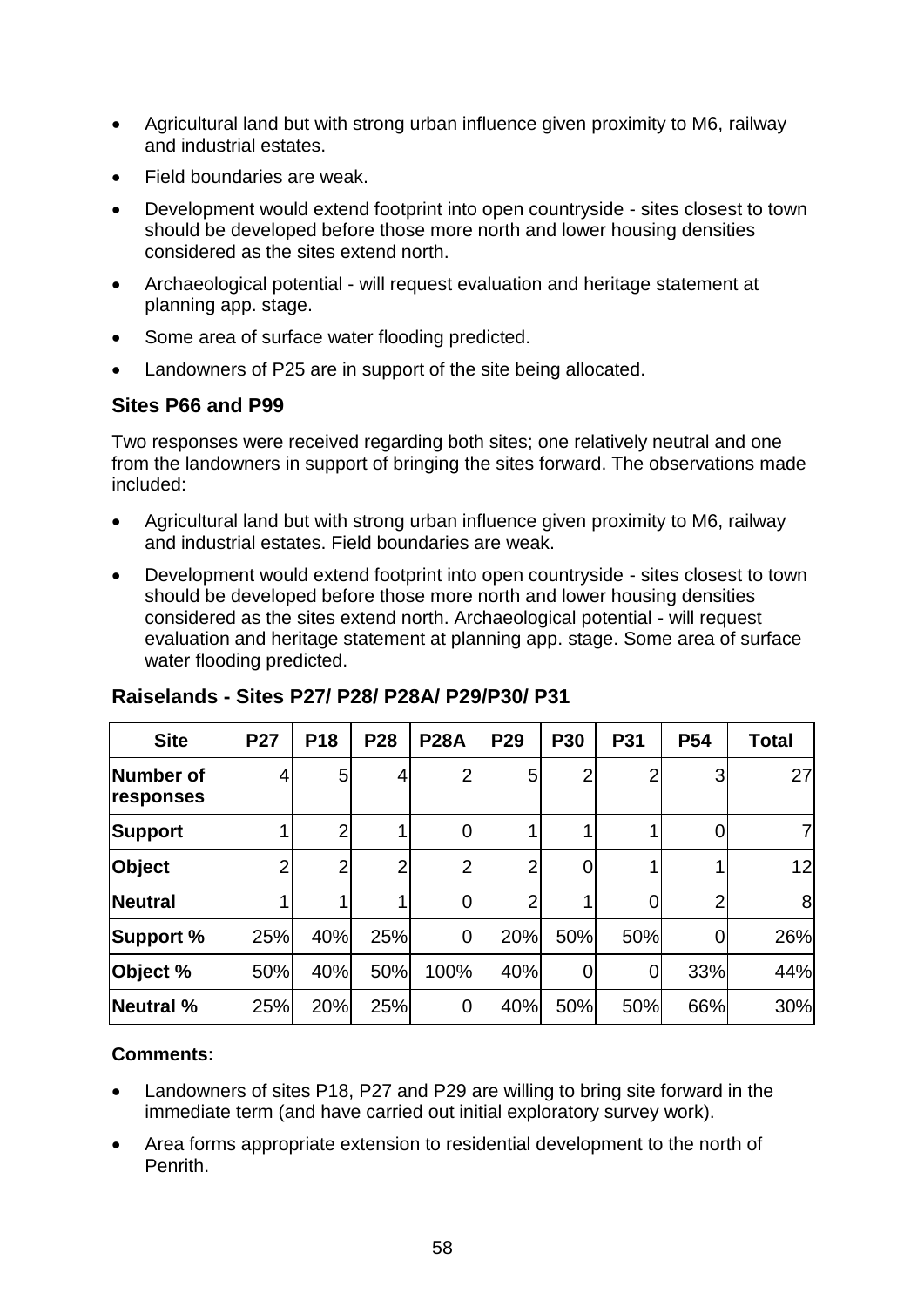- Development would extend pattern of development up the hillside on a prominent ridge and extend settlement and raise issues of visual impact, and effect on landscape and townscape.
- Good agricultural land.
- Need to minimise visual landscape effect retain existing boundaries and vegetation. Phasing - need for the sites closest to the town to be developed before those extending further North.
- Archaeological potential with Roman Road on site advice at planning application stage.
- Need to extend footway/ lighting and the speed limit along Inglewood Road, and improvement to White Ox junction with the A6.
- Traffic going anywhere but north will have to go through town already congestion problems. Increase in traffic on Salkeld Road.
- Footpath adjacent to P18 leading to Green Lane should be retained.
- Within EA Source protection Zone 1 presence of 2 UU boreholes and existing water treatment works. Presumption against development of these sites due to potential water quality harm through pollution.
- Currently a peaceful area increase in noise and disruption from people and traffic, and construction work.
- Large scale/ estate type development not in keeping and change character of area.
- Raised land, visible for miles and from summit of Lakeland Fells. Unnecessary loss of green fields which are a feature of the town.
- P29/ P30 Roman Road archaeological concerns.
- P31 Highways would rather this be developed than sites P69, 70, 97 and 72.
- P18 forms a logical boundary to development north -eastwards P54 shouldn't be included.

| <b>Site</b>            | <b>P41</b>     | <b>P55</b>     | <b>P56</b>     | <b>P58</b> | <b>P69</b> | <b>P70</b> | <b>P72</b> | <b>P96</b> | <b>P97</b> | <b>Total</b> |
|------------------------|----------------|----------------|----------------|------------|------------|------------|------------|------------|------------|--------------|
| Number of<br>responses | 3              | $\overline{2}$ | 3              | 3          | 3          | 3          | 3          | 3          |            | 25           |
| Support                | 0              | 0              | 0              |            |            |            |            |            |            | 6            |
| Object                 | $\overline{2}$ |                | $\overline{2}$ |            |            |            |            |            |            | 10           |
| Neutral                |                |                |                |            |            |            |            |            |            | 9            |
| <b>Support %</b>       | 0%             | 0%             | 0%             | 33%        | 33%        | 33%        | 33%        | 33%        | 50%        | 24%          |
| Object %               | 66%            | 50%            | 66%            | 33%        | 33%        | 33%        | 33%        | 33%        | 0          | 40%          |
| Neutral %              | 33%            | 50%            | 33%            | 33%        | 33%        | 33%        | 33%        | 33%        | 50%        | 36%          |

#### **Sites P41/ P55/ P56/ P58/ P69/ P70/ P72/ P96/ P97**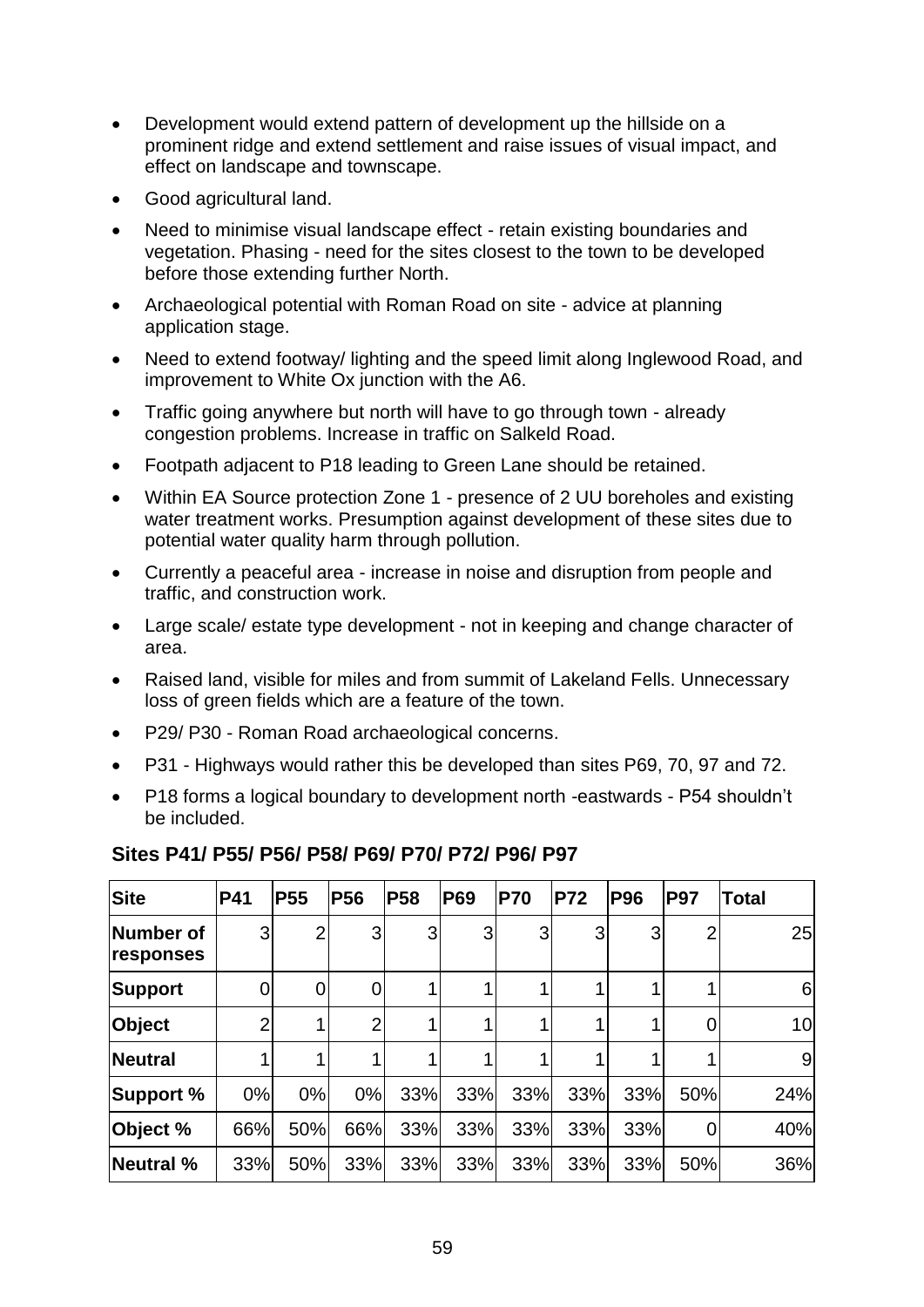#### **Comments:**

Raised land, visible for miles and from summit of Lakeland Fells. Unnecessary loss of green fields which are a feature of the town. Traffic going anywhere but north will have to go through town - already congestion problems.

Within EA Source protection Zone 1 - presence of 2 UU boreholes and existing water treatment works. Presumption against development of these sites due to potential water quality harm through pollution.

Higher ground than existing settlement with a sharp elevation in topography particularly visible from the west. Established hedgerows and mature trees should be retained. Development should be phased to ensure sites closest to town are developed before those further north. Archaeological work requested at planning app. stage. Very small areas of surface flooding predicted. Need to extend footway/ lighting and the speed limit along Inglewood Road, and improvement to White Ox junction with the A6.

Landowners of sites P58, P69, P70, P72, P96, and P97 support allocation of the sites, and recognise the need and importance of being part of a Masterplan for the integrated development of this part of Penrith and are prepared to work with adjoining landowners in order to achieve this. Land is currently occupied on a short term arrangement for agricultural purposes and remains available and deliverable for housing development purposes.

#### **Sites P42 - P51**

One response was received objecting to all ten sites which made the following observations:

The sites are Raised land, which is visible for miles and from summit of Lakeland Fells.

Unnecessary loss of green fields which are a feature of the town.

Traffic going anywhere but north will have to go through town - already congestion problems.

### **Site P35**

One neutral response was received indicating that improvements would be needed to Robinson St/ Milton St Junction if the site was developed.

#### **Site P62**

One neutral response was received indicating that exploratory archaeological work would be requested at planning application stage.

#### **Site P64**

No comments.

#### **Site P65**

One neutral response was received indicating that there is a narrow corridor of floodplain along Thacka Beck - though mostly above the 1 in 100 year floodplain.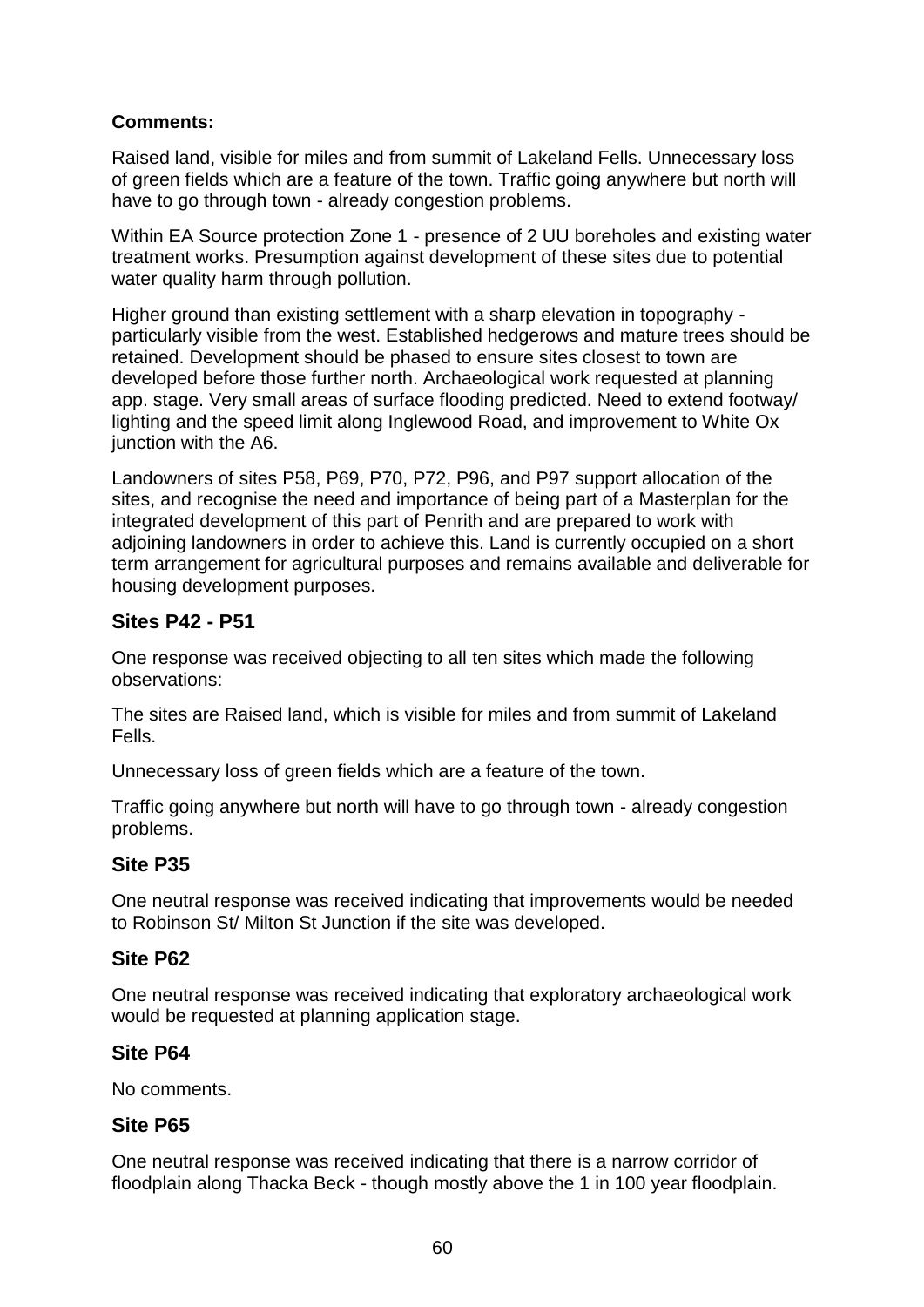## **Site P100**

No comments.

#### **West Penrith**

#### **P57**

No comments.

## **South Penrith**

### **Site P34**

One response was received which objected to the site as it should remain in commercial use.

### **Site P77**

One neutral response was received pointing out that there are no highway issues, but potential areas of surface water; and one objection indicating that the site would be best used for car parking as current health centre/ hospital parking is inadequate.

### **Site P104**

One neutral response was received which points out that the site has a significant area of broadleaved woodland/scrub which provides potentially good wildlife habitat. Therefore further assessments should be carried out before any development is considered within this part of the site, and woodland should be retained/ enhanced.

# **Local Service Centres**

### **Armathwaite**

Forty-four responses were received regarding sites in Armathwaite; more than any other settlements apart from Penrith. Thirty-nine responses were in relation to site LAR3; 37 of these were in objection to the site with one in support and one neutral. The strongest reason for objection is the fact that part of the site is in use as Armathwaite School's playing field. In particular the Governing Body have indicated that they don't wish to see the site developed. A number of other reasons for objection have also been put forward, including; the site is not within the village and is up a steep hill which is a dangerous road with no footpaths. Its development would be out of character, would exacerbate traffic and congestion, and sewerage ad drainage problems. Armathwaite has seen a lot of recent development, and anymore should be focussed to; brownfield sites; to the west to mitigate traffic issues; or to other villages with more services.

Two respondents proposed alternative solutions, firstly; plan LAR1 and LAR3 together to cater for the school, extra housing, playing facilities and parking for the school and Pennine View, and secondly; use the school site for housing and replace with playing space to the west of the site.

Two responses were received in objection to LAR1, as it is out of the village and would spoil the character, it is adjacent the railway, and has a right of way on site. Two responses were received in objection to site LAR5, as it is overlooking a sewerage system and access is via a narrow road. One response was received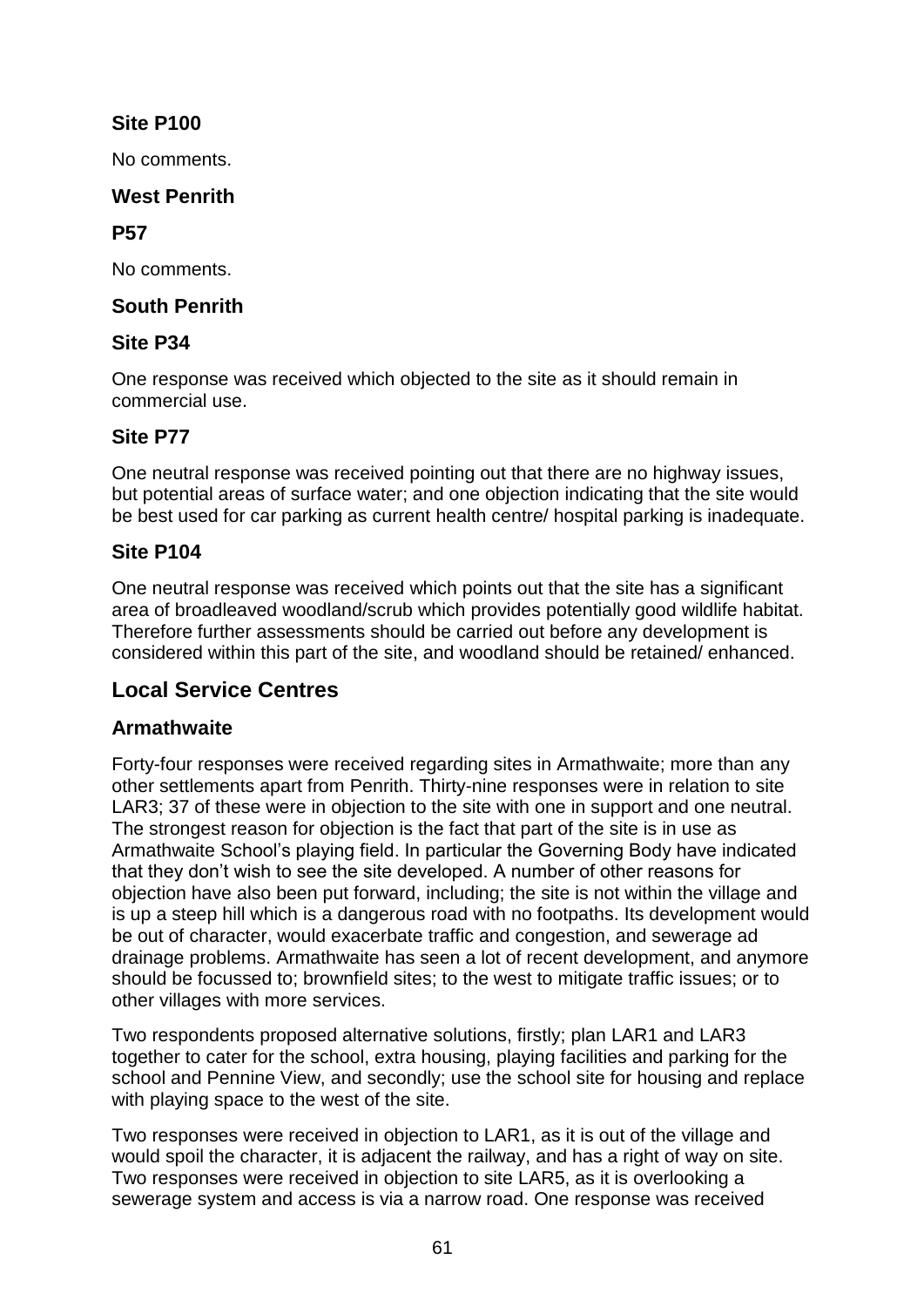supporting the inclusion of site LAR6 at a reduced scale as a preferred option, as the constraints listed could be suitably mitigated and it is better related to the village than the current proposed preferred option. Two responses were received objecting to the site, for reasons including; concern over infrastructure, exacerbated traffic problems, and a desire to develop brownfield first.

# **Bolton**

In total eight comments were received regarding the sites in Bolton, however two were relating to site LBO2 which has planning permission for residential development. Two responses were received in relation to LBO1; one in support due to the site being a logical development associated with LBO12; and one in opposition. Two responses were received in relation to site LBO12; one in support due to the site being a logical location for development in association with LBO1; and one in opposition due to poor access and the effect on the historic linear character of the village. Outline approval for residential development and live application for reserved matters on part of site (ref 13/0248). Two responses were received in support of site LBO7, with both indicating that the land owner is keen to bring the site forward.

## **Calthwaite**

Only one response was received regarding sites in Calthwaite, and this was in support of site LCAL1, with the landowner proposing the site be included as a preferred option as it is suitable, available and deliverable.

## **Culgaith**

Three responses were received regarding three different sites in Culgaith. The land owners of site LCU3 support the inclusion of the site as a preferred option, and are looking to bring it forward for residential development in the next eighteen months (twenty-two units, 30% affordable). One response was received in support of site LCU6 for the following reasons; Parish Council supports development of site, no topographic constraints, not in flood risk, existing access, no contamination, accessible location, doesn't extend village, no historic/ landscape issues, limited biodiversity issues.

### **Great Asby**

Four responses were received in relation to sites in Great Asby; three of which related specifically to site LGA1, with two in support including the land owner who is willing to see the site be brought forward, and one suggesting the capacity of the sewerage system be investigated before any further development is planned. A further comment was received in relation to site LGA3, which also recommend the capacity of the sewerage infrastructure be investigated.

### **Gamblesby**

One comment was received in objection to site LGAM1, for a number of reasons including; access and traffic concerns, a lack of services in the village including public transport, a post office and telephone and broadband services, no need for additional housing.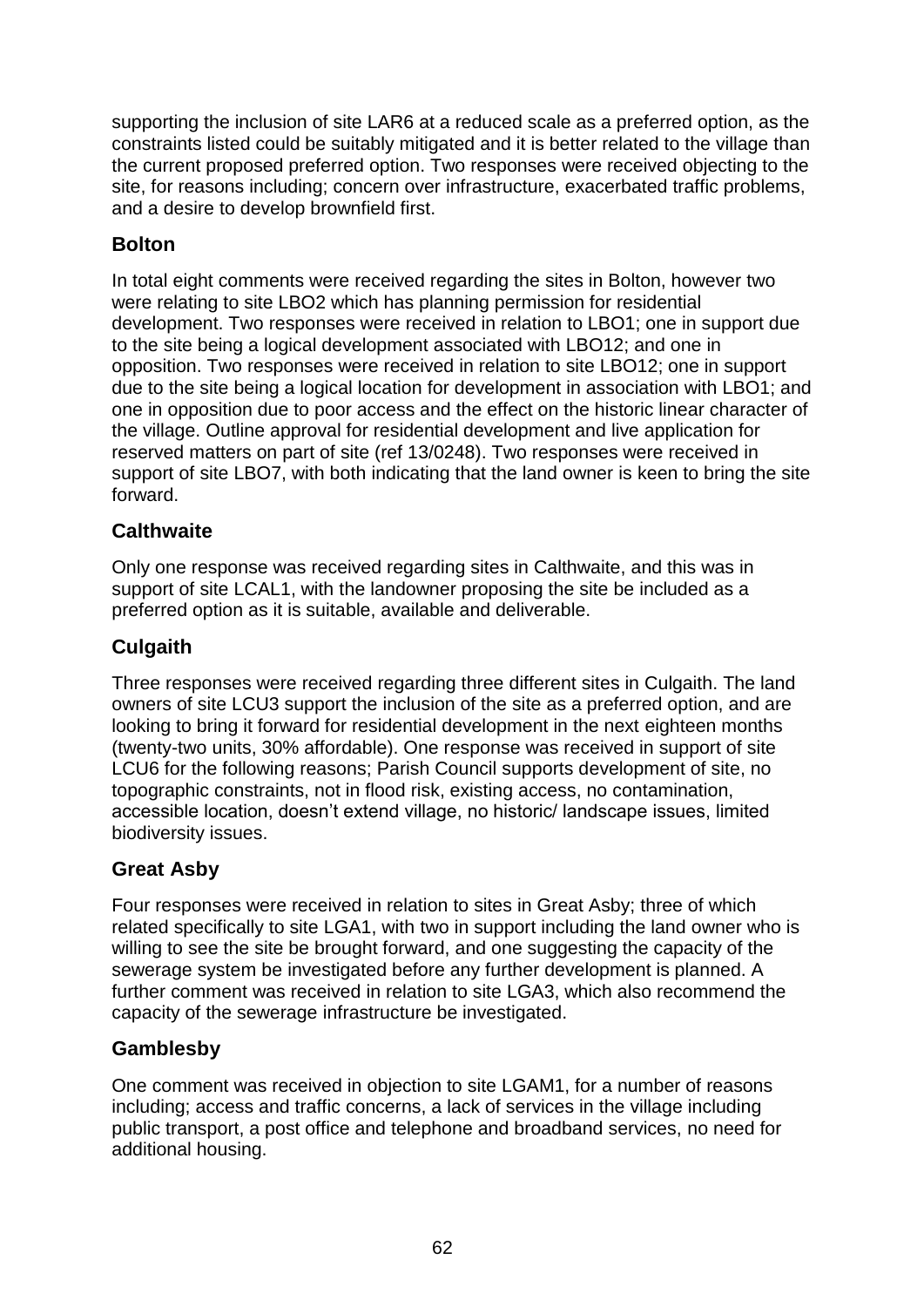## **Great Strickland**

One comment was received in objection to site LGST2, with the respondent supporting the fact the site hadn't been included as a preferred option because it is adjacent a TPO, has unsatisfactory access, local opposition and is sequentially worse than site LGST1.

#### **Hackthorpe**

One neutral response was received in relation to site LHA1 which confirmed that there are no anticipated archaeological, highway or surface water issues on site.

### **High Hesket**

Twenty-two responses were received relating to sites in High Hesket. Seven responses were in relation to site LHH2, all of which were in objection to the site on the grounds of inadequate access, as the Highways Authority have indicated that only a further eleven houses could be served by the access road from Elm Close if the number of houses with planning permission on that development get built out. There are also concerns over the scale of the site and the effect of its development on the character of the village. Seven comments were also received in objection to site LHHA3, again on the grounds of access as the site would also require access from Elm Close. Seven responses were received in objection to site LHH4 for reasons including; the shape of the site would make it difficult to develop, there are access issues and development would exacerbate traffic problems in village, development would be out of character with the village and would increase existing saturation of development to the north, brownfield sites should be considered first and there are more suitable alternatives, and the site has been designated previously as amenity open space. One response was received in support of site LHH5, which described it as the most favourable site in the village and able to take the pressure of development away from the north.

### **Kings Meaburn**

Four responses were received in relation to site LKM2, one of these supported allocation of the site and described it as a suitable location for housing within the local service centre. One response objected to allocation of the site on the grounds of it having a negative impact on the conservation area. The remaining two responses were relatively neutral; both setting out that further archaeological work would be required given the proximity of the adjacent Schedule Ancient Monument. One response was also received regarding LKM6 highlighting this.

### **Kirkoswald**

Thirteen responses were received in relation to site LKO1. One response was relatively neutral and raised concerns over the viability of the site if a property would have to be demolished to gain access. The remaining twelve responses raised objections to the site, with reasons including; concerns over highway safety and exacerbated traffic problems in close proximity to the school, the effect of the development on the conservation area, concerns over access and the potential demolition of an occupied dwelling for such, wildlife and biodiversity issues associated with the site and surrounding hedgerows, the impact on a neighbouring listed building, topographical constraints and the need for large scale excavation, impact on the amenity of neighbouring properties at Lower Sandhill, capacity issues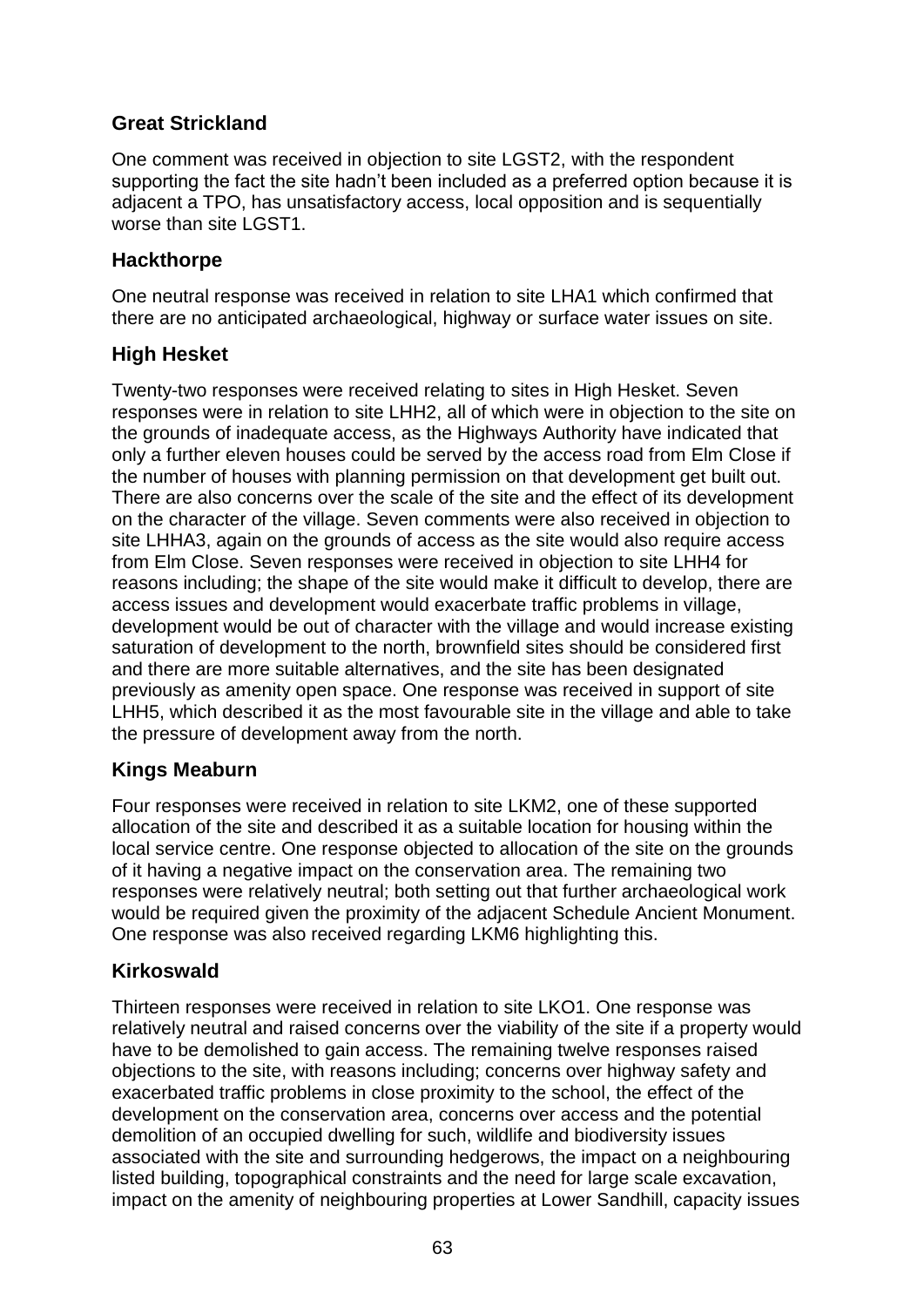at primary school, proximity to school and issues for safeguarding, concerns over the sewerage capacity. It was suggested that there are redundant building within the village that should be redeveloped instead, and that brownfield sites should be favoured.

## **Kirkby Thore**

The Parish Council carried out a survey in the village and received 17 responses. These indicated that sites LKT3 and LKT6 were seen as the most suitable, followed by LKT2, LKT5, LKT8 then LKT1, with suitable restrictions on numbers. The Parish Council mentioned that it would be better to concentrate housing in central areas (within the areas of LKT2, 6 and 7).

Three responses were received in relation to site LKT1, two relatively neutral and one in objection. The reason for objecting was that the site is on the edge of the settlement and there are other more favourable sites available. The more neutral responses pointed out that the site is in close proximity to a schedule ancient monument and would require further archaeological evaluation, ad that this site is the most suitable for housing in the village but the need for extra housing was then questioned and the proposed numbers were seen as too high for the rural location. One further response was received which included the opinions of four separate individuals, and included the comments; the site is ideal, and has easy access to the school; the site poses highway safety issues given its proximity to the school; the site is greenfield, and would cause congestion.

Two responses were received in relation to site LKT2, one objected to the development of the site as it is currently in use for non-residential purposes, and one suggested that the site needs developing but such should be located away from the farm.

One response was received in support of LKT3, which pointed out that the land is available and disputed the site assessment which claimed the land was outside the settlement and poorly related.

One response was received in objection to site LKT4 from the landowner, who doesn't wish to see the site included. Two responses were received in objection to site LKT5, with reasons including; the site is within a flood plain, within a Schedule Ancient Monument and area of archaeological interest, has poor access. It was suggested small scale infill sites should be preferred over large scale sites.

Three responses were received in relation to LKT6; two in favour and one in objection due to the proximity of the large scale dairy farm. The reasons for support included; the site is brownfield, central and close to services, and there is known interest in bringing it forward.

Three responses were received regarding site LKT7, including the landowner who requested that the site be formally removed from the process. One response was received in support of LKT8 which describes the site as an appropriate location for development. The landowner of LKT9 is in support of the site being included as a preferred option. Site LKT6 and part of LKT8 have had a planning application for residential development refused (10/1067).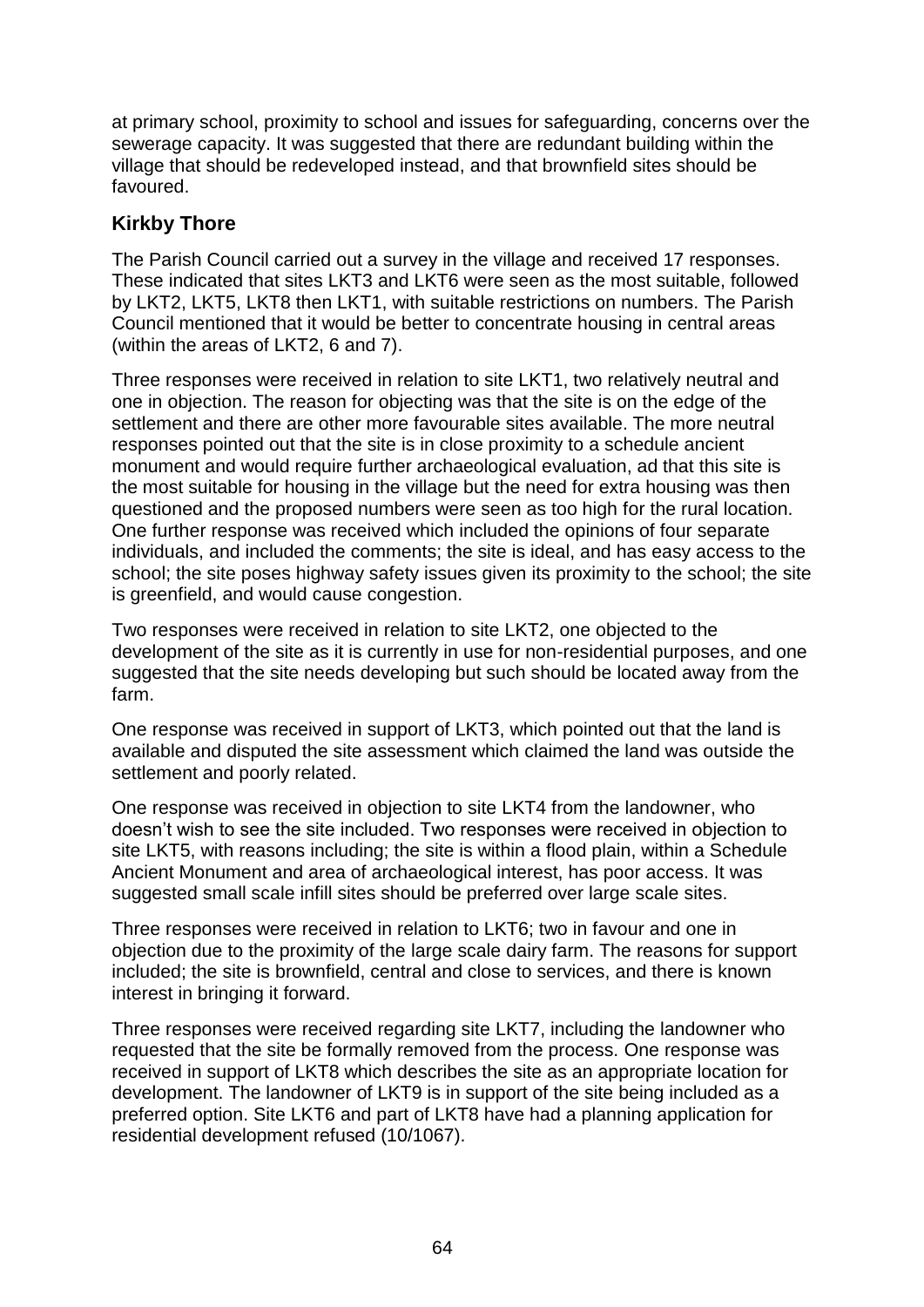# **Lamonby**

Eight responses were received in objection to site LLB1. Reasons for objection included; increased traffic, narrow, single track access, hazardous winter conditions, limited services in settlement, no infrastructure or utilities servicing site, topographical constraints, scale not in keeping with small hamlet, greenfield site, out of character with settlement, no housing need and strong public opposition, development wouldn't function successfully with surrounding farming uses.

## **Langwathby**

Four responses were received in relation to site LLG1; two in support, one in opposition and one relatively neutral. The site is supported as it is seen as a suitable location for housing development, provided adequate car parking can be provided; whilst the respondent opposing the site doesn't consider it to be of a scale big enough to bring forward significant affordable housing. Five responses were received in relation to LLG2; one in support, one relatively neutral indicating further archaeological investigations may be required, and three in objection. The respondents objecting to the site cited reasons including; the proximity to the railway would make part of the site undevelopable and would impact the amenity of properties, the site was allocated in 1996 Local Plan and hasn't been brought forward, there are access issues and better sites available in Langwathby, there are topography issues and the site is a higher level than surrounding properties so development would impact on their amenity. One respondent in favour of site LLG3 describes Langwathby as a sustainable location and the site as available and deliverable, with developer interest. One respondent raised concern over the siting of sewer infrastructure (managed by United Utilities) on the site. Two responses were received in opposition to site LLG4 due to the impact its development would have on the landscape. The landowner of site LLG5 is in support of the site and wishes to see it allocated in order to provide more affordable units to meet the need. In line with this, they believe option 4 should be the preferred option. A further respondent said they would accept site LLG5 if necessary. One response was received in objection to site LLG6 due to it being outside of the village, having unsuitable access, and the effect its development would have on the character of the entrance to the village. One response was received in support of LLG7 because the scale of the site will provide more affordable units, which there is a need for.

### **Low Hesket**

One response was received in objection to site LHH1 due to the steep topography of the site.

#### **Long Marton**

One response was received in support of site LMM2 from the land owner. They state that the business on site is no longer profitable and doesn't employ any staff. The Highways Authority have been involved in overcoming access issues, and it's felt the site could provide much needed affordable housing for the village.

### **Lazonby**

Site LLZ1 has been discounted due to the small size of the site; however three respondents have made comments on it, generally in support of its development if land ownership and constraints regarding the retaining wall can be overcome. The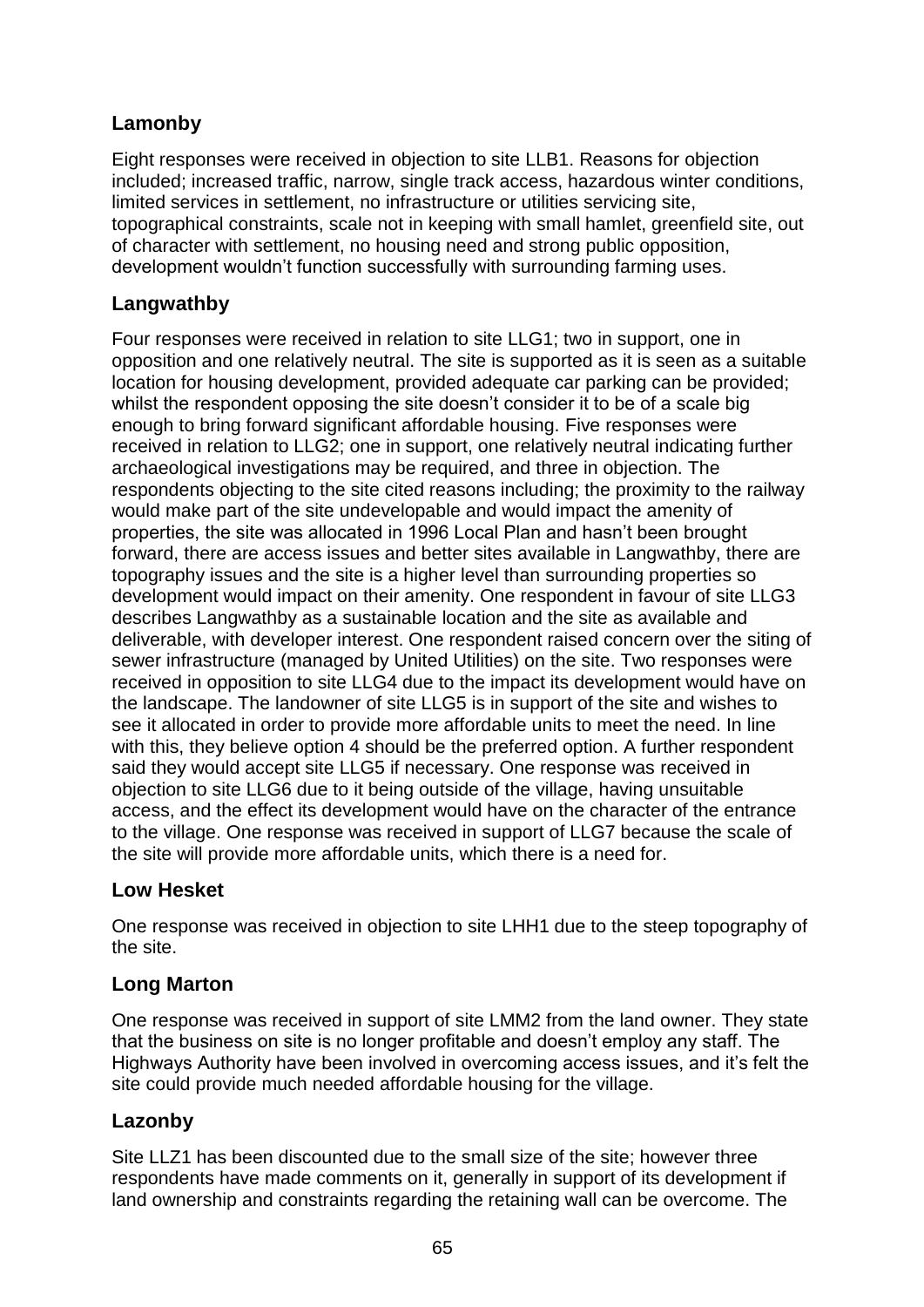site is described as an eyesore in its current state. Three responses were received regarding site LLZ2, one in support, one in objection and one relatively neutral which pointed out that although the site is important for employment uses, the development of live work units may be suitable. The supporter considered the site to be the least detrimental to the village, and reasons for objection included; the site is not available or deliverable (under long lease as auction mart), has access issues and is unsuitable for residential use. Six responses were received in relation to our proposed site for allocation; LLZ3. Three responses were in support of the site with the main reason being that it is Brownfield. One respondent supported the site but felt twenty-two units was too many. The objectors pointed out that the site isn't available in the medium term as it is a fully operational farm, and its development would be unviable as cross subsidy would be required to relocate the farm operation. Three responses were received regarding LLZ4; one in objection due to the fact the site is largely greenfield; and two in support because the site is suitable, available and deliverable, and there is developer and landowner interest in bringing it forward. Six responses were received in relation to LLZ6. Since the consultation a planning application has been submitted for residential development of the site. Of the four objections received one was relating to details of the planning application and not the allocation of the site. Others reasons cited for objection included; the site is greenfield, prominent, would be out of character and has access problems. One response was received in support of the site which describes it as the most sustainable and deliverable site in Lazonby as no brownfield sites are deliverable. It is proposed the site would provide a large number of affordable units to meet the high demand in the village. One neutral response was received which pointed out that Harrow Beck flows along the boundary of the site. One response was received in support of site LLZ10 as it is brownfield. Two responses were received in opposition to site LLZ12, which pointed out that a restrictive covenant exists on the site, and so development would not be permitted. Further reasons for objection included; the site is a playing field, is greenfield, has access and flooding issues and its development would be against local and national planning policy. One response was received in objection to site LLZ13 as it is in three separate ownerships, with the landowner of the largest part, including the access, unwilling to bring it forward.

Officer comments - we have since been notified that the owners of LLZ3 are not willing to bring the site forward (G Nicolson 12/11/2013).

#### **Melmerby**

One response was received regarding site LME2 which points out that the site is adjacent Melmerby beck and so, wildlife constraints should be considered; and that a culverted watercourse might be present on south west of site which would require further investigation.

#### **Milburn**

One response was received in support of site LMI2 as it is a sustainable location for infill development to provide houses needed for young families to sustain services in the village. One site was received in support of LMI3, with it being described as an excellent site which would allow young people to enter the village and allow the village to expand and support services.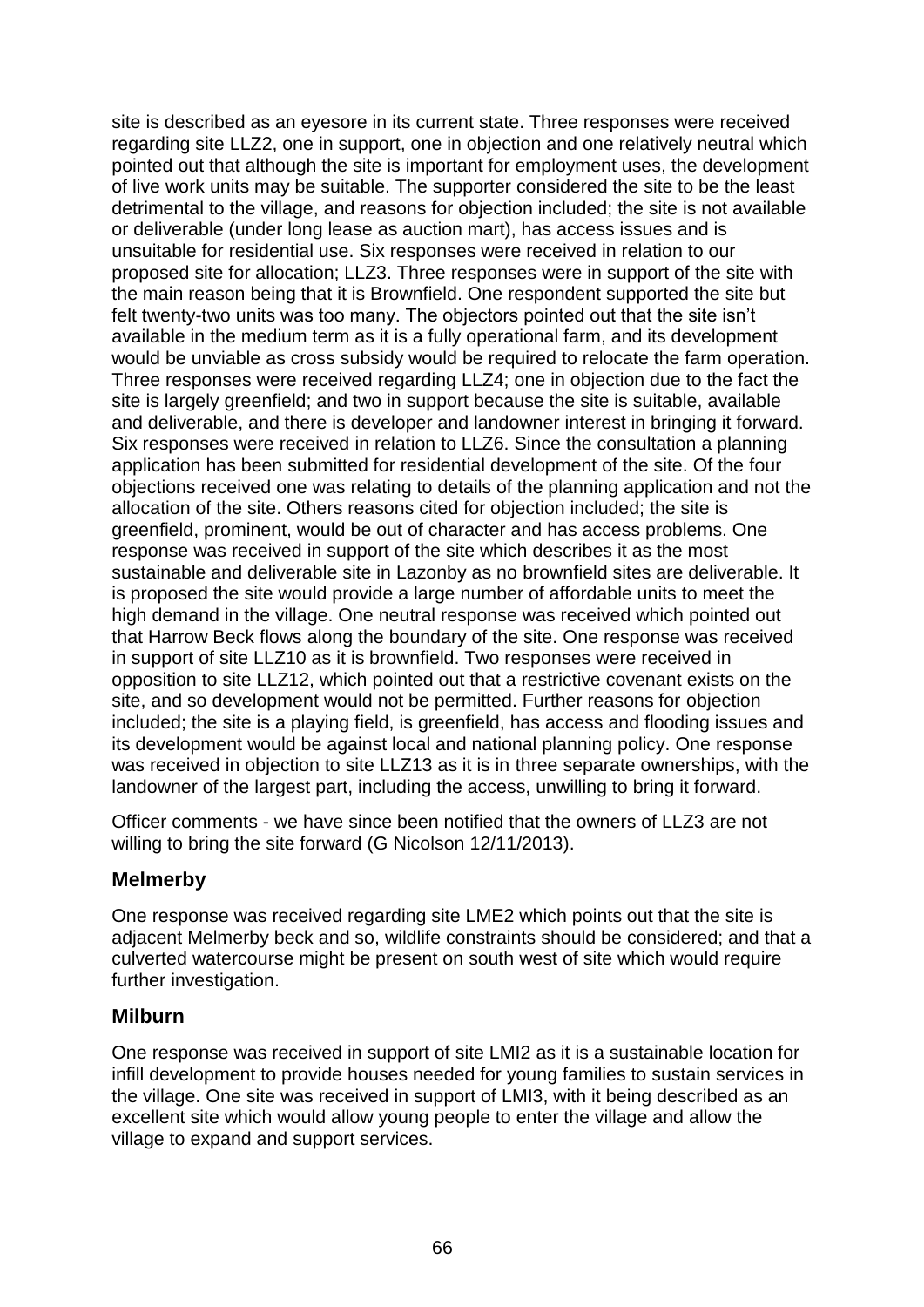## **Maulds Meaburn**

One response was received regarding LMM2 which pointed out that archaeological investigations would be necessary as the site is adjacent a schedule ancient monument.

### **Morland**

Two responses were received regarding site LMO2, which indicated some opposition to the allocation of the site, which is currently subject to a live planning application.

## **Ousby**

There was one response received setting out that a planning application for residential development on site LOU1 received strong local opposition and was refused, but is currently going through appeal. There was one response received setting out that site LOU2 is in multiple ownership, with part being used as a privately owned domestic building despite having an agricultural workers, part as a touring caravan site, and part for grazing.

### **Plumpton**

One response was received in support of the allocation of site L\*. The response highlights concerns with the methodology used because there are no allocations proposed within Plumpton and a reliance upon windfall delivery with little or no affordable housing likely to result and no existing affordable housing delivery to be delivered through existing consents within the settlement. This will continue to result in under delivery of affordable housing which forms key Council priority. There's a need for twenty-one affordable homes as identified within the Hesket Housing Needs Survey 2011, and so consideration should be given the allocation of an large site for housing delivery within Plumpton. It is considered that a full or partial allocation of site LPL2 holds potential to fulfil this need in compliance with the remaining site allocation criteria and the land owner is willing to progress this.

### **Ravenstonedale**

One response was received regarding site LRA2 which pointed out that the part of the site adjacent Scandal Beck would require flood risk assessments prior to development, and that the beck itself may be important to protected species.

### **Shap**

One response was received which pointed out that there are no proposed allocations in Shap, despite it being one of the larger villages in the District. They consider should be allocated in order to allow some new development in the area.

### **Stainton**

It was pointed out that site LST1 has extant planning permission. Two responses were received regarding site LST4, one pointed out that a main river, Kirk Sike, runs through the site which would require open space corridors to be left undeveloped, and the other was in support of the site as it has good access, is within central Stainton and has no constraints. It was also pointed out that Kirk Sike runs close to the boundary of site LST5, with there also potentially being a culverted water course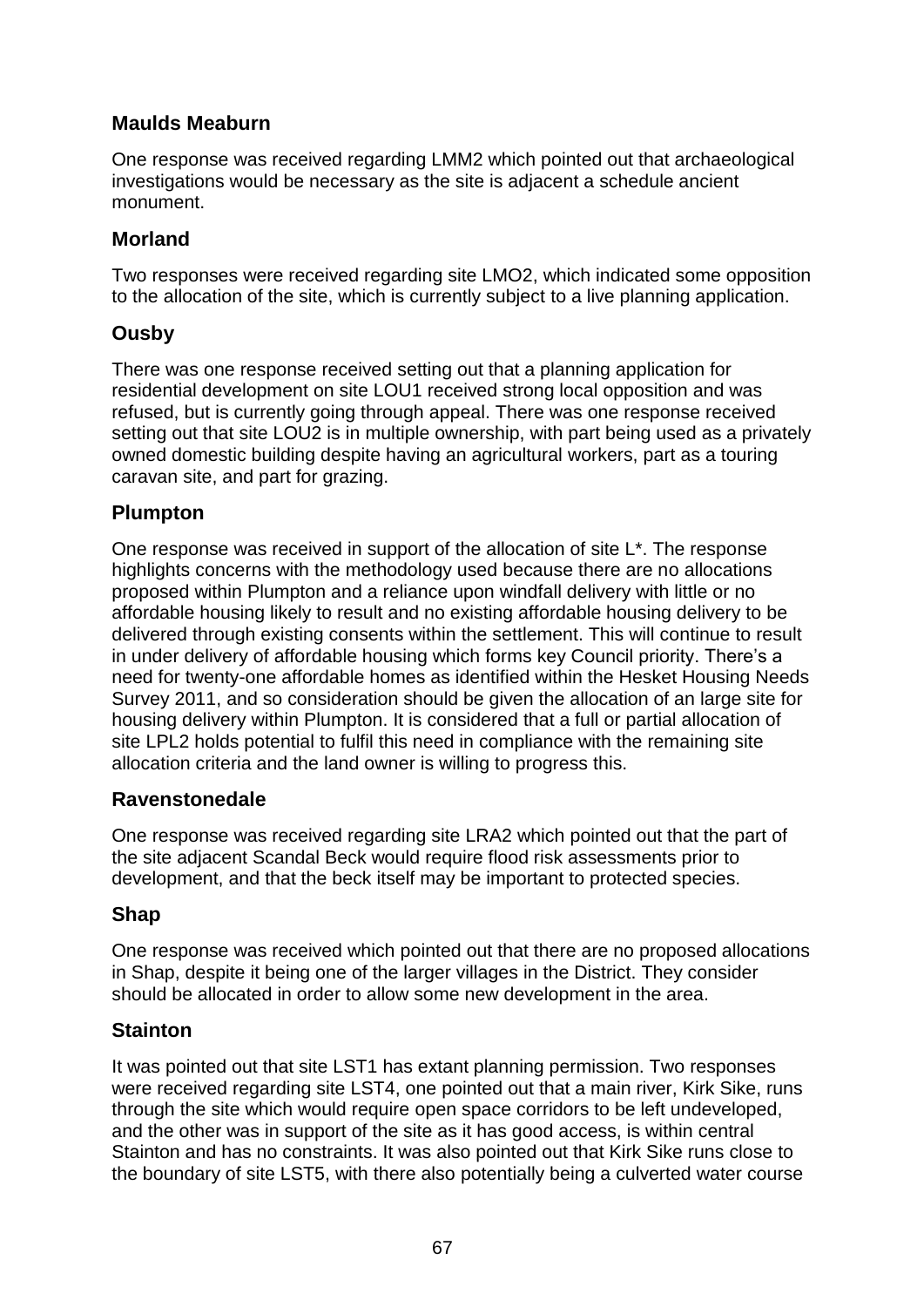is on the site and an earthwork of archaeological importance which would need further investigation.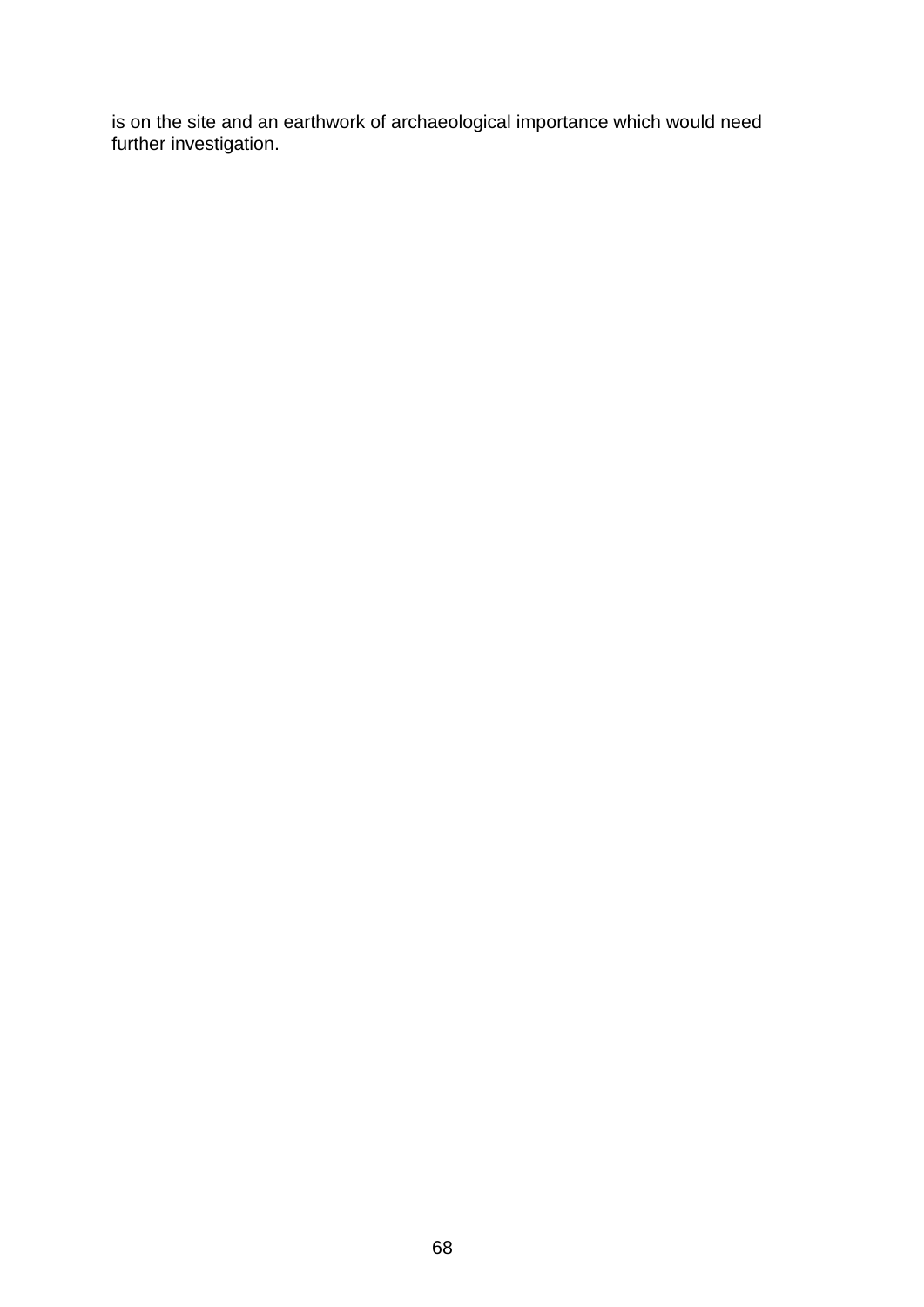# **Tebay**

The proximity of the Ethylene pipeline to sites LTE1 and LTE2 was raised as a concern by two respondents. One response was received in support of site LTE5 due to it being a suitable location for housing, whereas two responses were received in objection to site LTE7 for a number of reasons, including; the site is allocated for employment, it has a PROW running through it, likely contamination issues given its previous use, potential biodiversity and ecology issues, and viability and deliverability problems. It is also believed it is outside settlement and not well related, and not suitable for residential development given its linear configuration. One further response to LTE7 pointed out that upgrades to Church St would be required to enable access.

## **Sockbridge and Tirril**

It was pointed out that a number of restrictive covenants exist on site LTI1, whilst a planning application for LTI2 has been refused previously given its proximity to Mardale Cross and the associated ribbon development it would result in.

### **Temple Sowerby**

The majority of site LTS1 has planning permission for residential development and is being developed. The remainder of the site is currently subject to a live planning application which also includes site LTS2. Both sites received comments in support through the consultation. One respondent felt that LST1 is the preferred option in Temple Sowerby, but if LST4, 5 or 6 were developed there would be no harm to Acorn Bank if scale and design were considered appropriately.

### **Warcop**

Site LWA3 has approval (subject to section106 agreement) for residential development.

# **Employment Responses**

## **General Plan consultation responses**

A number of responses were received which were in general to employment development and site consideration rather than relating to a specific site or sites. These general comments are in the table below:

| <b>Subject</b>         | <b>Comments</b>                                                                                                                                                                                                                                                                                                                                                                                                     |
|------------------------|---------------------------------------------------------------------------------------------------------------------------------------------------------------------------------------------------------------------------------------------------------------------------------------------------------------------------------------------------------------------------------------------------------------------|
| <b>Heritage Assets</b> | Before allocating any sites there should be some evaluation of<br>the impact which the development may have on elements which<br>contribute to the significance of a heritage asset including<br>setting. It is advised that conservation, archaeology and urban<br>design colleagues are consulted to ensure that the historic<br>environment is effectively and efficiently considered as part of<br>the process. |
| Highways               | There has been a reduction of some 6.2ha over the area<br>previously set in the 2009 Eden Core Strategy therefore the<br>modelling done previously in June 2013 highlighted 40 junctions<br>which would be reaching traffic capacity intervention levels.                                                                                                                                                           |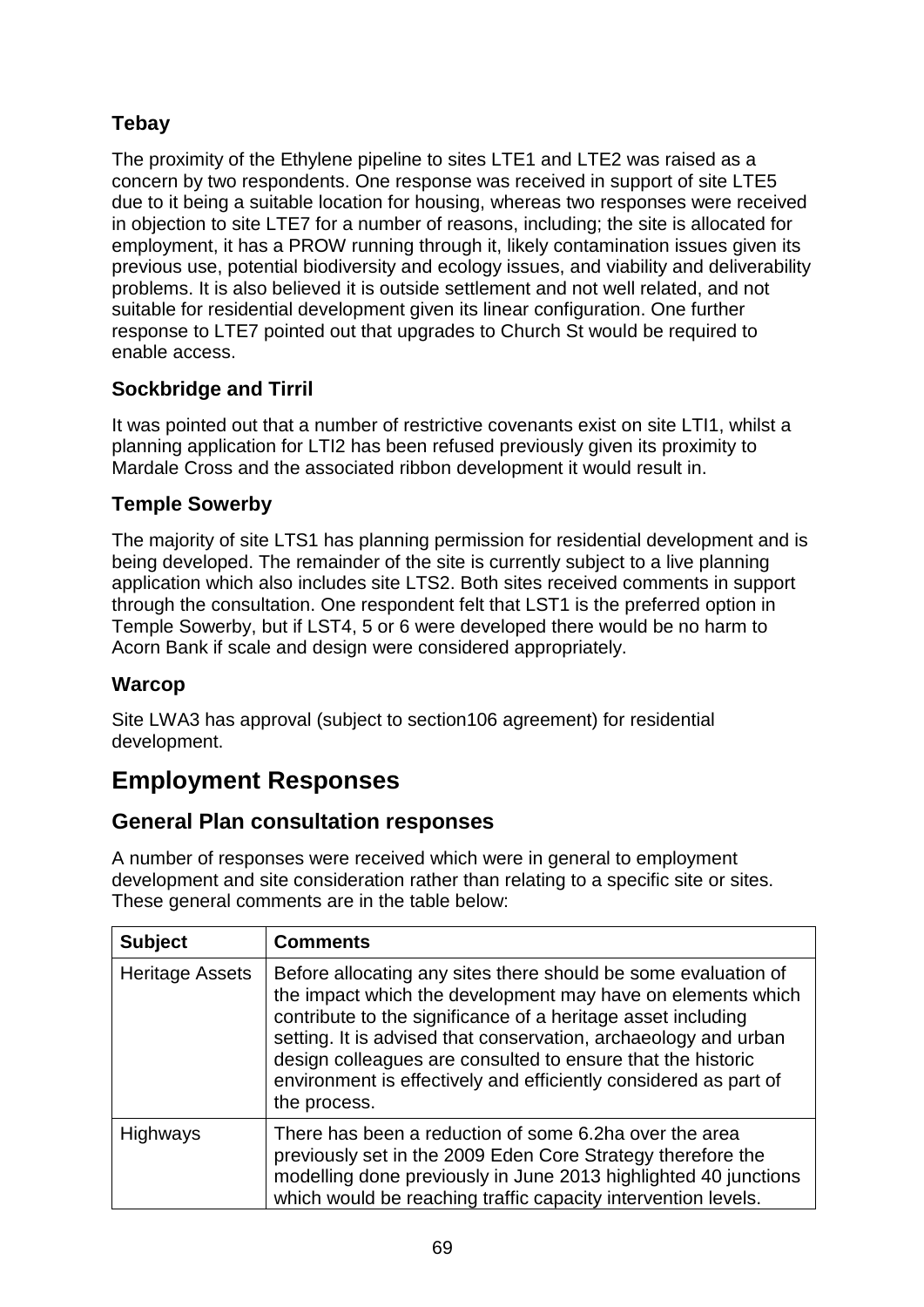| <b>Subject</b>           | <b>Comments</b>                                                                                                                                                                                                                                                                                                                                                                                         |
|--------------------------|---------------------------------------------------------------------------------------------------------------------------------------------------------------------------------------------------------------------------------------------------------------------------------------------------------------------------------------------------------------------------------------------------------|
|                          | These have now been reduced to 24 assuming all of the<br>proposed housing and employment sites are built/occupied by<br>2025.                                                                                                                                                                                                                                                                           |
|                          | It is noted that the Eden Business Park (2B) is not a Preferred<br>Option therefore a northern link to Gilwilly/Eden Business Park<br>from the B5303/M6 junction 41 will not be required until<br>significant parts of the site are taken forward.                                                                                                                                                      |
|                          | A shorter link to the A6 at Raiselands from Gilwilly is likely to be<br>required.                                                                                                                                                                                                                                                                                                                       |
|                          | Other employment sites in Alston, Appleby, Brough, Kirkby<br>Stephen and Tebay are of minor traffic significance and Penrith<br>is the only place where specific Highways and Transport<br>mitigating measures and infrastructure improvements are<br>needed to address the cumulative impact of proposed<br>development.                                                                               |
| Cumulative<br>Impacts    | The cumulative impacts of both employment and housing should<br>be assessed to allow appropriate mitigation measures to be<br>identified                                                                                                                                                                                                                                                                |
| Gilwilly                 | I am planting bluebell bulbs on the wooded strip the Gilwilly side<br>of the footbridge. The field the other side of the beck next to the<br>nature reserve is a treasure - you have enough land, leave<br>alone. Castletown residents (and Townhead as well) visit this<br>reserve for peace and reflection. With all the new houses<br>proposed for Penrith we need to keep this space open and wild. |
| <b>Distribution</b>      | No wish to see anymore despoiling of the land around Eden<br>particularly Kemplay Bank which is a disappointing access for<br>tourists.                                                                                                                                                                                                                                                                 |
| <b>Distribution</b>      | Too much emphasis generally on Penrith and the M6 corridor<br>and more can be done to promote east/west development along<br>the A66 and tourism development along the Settle-Carlisle<br>railway.                                                                                                                                                                                                      |
| <b>Distribution</b>      | Employment should be consolidated into current employment<br>areas in the town centre.                                                                                                                                                                                                                                                                                                                  |
| <b>Distribution</b>      | Would like to see the Vion Foods Site in Shap allocated for<br>further development as believe accessibility is not an issue and<br>there is a potential for environmental improvement.                                                                                                                                                                                                                  |
| <b>Distribution</b>      | Could provision be made for the potential of office space at the<br>Newton Rigg College campus.                                                                                                                                                                                                                                                                                                         |
| <b>Distribution</b>      | Need in LSCs has been predicted on earlier housing allocation<br>percentages, which comes first employment or a place to live.                                                                                                                                                                                                                                                                          |
| Potential other<br>sites | There are various sites in Appleby which could be used for SME<br>office space - The Library in Low Wiend, Appleby Castle, The<br>White Hart Hotel in Appleby, No 1 High Wiend Appleby, The<br>Gate Hotel Appleby, The Police Station, Appleby.                                                                                                                                                         |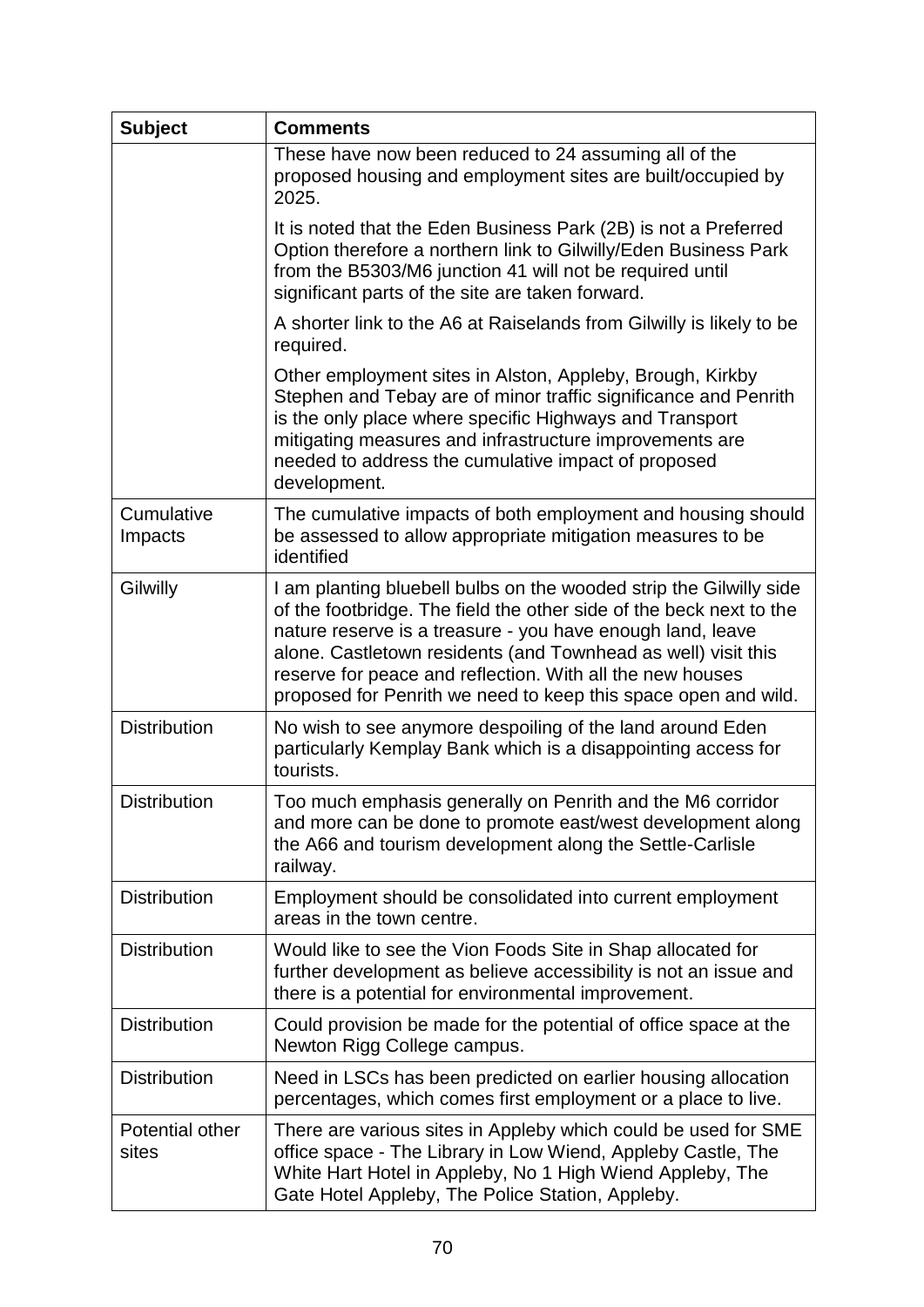| <b>Subject</b>                | <b>Comments</b>                                                                                                                                                                                                                                                                                                                                                                                                                                                                                                                                                                                                 |
|-------------------------------|-----------------------------------------------------------------------------------------------------------------------------------------------------------------------------------------------------------------------------------------------------------------------------------------------------------------------------------------------------------------------------------------------------------------------------------------------------------------------------------------------------------------------------------------------------------------------------------------------------------------|
| Provision in<br><b>Bolton</b> | Against a scene of reduced local village based employment<br>opportunities it remains a quest of other tiers of government and<br>local authorities to establish and build affordable homes for<br>especially young families. But with no access to realistic public<br>transport services that operate at times suitable for employment<br>opportunities - in the main at Penrith or beyond. Priority must be<br>given to finding ways and means of bringing the Eden Grove<br>campus and the associated facility at Croft House back into use<br>- preferably with associated local employment opportunities. |
|                               | Secondly, if EDC retains the priority of providing affordable<br>homes in rural communities associated thought needs to be<br>given to the necessary infrastructure needed to support these<br>new residents this must include availability of appropriate<br>employment prospects, access to these opportunities.                                                                                                                                                                                                                                                                                              |
|                               | Thirdly, whilst it is understandable that Penrith should be the<br>major focus for new employment opportunities, reality is that<br>without adequate transport and supporting infrastructure, Penrith<br>is inaccessible. More focus and precedence should be given to<br>village based employment and if needs be to the more<br>accessible Key Service centres.                                                                                                                                                                                                                                               |
| Deliverability                | There is no evidence of any joined up thinking between EDC<br>employment policies and EDC inward investment<br>policies/business incentives which might make the proposed<br>employment sites of ES1 attractive.                                                                                                                                                                                                                                                                                                                                                                                                |
| Aging<br>population           | While the Sustainability Appraisal notes the aging profile of the<br>District, the proposed policies so not seem to reflect the<br>associated employment requirements. An aging population will<br>be increasingly dependent on support services such as home<br>care, meals on wheels and taxis. Support service businesses do<br>not necessarily require an employment site allocation other than<br>nominal office space at a KSC or business centre location. This<br>is the opposite of the manufacturing sector. Does the 42ha<br>estimated for employment land take account of this?                     |
| Consultation                  | Comments and suggestions are restricted by the size of the<br>comments box and general comments cannot be submitted<br>electronically, This fails to encourage meaningful responses. In<br>part 2 of the consultation document the paragraphs are no<br>longer numbered which makes referencing more difficult and<br>lengthy and there is too much material for easy cross reference<br>and assessment on screen.                                                                                                                                                                                              |
| Consultation                  | We are still waiting for the outcomes from the scrutiny review of<br>the 2013 housing sites and policies consultation. Were the<br>lessons learned from the 2013 housing consultation process<br>included within the employment sites and policies exercise?                                                                                                                                                                                                                                                                                                                                                    |
| Types of<br>Employment        | The Plan should look to the Higher/Further education sector.                                                                                                                                                                                                                                                                                                                                                                                                                                                                                                                                                    |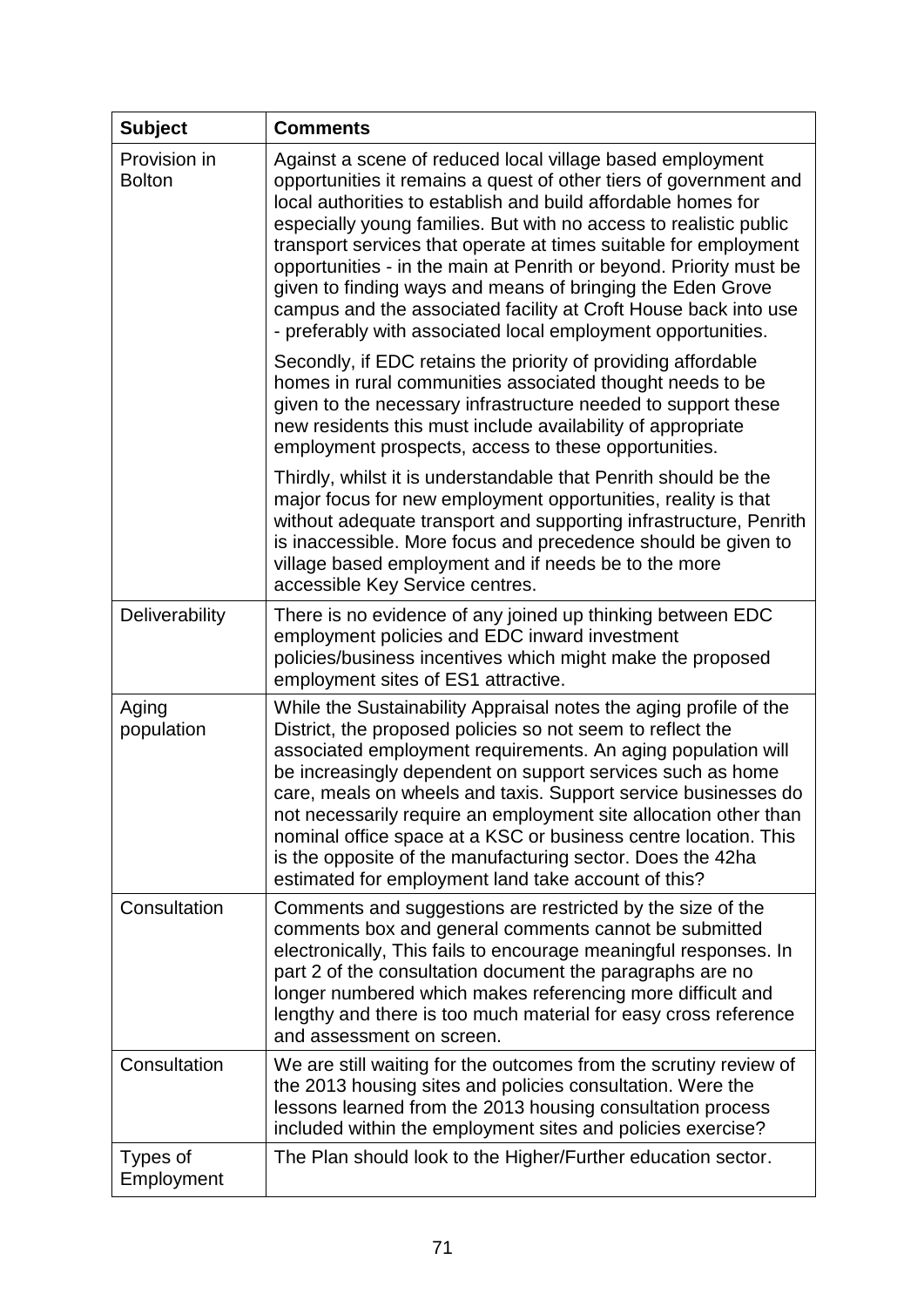| <b>Subject</b>                              | <b>Comments</b>                                                                                                                                                                                                                                                                                                                                                                                                                                                                                                                                                                                               |
|---------------------------------------------|---------------------------------------------------------------------------------------------------------------------------------------------------------------------------------------------------------------------------------------------------------------------------------------------------------------------------------------------------------------------------------------------------------------------------------------------------------------------------------------------------------------------------------------------------------------------------------------------------------------|
| <b>Habitats</b><br>Regulation<br>Assessment | Further detail Is required, along with evidence to ensure<br>avoidance/ mitigation measures are incorporated into the plan.                                                                                                                                                                                                                                                                                                                                                                                                                                                                                   |
| Sustainability<br>Appraisal                 | Consider that the scoring method is not robust and has scored<br>almost all sites highly whether they have a negative impact on<br>the natural environment or not. It is not satisfactory to aggregate<br>scores in this way. The classifications of Poor->Good also do<br>not appear to correspond with the actual scores. Several sites<br>which should score as 'Moderate' as they have an aggregated<br>score of 2 have been classified as 'Good'.                                                                                                                                                        |
| Sustainability<br>Appraisal                 | The Sustainability Appraisal does not identify that the Gilwilly<br>Extension (Site 2A0 would extend into the Thacka Beck Nature<br>Reserve leading to its loss, or that much of the site lies in a high<br>flood risk area. It does not identify that the Penrith Business<br>Park Phase 2 extension would have a significant effect on the<br>landscape between Junctions 40 and 41 of the M6 nor that<br>much of the area is within a high flood risk area. The<br>Sustainability Appraisal does not identify landscape impacts at<br>the Kirkby Stephen allocation which extends into the<br>countryside. |
| Readability                                 | The full documentation is excessive and obscure.                                                                                                                                                                                                                                                                                                                                                                                                                                                                                                                                                              |
| Readability                                 | The numbering system for identifying sites is confused.                                                                                                                                                                                                                                                                                                                                                                                                                                                                                                                                                       |

# **Policy Specific Consultation Responses**

The following summarises the responses given in regards to Policy ES1 which relates to employment allocations.

## **Policy ES1: Employment Allocations**

| Number of Responses: | Neutral - 2    |  |
|----------------------|----------------|--|
|                      | Objections - 3 |  |
|                      | Support - 4    |  |

**Policy Response Comments Neutral Responses** ES1 Amount of land allocated It is important that Eden District Council should plan positively to ensure enough employment land is available when the economy recovers. Therefore it is considered that Eden District Council should allocate further land particularly in Penrith and the LSCs. ES1 | Range of **Sites** allocated It is considered that Eden District Council should focus on the range of sites allocation to ensure sites are provided for different types of employment development.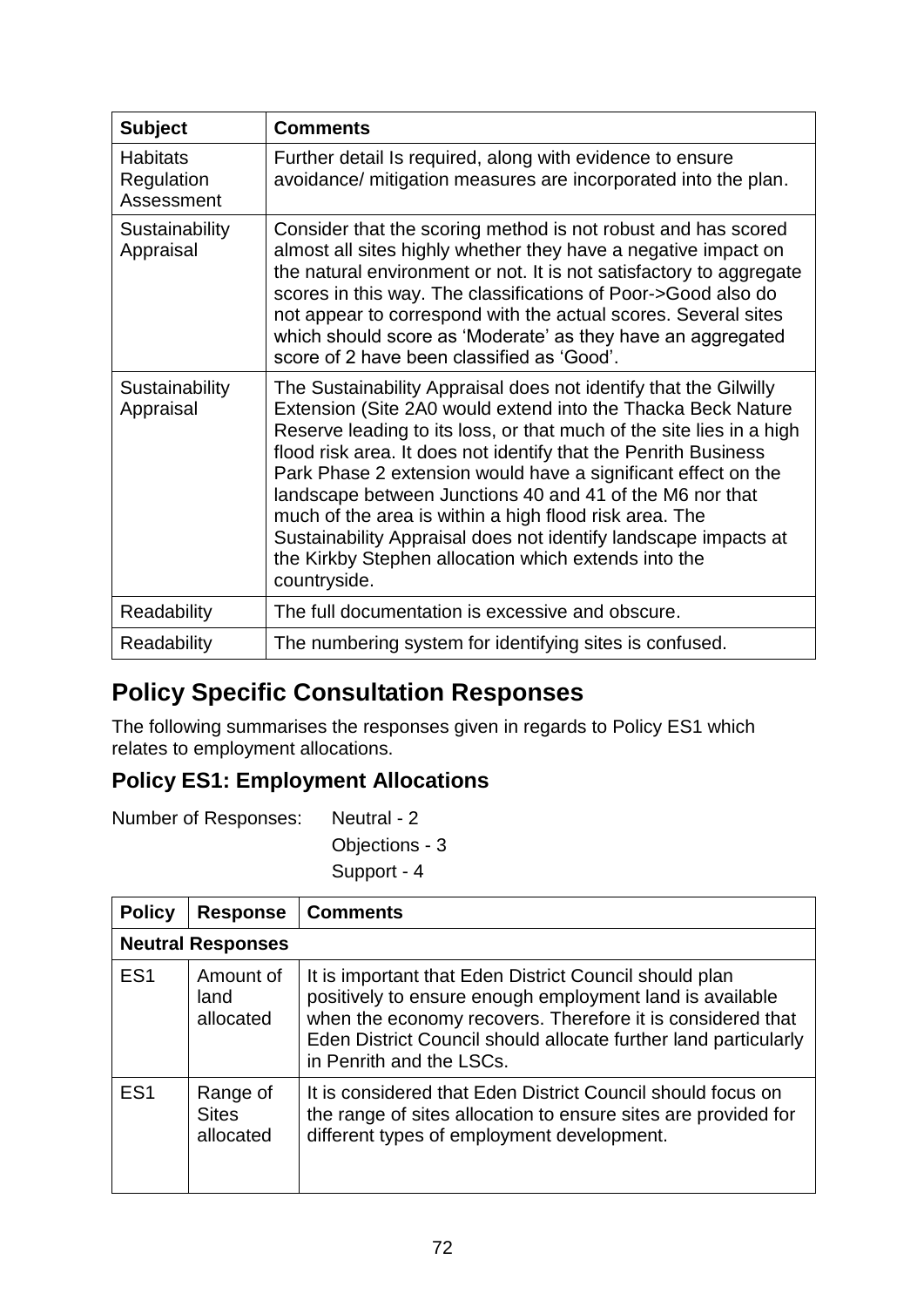| <b>Policy</b>     | <b>Response</b>                                                      | <b>Comments</b>                                                                                                                                                                                                                                                                                                                                                                                                                                                            |
|-------------------|----------------------------------------------------------------------|----------------------------------------------------------------------------------------------------------------------------------------------------------------------------------------------------------------------------------------------------------------------------------------------------------------------------------------------------------------------------------------------------------------------------------------------------------------------------|
| <b>Objections</b> |                                                                      |                                                                                                                                                                                                                                                                                                                                                                                                                                                                            |
| ES <sub>1</sub>   | Reference<br>to Local<br>Asset<br><b>Backed</b><br>Vehicle<br>(LABV) | It is considered that the reference made to the LABV to<br>deliver County Council/District Council land for employment<br>purposes should be removed and further assessment of<br>suitable delivery mechanisms to bring forward land for<br>employment development will be necessary. Consideration<br>of suitable delivery mechanisms should be done once the<br>Infrastructure Delivery Plan has been prepared and can<br>inform what delivery mechanisms are necessary. |
| ES <sub>1</sub>   | Impacts on<br><b>SSSI</b>                                            | Concerns some sites could impact on the River Eden<br>Special Area of Conservation (SAC)/SSSI                                                                                                                                                                                                                                                                                                                                                                              |
| ES <sub>1</sub>   | Amount of<br>land<br>allocated                                       | Objection to the amount of land allocated (50ha) as figure<br>comes from Regional Spatial Strategy which is now revoked<br>and was not specific to Eden but extrapolated from a County<br>wide figure when economic growth was higher than at<br>present.                                                                                                                                                                                                                  |
|                   |                                                                      | The conclusion of the Employment Land Study carried out in<br>2009 was that the figure of 50ha was towards the higher end<br>of requirements and that the land requirement to 2021 could<br>be as low as 21ha.                                                                                                                                                                                                                                                             |
|                   |                                                                      | The use of the 50ha figure means that greenfield land is<br>being allocated damaging the landscape and natural<br>environment by meeting a seemingly over-ambitious level of<br>need.                                                                                                                                                                                                                                                                                      |
| ES <sub>1</sub>   | <b>Distribution</b>                                                  | The policy is too focussed on Penrith and should have more<br>regard to rural villages.                                                                                                                                                                                                                                                                                                                                                                                    |
| ES <sub>1</sub>   | Land<br>Allocated                                                    | There does not seem to be a reasoned justified explanation<br>for the total amount of land required or for the distribution of<br>that land.                                                                                                                                                                                                                                                                                                                               |
| <b>Supportive</b> |                                                                      |                                                                                                                                                                                                                                                                                                                                                                                                                                                                            |
| ES <sub>1</sub>   | Non -<br>allocation<br>of Eden<br><b>Business</b><br>Park<br>Phase 2 | The allocation of this site would result in the loss of an area<br>of priority habitat coastal and floodplain grazing marsh which<br>is contrary to paragraph 117 of the NPPF.                                                                                                                                                                                                                                                                                             |
| ES <sub>1</sub>   | Location                                                             | Supportive of focus of development in main urban centres<br>however, need to ensure impacts on Strategic Road network<br>are taken into account.                                                                                                                                                                                                                                                                                                                           |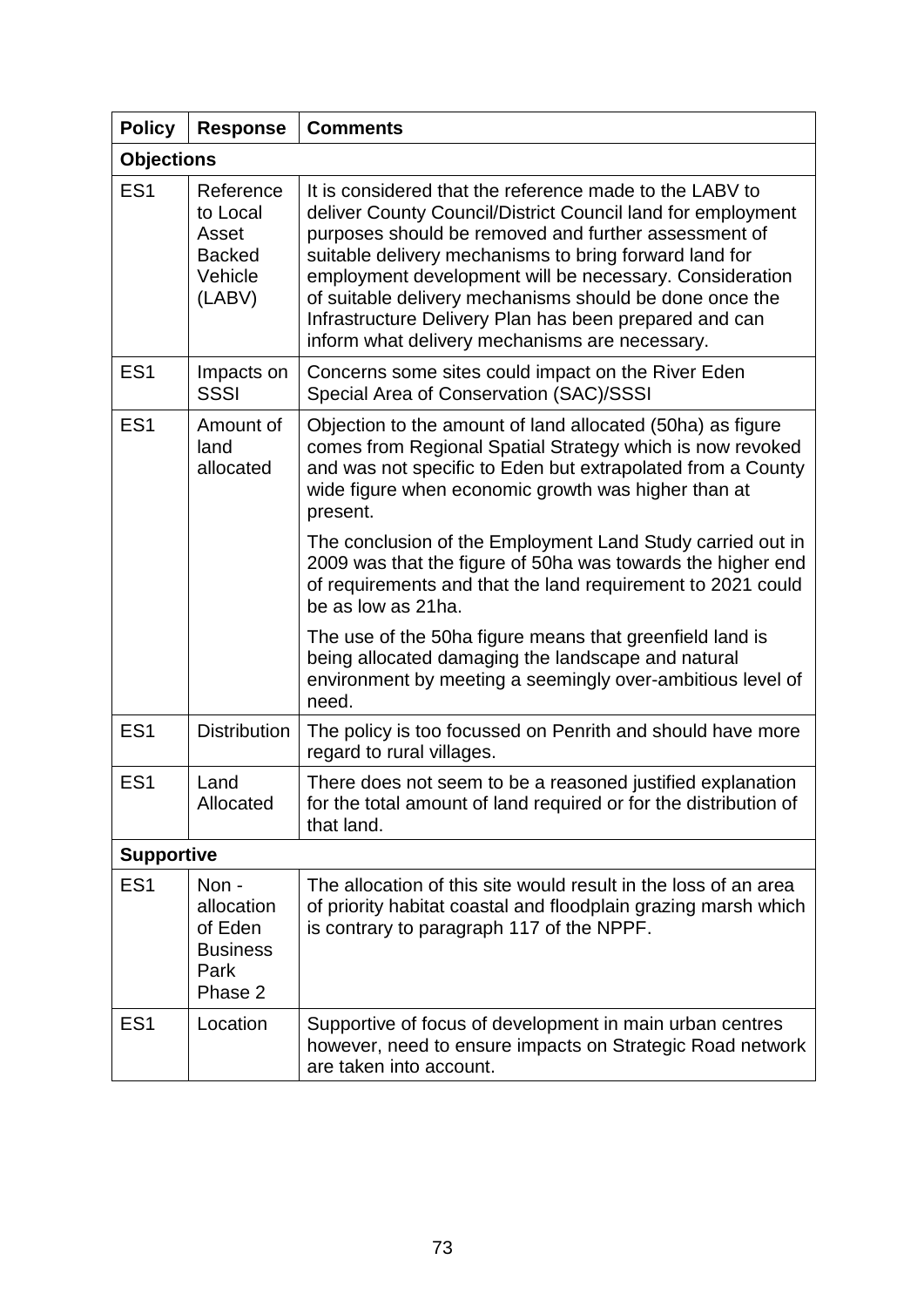# **Policy ES2: Protection of Employment Sites**

The following summarises the responses given in regards to Policy ES2 which relates to employment allocations.

Number of Responses: Neutral - 1

Objection - 2 Support - 6

| <b>Policy</b>     | <b>Response</b>                                                                                                                                        | <b>Comments</b>                                                                                                                                                                                                                                                                                                                         |
|-------------------|--------------------------------------------------------------------------------------------------------------------------------------------------------|-----------------------------------------------------------------------------------------------------------------------------------------------------------------------------------------------------------------------------------------------------------------------------------------------------------------------------------------|
| <b>Neutral</b>    |                                                                                                                                                        |                                                                                                                                                                                                                                                                                                                                         |
| ES <sub>2</sub>   | Impact on<br>Road<br><b>Network</b>                                                                                                                    | Attention would need to be paid to any site entering a<br>different use from employment to the potential impact on<br>the road network as part of any application.                                                                                                                                                                      |
| <b>Objections</b> |                                                                                                                                                        |                                                                                                                                                                                                                                                                                                                                         |
| ES <sub>2</sub>   | Inclusion of<br>additional<br>requirement                                                                                                              | The policy should include a further bullet point to ensure<br>no adverse impact on European Sites as follows:<br>'the proposed development can be accommodated without<br>any adverse effects on any designated nature<br>conservation sites'.                                                                                          |
| ES <sub>2</sub>   | Proposed<br>text change                                                                                                                                | 'non-conforming' should be removed and replaced with<br>either 'incompatible' or 'causing/potentially causing local<br>environmental problems' and consideration of<br>sustainability should be added. It should also be clear that<br>the policy applied to the class of use of land in general not<br>to a particular owner/occupier. |
| <b>Supportive</b> |                                                                                                                                                        |                                                                                                                                                                                                                                                                                                                                         |
| ES <sub>2</sub>   | Protection<br>of land<br>unless there<br>is a<br>reasonable<br>prospect<br>that a site<br>will not be<br>developed<br>or retained<br>for<br>employment | Supportive of this policy which is considered to align with<br>the NPPF and if a site is not viable as an employment use,<br>other uses may bring positives to the area.                                                                                                                                                                |
| ES <sub>2</sub>   | Criteria<br>used                                                                                                                                       | Supportive of consideration of highway impacts in policy.                                                                                                                                                                                                                                                                               |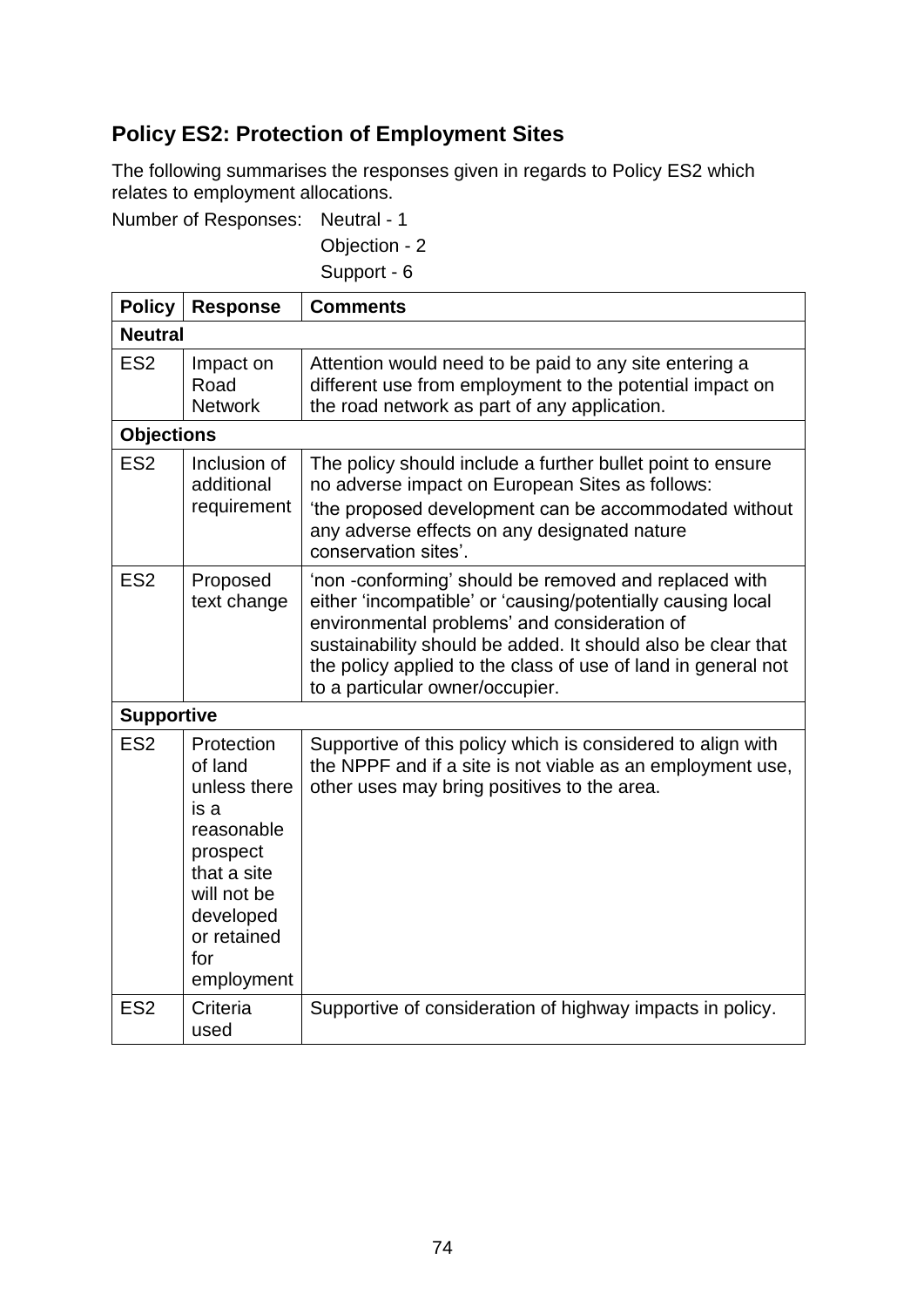# **Policy ES3: Employment Development at Existing Settlements**

The following summarises the responses given in regards to Policy ES3 which relates to employment allocations.

Number of Responses: Neutral - 0

Objection - 4

Support - 3

| <b>Policy</b>     | <b>Response</b>              | <b>Comments</b>                                                                                                                                                                                                                                                                                                                                                                                                                                                                                                                                                   |  |
|-------------------|------------------------------|-------------------------------------------------------------------------------------------------------------------------------------------------------------------------------------------------------------------------------------------------------------------------------------------------------------------------------------------------------------------------------------------------------------------------------------------------------------------------------------------------------------------------------------------------------------------|--|
|                   | <b>Neutral</b>               |                                                                                                                                                                                                                                                                                                                                                                                                                                                                                                                                                                   |  |
|                   |                              |                                                                                                                                                                                                                                                                                                                                                                                                                                                                                                                                                                   |  |
| <b>Objections</b> |                              |                                                                                                                                                                                                                                                                                                                                                                                                                                                                                                                                                                   |  |
| ES <sub>3</sub>   | Proposed<br>text<br>addition | Qualify in the pre-amble to the policy that should accord with<br>para 14 as well as 15 of the NPPF, any adverse impacts<br>would significantly and demonstrable outweigh the benefits,<br>when assessed against the policies of the Plan as a whole'.                                                                                                                                                                                                                                                                                                            |  |
| ES <sub>3</sub>   | Proposed<br>text<br>addition | Include 'water quality' in third bullet point and 'water<br>efficiency measures and a sustainable means of drainage'.                                                                                                                                                                                                                                                                                                                                                                                                                                             |  |
| ES <sub>3</sub>   | <b>Distribution</b>          | Concern over the impact that unallocated sites may place on<br>the built and natural environment.                                                                                                                                                                                                                                                                                                                                                                                                                                                                 |  |
| ES <sub>3</sub>   | <b>Text</b>                  | The first bullet point is too vague and may hinder established<br>small businesses.                                                                                                                                                                                                                                                                                                                                                                                                                                                                               |  |
| ES <sub>3</sub>   | <b>Text issue</b>            | Unclear as to the use of the word 'at' in the Policy title and<br>whether it means in, near or edge of and what is meant by<br>settlement. Suggest at the first bullet point adding 'character',<br>including mention of environmental and travel consequences.<br>In the third bullet point adding locally or more widely. In the<br>fourth bullet point it is assumed services includes utilities.<br>There should be consideration of cumulative impacts. This<br>policy could potentially permit excessive widespread<br>scattering of business developments. |  |
| <b>Supportive</b> |                              |                                                                                                                                                                                                                                                                                                                                                                                                                                                                                                                                                                   |  |
| E <sub>3</sub>    | <b>Distribution</b>          | Supportive of this policy which will allow for new<br>development outside of allocations which will allow for<br>sustainable economic development.                                                                                                                                                                                                                                                                                                                                                                                                                |  |
| E <sub>3</sub>    | <b>Distribution</b>          | Supportive but encourage any applicants to have early<br>discussions with United Utilities to ensure water<br>infrastructure is taken into consideration.                                                                                                                                                                                                                                                                                                                                                                                                         |  |
| E <sub>3</sub>    | Windfall<br>sites            | Welcome the requirement in criteria 2 in regards to highways<br>impact.                                                                                                                                                                                                                                                                                                                                                                                                                                                                                           |  |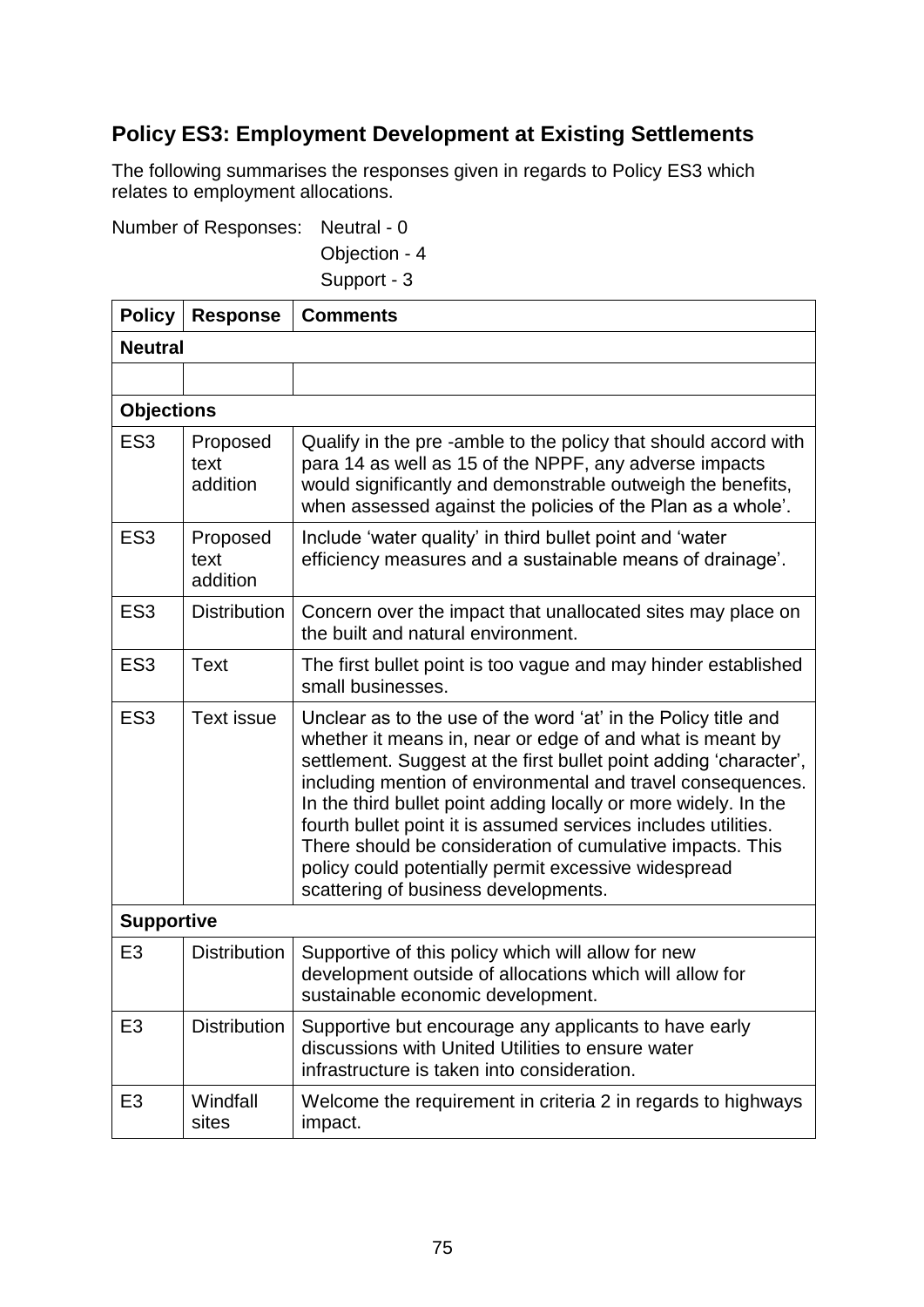## **Summary**



# **Site Specific Consultation Responses**

### **Key Service Centres**

### **Alston**

**Site 24** - Two neutral responses were received stating that the site is capable of expansion from the existing road from the A689 also that as it is already in employment use any future such use should be ok, buildings should be of appropriate recessive materials and finishes and of an appropriate height with boundary walls maintained.

One objection was received due to the potential impact on the North Pennines AONB and that development of this site would not reflect or enhance local landscape character. It would be more in keeping if extended to the first field boundary.

**Site 29** - One neutral response was received stating that highway upgrading is required which should be achievable within the existing highway corridor. In addition some archaeological recording would be required in advance of development.

One supporting response was received as the site could help to screen the existing buildings.

**Site 26** - One neutral response was received stating that any re-use would need to be carefully evaluated from a Highway and Traffic point of view.

One supporting response was received as the reuse of the Mill would bring an iconic town centre building back into use.

## **Appleby**

**Site 19** - One neutral response was received stating that some minor improvements will be necessary but could be carried out within the highway corridor.

One supportive response was received on the basis of bringing brownfield land back into use.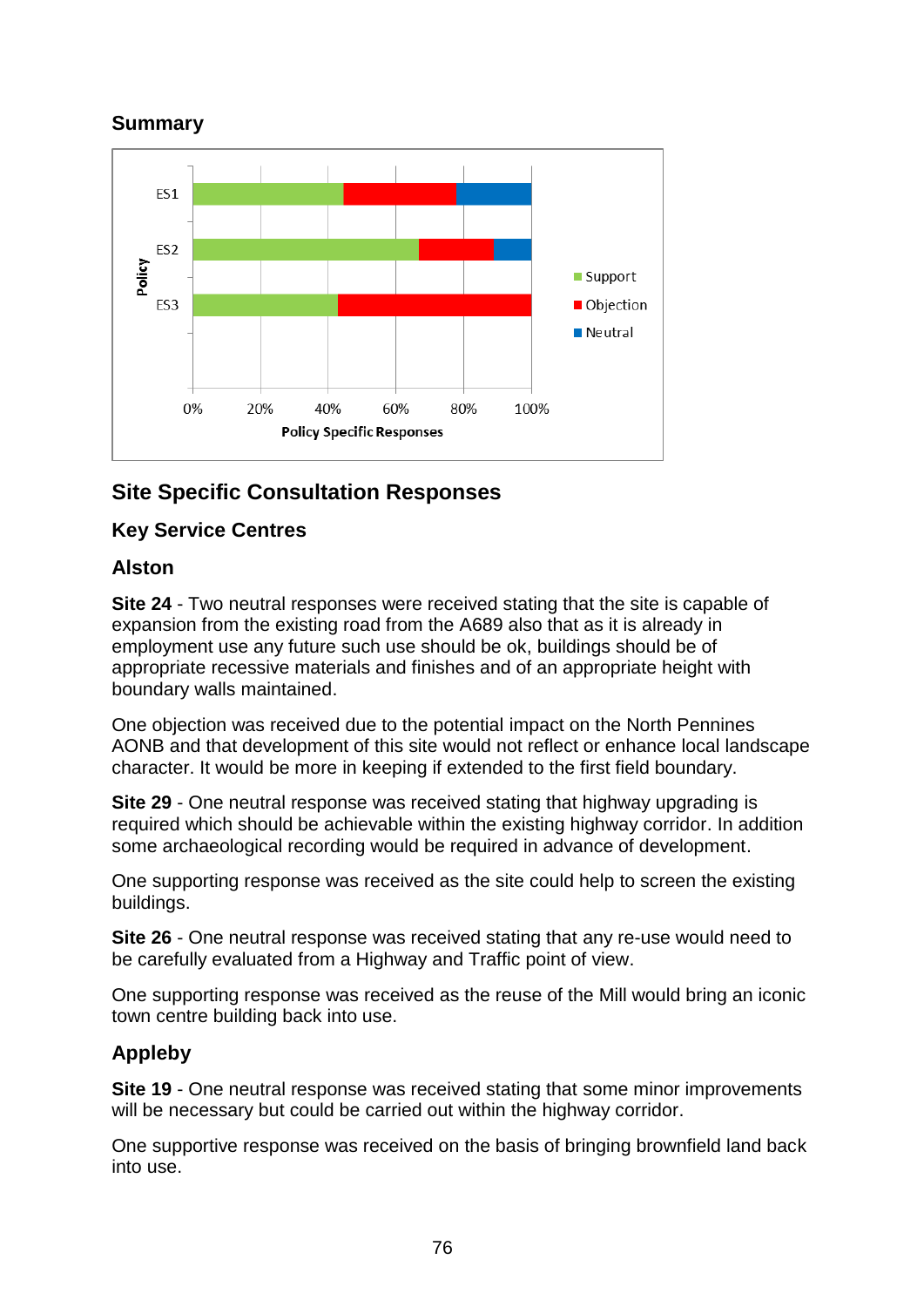**Site 21** - One neutral comment was received that there were no significant highway implications.

One supportive comment received in support of bringing a brownfield site back into use and reducing the need for greenfield land to be allocated.

**Site 23** - Two neutral responses were received stating that some limitations would be in place on employment uses sue to access for HGVs and restricted onsite parking, also that the building should not be compromised architecturally.

### **Kirkby Stephen**

**Site 33** - One neutral response was received stating that upgrading will be required to the highway through the site back to the A685. Also that vernacular materials should be used where possible or recessive materials and finished, the heights of buildings should be restricted and suitable planting schemes introduced in order to minimise the impact on the landscape.

One objection was received as it was considered that the site would urbanise open countryside causing damage to the landscape character and that the allocation should be reduced to round off rather than extend the town out.

#### **Penrith**

**Site 2a** - Three neutral responses received stating that the combined impacts of the proposed housing and employment allocations would exceed capacity at Gilwilly Road/Cowper Road and the junction of Haweswater Road/Gilwilly Road/Newton Road (B5288). Also capacity issues on Ullswater Road (A592) outbound and whilst an outline improvement scheme has been identified it requires land and Highway Agency approval. Further that the wildlife implications should be considered at planning application stage and that the land falling in Flood Zone 3 should be removed. It is noted that the site should be subject to a detailed masterplan to ensure the integration of the site into the wider landscape and townscape character with the inclusion of key boundary features where possible. Archaeological evaluation should be undertaken to inform any planning application. The impact on the adjacent railway will have to be considered as part of any planning application.

Three objections have been received to the allocation of the parts of the sites which lie within Flood Risk Zone 3 and that this area should be removed, particularly the Nature Reserve managed by Cumbria Wildlife Trust. Also that the land would have impacts on the landscape.

**Site 42** - Two neutral responses were received but both with concerns stating over a new vehicular access from the A6 would be problematic due to traffic queues at peak times.

One support was received stating that the land is well related and provides a 'rounding off' opportunity.

**Site 2b** - Two neutral responses were received stating that consideration will have to be paid to satisfactorily mitigate flood risk and ensure the Thacka Beck Flood Alleviation Scheme is not compromised. In addition, there is the potential to increase the usage at the railway underbridge at Thacka Lane.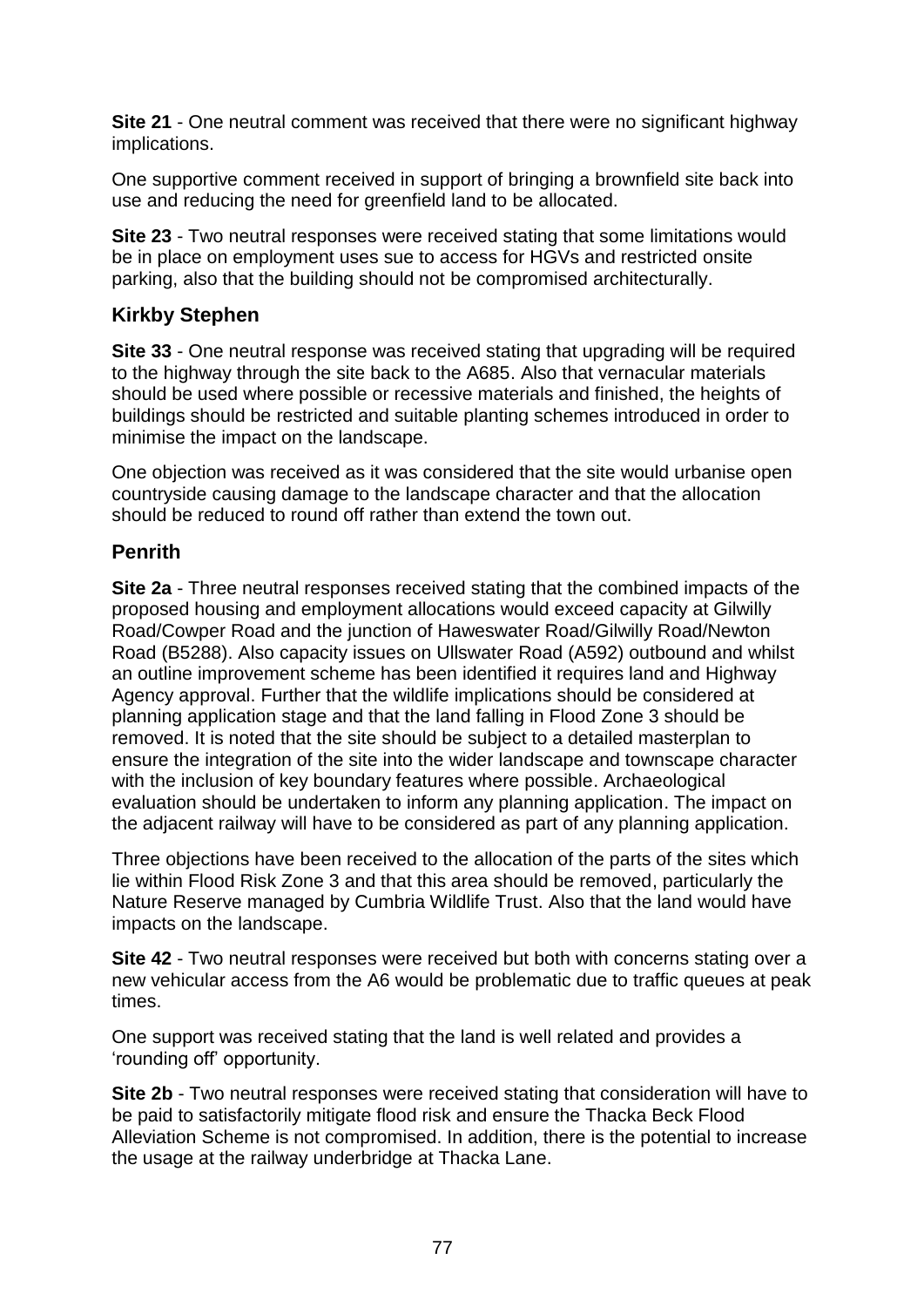Two objections have been received as the site is greater than that required and would lead to an oversupply of land for development. Further that the site is out of town and not well connected to Penrith and therefore contrary to Paras 23 -27 of the NPPF and that flooding on that site is significant.

**Site MPB** - (This site is split into two potential areas, one of which adjacent to Rheged, the other a larger site ranging from Redhills to Rheged. The comments made responded to both sites as a singular entity with comments equally relevant to both options).

Three neutral responses received, firstly in regards to improvements required for non -motorised users and secondly in relation to an assessment of ecological an archaeological interest to support any planning application. Also that is a key gateway to the Lake District National Park and therefore screening would be needed from the A66.

Four objections received stating that no railway land should be included in any allocation. Further that the use of this land would impact on the landscape character of the area which is characterised as 'Rolling Fringe' and is susceptible to damage by large scale development. It could also impact in the Grade I listed buildings at Yanwath Hall. The land has previously been used as a tip and has issues of gas migration and potentially ground stability.

**Site MPC** - Two neutral responses were received but both raising some concerns over the access which would need to be considered by the Highways Agency. Likely improvements would be required for non-motorised users such as an off A66 cycle path.

One objection was received stating that the land was very prominent in public view and that the former pig farm on the opposite side of Skirsgill Lane may be more suitable.

One supportive response was received as the land is well screened and close enough to Penrith to enable walking and cycling links.

#### **Local Service Centres**

#### **Brough**

**Site 40** - One neutral response was received stating that no Highway and Transport problems were likely.

One supporting response was received stating that the position of the site makes it a good infill site.

#### **Tebay**

**Site 38(b)** - One neutral response was received stating that a suitable access could be achieved and that in order to respect the rural location, vernacular materials should be used and the heights of buildings restricted, boundary walls incorporated and suitable planting schemes incorporated alongside a link to the wooded area to the south.

One objection received stating Network Rail consider access may be restricted and that their land should be removed from any allocation.